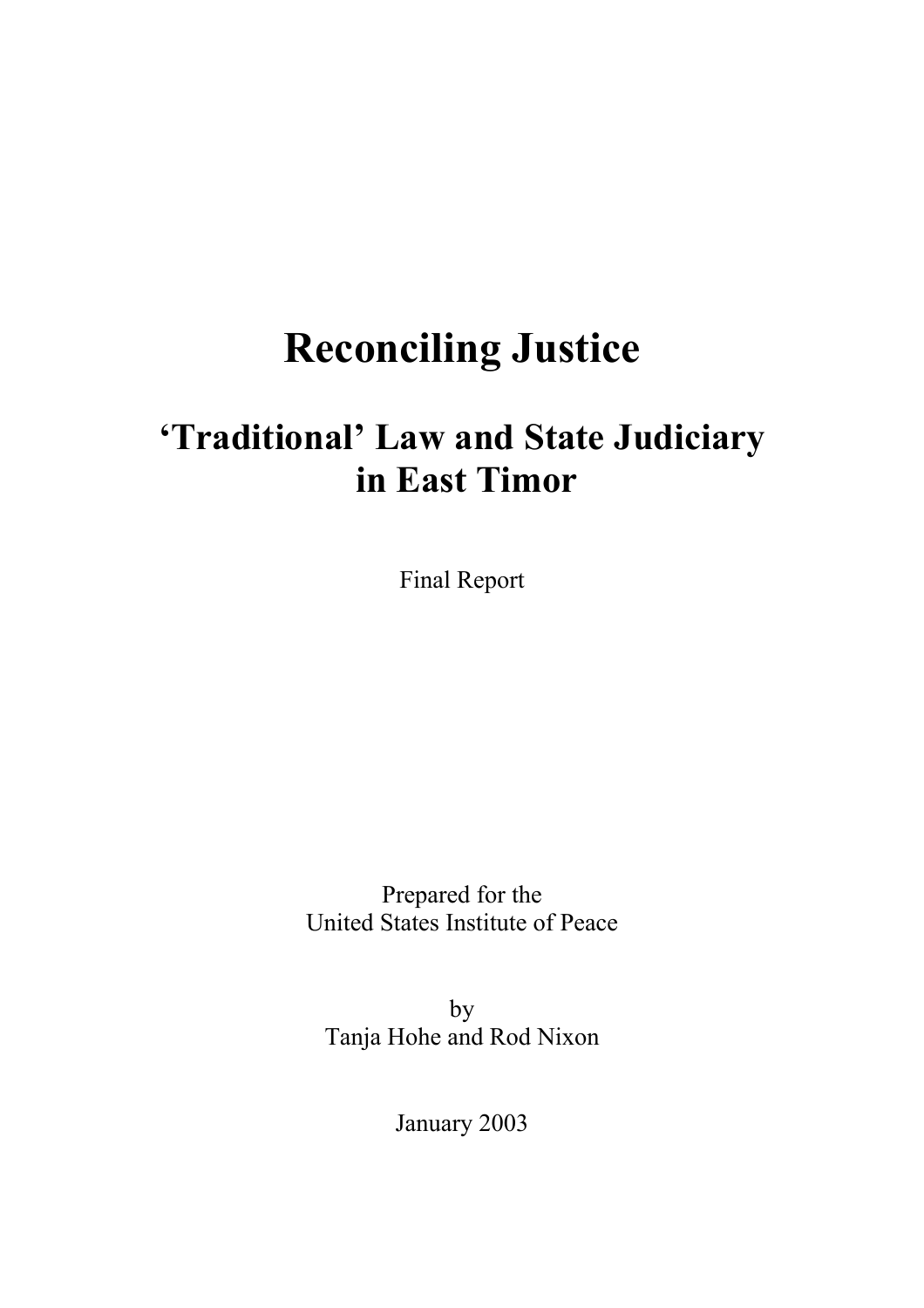# **Executive Summary**

Local legal systems have proven of continuing relevance in East Timor throughout and beyond the periods of Portuguese colonial and Indonesian occupation.The imposition of state judiciaries during these periods has had a limited impact and the local population has demonstrated an impressive ability to utilize these institutions in accordance with the priorities associated with their own world view.The latter consists of a refined sociocosmic system in which kinship concepts relate closely to most aspects of life. State-less communities are ordered through these systems, with supernatural ancestral powers as controlling and life-giving forces. Conflict resolution and punishment of crimes are part of this. They are characterized through replacement of values to stabilize the cosmic flow and through social reconciliation to ensure continued harmony within the community. These mechanisms have developed in an environment where no state-bodies prevailed, and are paradigmatically contradictory to modern systems of rule of law.

In the wake of the complete destruction of East Timor's state institutions, local mechanisms provided the only point of stability at the local level and a quick means by which normality could be re-establsihed. During the peacekeeping and state-building operation of the United Nations, reconciling local and state systems and institutions has proven extremely difficult. Apart from the failure of the UN to establish a well functioning, official rule of law, the latter never gained any legitimacy in the eyes of the population. There was not even tension between the two systems – as they both operated in different universes. The international community never paid attention to the nature and relevance of local systems in the determination of strategies. It was taken for granted that new systems would be readily accepted by societies, though they do not match with local concepts and despite the negative experiences with the former Indonesian justice sector.

What was most needed was not even seen: a legitimate manner in which to deal with conflicts at all levels - national and local - and to pave the road for local traditional societies integrated into state society.

In the absence of policy guidance, it was no surprise that most of the UNTAET initiatives to cope with local legal systems, be it to tackle or to integrate them, were conducted as individual initiatives and mostly on an ad hoc basis. The population, disconnected from the international intervention, reverted to their 'traditional' means of solving conflict or sought help from the left-over resistance structure, which in itself was based on local **structures** 

The most important lesson learnt is that such interventions cannot be conducted without appropriate involvement of the main 'customer' – the local population. For future operations that include the establishment of the rule of law it is therefore important to conduct a quick early assessment of basic societal and power structures with focus on conflict resolution mechanisms. At the same time planners have to determine which options are realistically achievable, with an emphasis on what is attainable given the strength of local paradigms, budgetary and time issues and political will. Further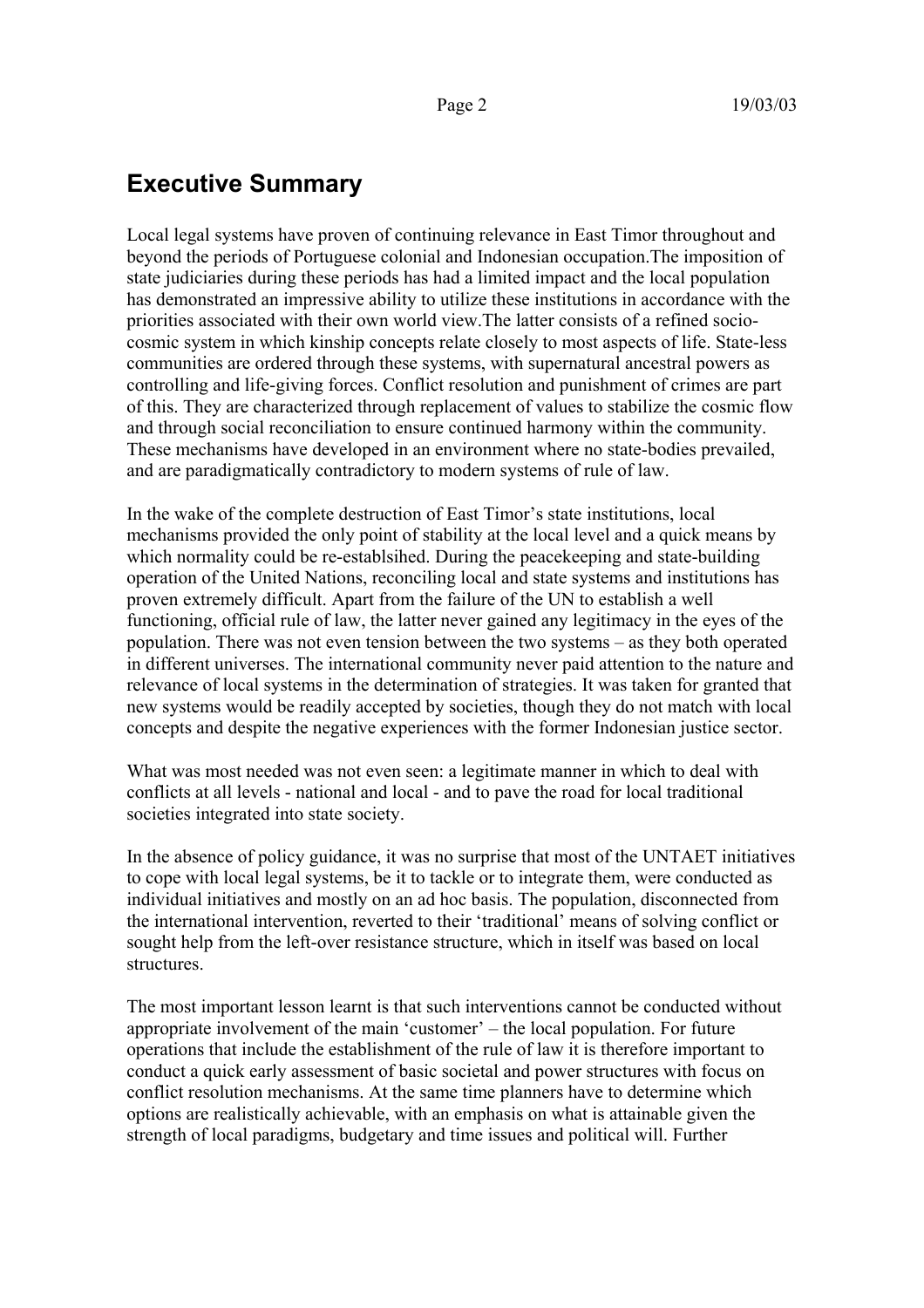decisions should be made based on this assessment, and may range from a minimal intervention model to a comprehensive institutional development program. What is important to consider when making these decisions, however, is that institutions and systems that have little or no relevance to a people's way of life are unlikely to be adopted in the short term.

Whatever model is chosen, if a transitional justice system is to be consistent, well coordinated and effective, then appropriate policies should be developed and firm operational guidelines provided to peacekeeping staff on the ground.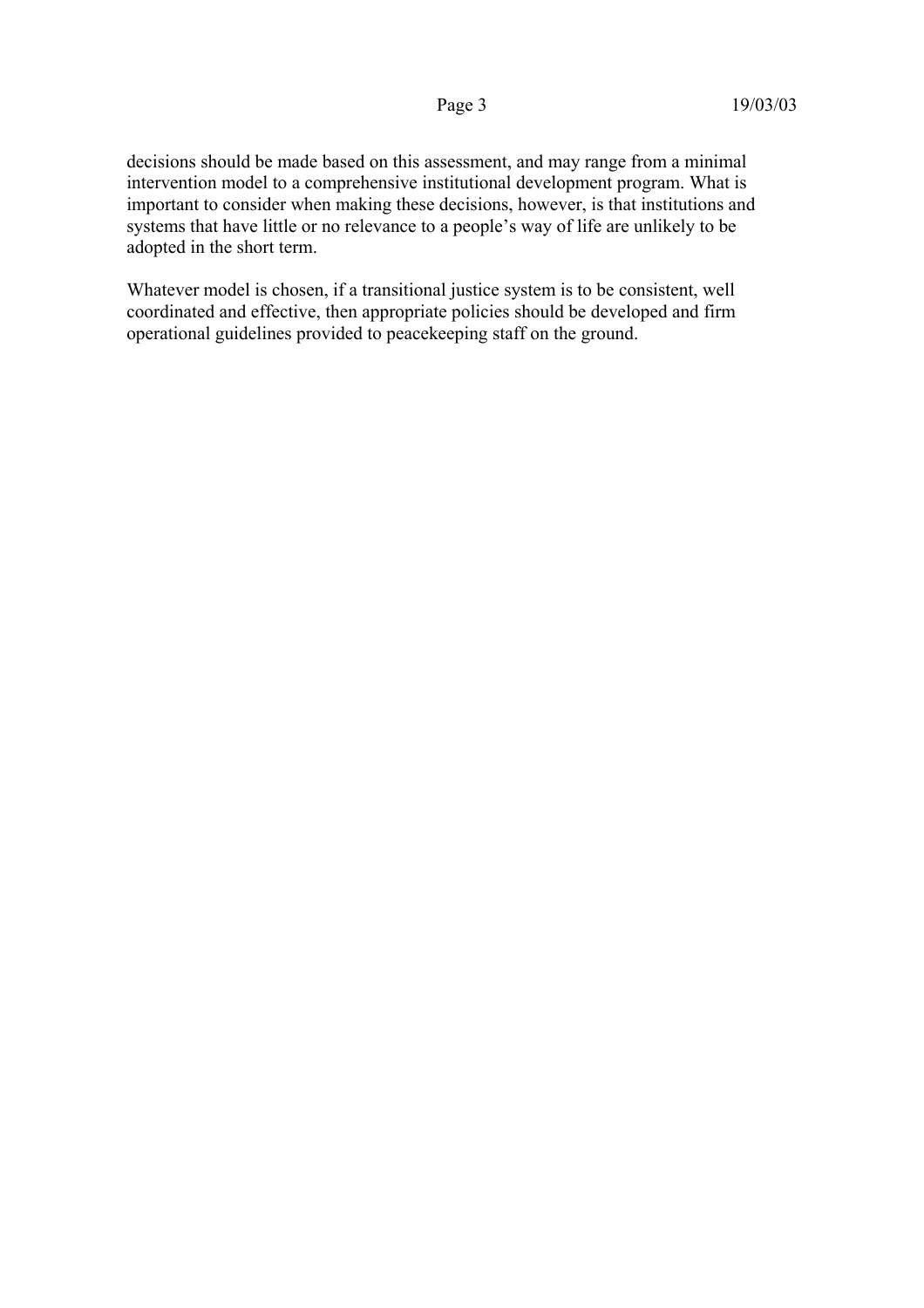# **Acknowledgements**

The Research Team is grateful to all the people who made the study possible. This long list begins with Neil Kritz, Colette Rausch and Louis Aucoin from the US Institute of Peace, who discovered the importance of the issue and gave the study life.

Our thanks also goes to Edward Rees from the National Democratic Institute, for his generous assistance providing us with information, and to Andrew Hoare and Mark Plunkett for joining us during part of our time in the field and offering us the benefit of their legal expertise. We appreciate the contributions of all those present and former staff of the Timorese government, UNMISET, UNTAET, JSMP and other organizations who assisted us with our research, including Senior Constable David Chamberlain from the South Australian Police Department who kindly provided us with documented accounts of the strategies he developed for interfacing with local law.

Most importantly, we thank the Timorese for their time and patience in helping us understand their concepts of law.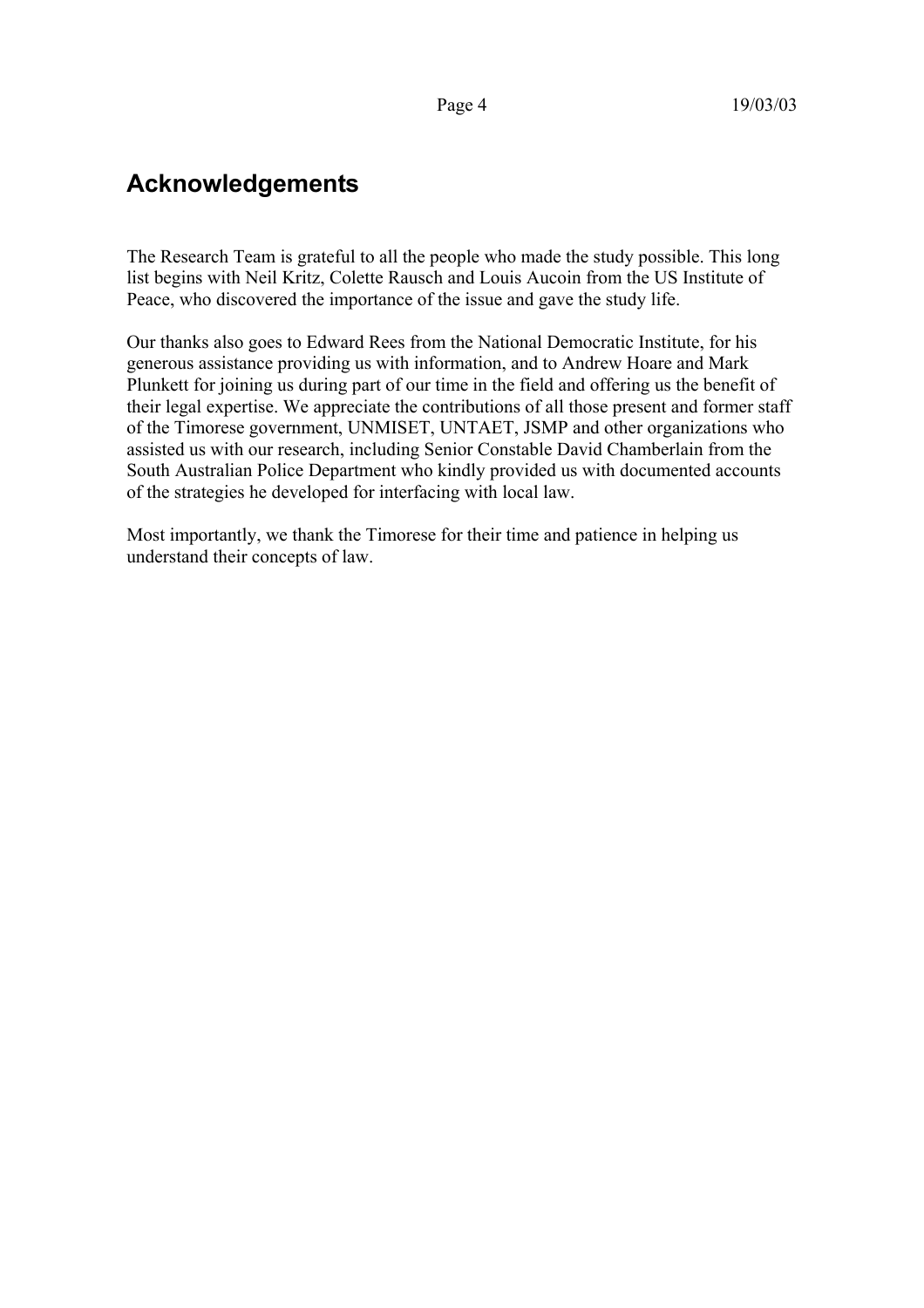# **Contents**

| <b>EXECUTIVE SUMMARY</b>                  | $\mathbf{2}$   |
|-------------------------------------------|----------------|
| <b>ACKNOWLEDGEMENTS</b>                   | 4              |
| <b>CONTENTS</b>                           | 5              |
| <b>INTRODUCTION</b>                       | $\overline{7}$ |
| <b>Literature Review</b>                  | 8              |
| <b>Methodology</b>                        | 9              |
| <b>LOCAL SYSTEMS OF JUSTICE</b>           | 11             |
| <b>Socio-cosmic Features</b>              | 11             |
| <b>'Traditional Justice'</b>              | 16             |
| <b>UNDER INTERNATIONAL ADMINISTRATION</b> | 28             |
| <b>Resistance Justice</b>                 | 28             |
| <b>Lack of Guildelines</b>                | 37             |
| <b>Strategies and Experiences</b>         | 42             |
| <b>TIMORESE STRATEGIES</b>                | 57             |
| <b>Dispute Resolution</b>                 | 57             |
| <b>Perceptions</b>                        | 59             |
| <b>DISCUSSION</b>                         | 63             |
| <b>Contrasting Concepts</b>               | 63             |
| <b>In Practice</b>                        | 65             |
| <b>Different Models</b>                   | 67             |
| <b>GENERAL RECOMMENDATIONS</b>            | 70             |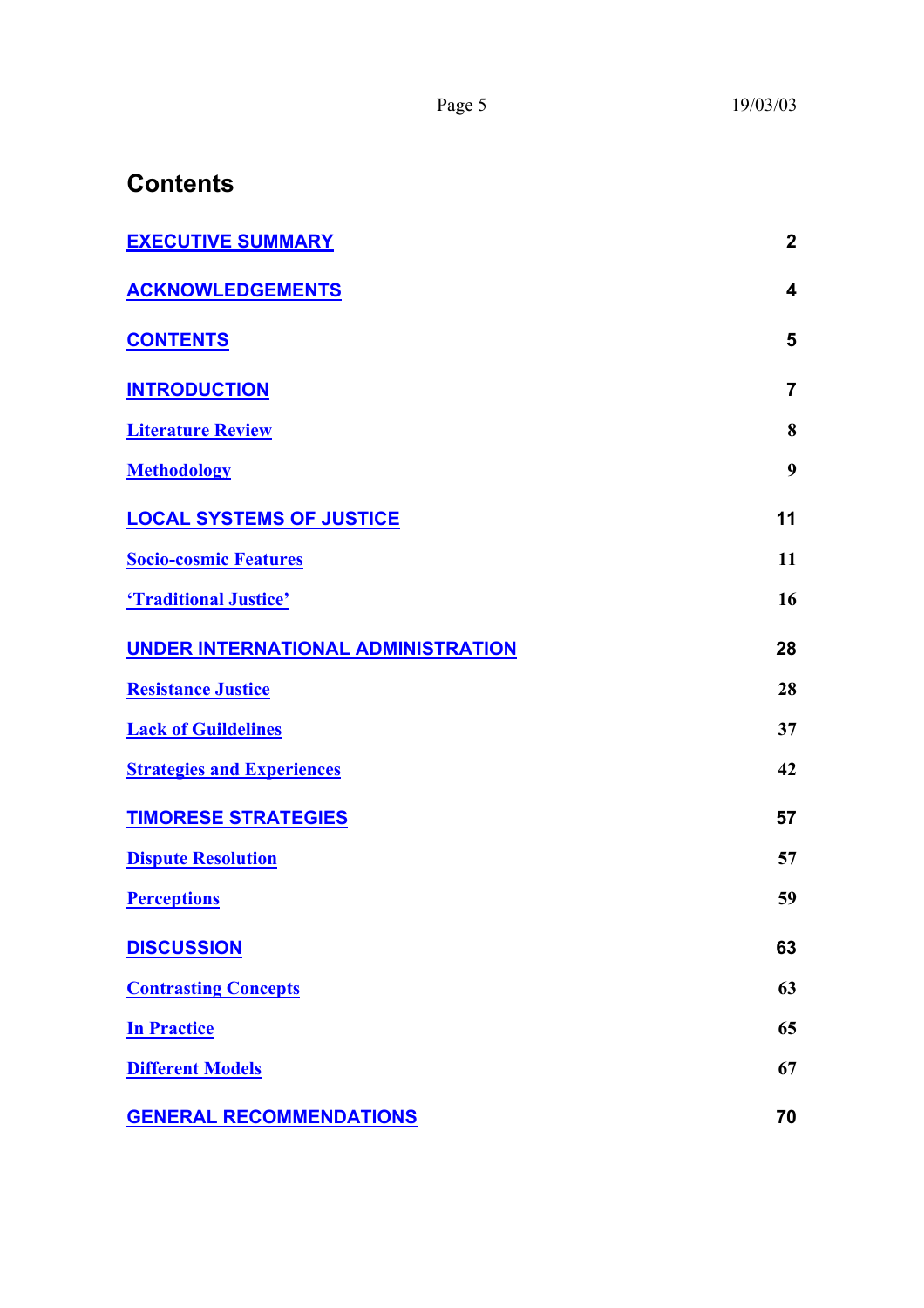|                     | Page 6 | 19/03/03 |
|---------------------|--------|----------|
| <b>GLOSSARY</b>     |        | 72       |
| <b>BIBLIOGRAPHY</b> |        | 73       |
| <b>AUTHORS</b>      |        | 76       |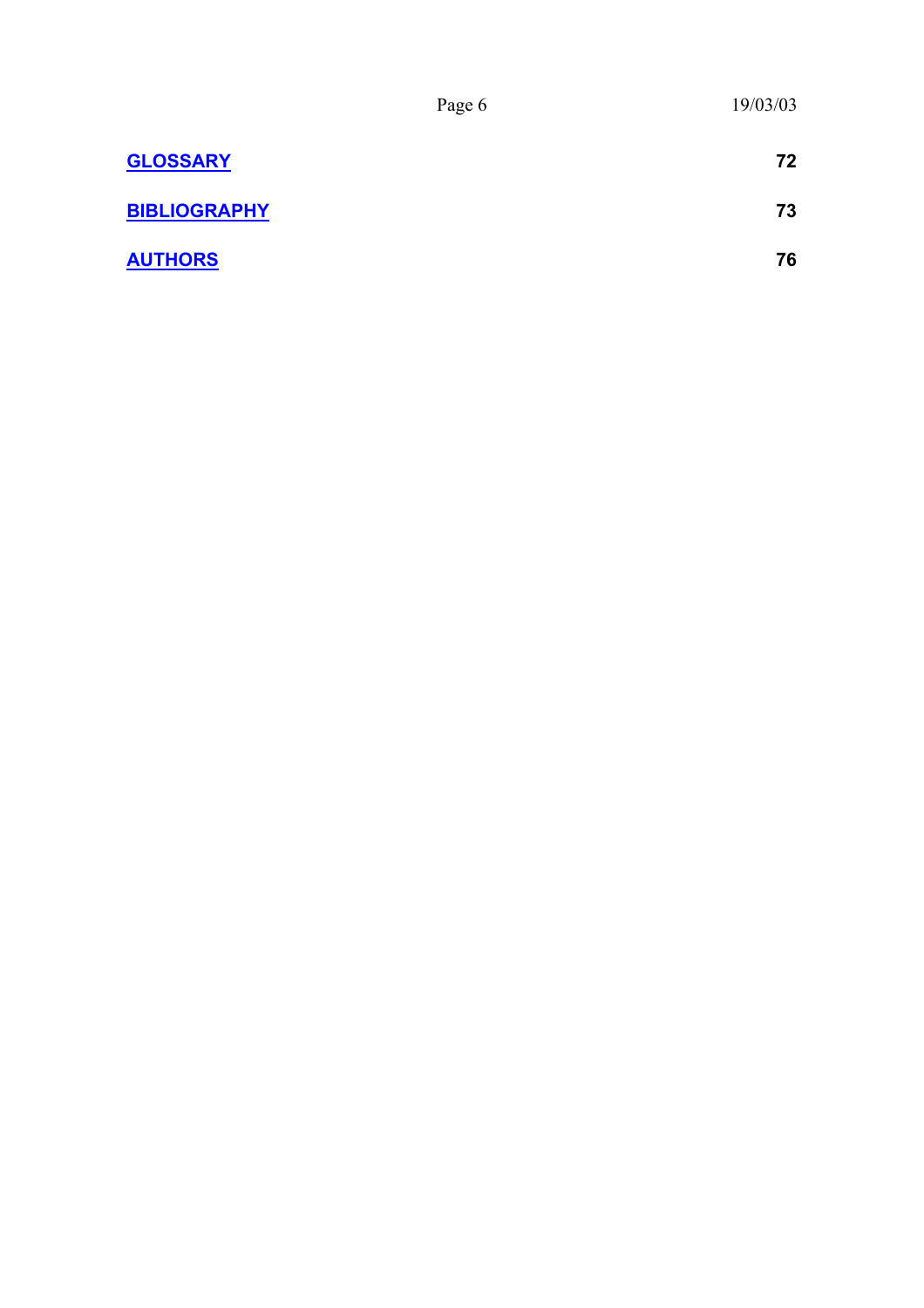# **Introduction**

 $\overline{a}$ 

The lack of knowledge of local 'traditional' structures has proven to be a general problem of post-cold war international interventions. Most of these more complex 'second generation'-operations<sup>1</sup> have not paid attention to what exists on the ground. Even in post-conflict scenarios, local populations have very strong ideas about who should be in power and how society should function. There is a general perception that these societies are characterised by 'vacuums' of power. Yet, quite the opposite is the case – societies refer even more strongly to their 'traditional' authority structure, as this is what is left after the destruction of the state apparatus or the withdrawal of a government. This is what people understand and what helps them to reconstruct their lives.

The question of how the international community should administer justice in postconflict scenarios has also become more urgent and apparent in the last decade<sup>2</sup>, as justice has turned out to be a crucial aspect of more complex interventions. To combine these two diagnosed weaknesses of international operations in this research was therefore a challenging task, especially in the case of East Timor.

After the brutal rampage following the vote for independence from Indonesia in September 1999, the entire infrastructure and administration of East Timor were destroyed. The United Nations was mandated as a Transitional Administration (UNTAET) and assumed the entire range of state-building activities, including the (re-) establishment of the judiciary. The Portuguese colonial rule had not asserted significant influence on internal Timorese power structures and mechanisms of conflict resolution, while the succeeding Indonesian judicial system never gained the trust of the population as it was viewed as particularly corrupt. UNTAET hence entered at a stage where East Timor's multiple and diverse societies were still very much rooted in 'traditional' social systems with mechanisms that developed to respond to the specific needs of non-state societies, and where conflict resolution is an integral part of the social organization.

Our main research question was therefore to assess the present strength, influence and nature of local legal systems in East Timor, and, most important, how they interplay with the official justice that was set up under the UN operation. The aim was to be able to identify crucial aspects for the administration of justice in future peacekeeping operations that take place in an environment determined by 'traditional' social structures.

In East Timor the legal system had to be established from scratch and administered by the Transitional Administration. This included the more technical side of institution building as well as capacity building of legal personnel to enable the justice sector to eventually hand over to a local government. As the occupier had withdrawn, all that was left was a highly traditional scenario and the remains of the Indonesian law. A confrontation

<sup>&</sup>lt;sup>1</sup> John Mackinlay and Jarat Chopra, 'Second Generation Multinational Operations,' The Washington *Quarterly*, Vol. 15, No. 3, Summer 1992, pp. 113-131.

See for example Mark Plunkett (1998) Re-establishing Law and Order in Peace-maintanance, In: Jarat Chopra (ed) *The Politics of Peace-Maintanance*, Lynne Rienner, Colorado and London, pp 61-79.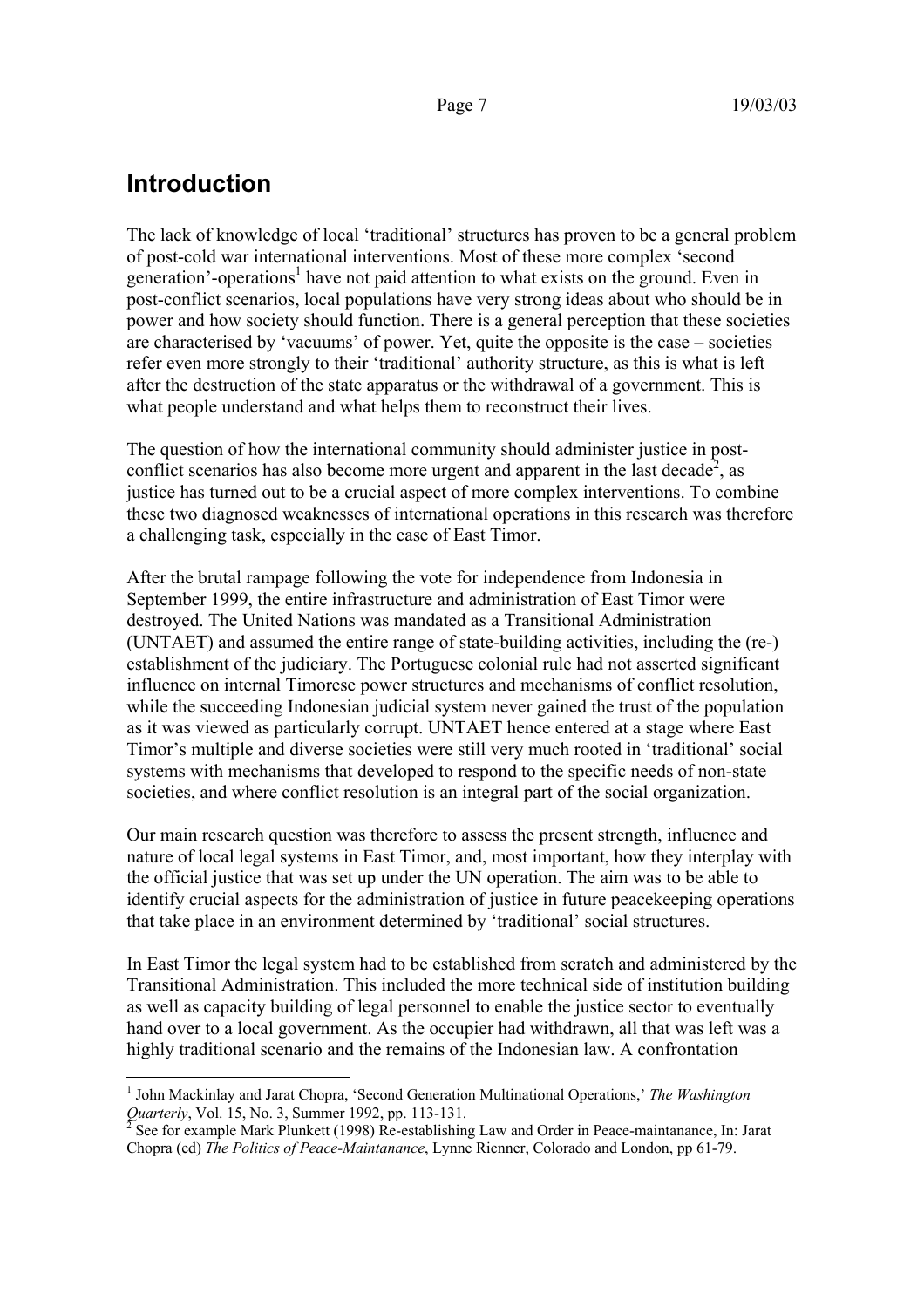between the Indonesian left-overs, western concept of rule of law and the local mechanisms, and a discussion about the integration or disintegration of the latter, seemed the most logical consequence. Yet, reality often turns out differently.

The first chapter of the report focuses on the nature of the local legal systems, contrasting local concepts of justice from western-based ideas. The following chapter examines the relations that occurred between local and official law in the course of the transitional administration in East Timor. It reviews the perspectives on local law that prevailed within UNTAET and examins the policy environment that prevailed throughout the mission and the guidance provided to staff in the field in relation to local law. A further section focuses on key areas of the UN's operation where local justice expectations and realities prevailed, and examines strategies used by UNTAET staff to approach local law. Then the report examines Timorese perceptions on transitional justice and Timorese ways of dealing with the two different systems.

### **Literature Review**

 $\overline{a}$ 

The official judiciary and the local legal systems in East Timor during Portuguese times are well documented. Sources mainly consist of colonial documents or anthropological research of the late colonial period. In the late 60s and early 70s numerous anthropologists conducted research in the area and their material has been published over the last twenty years. There are excellent monographs written on the Mambai in Aileu, the Marobo in Bobonaro, and the Tetum-speakers in Viqueque,<sup>3</sup> as well as shorter pieces on other societies<sup>4</sup>. Yet, none of these accounts specifically investigated aspects of local legal systems.

During the Indonesian occupation, the authorities granted no research permits, therefore very little was documented concerning how local justice systems interfaced with the official Indonesian justice system during this time. Yet people's memories are still fresh, and nearly every generation presently living in East Timor has incredible stories to tell about this period.

The literature situation in the post-consultation period is slightly different. It was over two years into the transitional administration before the weak state of transitional justice was first examined from a more culturally informed perspective. This occurred when Australian Legal Resources International (ALRI) commissioned an anthropologist to

<sup>3</sup> Elisabeth Traube (1986) *Cosmology and Social Life. Ritual Exchange among the Mambai of East Timor*, University of Chicago Press, Chicago and London; Brigitte Clamagirand (1982) *Marobo. Une société ema de Timor*. Langues et Civilisations de l'Asie du Sud-Est et du Monde Insulindien No.12, CNRS, Paris ; David Hicks (1988) *Tetum Ghosts and Kin,* Waveland Press, Illinois. <sup>4</sup>

Claudine Friedberg (1980) Boiled Woman and Broiled Man. Myhts and Agricultural Rituals of the Bunaq of Central Timor . In: Jim Fox (ed) *Flow of Life. Essays on Eastern Indonesia*, Harvard University Press, Cambridge, pp. 266-289; Shepard Foreman (1980) 'Descent, Alliance, and Exchange Ideology among the Makassae of East Timor', In: Jim Fox (ed) *Flow of Life. Essays on Eastern Indonesia*, Harvard University Press, Cambridge pp.152-77.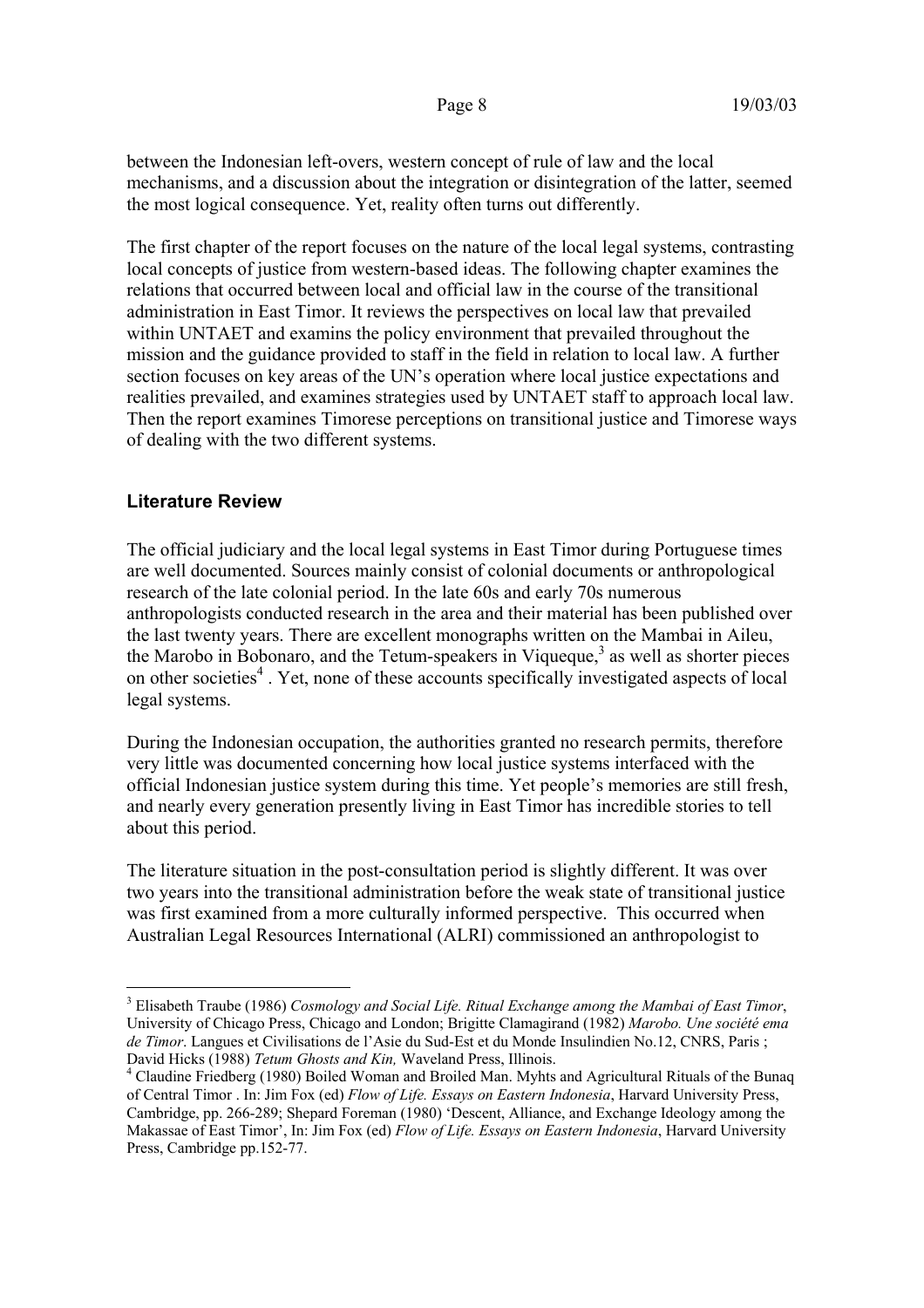produce a report on the state of local justice<sup>5</sup>. In July 2002 the Judicial System Monitoring Programme (JSMP) in Dili held a workshop with Timorese representatives on 'formal and local justice systems in East Timor' and produced a further report.<sup>6</sup> Even earlier, a few academics started to draft papers on the relationship between the two systems, some of them focusing on reconciliation, which was an obvious problem at that time<sup>7</sup>. Former UN staff have also begun documenting the land and property experience under the transitional administration $\delta$ . At the same time, the establishment of the official judiciary became well documented and discussed .<sup>9</sup> High-quality information relating to the official judiciary has also been generated by JSMP and Lao Hamutuk.<sup>10</sup>The question of how to deal with local law has only become an issue since independence. During our field-stay we found several initiatives on related issues planned or in progress.  $\frac{11}{1}$  The objective of a number of these is to provide policy recommendations relating to the future East Timorese justice system.

### **Methodology**

 $\overline{a}$ 

The research team for this study was composed of an anthropologist and a political scientist, both of whom have expertise and field-experience in East Timor. After the review of the available literature, a 20-day field trip was conducted by the two team

<sup>6</sup> Judicial System Monitoring Programme, 'Findings and Recommendations: Workshop on formal and local justice systems in East Timor,' Dili, East Timor, July 2002. Accessed at http://www.jsmp.minihub.org <sup>7</sup> Dionisio Babo Soares (1999) *A Brief Overview of the Role of Customary Law in East Timor*, a paper presented at a symposium on East Timor, Indonesia and the Region organized and sponsored by Universidade Nova de Lisboa, Portugal and (2001) 'Nahe Biti: The Philosophy and Process of Grassroots reconciliation (and Justice) in East Timor', Paper prepared for the conference *Road to Reconciliation*, 11- 12 April 2001, Bergen, Norway; Chris Lundry (2002) Indigenous Justice and the Rule of Law in East Timor. Lisan, the United Nations, and the Reintegration of Militia members, paper presented at the nineteenth annual University of California, Berkeley *Southeast Asia Conference, Local Knowledge and Global Forces in Southeast Asia*, February 8-9.

10 Accessed at http://www.etan.org/lh/

<sup>5</sup> David Mearns (Dec. 2001) *Variations on a theme: Coalitions of Authority in East Timor. A Report on the Local and National Justice Systems as a basis for Dispute Resolution*. Report prepared for Australian Legal Resources International.

Daniel Fitzpatrick (2002) *Land Claims in East Timor*. Asia Pacific Press, Australian National Univeristy, Canberra; Cath Elderton (2002) 'East Timor – Land Issues and Independence', paper prepared for the conference symposium *Transforming Land Conflict*, FAO/USP/RICS Foundation South Pacific Land Tenure, 10-12 April, accessed at http://www.usp.ac.fj/landmgmt/SYMPOSIUM; Jean du Plessis (forthcoming 2003) Slow Start on a long journey. Land Restitution Issues in East Timor 1999-2001. Scott Leckie (ed) *Housing and Property Restitution. A Comparative International Legal Study*. Transnational Publishers, New York.

<sup>&</sup>lt;sup>9</sup> Hansjoerg Strohmeyer (2001a) 'Policing the Peace: Post-conflict judicial system reconstruction in East Timor,' in: *UNSW Law Journal*, Vol. 24(1) and (2001b) 'Collapse and reconstruction of a judicial system' *American Journal of International Law* Jan, 95, pp.1-46*;* Sarah Pritchard (2001) 'United Nations involvement in post-conflict reconstruction efforts: new and continuing challenges in the case of East Timor,' in: *UNSW Law Journal*, Volume 24(1); Suzannah Linton (2001) Rising from the ashes: the creation of a viable criminal system in East Timor. 25 *Melbourne University Law Review* 5, accessed at http://www.austlii.edu.au/au/journals/MULR

<sup>&</sup>lt;sup>11</sup> These include *Advocates Sans Frontiers* (Lawyers Without Borders), the Police Needs Assessment Mission (Joint Government), the Columbia University Centre for International Conflict Resolution, USAID, and the Peace and Democracy Foundation (an East Timorese NGO).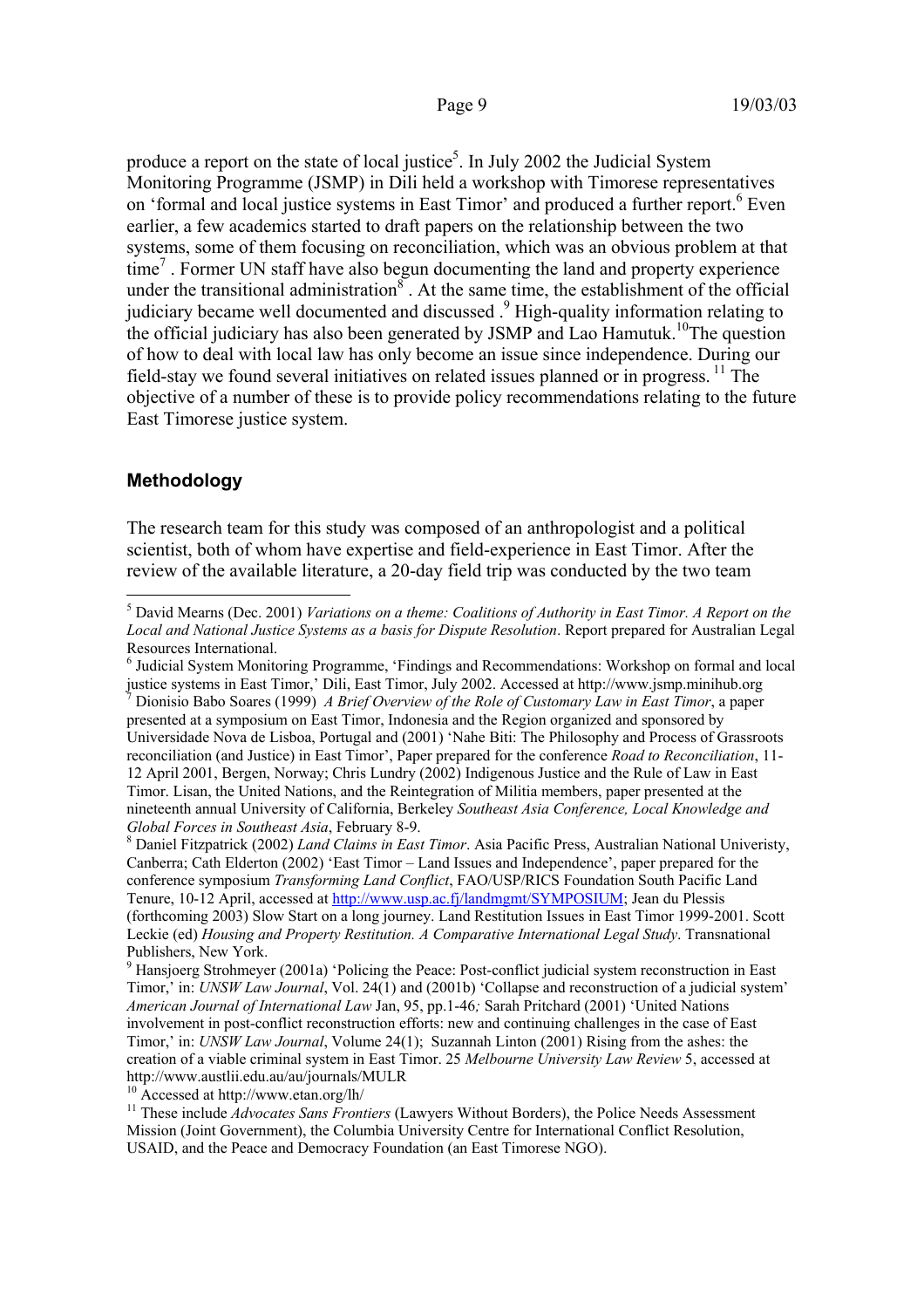members, who assessed perceptions of the official judiciary amongst the population and studied the application of customary law in four selected districts; Bobonaro, Aileu, Baucau and Oecussi. This choice covered a wide geographical distribution, with Baucau as an eastern district, Aileu as a central district, Bobonaro as a western border region and Oecussi as an enclave. Each district consists of differing ethnic-linguistic groups. In some of the districts anthropological studies have been conducted prior to the Indonesian rule. Baucau and Oecussi are both locations of courts.

Apart from the field stay in East Timor, relevant actors were interviewed in New York and Darwin. Questionnaires were sent out to international personnel that had worked in the rule of law sector. As key resource people, the following were selected: leading experts of customary law in ET, experts on set up of judiciary, ex-UNTAET staff, International / local NGOs, individuals presently in ET working in the field of justice, ET government officials, Civpol / UNPOL, Timorese Police, village chiefs, sub-district chiefs, traditional elders, women and youth representatives. Approximately 50 people were interviewed, in English and Indonesian. We decided to leave all interviews anonymous.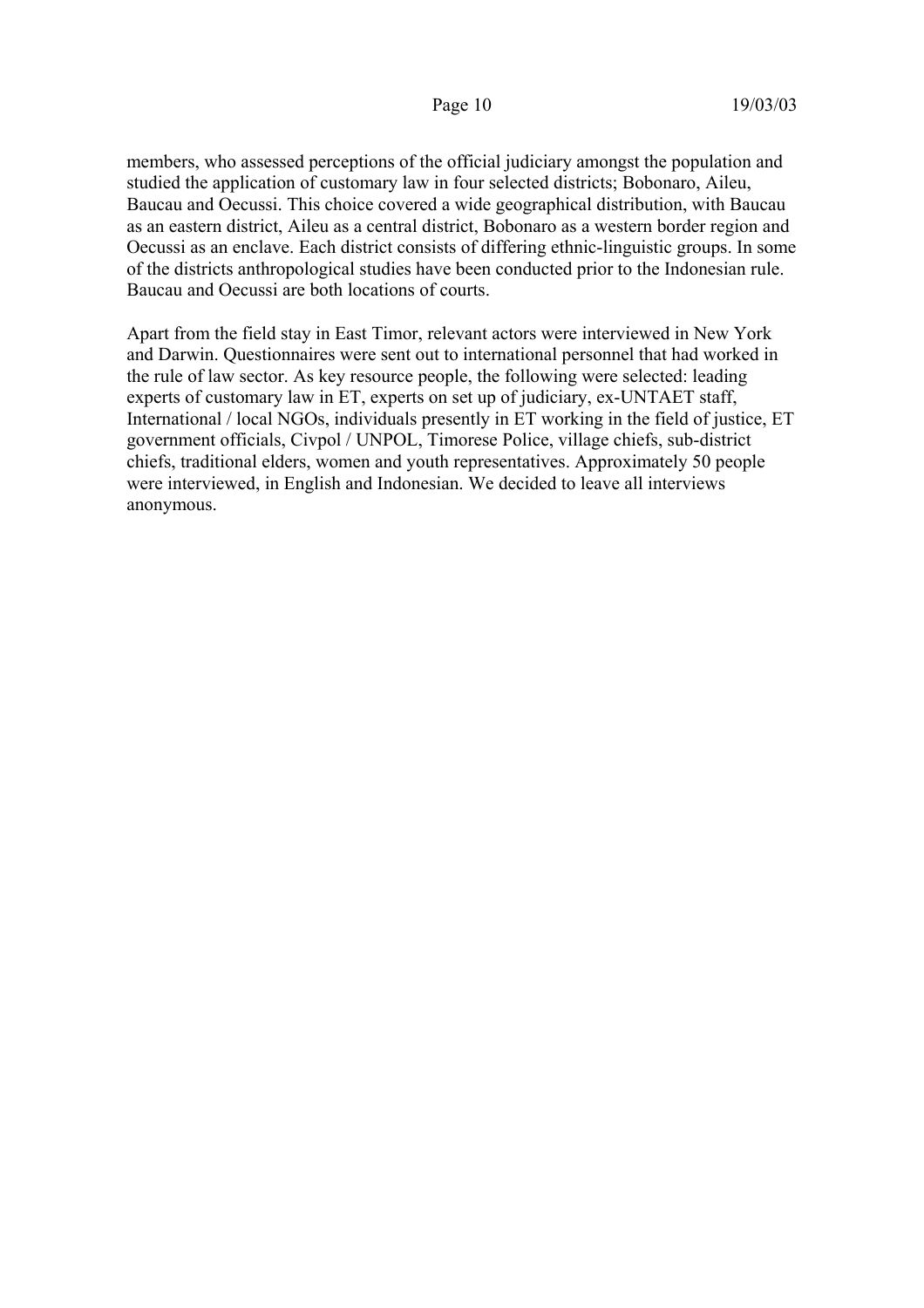## **Local Systems of Justice**

### **Socio-cosmic Features**

The Law is written by history – there is no need for anyone to write it down<sup>12</sup>

Whereas Lord Maugham has asserted<sup>13</sup> that lawyers 'are the custodians of civilization', it is doubtful if this is true for societies such as East Timor, where the majority of the population continues to live a subsistence life in the rural hinterland and has minimal interaction with the legal fraternity. Closely dependant on rainfall and the fertility of the soil for the continued viability of their economically marginal existence, those who inhabit the districts of East Timor believe strongly in the need to maintain excellent relations with, to act in accordance with the wishes of, and to appease where necessary their ancestors. While our informants tell us that the ancestors are not unsympathetic to the need for change, they represent an ongoing and fundamental feature of social organization in East Timor, and one largely unaffected by the upheavals of recent years. Representing a conservative influence in the positive sense of the term, the ancestors stabilize society. Through rituals, taboos, protocols and social relationships, the local practices honor time proven ways of doing things, and prevent radical changes and initiatives from threatening the ability of the Timorese to extract from the harsh landscape the limited harvest on which their survival depends.

According to the common interpretation, 'customary' or 'traditional' law describes ancient customs, which have survived against modern influence. Yet as David Mearns has pointed out in his report, communal ways of solving conflict can sometimes be very recent inventions.14 East Timorese societies were always subject to influences from foreign powers or neighbor communities, even before the Portuguese arrival. To determine therefore what are really 'ancient' practices and what has been undergoing change is nearly impossible. Social systems are never static and are always subject to influences that cause cultural transformations. By describing local practices as 'old' , however, one would in fact be arguing in accordance with the local view itself, because the main source of legitimacy of local customs derives from communities' perception of their age. The ancestors are thought to have established these customs, sometimes at the very beginning of the world. The older a custom is perceived to be, the more legitimacy it has. Therefore, by placing customs in the realm of the ancient, the local reader would be fully satisfied. Nevertheless, we decided to use the term 'local legal systems'.

<sup>&</sup>lt;sup>12</sup> Timorese Politician, Dili, November 2002.

<sup>13</sup> In Plunkett (2001), *Re-establishing the Rule of Law in Peace Operations - the East Timorese Experience*. Paper presented at the Politics, Crime and Criminal Justice conference (the 15<sup>th</sup> International Conference of the International Society for the Reform of Criminal Law), held in Canberra from  $26^{th} - 30^{th}$  August, p.1. <sup>14</sup> Mearns 2001, pp. 8-9.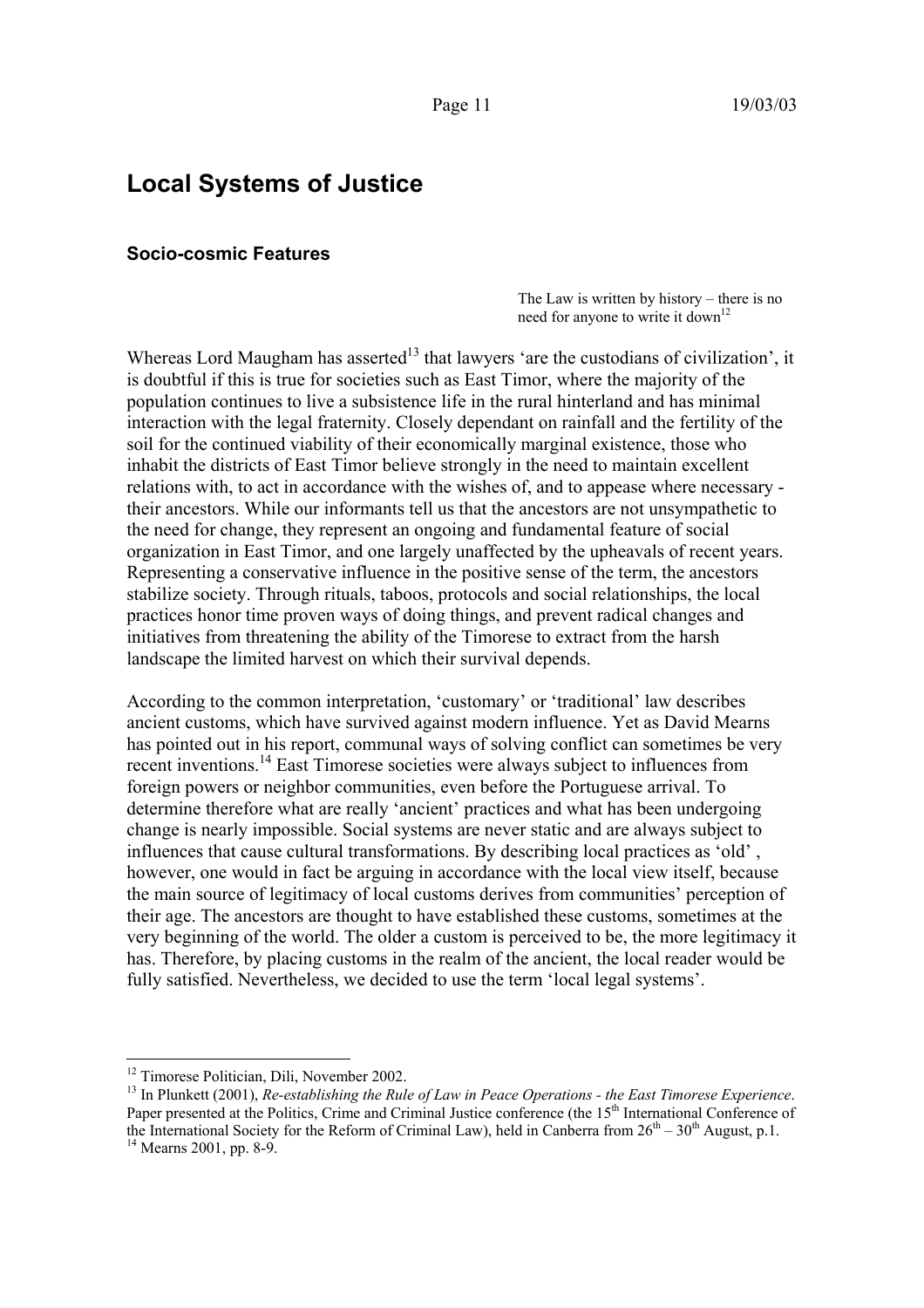Our intent is to describe the present ways in which societies deal with crimes and conflicts. To understand these systems, we need to focus on local structures, and specifically on local perceptions of the official law. Former studies on the region of Eastern Indonesia, including East Timor, have shown that local structures have a very specific mechanism to integrate foreign aspects. This was first discovered by early Dutch colonial officers.15 They described the ability of Eastern Indonesian societies, including those of East Timor, to integrate foreign influence as one of their defining features. Therefore we have to keep in mind, that local systems always reflect somehow the present 'external' law and are not opposed to it.<sup>16</sup> Understanding the local perspective on justice, means understanding the relationship between official justice with local legal systems, seen from the local perspective. This outcome can be contrasted with the modern view of official law. We are less comparing two legal systems then we are comparing two different views *of* the systems, originating from different paradigms.

To achieve this it is important to illustrate the local socio-cosmic structures and how they relate to (a) local understandings concerning what represents a crime, and (b) local conceptions on how to resolve a conflict. Through locating local systems of law in the broader social context, we will be able understand their main features more easily. Using this approach we can recognize the main authorities who deal with conflicts, identify what is actually perceived as a 'crime' and distinguish the mechanisms used to solve it. This whole complex will allow us to understand what happened from the local perspective under the peacekeeping operation and how customary law conceptually differs from official law. Finally we will be able to pose the question of how to overcome these paradigmatic conflicts that occur between the two legal systems.

To outline the general pattern of local structures, we need to understand the holistic nature of all aspects of local societies. The French sociologist Marcel Mauss described this phenomenon as 'total social fact'<sup>17</sup>. All socio-cultural aspects of 'traditional' society are interdependent. Any one aspect, such as law, kinship or the belief system cannot be extracted from the entire socio-cosmic system without taking it out of context. Local conflict resolution methods cannot be understood without understanding their relation to the marriage system, cosmology or kinship. Only in the modern state different aspects become divided. Hence we will start with some basic explanations about the social features of societies of the area. These aspects are not just exotic aspects of life, but interrelated phenomenon that finally, in their totality, constitute a society's paradigm. Local paradigms are to be taken seriously as they form the prism through which every new occurrence is classified and ordered (including freshly deployed peacekeepers). The space in this report only allows us to portray a very basic picture of local socio-cosmic features. Yet, it will hopefully contribute to some better understanding of what otherwise might appear as folkloristic, traditional legal practices.

<sup>&</sup>lt;sup>15</sup> F.A.E. van Wouden (1935) Sociale structuurtypen in de Groote Oost. Leiden, J.Ginsberg.

<sup>&</sup>lt;sup>16</sup> For examples of how the foreign powers were integrated into local system, see Traube 1986, pp.51. Sofi Ospina and Tanja Hohe (2001) *Traditional Power Structures and the Community Empowerment and Local Governance Project (CEP) in East Timor.* Final Report, prepared for the World Bank / UNTAET, Dili. 17 Marcel Mauss (1950) 'Essai sur le Don. Forme archaïque de l'Echange,' In: *Sociologie and*

*Anthropologie precede d'une Introduction à l'oevre de Marcal Mauss par Claude Lévi-Strauss*. Presses Universitaires de France, Paris.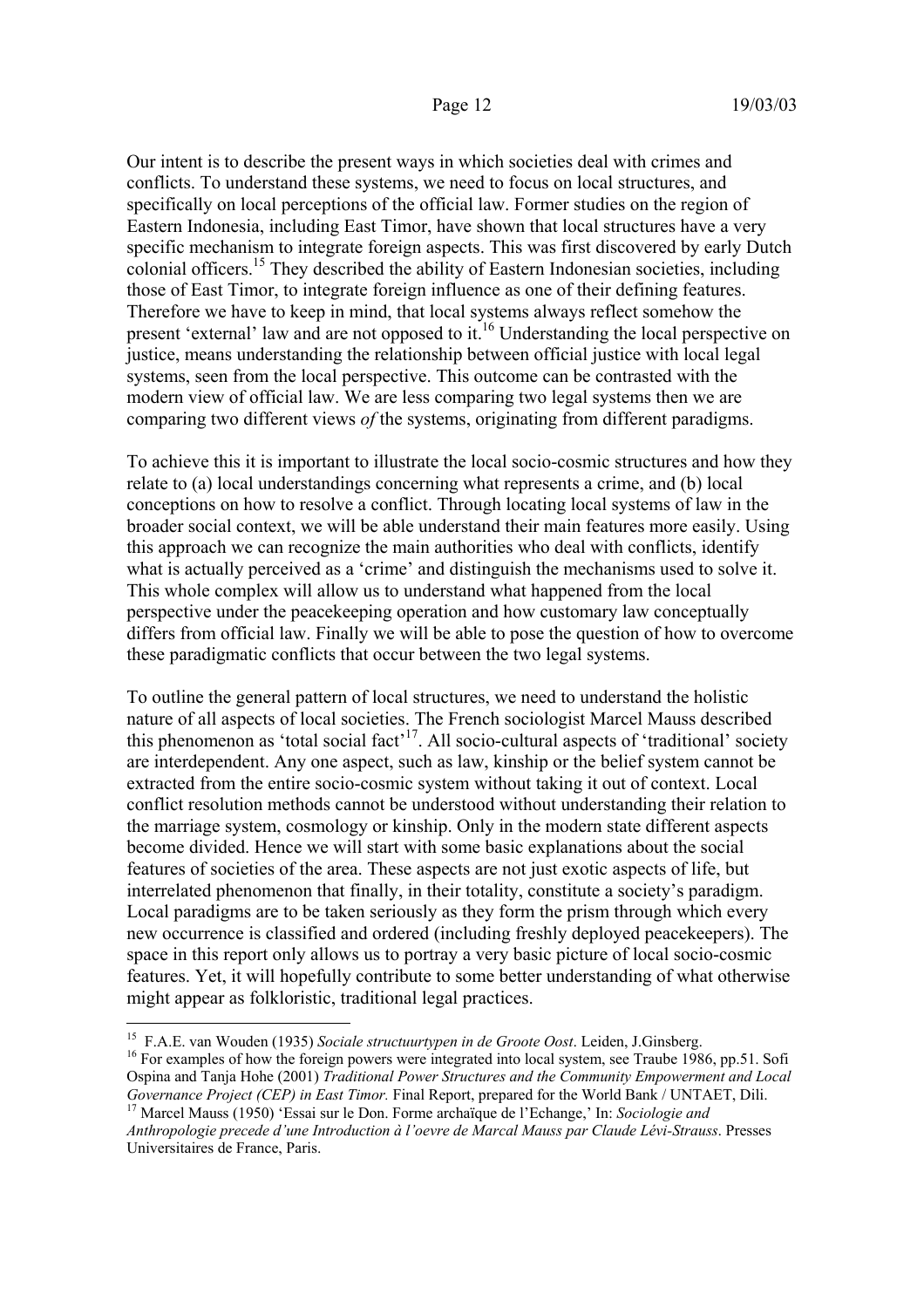Such a description cannot take into account the local diversity of concepts and practices. East Timor has an incredible variety of ethnic groups. There are approximately 15 different languages, and a vast variety of dialects. These languages even derive from more then one language family; the majority belongs to the Austronesian family, and the rest to the so-called Papua language phylum. Not only the diversity in language, but also the differences in architecture and ritual practices are obvious to the visitor. It would certainly be incorrect to ignore all of this and speak about 'the' East Timorese culture. Nevertheless, for our exercise of comparing customary law to modern western rule of law, local features need to be drastically simplified. A structuralist approach allows us to portray the main commonalities of East Timorese societies. Anthropological studies across the area of Eastern Indonesia show similarities in the core features local societies across the central Moluccas, Timor and parts of Nusa Tenggara Timur. East Timorese societies are part of this larger group. Different core features have been identified.<sup>18</sup>

Most crucial in the Timorese social universe is blood-kinship and the relationships that are built through marriage. As typical across the region, East Timorese societies consisting of unilineal lineages, conduct an asymmetric marriage system with preferred cross-cousin marriage (mostly mother's brother's daughter-marriage).19 If this marriage form is continued in each generation, the same family will always supply ego's family with women. The relationship cannot be reciprocal. A marriage is not only the establishment of a relation between two single individuals, but between two families (or lineages, perceived as 'Houses'). One of the families acts thereby as 'Wife Giver' and one as 'Wife Taker'.

The initial marriage relationship is established through an exchange of values, symbolized in exchange goods, commonly translated as 'bride price'. Although a bride price contains the idea of payment for a received good, most Timorese strongly deny that this is what happens in the context of marriage, as both parties exchange goods to the other. The Wife Taker gives cattle, buffaloes and money to the Wife Giver. The Wife Giver returns gold, weavings and pigs to the Wife Taker. These goods stand for specific values that are exchanged between the two entities.<sup>20</sup> The Wife Giver's goods, which come with the woman, represent femaleness and fertility. The Wife Taker invests his Wife Giver, meanwhile, with the values of maleness and security. As the Wife Giver – Wife Taker relationship is supposed to last over many generations, the exchange of goods continuously supply a family with the most important values that constitute the sociocosmos and assure them re-creation of life and fertility as well as security.

The two groups are ordered in a hierarchical relationship. The Wife Giver is mostly superior to the Wife Taker, as he is the Wife Taker's ultimate source of life. The classification of a person in the social universe as belonging to ones' Wife Giver or Wife

<sup>18</sup> See van Wouden 1935, James J. Fox (1996) The Transformation of Progenitor. Lines of Origin: Patterns of Precedence in Eastern Indonesia. In: James J. Fox and Clifford Sather (eds.) *Origins, Ancestry and*

<sup>&</sup>lt;sup>19</sup> See for a more detailed description of Timor's social systems Ospina and Hohe 2001.

 $20$  See also Traube 1986, p. 88.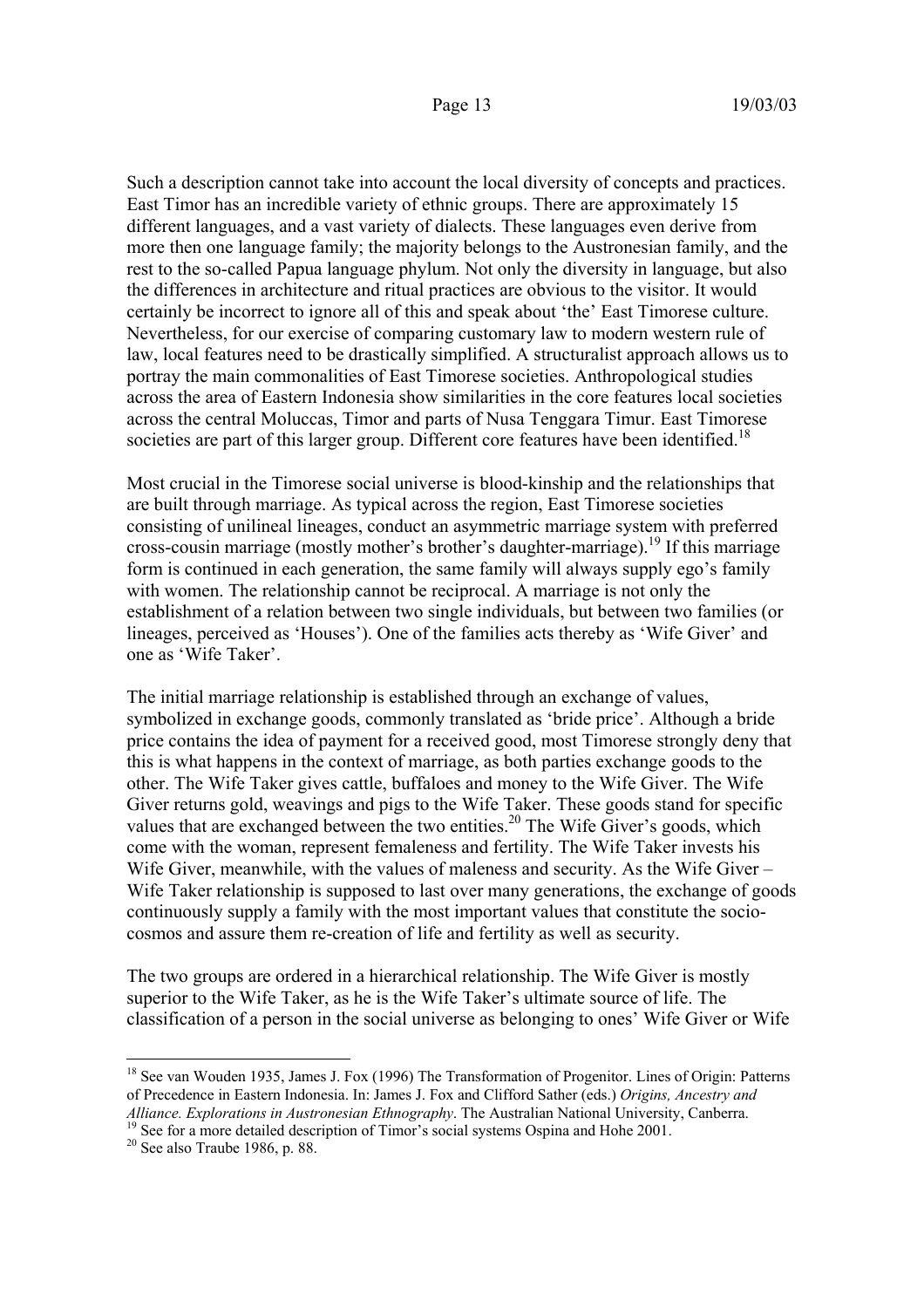Taker is very important and defines the actual relationship between individuals. In daily conversations people do not refer to another person's name but to 'my Wife Giver' or 'my Wife Taker', which defines a social relation clearer than a single name.

The focal point of blood-relatives is their identification with their 'House', a typical social entity in Eastern Indonesian societies, equivalent to the lineage. Every individual belongs to a sacred house, either in a patrilineal or matrilineal way. The sacred house was founded by the common ancestor and contains the sacred heirlooms.

All the 'Houses' of a community are hierarchically ordered. The order is the sequence of the ancestors' arrivals on the land, following the idea of 'precedence'. The oldest and highest 'House' is that of the ancestor that settled first and therefore opened the land and its fertility. It is associated with the values of fertility and femaleness. All the following sacred houses differ in their importance and tasks. They are often classified in a dualistic manner, as immigrant and autochthonous. This resembles the two value categories expressed through the exchange goods of the Wife Giver and Wife Taker. The 'immigrant' represents the value of security, whereas the 'autochthonous' represents value fertility. Only the interplay of the two categories of 'Houses' can therefore guarantee stability and fertility in the community. Migration and the 'opening' of new land create new sacred houses, and eventually settlements.

Internally, each sacred house is headed by one elder. He represents the ancestors. On the level of the whole community, other ritual authorities are responsible for the sacred items, for contact with the ancestors and for the ceremonial life. They are clearly confined to the sacred world and are responsible for the fertility of society as well as for the fertility of the crops.

In contrast to the ritual authorities stand the political authorities, like the *liurai*. He is responsible for the political and profane world. 'These latter became the active executives, responsible for the maintenance of jural order, while the old rulers retained ritual authority over the cosmos'21. In most contexts the *liurai* is inferior and receives orders from the ritual authority. Nevertheless he is the focal point for the 'outside' society. He has to deal with issues like territorial demarcation lines and with foreign powers such as once the Portuguese.<sup>22</sup> The 'inside' of society was not connected to these tasks.

The *liurai* had to be from a specific sacred house. Under the *liurai* was the *dato*. He was heading a settlement or a House. Certain Houses were therefore confined to worldly political power and the *liurai* or the head of a settlement had to originate from their line. This system is nowadays still very much in place and the House that used to provide the

 $21$  Traube 1986, p.98.

 $22$  He used to be the link to the Portuguese colonial government, and therefore it was always assumed that he has totalitarian power. That his power depended upon the ritual authorities was not seen by the outside world.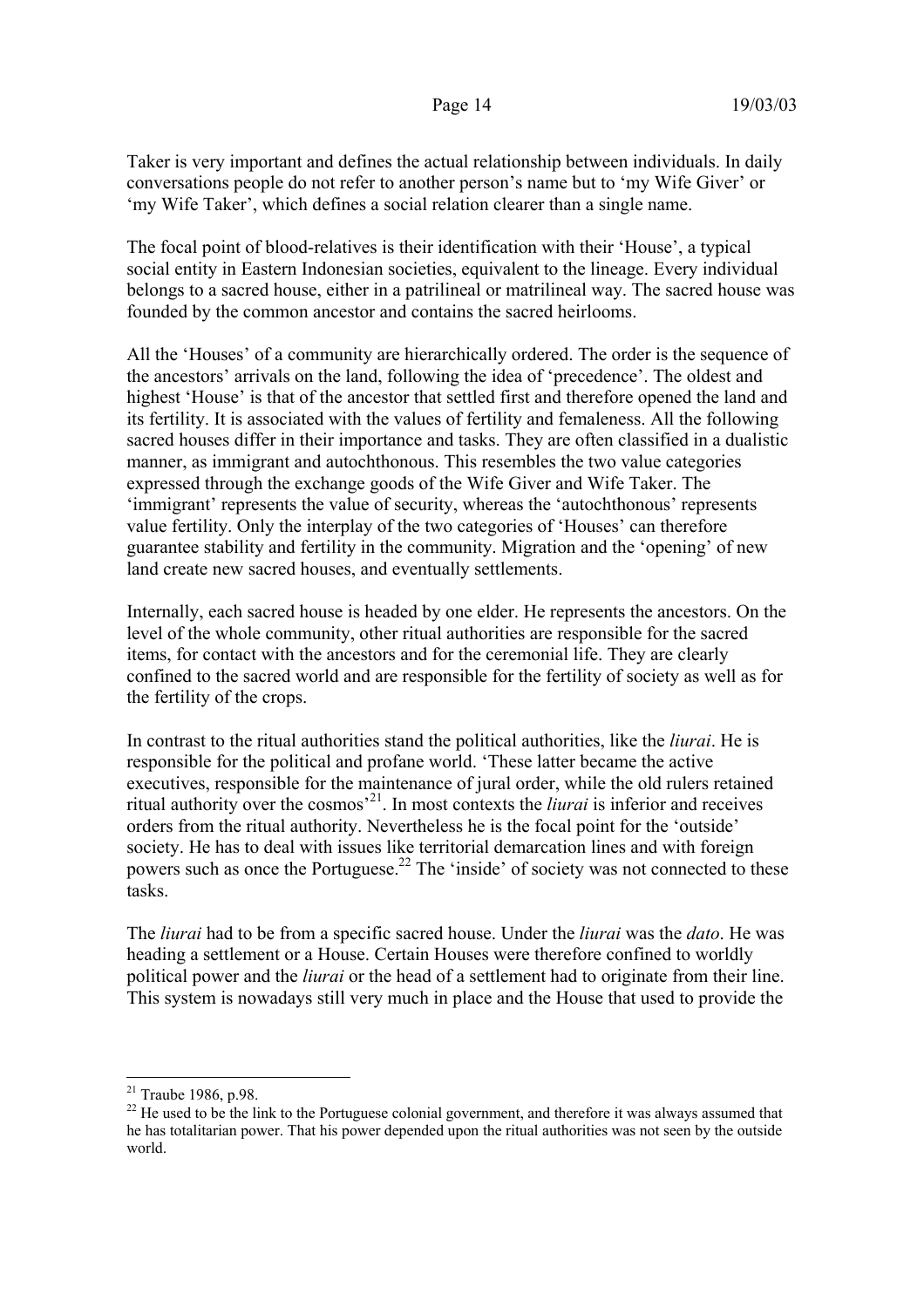*liurai* is now often the House of the village chief. 'We want to appoint a *liurai* again on the basis of the House'.<sup>23</sup>

Important is that the dualistic system of power – the ritual and the political authority – exists on all level of society: within the 'House' and on the level of the whole community. One of the dualistic powers is always superior and gives orders to the inferior entity. The ritual authority conducts ceremonies and sits silently inside the sacred house. He is connected to the sacred sphere inside the sacred house and therefore to the ancestors. His ancestral contacts provide him with the capacity to make decisions for society. He is ultimately the one that appoints the political ruler, who falls under the category of the 'immigrant': 'Tradition also relates that the founders relinquish political power to newcomers from outside the community<sup>24</sup>.

The 'Houses' of a community were ultimately bound in a kingdom, with the king (*liurai*) as head. These kingdoms were scattered across Timor, varying in size and influence. They were ruled by the king as political authority, internally dominated by the 'silent presence' of their ritual authorities. Kingdoms were autonomous entities. They would enter alliances with neighbor kingdoms and also maintain hostile relations to others. As the kingdom was sovereign, it had to secure its border and invent mechanisms to protect it. Diplomatic relations to other kingdoms could turn out to be essential. Consequently one entered specific relationships with each other. These were classified as Wife Giver - Wife Taker or younger brother - elder brother relations. Both are typical classifications in Eastern Indonesian and East Timorese societies. Kinship relations often serve as nominator to classify any kind of social relationship. The Portuguese also aligned with some kingdoms and faced a number of hostile relationships. In some cases individual Portuguese men married kings' daughters and thus became Wife Takers.

Foreigners, like the Malay traders in the past and the Portuguese colonial power, had to be integrated into the local cosmos. They were therefore classified in the 'immigrant' category and attributed with the values of political power, border control, and eventually the government. Local cosmologies prescribed that they originated from Timor and had made their way overseas. $25$ 

It took a long time, until the autonomy of the kingdoms was finally broken by the colonizer, yet, the socio-cosmic systems still carry all the features of a state-less society, including the complex systems of ritual and political authority that remain administered through offices that are – ideally – occupied on the basis of birth-right. Attempts made during Indonesian times to replace bearers of authority with candidates considered by the Indonesian administration to be more suitable, and ideas of modernizing and democratizing political relations mooted during the era of transitional administration, have not managed to influence enduring changes to East Timorese conceptions of social organization<sup>26</sup>. During our research we were told numerous accounts of the severe

 $\overline{a}$ <sup>23</sup> Hamlet Chief, Bobonaro District, October 2001.

 $24$  Traube 1986, p.98

 $25$  Traube 1986, p.51.

 $26$  See Ospina and Hohe 2001, p.60.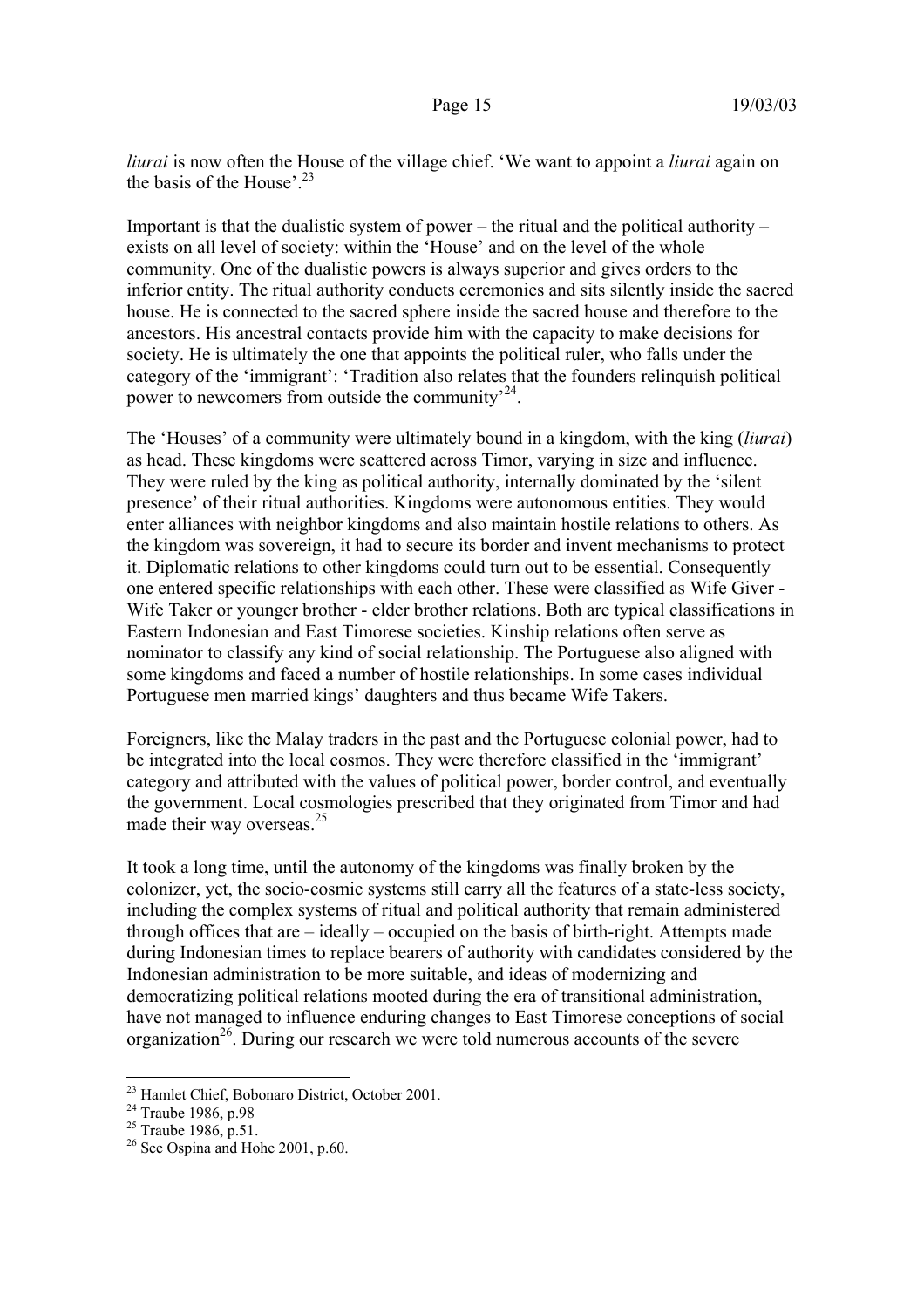consequences an individual risks by disregarding ancestral will in relation to the occupancy of key posts in the village administration. During 1998 for example, a man without the correct family lineage took up the chief position for Bobometo village in Oecusse. In the position for only a year, he was murdered by militia during the violence of 1999. The following year a further incumbent was installed in the position, but again without the correct lineage, he died unexpectedly in November 2002. The people of the village have now gone to the family of the man designated to hold the political title, and said there is no one else in the village who is prepared to accept responsibility for this leadership position, and that the legitimate leader must face up to his inherited obligations.

Survival and resistance during the Indonesian occupation required excellent relations with the ancestors, and respect for those able to communicate with them. In Oecusse, it is the *naizuf mnasi* who possesses the ability to communicate with *Maromak* (God) and with the ancestors. This contact allows him to make people invisible to their enemies. Such magic, according to an old and senior *naizuf mnasi*, was last used in 1999, when villagers fled to the hills to hide from rampaging militia members.

In the same village, the story is told of a ritual that was maintained throughout the duration of the Indonesian occupation, and in which the assistance of the ancestors was solicited in order to realize the withdrawal of the Indonesians. Recently, now that the Indonesians have gone and the militias dispersed, the ritual has been brought to a close with a final ceremony, held in the same spirit house in which it first began. That the magic worked, and that the ancestors supported the fight for freedom, is clear to the residents of the village. Although the militia made many attempts during the course of their frenzy of destruction, they were unable to burn this spirit house.

For the East Timorese, therefore - and with very real implications in terms of social organization and the expectations of villagers in relation to administration and justice - it is the ancestors who continue to exercise a fundamental role as the custodians of civilization.

### **'Traditional Justice'**

With this basic understanding of the socio-cosmic features on which the complex social systems of the East Timorese are based, we can focus on local legal systems. First of all, there is no such thing as a separate cultural aspect called 'law'. The Tetum word for 'custom' (*lisan*) comprises everything that is 'old' and inherited from the ancestors. It refers to the 'order' given by the ancestors, but not specifically to what in a western context is classified as 'crime'. Yet, there are certainly conflicts arising in a community as people feel someone else has 'done wrong' and acted against the 'order'. On a very abstract level, these 'wrongs' are often related to the dual socio-cosmic structure we have described above.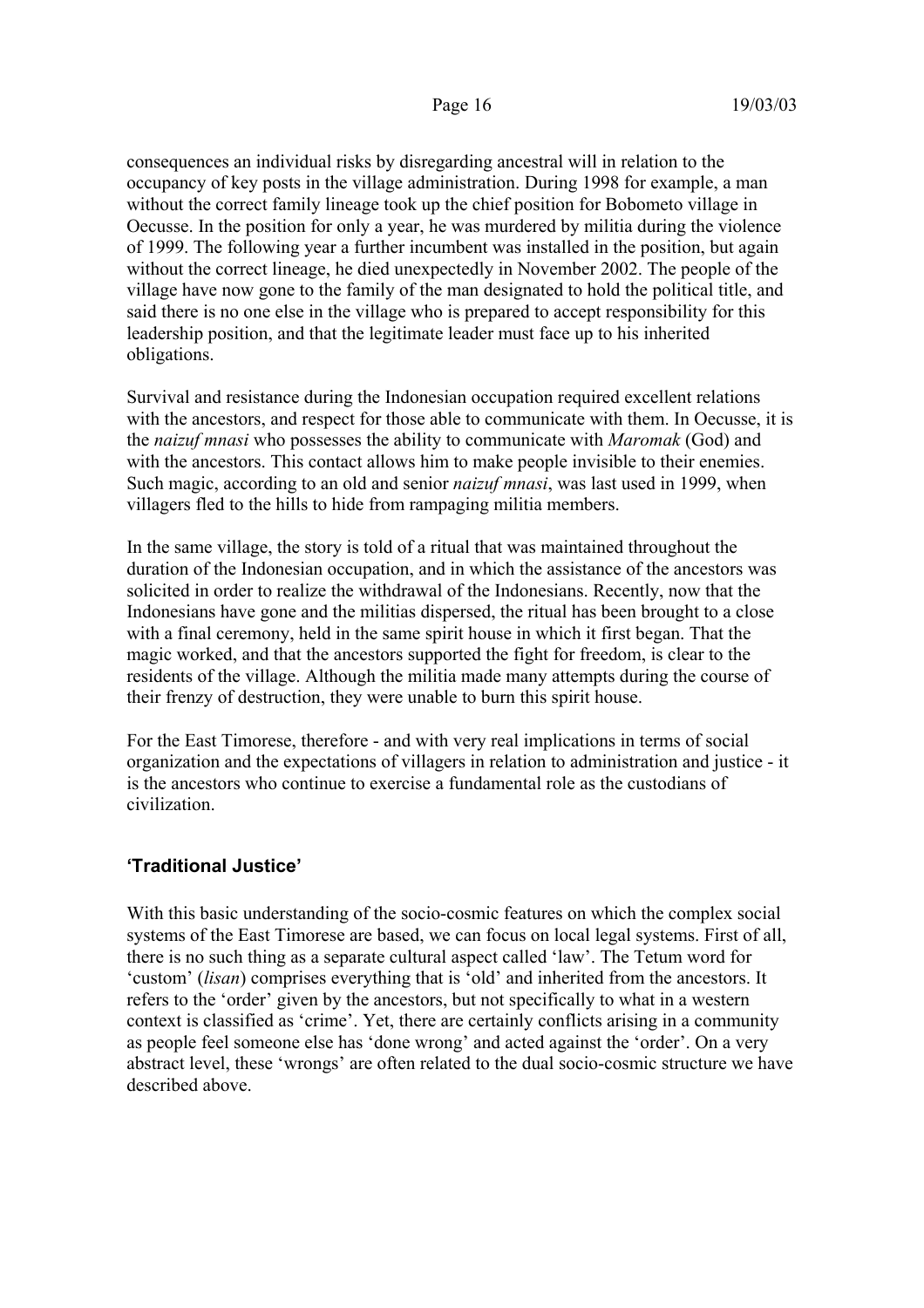The communities' survival depends on the appropriate exchange of values between certain entities of society, enhanced in the ancestral order. The most important social entities, the Wife Giver and the Wife Taker, constantly exchange the above-described 'male' against 'female' values. The values can be embedded in goods or persons. The woman that is given to the Wife Taker family contains the value of 'fertility' as much as other material goods that are passed on in the same direction. The female values guarantee fertility on the Wife Taker's field or fertility in his family life. The male values guarantee a Wife Giver the strength to defend himself against the enemy and to cope with all other political issues. Both value categories have to be presented and have to circulate, otherwise the order of the socio-cosmos is interrupted and life cannot function.<sup>27</sup> This circulation of values guarantees the stability of the cosmos and the constant supply of the values necessary for life.

### *What are conflicts?*

The local legal systems, or better the local 'orders', draw their legitimacy from the ancestors. Their good will and presence insures the community with all essential goods. In return, humans need to live in adherence with the order, of which the ancestors are the guardians. Trespassing upon rules can therefore invite ancestral punishment. It can lead to draughts, bad harvests, diseases or the death of one's children. Ancestral rules are not written, therefore certain society members have to be 'in contact' or 'know the words', in order to be able to interpret the ancestors' will. They are in the position to reveal transgression from the order and to define punihsment, hence to speak law. While the ancestors are acting as legislators, their living representatives become the judiciary.

What is perceived as 'wrongdoing' in a community is hence a disturbance of the system of value-circulation. If an individual commits a crime, or a social conflict occurs, the flow of value is interrupted and an imbalance in the socio-cosmic system is the result. The cosmic order has been disarranged. Hicks describes this in his monograph on a Tetum-society, as creating disorder between the dual categories in which life is categorized.28 This can relate to murders as well as trespassing kinship and marriage regulations, both of which can threaten the communal life. Such events can have serious consequences for the community and endanger its survival.

In a society where mechanisms remain responsive primarily to traditional needs, the threat of someone behaving against the social rules is perceived as very serious. A good example is the asymmetric marriage system, in which women are passed from one clan to the other. This system in its ultimate form has the advantage of combining as many clans as possible into a peaceful relationship. Yet, if community members start acting against prescribed marriage, then this system of ensuring peaceful relations with one's neighbors is endangered. Not marrying one's mother's brother's daughter endangers society more than, for example, a case of domestic violence. Hence, society needs mechanisms to prevent such a marriage transgression from occuring.

 $27$  The origin myth Traube describes shows the vision of what cosmos would be like if one of the values was missing (1986, pp.54).

<sup>&</sup>lt;sup>28</sup> Hicks 1988, p. 109.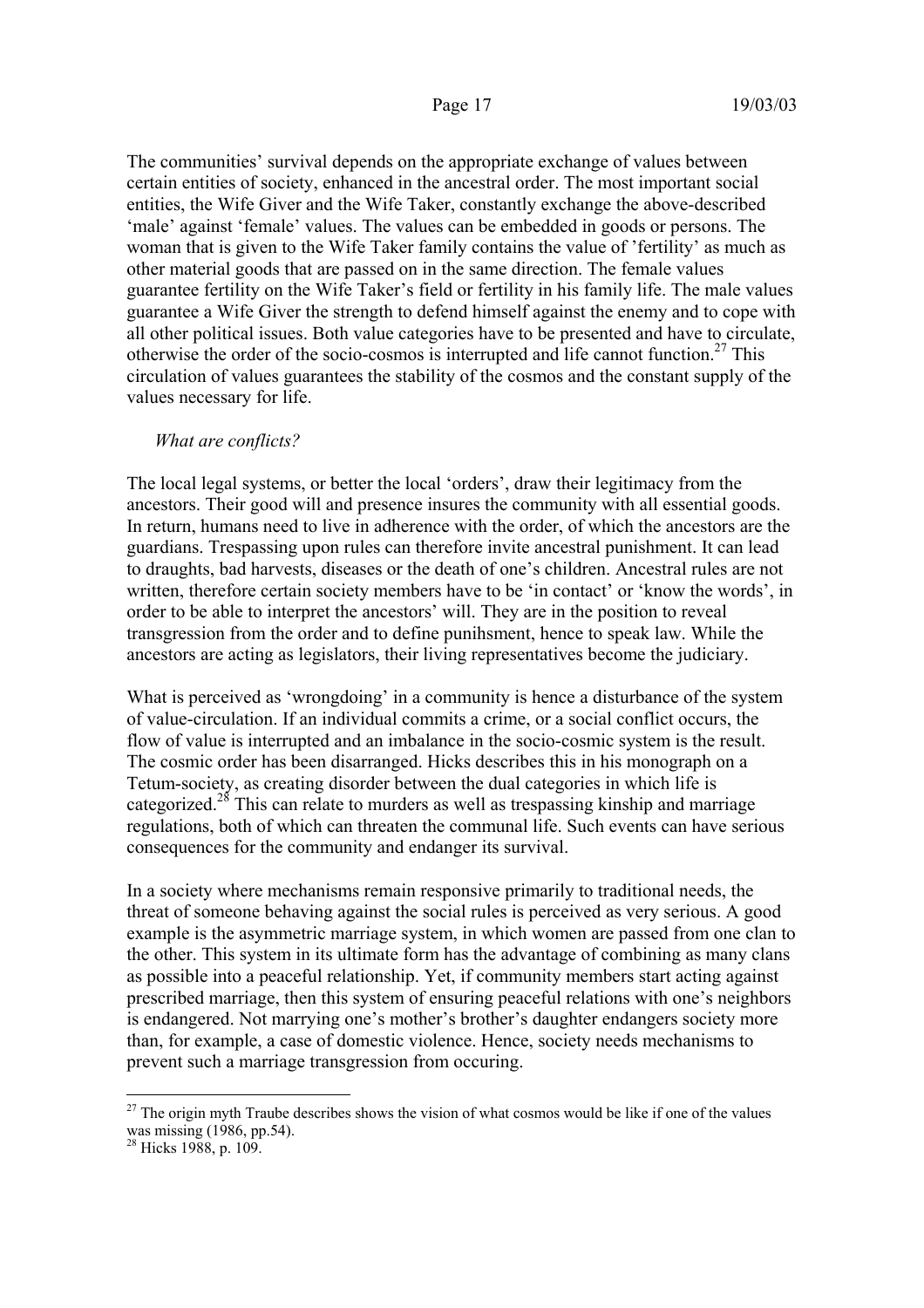Social rules and 'law', to ensure that rules are not broken, have developed to maintain the stability of the system. All the actions of community members need to remain within the realm of the 'normal', as any other deed threatens the system. Therefore, what the local paradigm classifies as crime or misconduct might be different from what an official legal system would define. In a state, peaceful relations are guaranteed by other means. We will give some examples here of types of conflict that were frequently discussed in our interviews or seemed to be relevant issues in local legal systems.

### *Replacing values*

Concerning the punishment of a crime or conflict resolution, local law is mainly about the replacement of values, to re-establish their correct exchange and thus reinforce the socio-cosmic order. They recreate the 'right' flow of value, menaing that taken or missing values are replaced and social disarray corrected. Harmony in the cosmos and for community members is insured again. To restore this harmony where the cosmic order has been violated, the appropriate fine for a perpetrator has to be determined. The judicial powers determine the matter in accordance with the principle that: 'small problems are in accordance to the small gold piece, big problems are like a buffalo horn<sup> $29$ </sup>. Only then, the continuation and survival of society can be guaranteed.

Conflicts among individuals most frequently occur within a family, for example between unmarried brothers who still live in their father's household.<sup>30</sup> They are subject to the rule of a family head. He has to negotiate with the fighting individuals. These cases are not seen as of concern to the public, yet the ancestors of a family in this position are likely to want to punish such misbehavior, as it is a threat to the well-being of the family. If a conflict is not solved, individuals sometimes separate from their family and establish a new home, which ultimately can lead to the development of new settlements.

The important distinction here is if a conflict is not between blood-brothers, but an in-law and a blood-kin of a family. Then the origin-family of the in-law can get involved. The best example for such a case is domestic violence between marriage partners. In the case of a patrilineal society<sup>31</sup>, in which the woman has moved to the man's location after marriage, she has become 'subject' to the man's family with the first Wife Taker exchange goods given to her side. Nevertheless, she will always remain connected with her family of origin. If the husband now commits violence against his wife in a worrying manner, she can flee back to her family and the case evolves into a conflict between the two families – entangled in a relationship as Wife Giver and Wife Taker. The elders of both families negotiate the matter. The core problem of the conflict is viewed in the light of the values that had been exchanged in the past. If the husband is found wrong, and he wants his wife back, he has to give another buffalo (the goods given by the Wife Taker) in order to receive her. If she is found guilty, or she decides to stay with her family, then

 $\overline{a}$ <sup>29</sup> Villager Raeheu, Bobonaro District, November 2002.

<sup>&</sup>lt;sup>30</sup> Hicks 1988, p.82

<sup>&</sup>lt;sup>31</sup> Most of East Timor's societies are patrilineal. There are a minority of matrilineal societies among them, like the Bunaq in Bobonaro and the Galoli in Manatutu.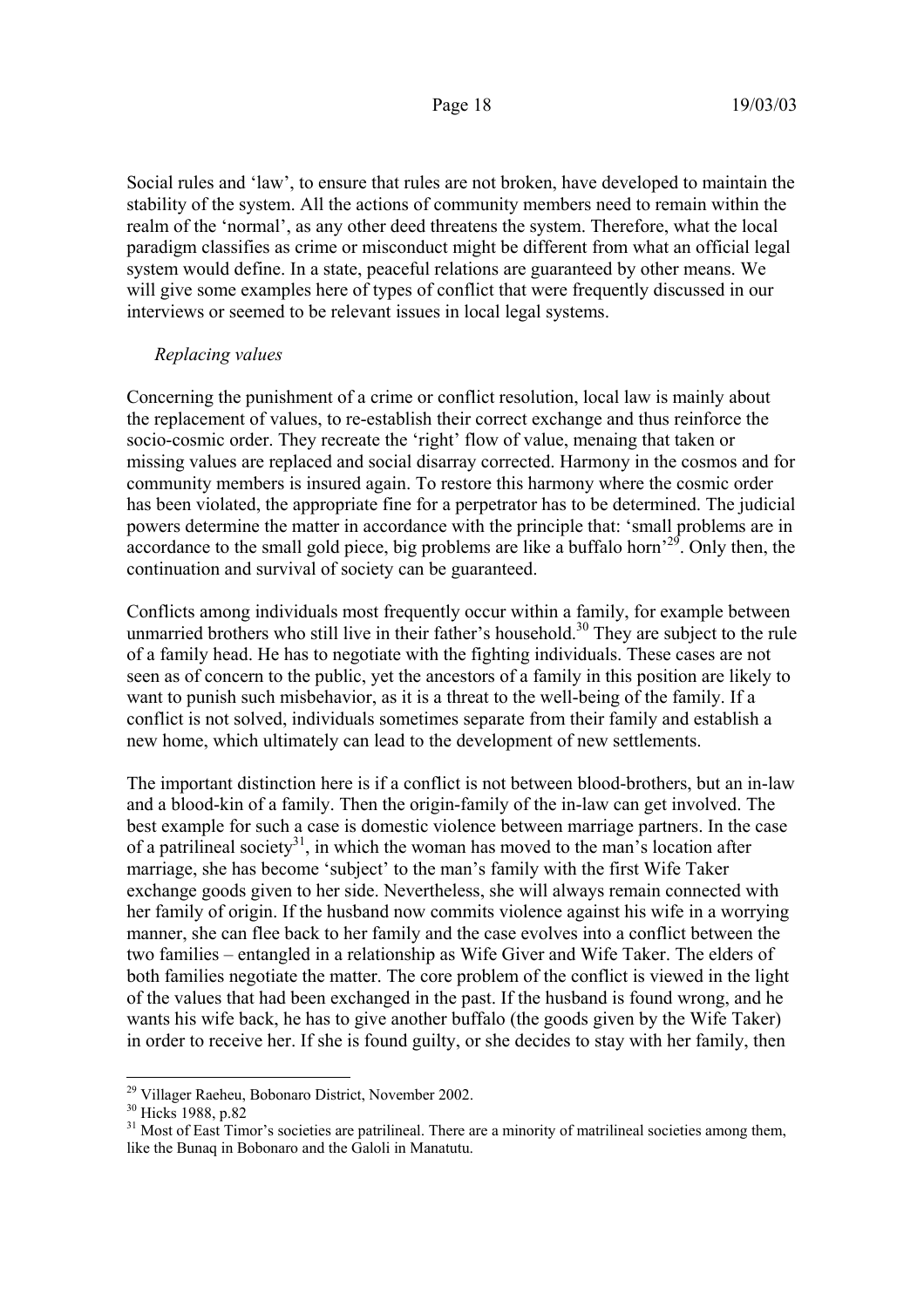the Wife Giver has to return the values that are embedded in her. He has to give pigs and weavings, representing fertility, to the Wife Taker.

A rape case is treated in a similar way. The important factor is if the woman is married or not. In case of an unmarried woman, the solution is simple: the man is expected to marry her. As soon as he agrees, negotiations about the exchange of marriage goods begin. The woman traditionally was not given the choice if she wants to marry or not. If the man is not willing to marry the woman, he has to pay her family to 'cover the parent's shame'. He has damaged her reputation and she will not be able to find a husband. The payment consists of the exchange goods of the Wife Taker to restore her full social position. If the rapist is married himself, then the same rules apply, he will just not be expected to marry her. In times of polygamy, which Timorese claim do not exist anymore<sup>32</sup>, the man could have taken the woman in addition to his other wives.

The 'almost impossible' case ('because no man would ever do such a foolish thing') is if a man rapes a woman that belongs to his Wife Taker family. This is, according to our Timorese informants, a very 'heavy' thing to do. It means placing the entire order of the cosmos at odds. Here people actually say 'he is wrong<sup>333</sup>. In this case, the man has to pay twice as much, as he has to reverse the Wife Giver and Wife Taker relationship. This means that he re-places his own family from the superior position of being a Wife Giver to the inferior position of the Wife Taker. He now has to pay the goods of the Wife Taker, which he used to receive before.

Talking to our Timorese interview partners about rape, it became clear that 'rape' (Indonesian *perkosaan*) did not necessarily mean a violent abuse of a woman against her will. The term is actually used to express a sexual relationship that is against the social order. Therefore we had to define if the 'rape' had taken place with both, man and woman, 'wanting' it (Indonesian *mau sama mau*), or if it was against the woman's will. The aspect of violence seemed less important.

In this type of cases, like domestic violence, rape and adultery, the core disorder appears in the world of social relationships. Transgression of the social order is heavily punished, as it threatens the peaceful living together of a community. It concerns mainly the exchange of values between important social entities, such as the Wife Giver and Wife Taker. Transgression of social order affects the cosmic flow of values. The punishment needs to restore the imbalance of values that has occurred. Cosmic disorder, created through adultery for example, has to be recovered by reinforcing a flow of values in the 'right' direction. In the case of adultery, the perpetrator-man pays the Wife Taker goods to the husband and therefore places himself in an inferior Wife-Taker position. The cosmos is ordered again.

Murder cases have been reported to official authorities since Portuguese time. Before that, different mechanisms of punishment were conducted. In some areas, the murderer had to replace the person he killed. He would move to his family and work there for the

<sup>&</sup>lt;sup>32</sup> The Church has forbidden it, but it is still widely practiced.

<sup>&</sup>lt;sup>33</sup> Elder in Manapa village, Bobonaro district, November 2002.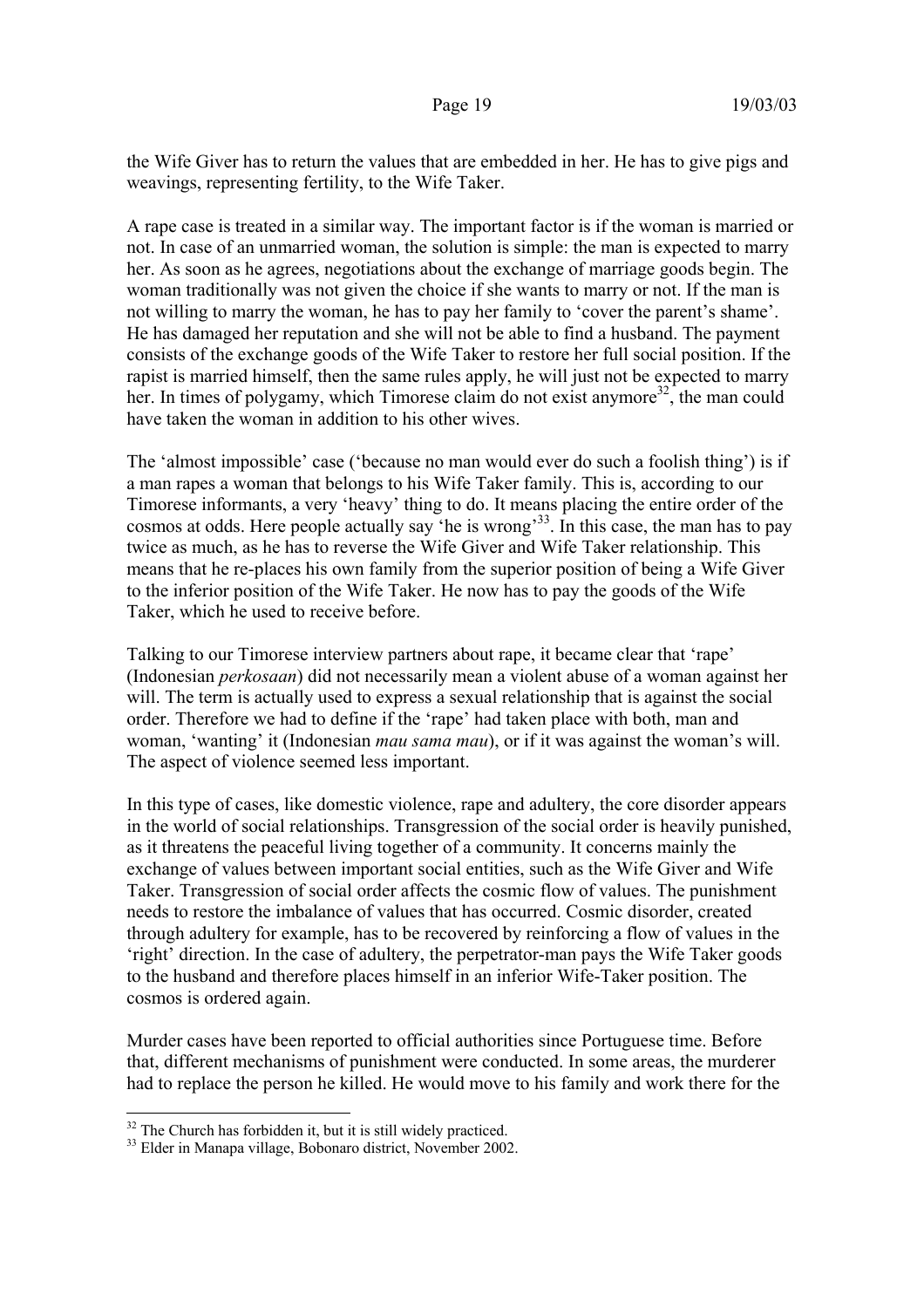rest of his life. The payment of goods and money by a murderer to the victim's family is still conducted nowadays. In Oecussi we received a detailed account of the compensation payments for killing a person $^{34}$ :

### Compensation for a Killing

|    | 1. First you must pay for the head, as a symbol of the whole human being, whose<br>life you took.                     |
|----|-----------------------------------------------------------------------------------------------------------------------|
|    | Cost: a <i>tutupanu</i> , <i>belak</i> or \$100                                                                       |
| 2. | For the social function of the person,<br>Cost: a <i>poe aluk</i> , or \$25                                           |
| 3. | For the sadness you produced, for destroying peace and love,<br>Cost: 9 traditional coins ('Hollander') or \$45       |
| 4. | For the genitals,<br>Cost: \$50                                                                                       |
| 5. | For the 2 eyes and the mouth (depending on family name),<br>Cost: \$50                                                |
| 6. | For the brain, the thoughts and the rationality,<br>Cost: \$300 (price for a specific kind of a traditional necklace) |
| 7. | For the teeth and for the tongue, because the dead cannot speak again,<br>Cost: kabauk (worth \$100)                  |
| 8. | For the left body and the right body,<br>Cost: 16 traditional coins for each side (about \$80 each).                  |

This example of payments for the different parts of a human being shows how a person is constituted out of specific values. They are what flows together in a marriage through the couple and through the exchange goods. Only then the creation of another person, a child, is possible.<sup>35</sup> If a person is murdered, these specific values have to be replaced. This happens in the form of goods symbolising these values. In this modern example of payment, money replaces the traditional exchange goods, but stands for the same values that are required. The informant even mentioned that one should attempt to pay in objects, but that money is acceptable as an alternative if necessary.

 $\overline{a}$ <sup>34</sup> Politician, Oecussi district, November 2002.

<sup>&</sup>lt;sup>35</sup> This concept is well explained in Cécile Barraud, Daniel de Coppet, André Iteanu and Raymond Jamous (1984) 'Des relations et des morts. Etudes de quatre société vues sous l'angle des échange,' In: Jean-Claude Galey (ed) *Différence, valeurs, hiérarchie. Textes offerts à Louis Dumont*. EHESS, Paris.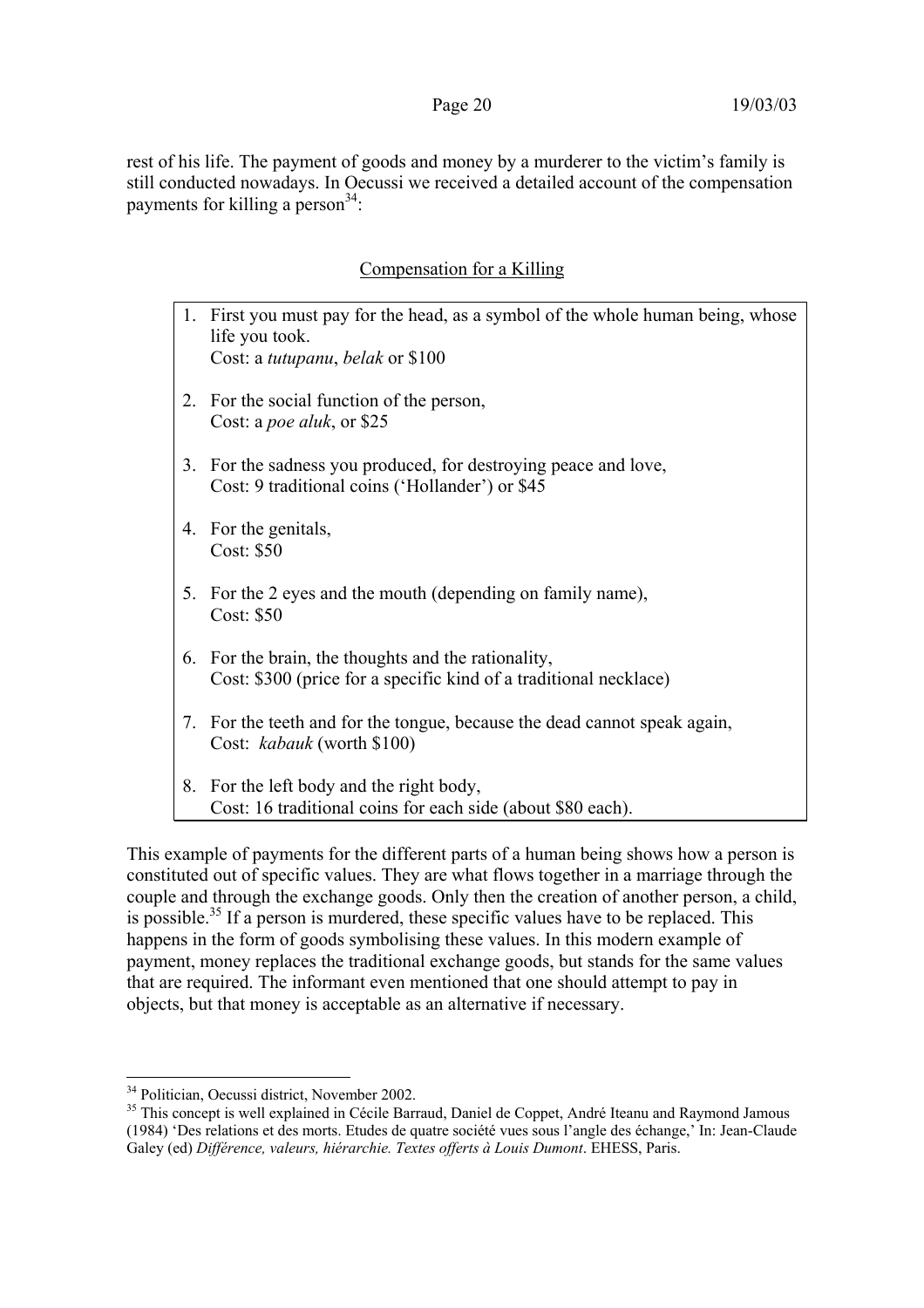In cases of theft the focus is on the replacement of the stolen values. The thief has to pay back the stolen good(s) and pay and additional compensation. The compensation can be a horse, a goat or a buffalo, the amount and the specific goods vary from area to area. There are mostly fixed regultations of what the thief has to pay back. In a Bunaq society in Bobonaro, it is clearly defined that for a stolen goat, the thief has to kill a goat and a cow.36 In some cases the penal law was even publicly written or expressed, learned from the Portuguese.<sup>37</sup> If the thief and the victim are engaged in a Wife Giver and Wife Taker relationship, then the payment of the perpetrator is determined by the goods that flow into the appropriate direction. If he belongs to the Wife Taker group, he pays buffaloes, if he belongs to the Wife Giver, he pays pigs or weavings. This order of the flow of values cannot be reversed, it would create only more disorder. The payment reimburses the victim for the loss of the stolen good, but at the same time re-insures the socio-cosmic order by restating the direction in which values flow.

A specific case of theft is usually distinguished from stealing personal goods: the stealing of public goods. Timorese communities have an intricate system of exploiting communal goods, such as fruit trees, coconut trees, wood and honey from the forest and so forth. The system is established to insure that nobody damages the environment. A public order prescribes when certain goods can be exploited or harvested and when they are taboo. If someone trespasses this order, he has to pay a fixed fine consisting of money or certain goods.

For the destruction of property, burning someone's house for example, the family of the perpetrator has to reimburse the victim's family. This means to pay everything that was in the house, or the victim's family can take the perpetrator's belongings. If the latter does not have the means to do so, his family can give one of their children to work in the victim's family, because values can manifest themselves in goods or persons. In former times, if a person could not pay 'we would have killed him and put his head on a stick<sup>38</sup>. In that case a 'good' from each family would have 'gone up in smoke'. (To kill the perpetrator for material damage is ultimately the opposite effect from replacing a person through values embedded in goods.)

### *Shaming and covering shame*

Another important social control mechanism, connected to the value replacement, is the idea of shaming the perpetrator and 'covering' the victim's shame (Indonesian *tutup malu*). In the scenario of a rape case, for example, in which the woman is married, the perpetrator has put the husband to shame. Informants claim: 'we would have killed him in the past' or 'he has to fill a mat with gold and silver for her husband, to cover his shameful face'.<sup>39</sup> The same counts for the case of adultery. Here, for example, the married perpetrator has to pay his parents in law 'to cover their shame'.

<sup>36</sup> Village Chief, Bobonaro District, November 2002.

<sup>37</sup> See for example Jean A. Berlie (2000)'A Concise Legal History of East Timor'. *Studies in Languages and Cultures of East Timor*. Academy of East Timor Studies, University of Sydney, p. 143. 38 Elder in Manapa, Bobonaro District, November 2002.

<sup>39</sup> Elder, Bobonaro District, November 2002.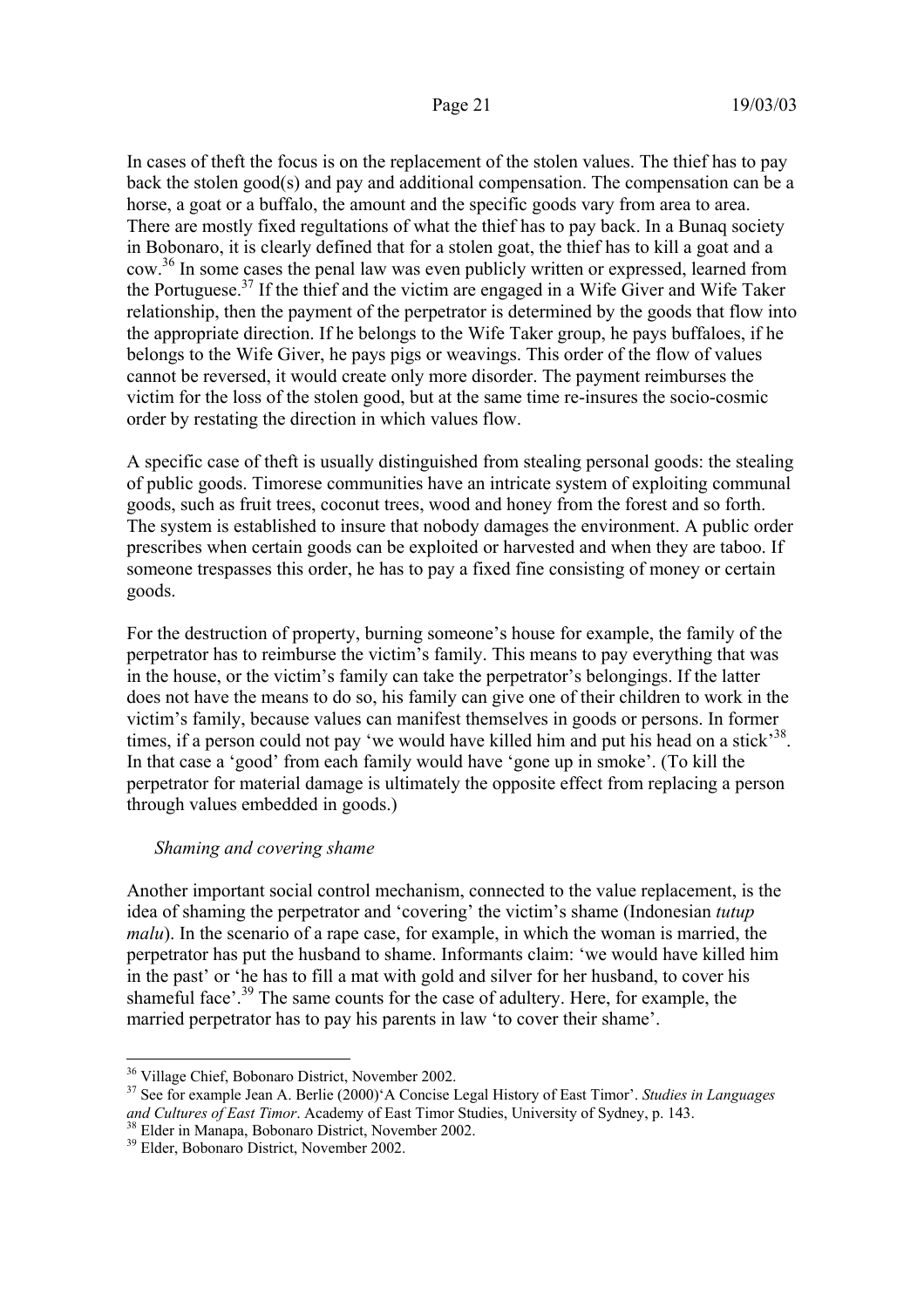Murderers also used to be put into shame, in addition to the payment they had to deliver. A Mambai informant recounts how murderers in Portuguese times were beaten or partly burnt. They were hung and grass was burnt underneath them, developing smoke, which would sometimes eventually kill them.<sup>40</sup> The community could do to them whatever they wanted. In other cases they were mutilated. Parts of their ears were cut off or fingers chopped. The mutilated person could be easily identified as a thief wherever he went. If one follows the above diagram on the exact value of the different parts of the human being, to take body parts off could also indicate that a specific value is taken.

In Bobonaro we were told that the thief would have to undress, his sarong would be put on top of his head and he would be sent through the village. He is then full of shame and 'never does it again'41. The way of dressing a person upside down also symbolizes the disorder the person has created.

Conflicts that arise on the inter-communal level, formerly between kingdoms for example, are mostly land disputes or political conflicts. They can quickly turn into a war. Their resolution focuses less on restoration than on the creation of socio-cosmic order. Mechanisms of defending the community or the establishment of political and diplomatic relations come into place. Peace is established through well-determined means: the foundation of kinship or marriage relations. Communities either try to find such links in their histories, or they establish them new: by entering a blood oath and therefore becoming blood brothers, or by giving one of their daughters for marriage. The nature of these relationships prescribes future sharing of goods, such as garden products, hunting game or fruit trees. It also, in contrast, prescribes the martial support in case the brotherkingdom goes to war with another kingdom.

If a land dispute occurs between kingdoms and it comes to war without reconciliation, land is taken by the strongest. He then start planting or 'opening' the land and creates a new history for his community. In some cases, a violent relationship between two kingdoms is prescribed, and therefore is part of the socio-cosmic order again. At the end of the day, violent conflicts, such as a land dispute with the neighbor kingdom reaffirm cosmic order.

### *Restoring social order*

One of the most important stages following the consensus on a compensation for a crime and the payment or execution of the punishment, is reconciliation.<sup>42</sup> Community members that had been entangled in a tense relationship, now have to reconcile to emphasize that the conflict is over and that both sides are now entering a peaceful relationship again. There cannot be a winner and a loser left behind in the same village.

<sup>40</sup> National Politician, Dili, November 2002.

<sup>41</sup> Elder, Bobonaro District, November 2002.

<sup>&</sup>lt;sup>42</sup> Dionisio Babo Soares (2001) 'Nahe Biti: The Philosophy and Process of Grassroots reconciliation (and Justice) in East Timor', Paper prepared for the conference *Road to Reconciliation*, 11-12 April 2001, Bergen, Norway.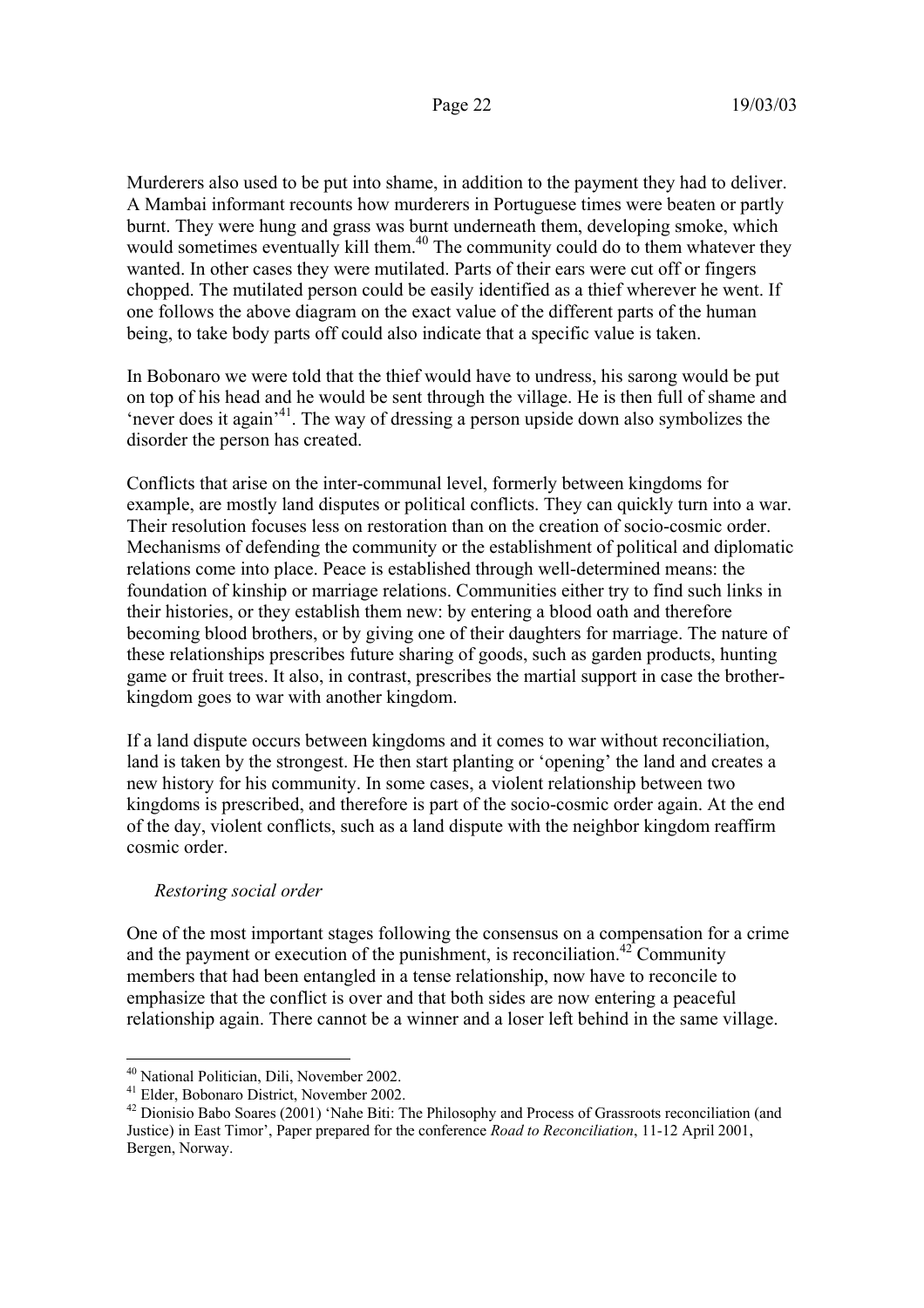This is crucial for the survival of the community. If there is no reconciliation, tension can survive and threaten the community at a later stage. A reconciliation ceremony is therefore held. It involves the ritual authorities and hence insures ancestral participation in the new peace agreement. This supernatural involvement prevents community members from exercising revenge at a later point. Once reconciliation has been conducted under the eyes of the ancestors, breech of the agreement can lead to ancestral sanctions.

The goods for the ceremony have to be contributed by the perpetrator, and often by the family of the victim. An important contribution, next to the feast for the community, is the alcoholic beverage, *tuak*. If a thief has stolen public goods, the provision of *tuak* for the whole community is essential to reconcile. Only the communal meal and the communal drink, with ancestral participation, can reestablish the socio-cosmic order. Problems are settled for good.

With thieving or killing, we must first negotiate and pay compensation. And then drink *tuasabu* (distilled palm wine) to conclude the reconciliation. If the problem happens again, the community will inform police and the courts. But it is very important to first make a decision in the community.<sup>43</sup>

Furthermore, committing a crime is not perceived as merely an act of transgression on the part of an individual, but it is a community problem. A crime or dispute is likely to attract, therefore, the interest of a large number of people anxious to establish what went wrong and how to arrive at a resolution. Were, for example, a fight between two individuals from different villages to result in a death, then the whole of the survivor's village would be expected to contribute to the compensation payment for the family of the deceased. The desire to prevent one's family from acquiring a bad name provides strong motivation to reconcile a dispute, especially since - from the East Timorese perspective - allowing one's family name to be tarnished could attract the wrath of the ancestors.

In a village environment, where villagers live in close proximity to one another and to each others' relatives for their entire lives, the promotion of peaceful relations between individuals and families remains of high priority:

People in the villages live and drink together, and if someone goes to jail, then even after being there for twenty years, the bad feeling will remain…If people can sit together, however, then the problem may be resolved.<sup>44</sup>

Restoration of social order therefore encompasses a larger group of people.

### *Who are the authorities?*

 $\overline{a}$ 

As pointed out above, ritual and political authorities represent one of the main dualisms in East Timor's cosmologies. Their authorities in differing realms of social life also play

<sup>43</sup> *Naizuf* and village chief, Oecusse, November 2002. <sup>44</sup> *Meo*, or Local System Security Officer, Oecusse, November 2002.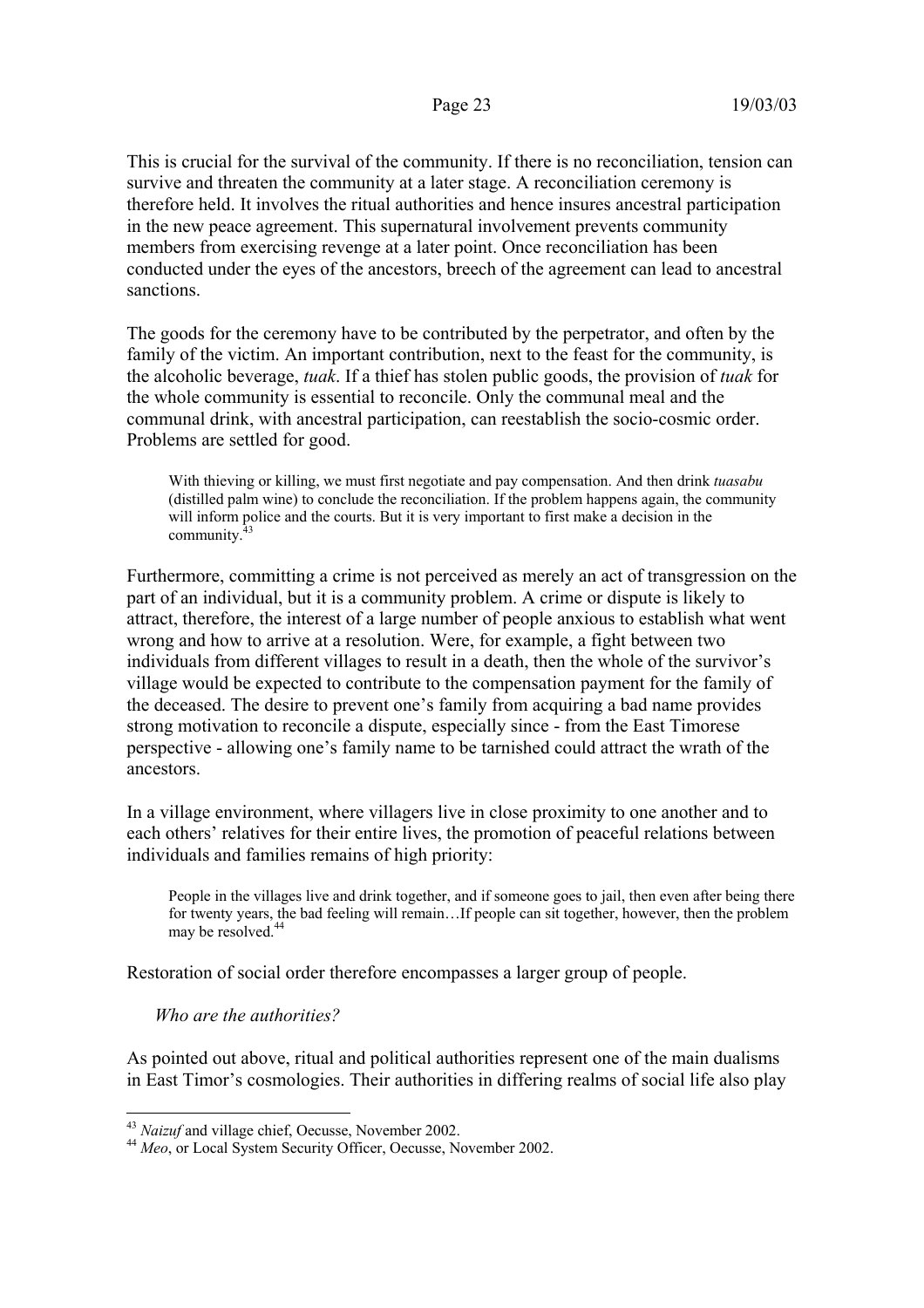into local conflict resolution. In the traditional kingdom, the *liurai* or king, was the ultimate representative of political authority. It was his task to guard the borders of the land, grant land to the people and be in charge of their security. The *liurai* assigned legal tasks to persons who belonged to the realm of political authority. Concerning justice, the Mambai have the *lian nain*, the 'owner of the words'. In Macassae he is called *ano sobo*, the 'man of the voice, the one who speaks'.45 He is said to originate from a *liurai* family. In Kemaq the person with this position is the *gase ubun*, in Bunaq the *bei* or *himagomon* and in Oecussi he is the *naizuf*. In most communities they have, in addition, helpers. In Bunaq the *gongiri* or *datas gi matas*, in Mambai the *morador*, is the person that receives reports of crimes or conflicts and runs to the *bei* or *lian nain* to report.

The *lian nain* know the history and are familiar with the ancestors. They come from specific families that are the 'owner of the words', and they can 'speak'. They interact with the community. They recount the history of families including their marriage and kinship relations. They have knowledge on how families are interrelated, which often determines the compensation for a crime or the amount of exchange goods that have to be involved in a marriage. They know the rules the ancestors have set, and therefore they have the competence to speak the law. They can recount ancestral sanctions.

Their involvement depends on the level on which the conflict or crime occurs. For a conflict within a family, the head of the family is responsible. If the problem occurs between two families, then their leaders come together and solve it, especially if the two families are engaged in a Wife Taker and Wife Giver relation. Only if they do not suceed in solving a problem, or more families are involved or is even a 'public' offense (such as stealing fruits from public trees), would the legal person described above be called. They then appear as a neutral entity, hearing the victim's and perpetrator's families speak. In some communities the *liurai* is the last one to accept such a decision. In other communities, the last agreement to a decision has to be made by the ritual authority. The dualistic opponent of the political authority is the ritual authority, which would literally 'sit silently in the center'. He is in contact with the ancestors and determines the ritual life of community. In Mambai these are called *kuku nain*, they 'deal with ghosts and dead people and witchcraft'.46 They become very important in reconcilitation.

Newly introduced governmental or colonial institutions on the local level were easily integrated into this system. The officially required sub-district chiefs or village and hamlet chiefs came from specific families with political authority. Their new positions were seen as an extension of the political authorities on the ground, linking with the government.47 They attend conflict resolution as a witness or final authority, as the *liurai* used to. Yet, the village chief is never the person to recount history and speak the law, 'he does not know anything about history'48. Government and the official judiciary are much the same from this perspective. If local conflict resolution is impossible, there is nowadays always the possibility to go to the 'government'. It takes over the position that

<sup>45</sup> Liurai, Baucau, November, 2002.

<sup>46</sup> National Politician, Dili, November 2002.

<sup>47</sup> See Ospina and Hohe 2001 pp.36.

<sup>48</sup> National Politician, Dili, November, 2002.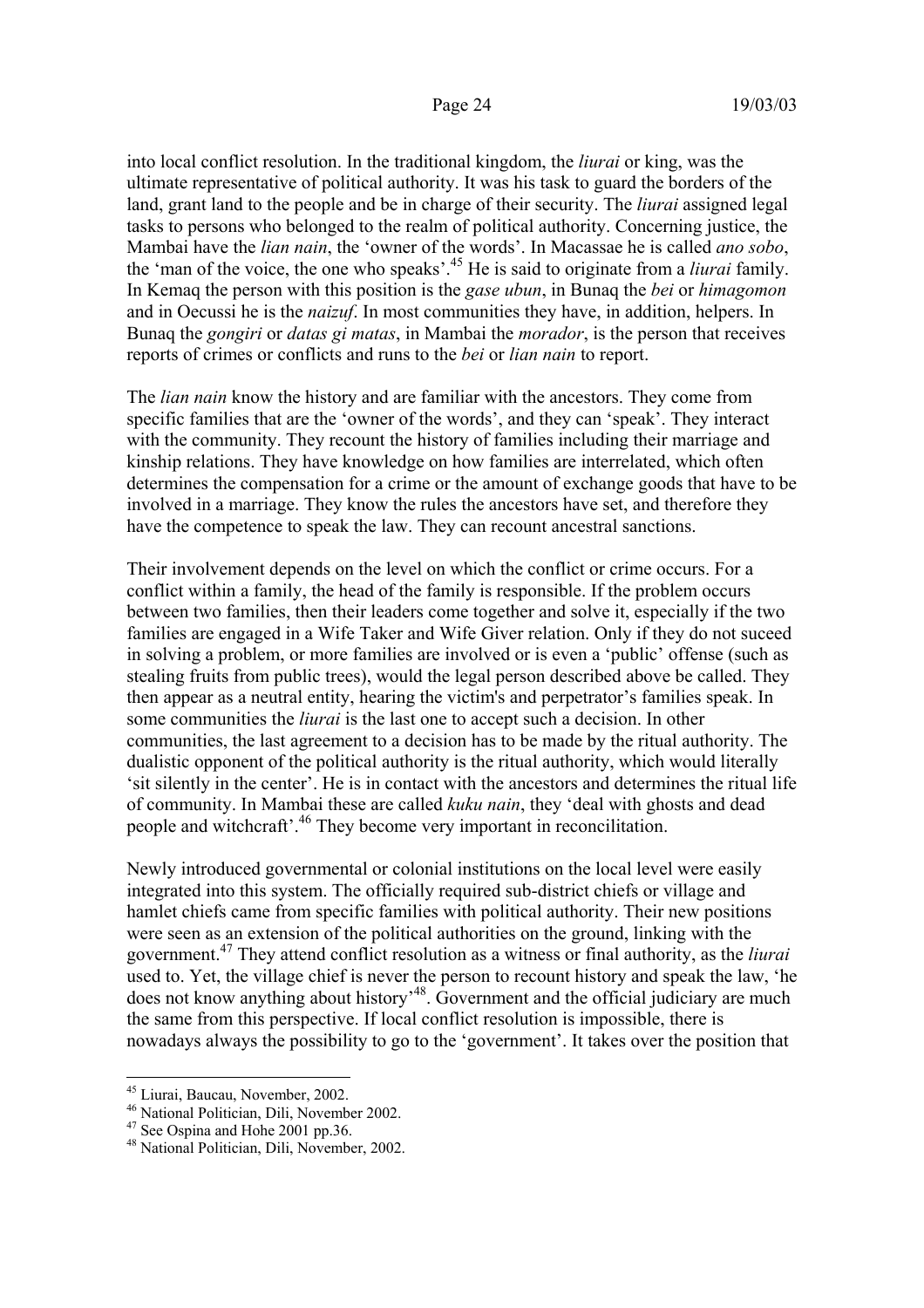formerly the king would have held. Cases are sometimes just sent to the official governmental side to ask for their help in the negotiations. The village chief is eventually the one taking the case up to a higher entity, hence representing the link to the official government.

### *Dealing with conflict resolution*

If a problem occurs within a family or between two families that are engaged in a Wife Giver and Wife Taker relationship, then it is the task of the heads of the families to solve it. They gather to discuss the problem and negotiate a possible solution. Only if this attempt fails, the conflict is brought to a more public level. If a conflict occurs between unrelated families, or between settlements, it becomes instantaneously a public matter.

The process starts with a report of the issue to the village or hamlet chiefs (depending on the level on which the conflict or the crime occurred) by the heads of the families involved in the conflict, or the family of the victim. The 'helper' takes note and reports to the 'local legal authorities', such as the *lian nain*. The authorities set up a date and the 'helper' or the village chief organizes the meeting and makes sure all conflicting parties and the appropriate authorities are invited.

Meetings are usually set up the next day or in the very near future. The time issue is important, as social disorder threatens the continuation life in the community. On the other hand, perpetrators do not have to be detained, as they cannot run away. An escape for an individual in a traditional society is like suicide, as he cuts himself off from all necessary communal support for life. Despite this, the entire community quickly knows about a case and these communal mechanisms prevent a person from trying to hide or escape.

The meetings take place in a communal area where a symbolic woven mat (*biti boot*) is unfolded, the place where discussions and negotiations have to take place. The persons who gather in such a meeting are the heads of the families involved, and the *lian nain*. While an individual might have committed a crime, it is the family that is held responsible. The same counts for a conflict between families, where individuals are expected to take sides with their family or a related family.<sup>49</sup> They are the most important entities in this gathering. Apart from the families and the *lian nain*, other authorities of the community come together, such as ritual leaders, warriors, the local priest, the hamlet - and village chief. Depending on the kind of conflict, the 'land experts', like the *tobe* in Oecussi, have to be present. The compostition of these meetings varies, in some areas they are strictly traditional authorities, in others the nowadays more modern 'society representatives' take part.

The agenda of such a meeting is to negotiate the compensation. The actual speaking and negotiating is mainly done by the traditional legal experts. Only they have the competence to finally take decisions and determine the fines. Most of the other authorities have to make sure that the things spoken or the decisions taken are in

 $\overline{a}$ <sup>49</sup> David Hicks 1988, p.82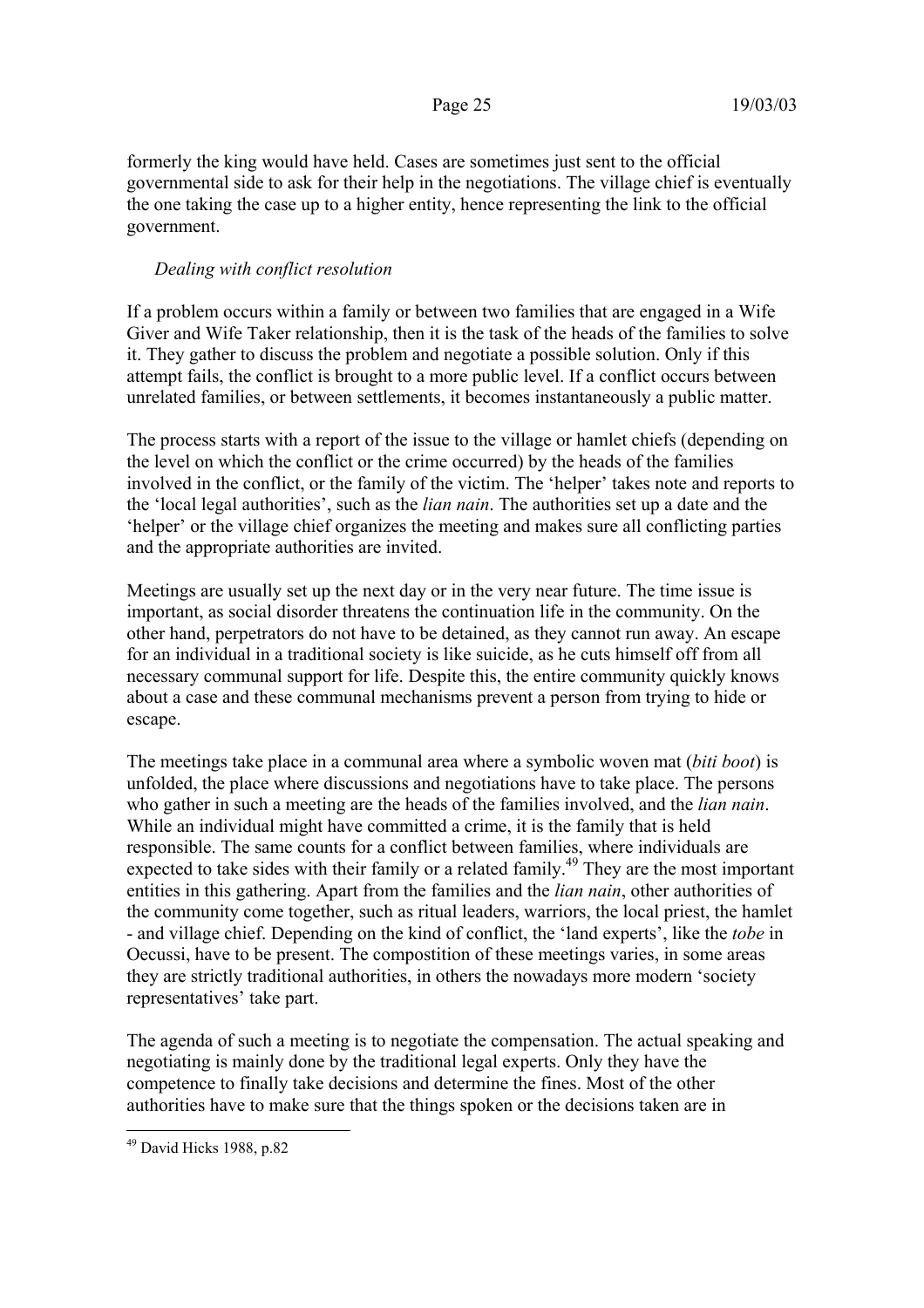accordance with their realm of authority. This means the ritual authority has to approve a decision, weighing whether the ritual sphere and the ancestral world agrees. The highest ritual leader does not join the meeting, he 'only sits in the sacred house and lets his hair grow'.<sup>50</sup> The hamlet or village chief has to make sure that the decision is not against regulations of the government. Therefore he is perceived as a 'witnesses' of such a trial. The final decision has to be based on a consensus of the 'law experts', but all the other authorities have also to agree. It has to be assured that a decision is in harmony with all the different aspects of the cosmos. Yet, it is emphasized that the village chief does not make a decision.

The objective of such a meeting is to find a solution for good, so community can live together in peace again. If no solution is reached, the group can refer to a higher authority. A Macassae informant stated that cases then go (from a hamlet) to *lia oli*, a 'higher court'.51 This court contains similar authorities at a higher level, such as the village or the sub district. A similar process is conducted here. A solution 'has to be found' at this stage. If this is not possible, the case is passed to the government.

### *History*

The indigenous paradigm that encompasses the legal mechanisms of communal life is still very much present. At most, the new governmental systems and legal systems of the occupying powers were integrated into the local structures. The 'outsiders' have left their footprints on local societies, but after a closer look many of them can be identified as superficial. They never really had paradigmatic impact and caused structural transformations.

During the long history of Portuguese colonization, local legal systems were left fairly untouched. The main interest of the Portuguese was to prevent kingdoms from going to war with them and to continue to collect taxes and trade. Local mechanisms were therefore only of interest if they could be utilized. The rule of law within the kingdom was basically left to the king. The Portuguese followed this indirect rule till the end of the nineteenth century.<sup>52</sup> But even about the 1950s it is mentioned 'there were 54 administrative posts, divided into sucos which observed customary laws in everyday life'.<sup>53</sup> Only serious cases, such as murder, were brought to the attention of the Portuguese system. The Portuguese only interacted with the *liurai* later, after they restructured the administrative system in 1930s, with the village chief. Yet 'the continual influence of traditional law, *adat*, shows that colonial and indigenous legal and political systems existed in parallel.<sup>54</sup>

<sup>50</sup> Villager, Bobonaro District, November 2002.

<sup>51</sup> Liurai, Baucau District, November 2002.

<sup>52</sup> Berlie 2000, p.147.

<sup>53</sup> Berlie 2000, p.148.

<sup>54</sup> Berlie 2000, p.149.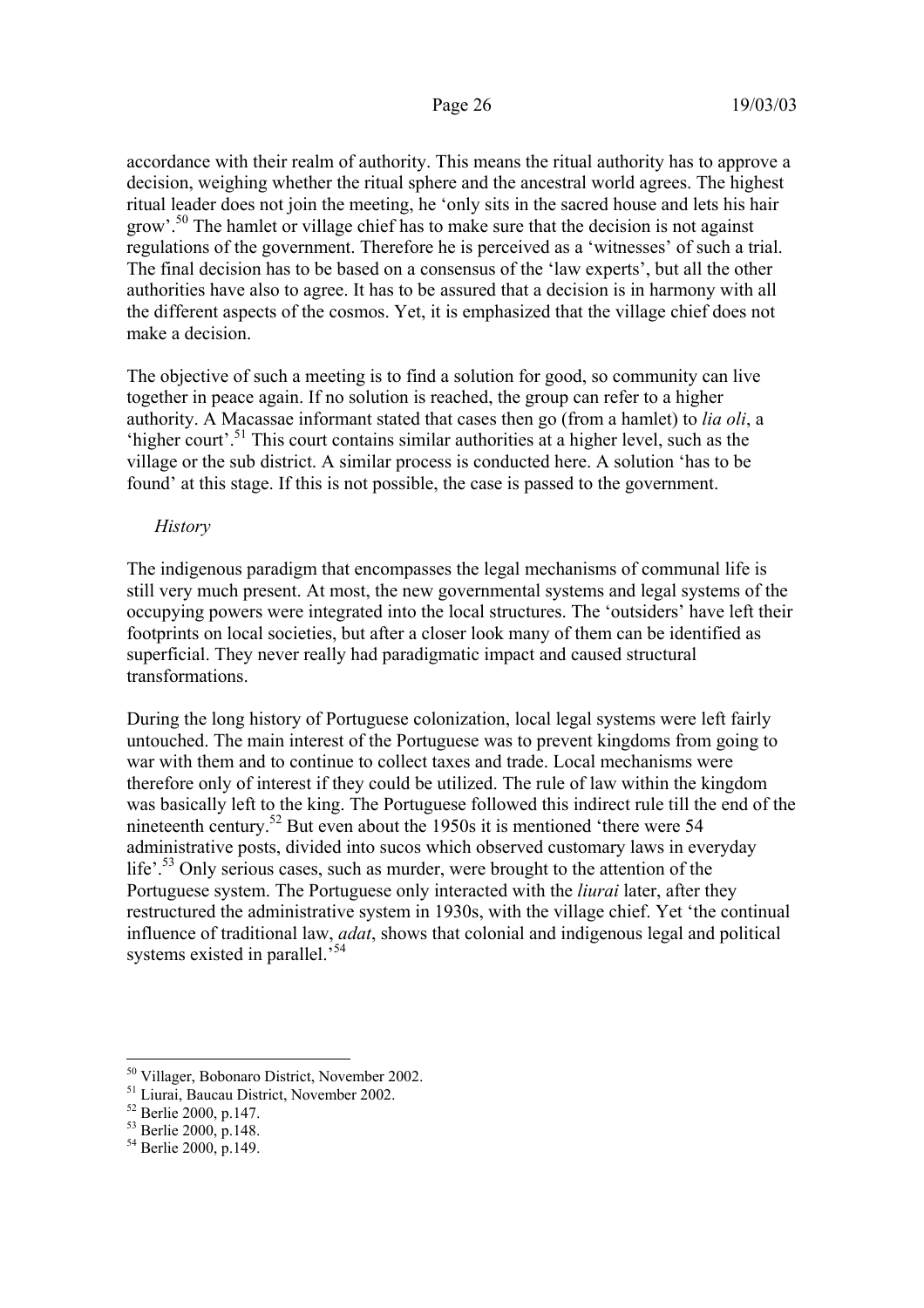Under the Indonesian occupation, East Timor was prescribed as solely subject to laws adopted by the national legislative council.<sup>55</sup> The local system now only dealt with civil matters. The Indonesians formed formal village councils: Council of the Village People  $(LKMD<sup>56</sup>)$  and the Council of Elders  $(LMD<sup>57</sup>)$ . They were partly created for conflict resolution. In some parts, where the appropriate traditional leaders were taken on board they seemed influential. In other areas they became dysfunctional as soon as the Indonesian exodus occurred, as 'people didn't trust them'.58

One of the main critiques informants gave us about the Indonesian judiciary concerns its corruption. Everywhere people say that in Indonesian times you could only win a court case if you had the money. An ex sub-district chief of the Indonesian system told us 'when I was *camat*, I advised the people not to go to court, as they would lose anyway.'<sup>59</sup> Offences like domestic violence under Indonesian law were not regarded as criminal, but as a private problem.

<sup>55</sup> Dionisio Babo Soares (1999) *A Brief Overview of the Role of Customary Law in East Timor*, a paper presented at a symposium on East Timor, Indonesia and the Region organized and sponsored by Universidade Nova de Lisboa, Portugal.

<sup>56</sup> *Lembaga Ketahanan Masyarakat Desa* <sup>57</sup> *Lembaga Musyawarah Desa* 58 District Administrator, November 2002.

<sup>59</sup> Ex-camat, Bobonaro District, November 2002.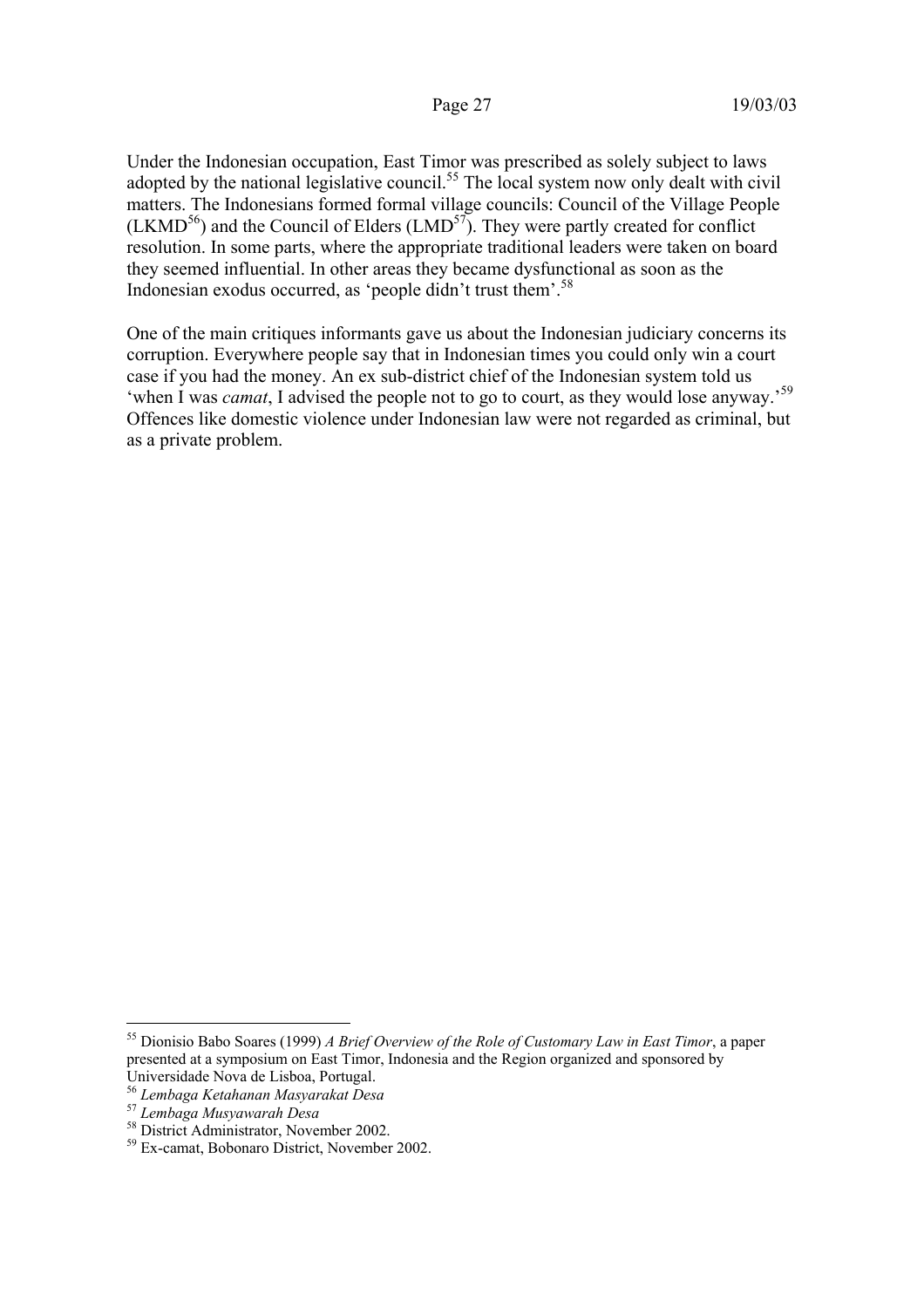## **Under International Administration**

### **Resistance Justice**

 $\overline{a}$ 

After nearly 450 years of Portuguese rule over the half-island East Timor, the Portuguese dictatorship in Lisbon was overthrown in 1974. The new government stood for decolonisation. For colonies, like East Timor, the prospect of independence in the near future became reality. The news of the demise of the dictatorship was followed by the establishment of the first Timorese political parties and the start of internal political conflict and unrest throughout the country. The large neighbor Indonesia took advantage of the conflict and invaded and annexed East Timor. On the eve of the invasion, a young group of Portuguese-educated intellectuals, the leadership of the Revolutionary Front for an Independent East Timor (Fretilin), declared the independent 'Democratic Republic of East Timor' (RDTL), headed by young Francisco Xavier do Amaral as President. After the invasion, some of the elite stayed overseas, such as Mari Alkatiri and Ramos Horta, to fight against the occupation on the international diplomatic front. Others remained in the country and left for hide-outs in the mountains to apply guerilla tactics against the invader. They eventually formed the National Liberation Armed Forces of East Timor (Falintil).

The new foreign power led a harsh rule, during which many Timorese lost their lives. The resistance movement, with Fretilin as its main party and Falintil as its military wing, had to rely on the support of the local population. They socialized them over the years to join the struggle and eventually created a country-wide clandestine movement. Part of the engine of this was the creation of a new 'Timorese' identity.<sup>60</sup> No common identity had existed before, except under the small Portuguese-educated elite. The one factor the entire population had in common was the Portuguese rule over the territory. The other factor was the brutality with which the Indonesian military forces ruled the people – undeniably bringing the population up against their occupier.<sup>61</sup> Many Timorese had to live a double life, with many young people studying under the Indonesian education system while active for the clandestine system at the same time.

Finally, in 1998, the fall of the Soeharto regime in Jakarta created an unstable political environment. In January 1999, Soeharto's successor announced that East Timor would be given a choice between greater autonomy within Indonesia or independence. Within the resistance, different parties had already gathered under the umbrella of the National Council of Timorese Resistance (CNRT) to fight for their common goal. The CNRT<sup>62</sup>

<sup>&</sup>lt;sup>60</sup> Antonio Diaz (1999) Le mouvement indépendantiste de Timor Oriental. *Lettre de l'afrase*, no.49.<br><sup>61</sup> Still many people nowadays are willing to recount how many good institutions the Indonesians build for

them – but everybody complains about the measure of brutality that the Indonesian military (TNI) used against them.

 $^{62}$  See Pat Walsh (1999) From Opposition to Proposition: The National Council of Timorese Resistance in Transition, Australian Council of Overseas Aid: Canberra. Accessed at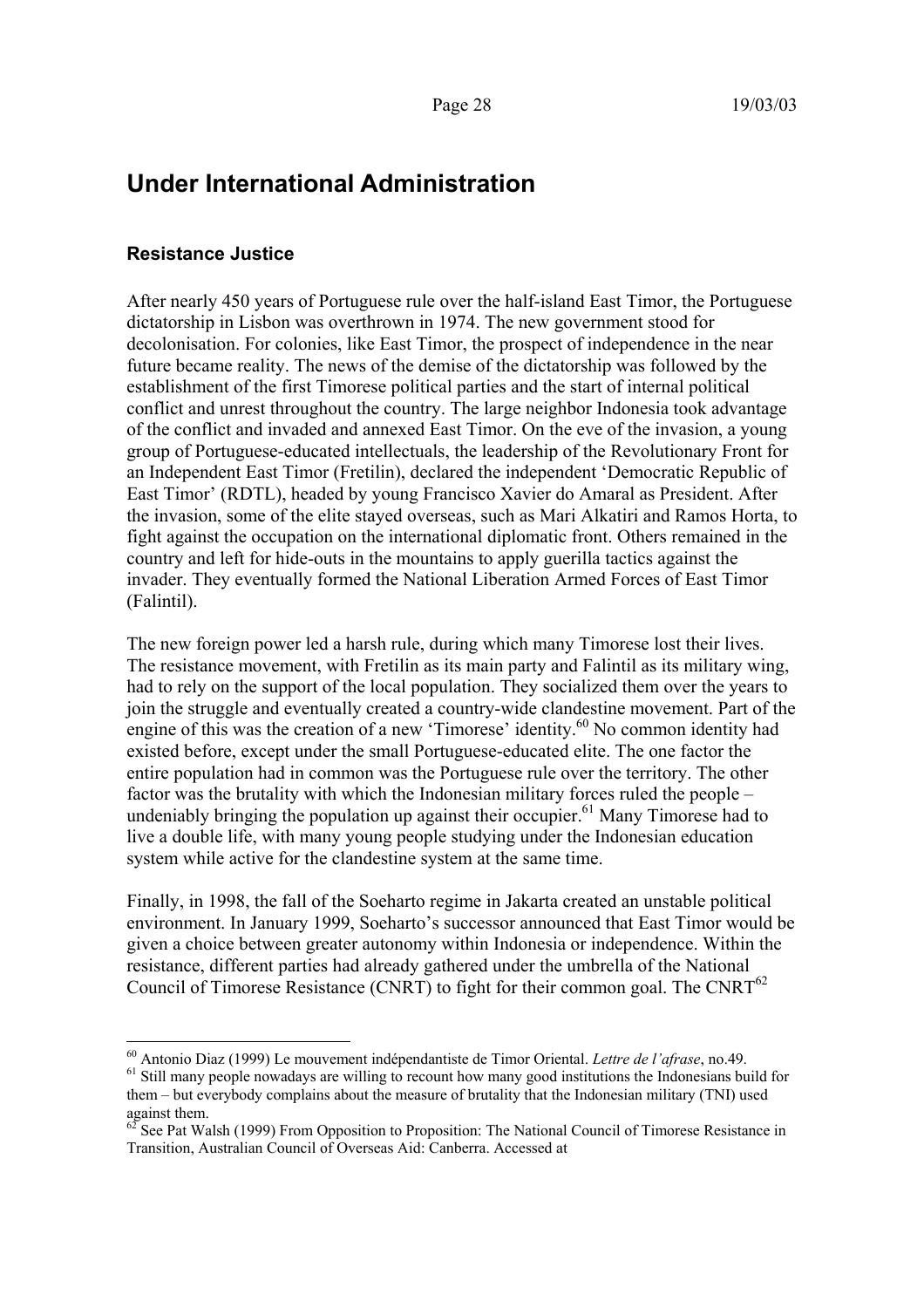had been formed in April 1998 as a multi-party umbrella organization fighting for the Common goal of East Timorese independence. The CNRT superceded the CNRM (National Council of Maubere Resistance), which had existed as a resistance organization since 1987. Replacing the word '*Maubere*' with 'Timorese' was a gesture undertaken to make the organization more inclusive of all parties, since the term '*Maubere*' had long been associated with Fretilin. In a dramatic 'Popular Consultation' organized by the United Nations (UNAMET) in August 1999, the majority of the East Timorese decided to reject an Indonesian proposal for greater autonomy. The referendum was followed by a brutal rampage undertaken by militias, supported by the Indonesian military. At the end of September the International Forces for East Timor (INTERFET) entered the country and oversaw the withdrawal of the Indonesian Forces.

When UNTAET was established, in October 1999, East Timor lay in ashes. Most cities had been destroyed, houses burnt, and belongings taken. Fields had been ruined, people had fled to the mountains and a large number of refugees had been forced across the border into West Timor by the militias. The entire administrative- and infrastructure was destroyed and the Indonesian-dominated civil service apparaturs was lost, as people had returned to Indonesia. The country had to be literally rebuilt from scratch.

The assessment that led to Security Council Resolution 1272 (1999) indicated that the country was thought to be incapable of administering itself. The United Nations was therefore mandated to act as Transitional Administration. The international community assumed more political and juridical authority than it ever had before.

In the following two and a half years, UNTAET established District Administrations in the 13 districts of East Timor and created sub-district offices. It established all the necessary administrative institutions, including judiciary and political institutions. A general election for a Constituent Assembly was held, which then drafted the constitution of the new country. The Assembly was finally turned into the parliament and a second election for presidency was the last act of UNTAET before it handed the country over to independence on 20 May 2002.

The successor mission, United Nations Mission of Support in East Timor (UNMISET) has, apart from the military component, an advisory capacity to the Timorese government and is still providing interim law enforcement.<sup>63</sup>

Administratively, UNTAET kept the Indonesian division of the country into thirteen districts, each of which is divided into an average of approximately five sub-districts, or  $\textit{postos}^{64}$ . At the time the transitional administration arrived<sup>65</sup> these sub-districts numbered sixty in total, each of which contained an average of approximately eight villages or *sucos* (totaling four hundred and sixty-two nationally). Each of the villages is divided

http://www.acfoa.asn.au/advocacy & policy/east\_timor/cnrt.PDF for a concise history of the CNRT and Ospina and Hohe (2001) for further details concerning its domestic structure.

<sup>&</sup>lt;sup>63</sup> Security Council Resolution 1410 (2002).

 $^{64}$  A term derived from the Portuguese placement of military posts throughout the districts.  $^{65}$  Since 1999 a number of new sub-districts and villages have been created.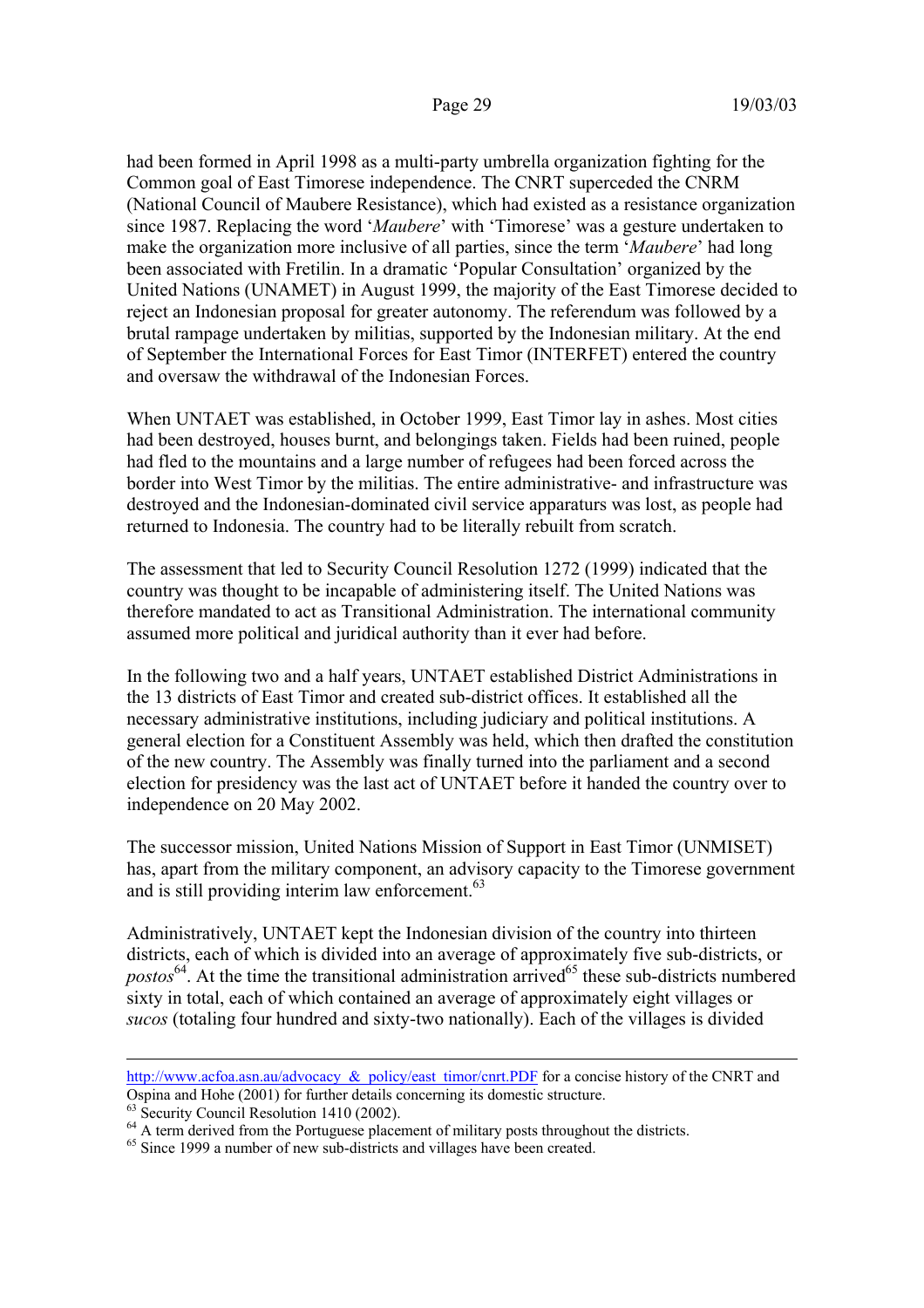further into hamlets or *aldeias,* which may number as few as two, or as many as nine. In earlier days, villages were banded together as kingdoms.

The situation in East Timor at the deployment of the second United Nations mission occurred under specific circumstances and cannot be compared with the classical scenario of a peace agreement between fighting factions. In this post-conflict scenario, the main 'opponent', the Indonesians – had already fled. Internal powers remaining behind were all the various factions of the resistance movement. They had already come together the year before as the CNRT, and were now the only obvious power in place. Xanana Gusmão, previously the leader of the armed wing, became head of the CNRT. In cooperation with Falintil, representatives from the hamlet level up to the national level were appointed. They were trusted and, in the eyes of the population, legitimate society leaders. A shadow-administration was simultaneously established therefore, as the first UNTAET personnel arrived in the country.

The CNRT possessed an organizational structure that stretched from the hamlet to the national level, and which was of similar nature to the previous clandestine administrative network.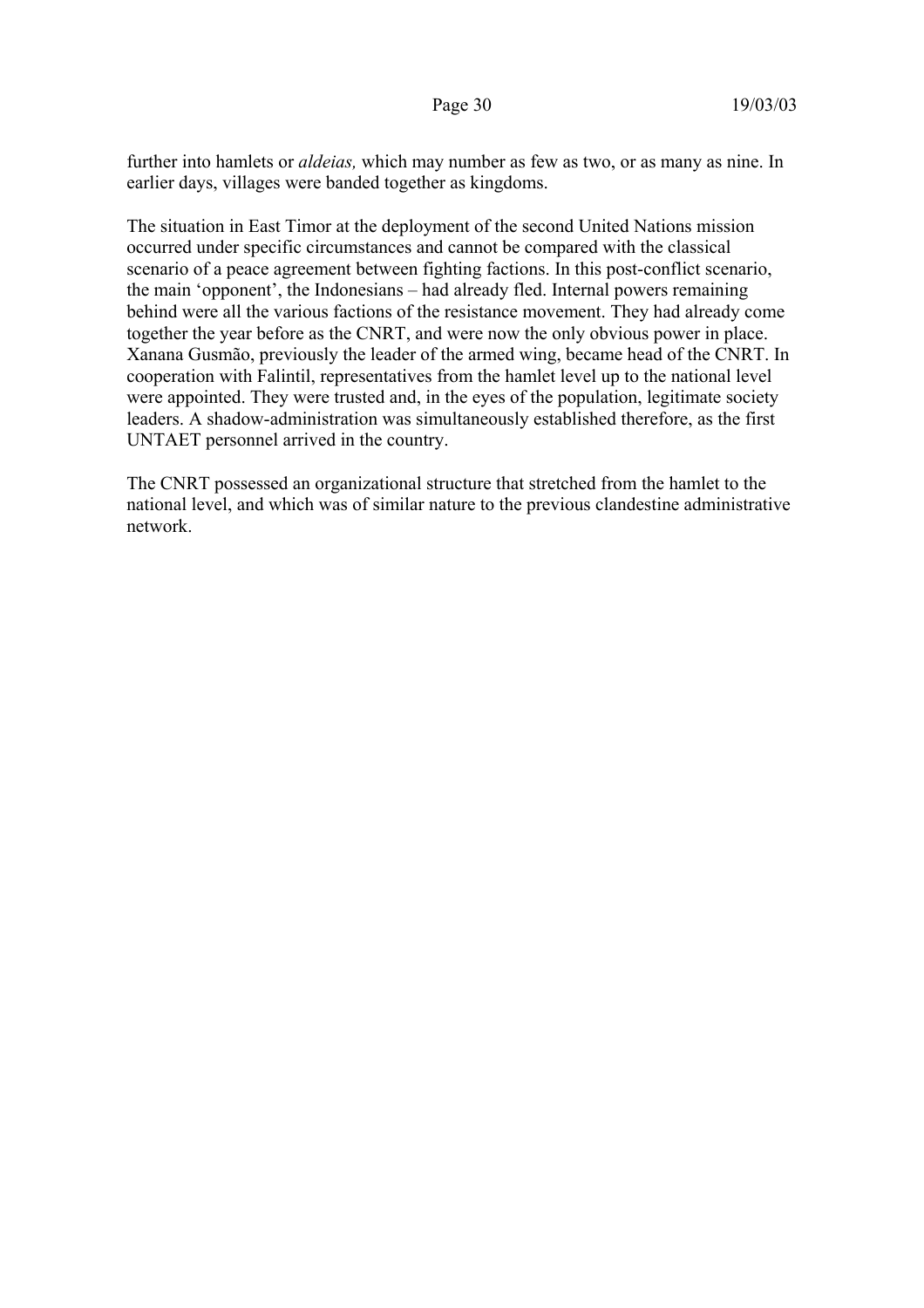

*Nurep* and *celcom* coordinators<sup>66</sup> became village chiefs and hamlet chiefs, and a significant number of CNRT officials at all levels had authority stemming from the local power structure. Accordingly, for example, the CNRT district secretary for Aileu was a *lian nain* (keeper of the word), and the CNRT spokesperson for Oecusse was a *meo* (local system security officer). One CNRT official, also a senior *liar nain*, later became an official sub-district coordinator during the transitional administration. Committed to ensuring that his sub-district is administered in accordance with the endorsement of the

<sup>66</sup> *Nurep* and *celcom* coordinators were responsible for the resistance networks at village and hamlet level – respectively – in the earlier resistance structure.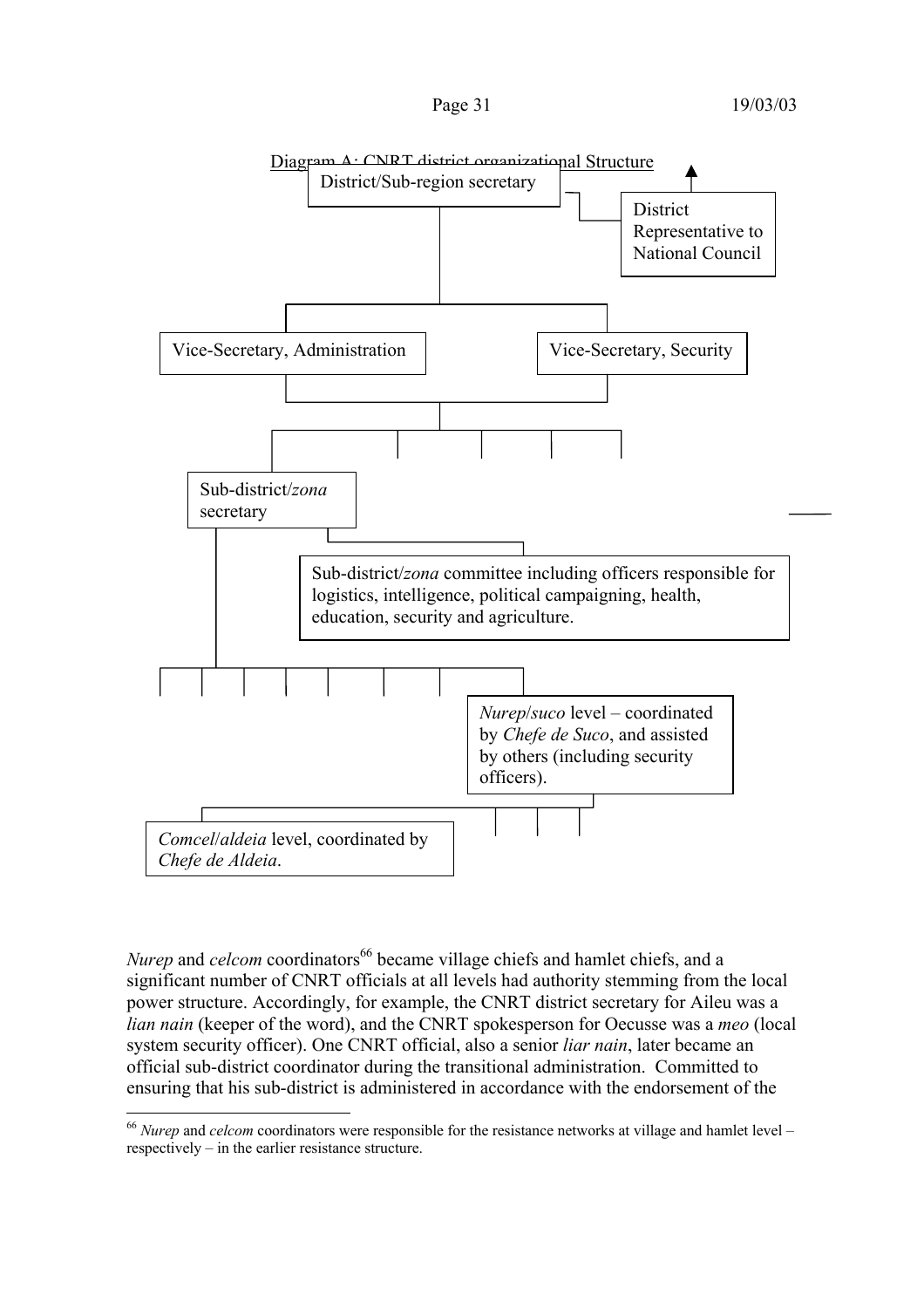ancestors, he ensures that monthly ceremonies are held in which sacrifices are made to them67. Even though the CNRT was ultimately abolished therefore, there is no reason to believe that local authority plays any decreased role in social administration<sup>68</sup>.

This CNRT local administrative structure allowed it to tap directly into the administrative and security resources of the population. Even though the CNRT did not complete its service to the nation with an unblemished record, and varied throughout the districts in its level of efficiency and organizational ability (some reference is made to these matters in due course), it is an indication of the extent to which the CNRT was a legitimate organ of popular resistance that it was able to organize down to the grassroots of the national community in this manner. It also made it the natural choice, in many instances, for the deferment of justice matters and conflicts that could not be resolved within the village.

Between the exodus of UNAMET in early September 1999 and the arrival of UNTAET, a period of at least three months (depending on location) ensued during which the East Timorese relied on their local and resistance administrative systems. During this time the UN was faced with the task of planning and establishing an administration in a country with a destroyed infrastructure and a substantially dispersed population. In the event, the mission was deployed too slowly and was concentrated in Dili, with the result that it failed to interface with the grassroots for a long time. As the UN went about getting organised therefore, the East Timorese began returning to whatever remained of their homes and villages, bringing with them whatever systems of administration, conflict resolution and justice were characteristic of their community. A priest with four decades of experience in East Timor observed with respect to this period that:

…in the villages after September 1999, it was customary law that asserted itself quickly. This was natural and not surprising because – though everything had been destroyed – through tradition and culture the local law lived on in strength inside people's heads.<sup>69</sup>

For the CNRT, the absence of any competing administrative system beyond the village level transformed this former resistance organization almost overnight. It assumed immediate obligations at district level to process the re-integration of refugees and former militia members, distribute aid, provide conflict negotiation and justice services, and carry out various other administrative functions.

While the CNRT was coming to terms with these new challenges, the new UN transitional administration was beginning to come to life. While UN administrative staff were arriving in the districts in November and December 1999, however, personnel numbers, vehicles and other resources were few in the beginning, limiting the ability of the administration to establish a visible and effective presence at this time.

According to a senior CivPol source who served in Oecusse<sup>70</sup>, CivPol arrived there in November 1999 with two officers and no cars, a resource constraint that seriously limited

 $67$  These ceremonies involve the sacrifice of goats. In good times, brandy is also offered to ancestors. In leaner times it is substituted with the local *tuasabu*, or distilled palm wine.

<sup>&</sup>lt;sup>68</sup> For further information on this, see Ospina and Hohe 2001.

<sup>69</sup> Priest, Oecusse District, November 2002.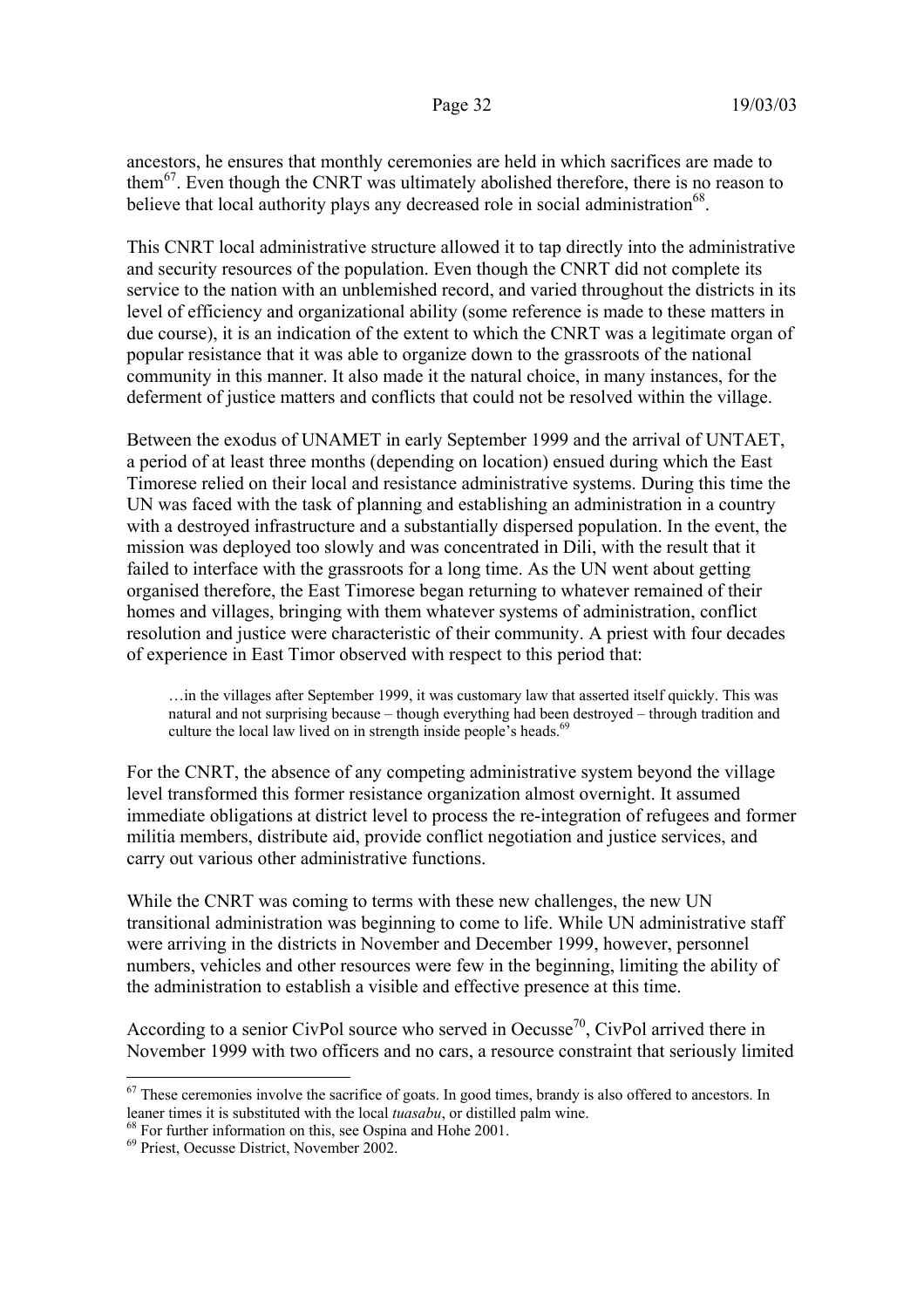their visibility in the community in the early days. By March 2000, there were twentytwo officers but still only two cars, although by the end of March a third had arrived which was allocated to the commanding officer. It was April therefore, before CivPol was able to sustain two simultaneous patrols on a routine basis and work on the development of a significant presence in Oecusse. Accounts from UN personnel stationed in Aileu at the time, suggest that it was to be six months after arrival before CivPol began patrolling the sub-districts there<sup>71</sup>.

It should be noted at this point, that the challenge of maintaining a CivPol and broader UN presence in the more remote areas of each sub-district, appears to have represented an ongoing problem throughout the entire course of the administration. While the CivPol force in Oecusse, for example, increased to seventy-four officers later in 2000 supported by more vehicles, local information<sup>72</sup> suggests that even by the close of the transitional administration, CivPol was still struggling to provide a visible presence in settlements remote from the main roads. This information is reinforced by an account from a UN military observer $^{73}$  stationed in Oecusse and then in Suai, who suggests that in his experience, the presence of CivPol and other UN staff in the field remained thin:

My mission as Military Observer was to patrol, many times to remote areas to see the situation. In those places we seldom say any kind of representative from UNTAET. What you see out in remote places is some NGOs. If there is an incident you will see CivPol and representatives from UNTAET but never in any kind of prevention operations. People always tend to spend a lot of time in [the] office and in meetings. If you saw someone from Dili HQ they are just out for a short visit. I had expected to see more people out in the fields. But as usual in peacekeeping operations everything is concentrated in the main city.

While meetings and office duties no doubt played a role, resources and personnel limitations are understood to have limited at least CivPol's ability to maintain an effective presence in the more remote areas, with implications on the extent to which local law became integrated by default into the justice framework:

Resources were always extremely limited, the main factor was personnel. And there are only 24hrs in a day. Realistically, we had to 'offload' the majority of mattes to a traditional resolution because we did not have time or manpower to deal with all offences in the formal way.<sup>74</sup>

The absence of a functioning court system doubtless provided further incentive to CivPol to 'offload' criminal cases back to the local justice system.

The role of the CNRT varied in the Districts. The UNTAET district administration arrived in Aileu on  $4<sup>th</sup>$  December 1999. As the site of the voluntary cantonment of the armed Falintil resistance troops, the town was a resistance stronghold and home to some

 $70$  Former Civpol Officer in Oecussi, Dili, November 2002.<br><sup>71</sup> The assertion, however, is that resource and personnel limitations may not have been solely responsible for this lag-time.

 $^{72}$ A Priest from the Oecusse settlement of Kutete, for example, claims that the impact of CivPol was minimal in remote places. Interview, Oecussi, November 2002.

 $^{73}$ Former UN military observer in Oecussi and Suai. Written correspondence, November, 2002.<br><sup>74</sup> Former CivPol Officer in Oecussi and Baucau. Written correspondence, November 2002.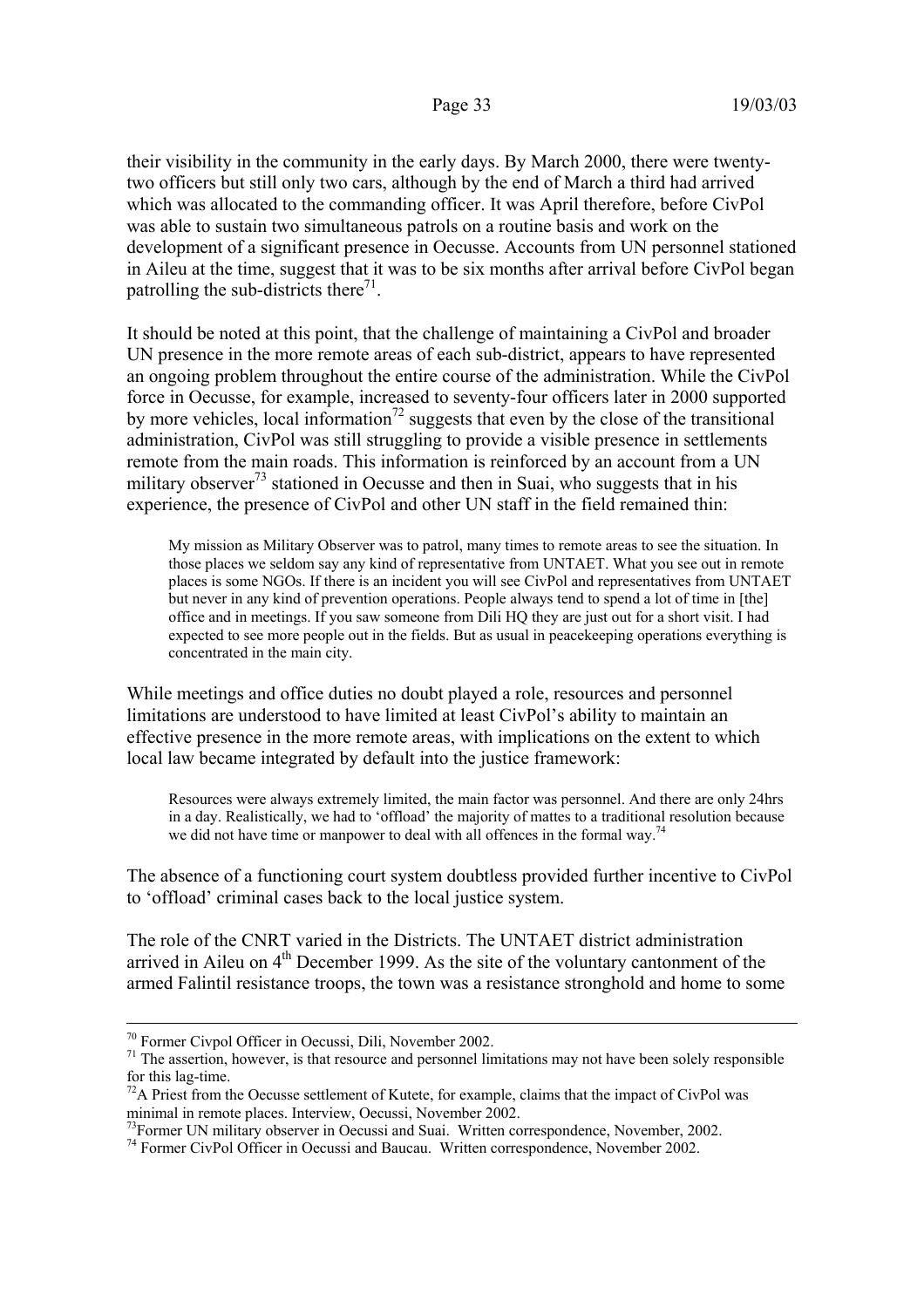influential national figures<sup>75</sup>. Upon the arrival of the new UN district administrator (DA) and other UN staff, it was clear the CNRT was firmly established as the de facto formal administration. When the new UN District Administrator was advised of a town planning meeting to be held the following week, he was told he was welcome to attend if he wished<sup>76</sup>. An indication of the extent to which good organization and discipline prevailed in Aileu district amongst former resistance organizations during this period, is evident from the food crisis that afflicted the Falintil troops cantoned there. Despite months of low food supplies, order was maintained amongst these troops until the final delivery of a food convoy in April  $2000^{77}$ .

In a way that would shadow developments to come, the UN administration (and this matter is dealt with in some detail later in the chapter) was already challenged when it came to providing logistical support and guidance to its staff in the districts. Arriving in Aileu with neither an infrastructure budget<sup>78</sup> nor an infrastructure officer, the district administration was further let down by a lack of information on programs that were being organized by UNTAET in Dili. This level of support impacted on the ability of the district staff to establish a credible presence, and prompted one former UNTAET employee who was stationed in Aileu to suggest to us that 'UNTAET is considered a success only because of the patience of the CNRT'<sup>79</sup>.

At this time in Aileu (late 1999), the CNRT in $^{80}$  was increasingly busy facilitating the reintegration of refugees and militia members, who by late December 1999 were being trucked into Aileu at the rate of between one and two hundred individuals per day by the United National High Commission for Refugees (UNHCR) and the International Office of Migration (IOM). This process (in Aileu as well as elsewhere) represented a most significant interface between formal and de facto realms of authority. In Aileu, returning refugees were being handed over to Falintil and the CNRT, who kept returnees in their compound for a processing period that lasted on average several days. This processing period included searches and questioning sessions aimed at determining if individuals had been involved in militia activities. Returning refugees and the majority of those with

<sup>75</sup> Including Fretilin President Lú Olo.

<sup>&</sup>lt;sup>76</sup> Upon doing so, however, the CNRT committee members were dismayed to hear that effectively the DA was an administrator without an administration budget, and hence unable to fund the reconstruction plans they had developed. The impression of the DA was that the CNRT town planning committee initially suspected that he (the DA) had access to a significant budget, but was choosing to 'sit on it'. Given the committee's previous experience with the Indonesian administration, and Indonesia's reputation in the area of administrative integrity (see Transparency International 2001; 2002), such suspicions are not difficult to understand.

 $77$  The food convoy was delivered by the Portuguese military, and reportedly contained a 'great mess' of food amongst which was an abundance of canned beetroot and asparagus. While the food was unfamiliar, Falintil were reportedly more concerned by the lack of any documentation accompanying the convoy, as they were at pains to ensure that all transactions were transparently undertaken with no room for allegations of corruption.

 $78$  In the course of the East Timor transitional experience, funding for actual infrastructural development operations would be sourced mainly from the Trust Fund for East Timor (TFET), a separate budget from the one funding UNTAET.

<sup>79</sup> Former UNTAET staff, Dili, November 2002.

<sup>80</sup> Former district administration staff, Dili, November 2002.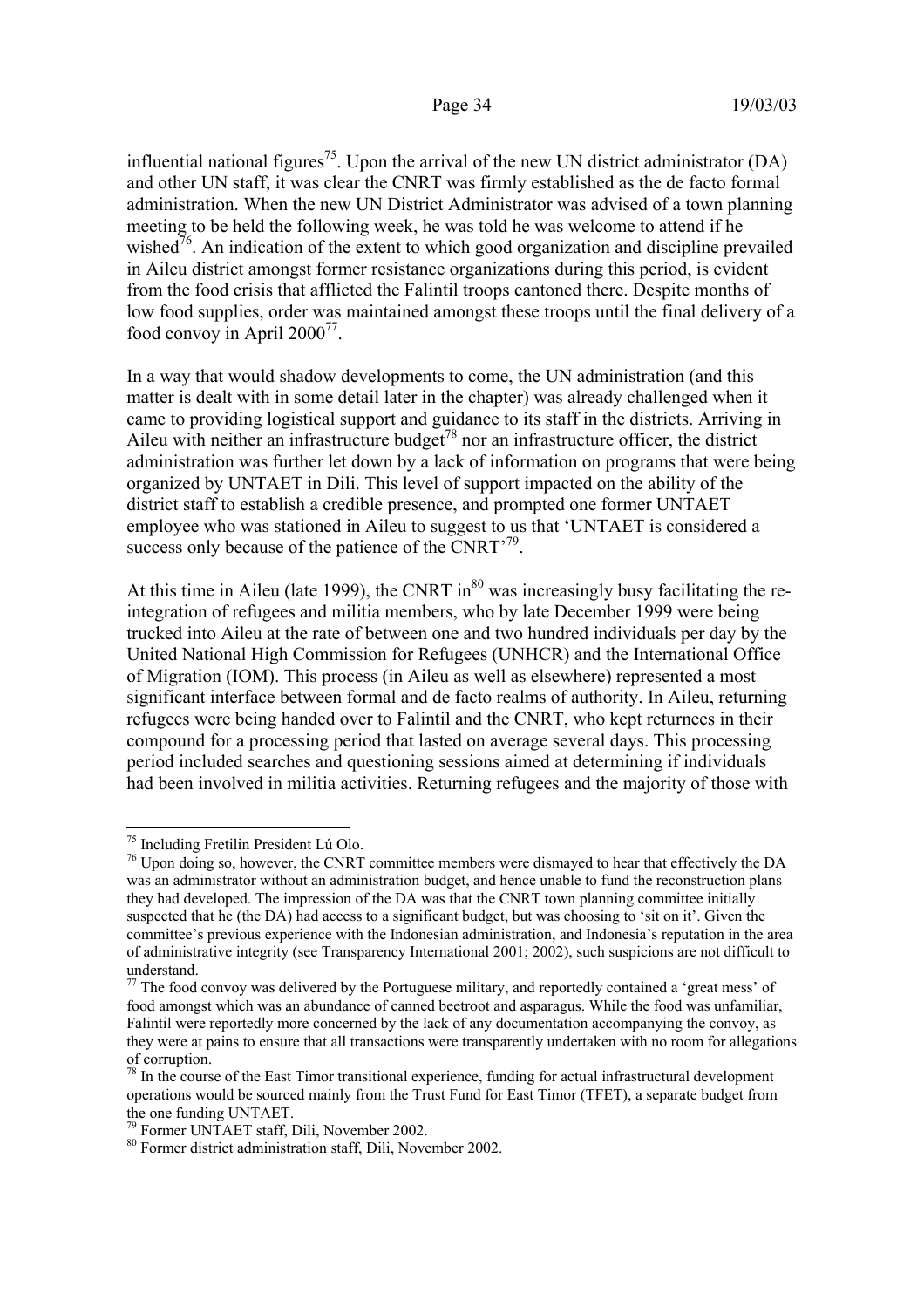militia involvement were handed over to village chiefs at the end of this process, and returned to their villages. The subsequent reconciliation processes and ceremonies were organized by the East Timorese, and held without attendance by CivPol or other UN staff. Of note in relation to this process is that all but three individuals with militia involvement were deemed suitable for re-integration into the community, with the outstanding three being sent to Dili for formal processing $81$ .

Notwithstanding this success, the nature of the cooperation between IOM, UNHCR and UNTAET on one hand, and the CNRT and Falintil on the other, is known to have provoked controversy within the ranks of UN staff. Firstly, there was concern about the possible implications of handing returnees over to armed groups, fuelled by fears of the retributive slaughter of returning militia members and pro-autonomy (integrationist) sympathizers. Unconfirmed reports suggest that to prevent this outcome, requests were made for armed Falintil guerillas to guard the returnees against possible reprisals. Secondly, there was concern about the questioning, and more particularly the searching of returnees, as a breach of human rights. The UN did not prevent the questioning and searching from proceeding, yet it did ensure that these processes occurred in the presence of CivPol officers or other UN staff.

While there are reports that a number of returning militia members were beaten in Aileu, there are no reports of retributive killings. On a number of occasions CNRT members stepped in to prevent killings from occurring, and overall the reintegration of returnees in Aileu is believed to have proceeded peacefully and successfully. Although the UN district administration attempted to secure funding for the construction of a transit station to enable them to facilitate the return of refugees themselves, resources were not forthcoming. Without a venue from which to operate a returnee program themselves, and with minimal local links established, the UN district administration had little choice in Aileu but to permit the CNRT facilitated process to proceed as a semi-formal operation.

In the Oecusse enclave, where Falintil never had an armed presence, the CNRT leadership fled to the hills during the 1999 militia violence, where they organized a government in exile with the encouragement of a local priest. Although the CNRT in Oecusse were known for their fund-raising efficiency, their organizational and administrative ability in the period following the withdrawal of Indonesia is recognized as less of a strong point<sup>82</sup>. Even so, the CNRT in Oecusse worked with IOM, UNHCR, UNTAET staff and  $CivPol<sup>83</sup>$  to facilitate the re-integration of returning refugees and

 $\overline{a}$ 

concentration of national resistance and guerilla leaders, while Oecusse suffered one of the highest rates of property destruction of all districts (Timor Loro Sa'e Census and Statistics Office 2001).

<sup>&</sup>lt;sup>81</sup> One additional factor that might have enhanced the capacity of people to reconcile with former militia, was that the circumstances of the recruitment of militia members were known to other villagers. As recounted by a *lian nian* from Aileu, the Indonesian military would require each village chief to send a certain number of young men for military training. According to this source, the young men would then be sent to Dili to be taught how to burn houses, kill people and rape women. Interview, November 2002. <sup>82</sup> If comparisons are to be made with Aileu, it should be remembered that Aileu possessed a high

 $\frac{1}{83}$  From a number of local sources, including one interpreter closely involved in the UN operations of this time (interviewed November 2002), it appears that the CivPol involvement was minimal during this period. The resource limitations referred to earlier would doubtless have been a contributing factor to this.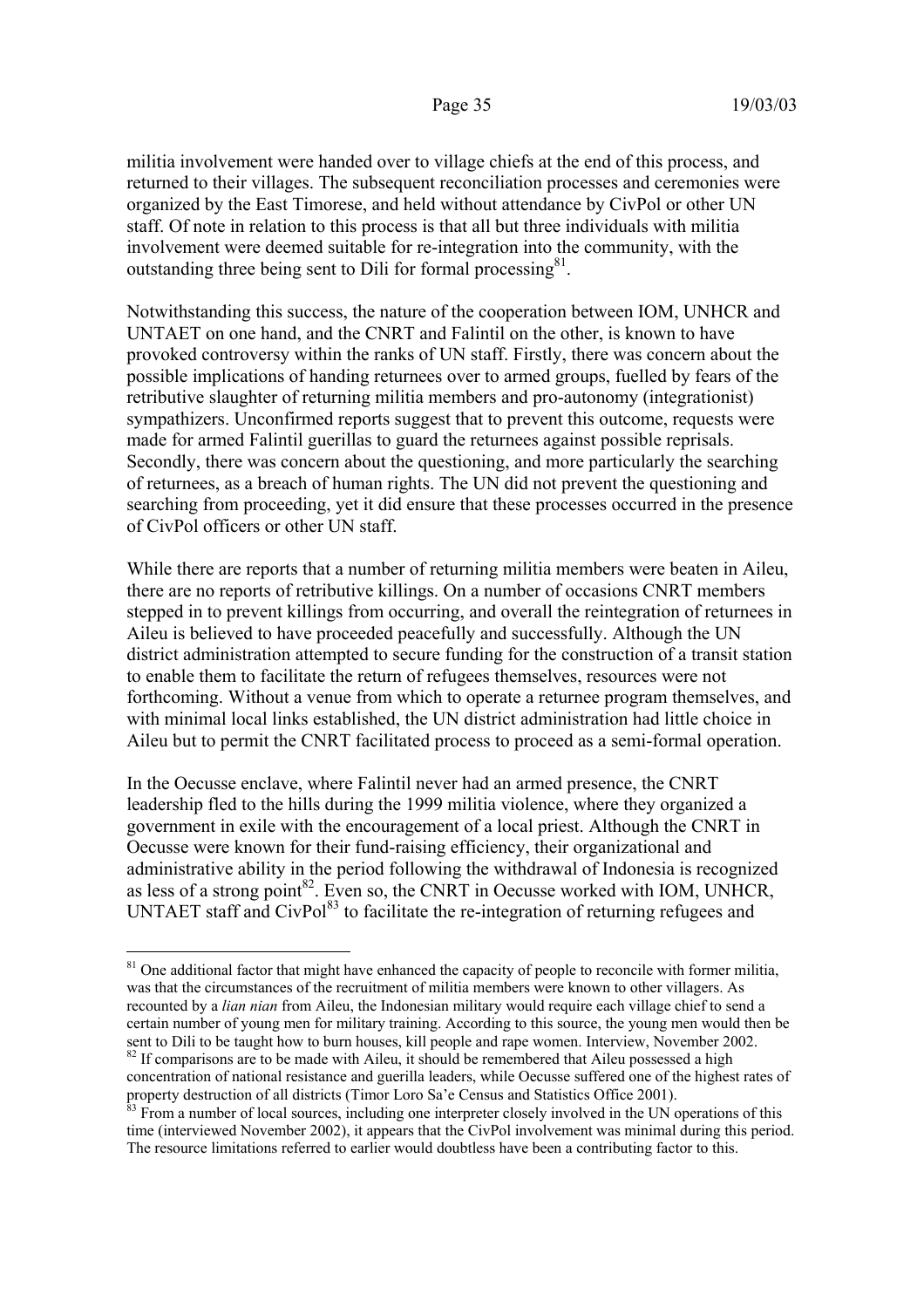militia members. As in Aileu, they also ran programs distributing food, organizing security and investigating militia. Our information indicates  $84$  that minimal contact occurred between CivPol and the CNRT. Crimes unable to be dealt with at hamlet or village level - such as serious<sup>85</sup> militia crimes - were initially passed to the CNRT. Even after the CNRT was dissolved, CivPol would continue to approach former members of the organization in their capacities as community leaders, for advice on whether or not to pass particular crimes back to families, hamlets or villages for resolution.

Unlike Aileu, in Oecusse we learnt of significant resentment – from a range of sources held towards certain CNRT leaders in relation to abuses of power they were alleged to have committed in the early post-conflict period. These include allegations that the CNRT extracted compensation payments from individuals with minor involvement in the militia, but that the payments were kept by the CNRT instead of distributed to the victims. Also, there were further reports of pro-autonomy sympathizers and former minor militia members being beaten upon their return. Additionally, people held grudges concerning a number of small transgressions committed by senior CNRT officials, such as using the CNRT motorcycle for private business, or failing to distribute food and household goods fairly. Similar criticism were also heard in Maliana, with one informant complaining that the 'CNRT took people's belongings and didn't give them back…did too much of that.'<sup>86</sup>

Despite people having reservations about the integrity of certain individuals within the CNRT it represented the preferred forum for the hearing of disputes unable to be resolved within the hamlet and the village (including inter-village land disputes<sup>87</sup>). Just as *liurais* were approached for the resolution of matters unable to be resolved in the villages during earlier times, and as sub-district coordinators and district coordinators<sup>88</sup> are in present times, the CNRT was considered the appropriate authority for the resolution of broader level social conflicts. As such, there was a degree of confusion associated with the dissolution of CNRT, despite the fact that much of what was briefly known as the CNRT structure continues to function (as it has always done) in the form of the village networks and the co-ordination of sub-districts:

…in 1999-2000 the legal way was via CNRT….only seldom people went to UNTAET and PKF. If we go to UNTAET, there is a difference in culture…there is international laws and not normal local ways…89

The preference of the East Timorese to take issues to the CNRT instead of CivPol at this time, despite concerns about corrupt practice within the CNRT, can also be seen as a

dealt with through compensation and reconciliation ceremonies in the village.

<sup>&</sup>lt;sup>84</sup> Based on the accounts of several CNRT officials (including the former Oecusse CNRT spokesperson) and an interpreter who was working with CivPol at the time (interviewed in Oecusse, November 2002). <sup>85</sup> The general definition for 'serious' refers to killings or severe beatings. Other 'minor' crimes would be

<sup>86</sup> Government official, Bobonaro district, November 2002.

<sup>87</sup> Village Chief, Bobonaro District, November 2002.

<sup>&</sup>lt;sup>88</sup> Many of whom hold positions in the local authority structure (ritual and political / administrative) that are appropriate to these posts, a qualification that would have also been recognized under the CNRT structure.

<sup>89</sup> Government official, Bobonaro District, November 2002.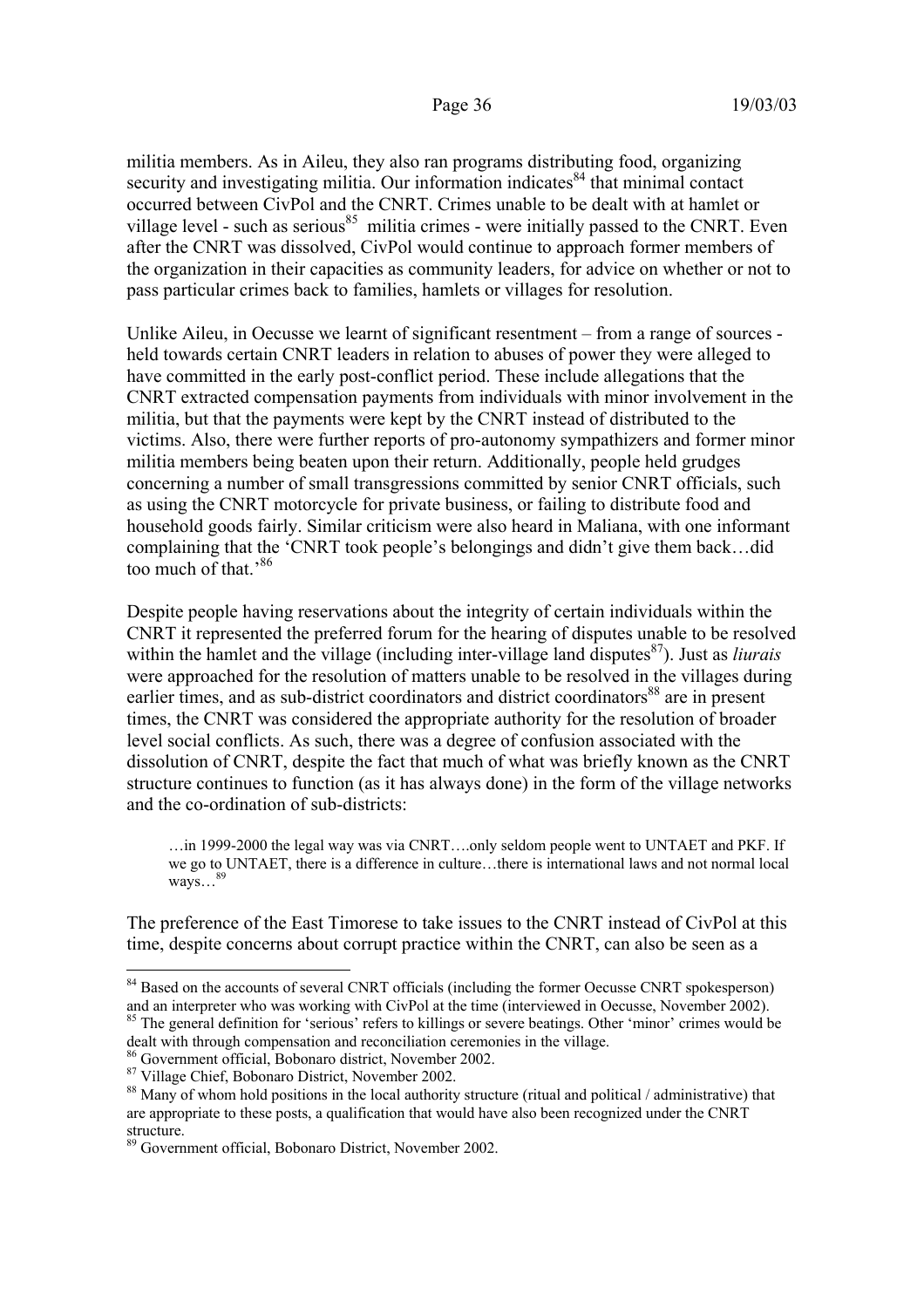legacy of the Indonesian period of administration. In this respect, an indication of the dire expectations that prevailed – in relation to an encounter with security forces - is provided in an account<sup>90</sup> of the arrest of a militia member by UN peace keeping troops in Oecusse in late 1999. The suspect, who was at a river crossing when confronted by the troops, simply waded into the water and waited to be shot (which he was *not*).

Indeed, with specific respect to policing, the information available suggests that winning the trust of the public remains an ongoing challenge for international and local police officers alike. It would, however, be overstating the case to suggest that the East Timorese have made the mistake of perceiving CivPol exactly as though they were Indonesian era police. In fact – over the broader time frame – as culturally insensitive and linguistically incompetent as East Timorese might have considered CivPol officers to be, there is universal appreciation of the comfort they provided simply through their presence - somewhere in the district - in the months and years following the militia violence.

Justice under the early post-conflict period in East Timor was dominated by local powers. UNTAET's deployment was slow, and once on the ground, law enforcement personnel and administration staff were rarely seen and had minimal impact. Justice at this time was provided by the remaining elements of the resistance movement that had quickly restructured to form an unofficial local governance system. Yet the way this system dealt with conflicts and administrative matters came out of the local 'traditional' paradigm.

On the national level UNTAET did not develop a clear strategy for dealing with the single entity of the CNRT in this post-conflict scenario. This led to a disappointed Timorese leadership pushing for a complete hand over of power at a very early stage. The development of political and legal institutions therefore occurred in haste. Furthermore, UNTAET did not have the capacity to fully understand the fractionalized state of the CNRT. Beneath the CNRT's 'unity' the old divisions that dated back to the time of the resistance were slowly forming again.

In August 2000, the largest resistance party Fretilin split from the CNRT. Fretilin's capacity remained underestimated by the international community. Fretilin went and took the 'grassroots', which made them the most powerful entity in the country. When in July 2001 the remaining CNRT dissolved, the two months to the elections were not sufficient for the old and newly formed parties to secure the support of the grassroots. Fretilin therefore won the elections, formed the majority of the constituent assembly and was able to determine the outcome of the constitution.

But even in the days when UNTAET had built up a justice system, it was so flawed that the population would not make use of it.

# **Lack of Guildelines**

<sup>&</sup>lt;sup>90</sup> Witness to the event. Dili, November 2002.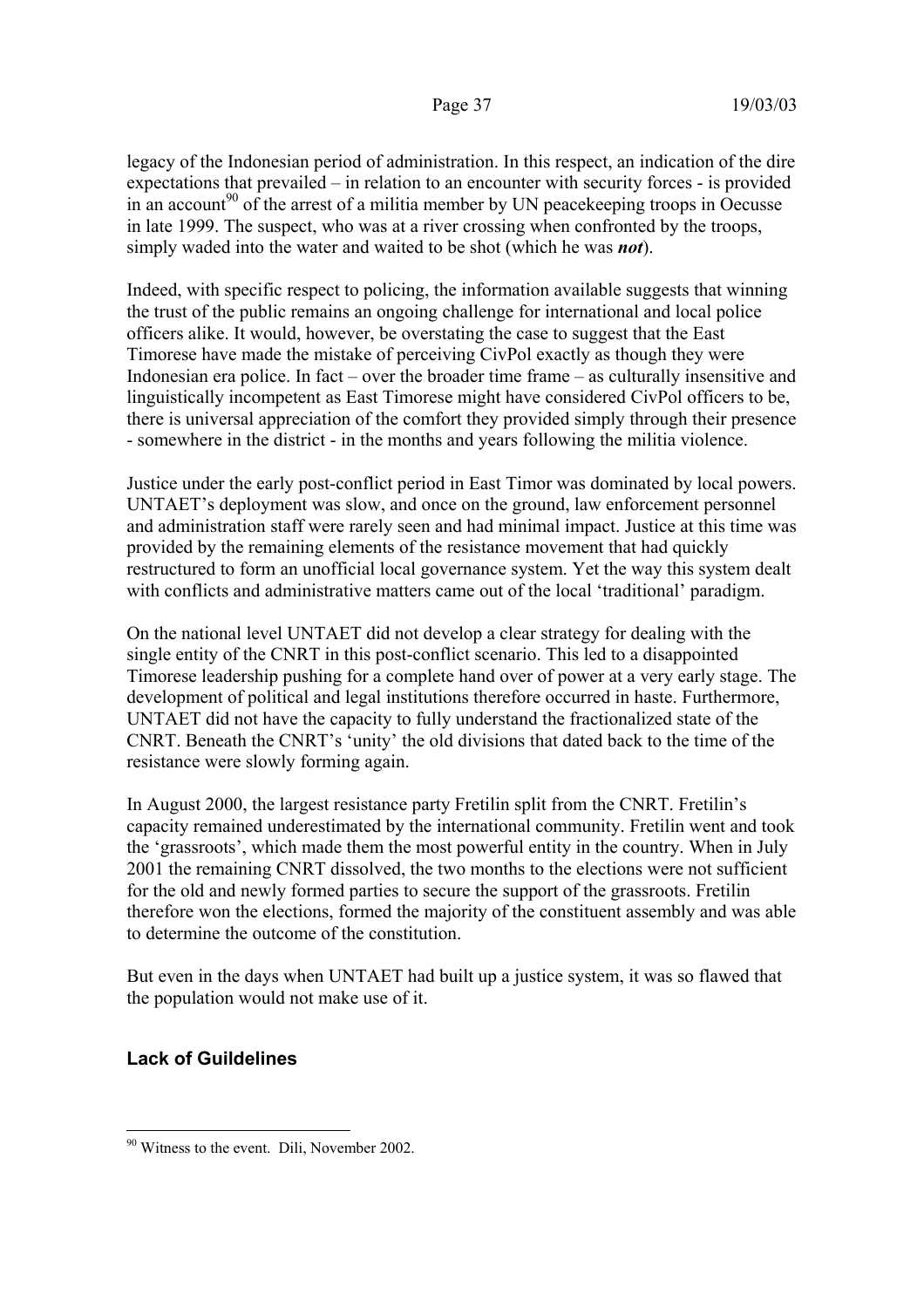The previous section provided a description of the broader context that prevailed during the initial phase of UNTAET, and of some of the difficulties associated with establishing the initial UN presence in East Timor. It also describes the extent to which the CNRT system was rooted in principles of local administration and law, and how – through the CNRT de facto administration and the resource limitations of UNTAET – these principles of local administration and law became re-established early in the post-conflict phase.

In this section, active responses by the UN to the relationship between formal justice and local justice are examined, beginning with an exploration of the reasons contributing to the variability of approaches taken towards the interface between the local justice and formal justice systems during the transitional administration.

In the course of the research, it has become clear that different perspectives have prevailed throughout the various arms of UNTAET, concerning the appropriateness and necessity of utilizing local law. The debate by UN internationals on whether or not to integrate local law has been fuelled by sound arguments on both sides, which perhaps can be divided loosely into the camps of the *idealists* and the *realists*. Those opposed in principle to the use of local law, argue that it is open to abuse, nepotism and cronyism by local leaders who may be inclined towards minor acts of despotism, and that local law falls short of observing internationally accepted standards of human rights. Others, meanwhile, have argued that in order for the justice system to be relevant to the East Timorese, it must tap into local perceptions and expectations of justice. Similarly, the *realists* argue that if the transitional administration is to play a role in establishing a justice system that is sustainable within the context of the ongoing resources available to a subsistence society, then it must attempt to utilize - to every extent possible - the local justice systems that already exist, modifying them only where they represent a threat to the viability of the peacekeeping operation.

Consistent with this *selective interference* principle, is the view that placing special focus on a more limited range of modifications to local practices is more likely to meet with success, and more likely to be within the resources and capacities of the emergent state to support on an ongoing basis. It is of note, in relation to the resources that were available to the formal justice system throughout the course of the transitional administration, that even those who tend towards the *idealist* perspective of justice readily admit that the dysfunctions, delays and resource limitations surrounding the official justice system have prevailed as a most compelling argument in favor of local justice.

In the face of a necessity to place considerable reliance on local justice systems (a reality that will be addressed in the course of this chapter), it can be speculated that the ability of the UN as a sovereign power to formally adopt a pragmatic approach towards the matter may have been compromised by the UN's broad obligations in the area of human rights. This gap between what has been possible to achieve (given resources and social realities) and the associated necessity of reliance on local law on one hand; and the requirements of those principles underlined in UN Security Council Resolution 1272/1999 relating to 'international humanitarian, human rights and refugee law, including child and gender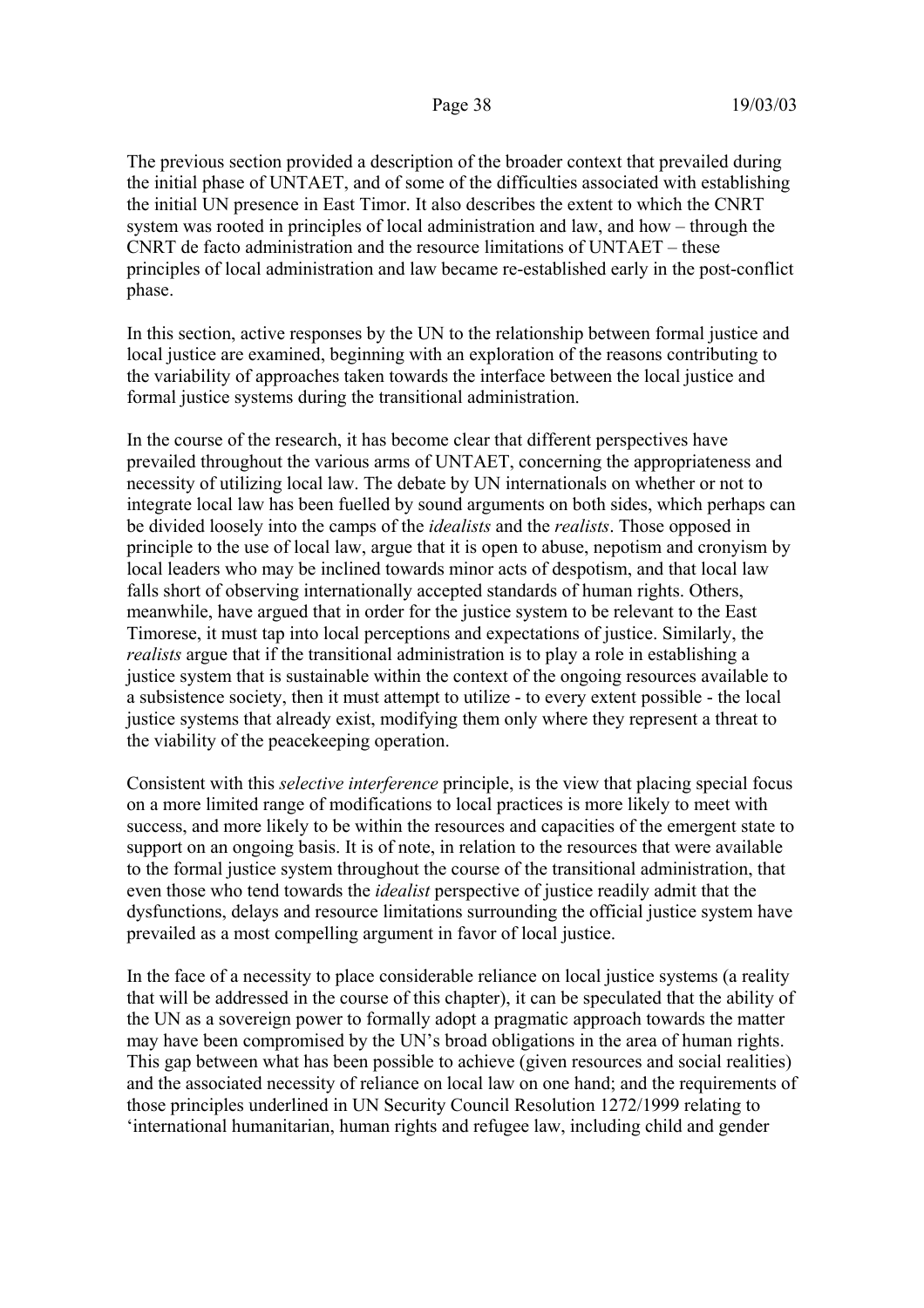related provisions' on the other, would have complicated any attempts to reconcile these two requirements in a formal policy development process.

It seems likely that such factors played a role in the failure of the UN to formulate policies prescribing the role local law would have in the wider transitional justice arena. What has been ascertained, however, is that few meaningful policies on customary law were provided to regional offices and field staff working as, for example, CivPol Officers, Field Officers, Judicial Affairs Officers, Human Rights Officers, Political Affairs Officers or District Administrators<sup>91</sup>, as indicated by the following remarks:

From an Australian police point of view, it's no secret that UNTAET was completely disorganized, even more so in the early days. I never saw any official guidelines for dealing with anything at all. Most of the operating procedures were ad hoc and fully dependant on the discretion of the CivPol dealing with matters as they arose. Over time, procedures were developed and best practice was established from experience. My experience was the UN as an organization had nothing to do with the development of the procedure. It came about from the individual CivPols using common sense and was largely based on the practicalities of the environment.<sup>92</sup>

We were permitted to do anything. But expected to do anything in particular? Cannot answer that question because everything was so ad hoc. No job descriptions were provided. One dealt with situations as they came up. One used judgment and hoped for the sake of the Timorese that the judgment was sound.<sup>93</sup>

What makes it difficult to be certain that the absence of policies on local law was due to the contradictions between operational realties and UN human rights obligations, are indications that the UN policy scarcity was indiscriminate, and that attempts by district staff to secure guidance from senior officers in Dili on any other area of operation may have been just as likely to meet with similar results. As an example, sources close to a UN District Administrator<sup>94</sup> claim that the DA wrote twelve long memos to his superiors in Dili requesting guidance on a range of simple matters over the term of his employment, yet received not a single reply. Similar experiences have been confirmed by a range of other informants, with one referring to the situation thus:

You got the impression there was a basement under the UNTAET building in Dili with a fax machine and an infinite supply of paper. And that every few weeks, truck loads of faxes would be taken out and dumped in the ocean without being read...<sup>95</sup>

In areas of operation relating to local law, one result of this near policy vacuum was that a range of approaches were applied towards local justice, both across different instrumentalities of the UN administration, and over time within the same instrumentalities. As different approaches and strategies waxed and waned in popularity

 $91$  In UNTAET, as has been pointed out by a Judge who served in a district, 'law and justice matters were administered centrally from Dili [and] there was no scope to determine policy at local level. The UNTAET district administration had no authority to formulate policy on law and justice matters.'

<sup>92</sup> Former CivPol Officer in Oecusse and in Baucau, written correspondence, November 2002.<br><sup>93</sup> Former UNTAET Field Officer in Oecusse

<sup>&</sup>lt;sup>94</sup> Interviewed, Dili November 2002.

<sup>95</sup> Former Political Affairs Officer, Dili, November 2002..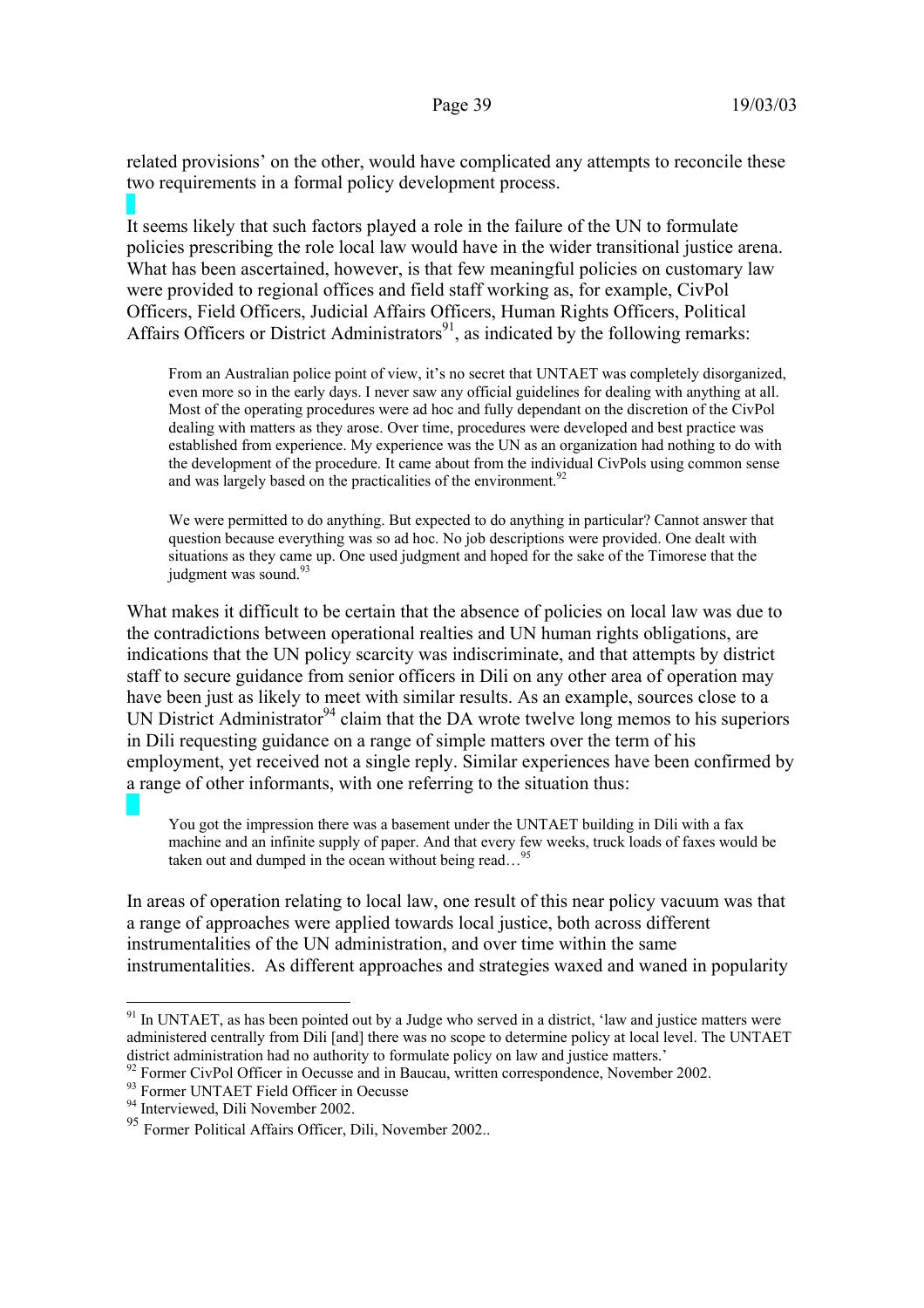in accordance with the assessments and preferences of successive contract-generations of UN staff, a fluid and organic environment of strategic change ensued, with strategies in most cases being devised and applied by individual staff, or groups of staff – in the field. As will be explored in due course, one outcome of this inconsistency has been a certain degree of confusion, particularly amongst the East Timorese.

Despite the general absence of coordinated policies relating to local law, a number of notable exceptions did prevail. These include the officially sanctioned trial of a diversionary justice program in Oecusse, which utilized elements of the local law system, and the approach of the Land and Property Unit, which sought to have elements of local justice systems officially integrated into its operations. Both of these initiatives are examined in this chapter.

Notwithstanding the potential for contradictions between internationally accepted standards of human rights and local justice principles to complicate policy-making in this area, a further factor which would have limited the ability of the transitional administration to make informed policy developments in areas relating to local law was the absence of any detailed knowledge about how local justice systems functioned. Experiential learning occurred as individual UN field staff interfaced with aspects of the local justice system in the course of their daily work, and some isolated attempts were made to learn about the traditional system. However, no detailed and systematic study of local law in East Timor was commissioned by UNTAET throughout the course of its mandate.

The first detailed and systematic study of local law was the report commissioned by ALRI. Although an excellent study given the limitations of the time-frame, the distribution of the Mearns report was unfortunately subjected to limitations by ALRI, and circulation of the report remained restricted even in late 2002, six months after the termination of the UNTAET mandate.

It can be speculated that for the development of a complete and consistent approach to customary law under the UNTAET administration, a certain amount of research into the matter would have been *necessary*. However, given that policy development has been identified as a weakness of the transitional administration in East Timor generally, it remains far from certain that the completion of research in the area of local law at an early stage in the operation of UNTAET would have represented *sufficient* measure to ensure that informed policy development would have taken place.

The limited research undertaken on local justice systems in East Timor meant not only that the UN was without firm policy platforms to guide operations, but also in no position to provide comprehensive briefings to field staff concerning the nature of the justice systems they could expect to find in the field, or the expectations likely to be held by the rural East Timorese population with respect to justice and conflict negotiation matters. In this minimally briefed operational environment, there are indications that international staff recruited from countries where local justice systems remain similarly strong, were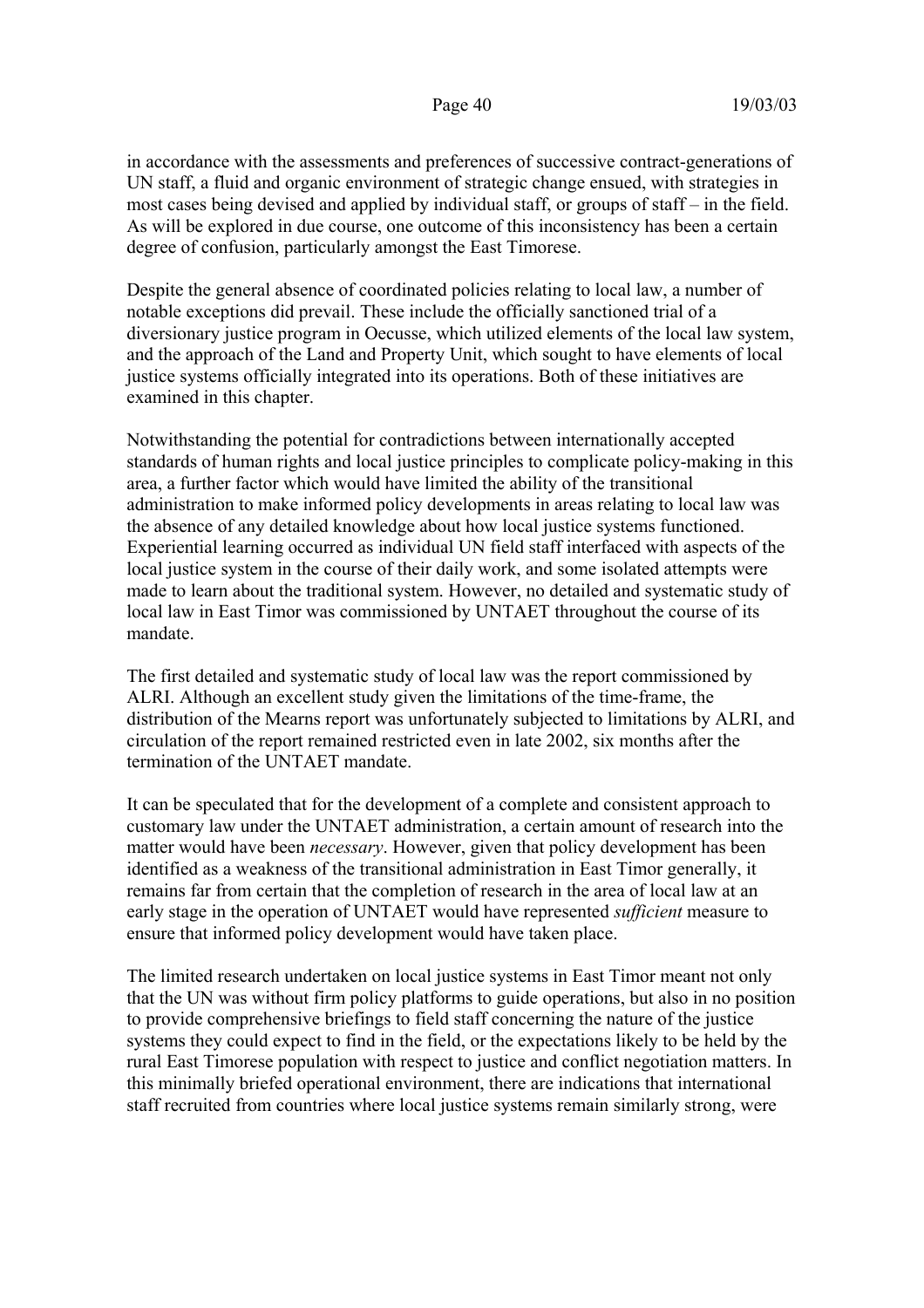able to identify more easily with local justice systems in East Timor than those officers recruited from elsewhere. This matter is addressed further in due course.

It might further be pointed out, that briefing on local law may not have been the only area in which UNTAET fell short, and that knowledge – within CivPol at least – of the formal system was also minimal. According to one account:

CivPol have no idea about either the Indo law or UN law and no one is interested in letting CivPol know about either. Its pure practicality and common sense. We just do our best in a bad situation.<sup>96</sup>

An initiative to develop a coordinated approach to the matter of local law under UNTAET was prepared by the Office of the National Security Advisor in October – November 2001. At this time concern was growing within the Office that land and property disputes had the potential to threaten national security. Commensurate with such concerns, a report released jointly by the Office of the National Security Advisor and the National Land and Property Unit (LPU) in December of 2001, following the launch of the local law coordination initiative, noted $^{97}$  that the current draft of the national Constitution failed to 'adequately recognize or protect' the right to occupancy of land 'in accordance with customary rights and rules of traditional justice.' The report advised  $98$ that 'land-related disputes are the major source of internal conflict in East Timor', and recommended<sup>99</sup> that the Land and Property Unit:

…should, in conjunction with appropriate NGOs, initiate a project to coordinate and synthesize the results of the various existing and proposed studies on customary law and communal tenure within East Timor. Both the various initiatives and materials need to be collated and efforts coordinated to feed into the development of a comprehensive policy.

Aware that no other UNTAET department was attempting to coordinate the development of an informed approach to the matter of local law throughout the various government instrumentalities (both UN and East Timorese), the Office of the National Security Advisor began organizing meetings aimed at achieving this outcome. According to the officer responsible for advancing this agenda, the initiative was unsuccessful because it 'did not receive appropriate support or acknowledgement from either UNTAET or the East Timor government', with the East Timor Justice Minister, Ana Pessoa, 'pointedly ignore<sup>[ing]</sup>' the initiative altogether.<sup>100</sup> With only junior staff sent to represent the various UN and East Timor Transitional Authority (ETTA) departments, the initiative eventually failed due to lack of interest, its legacy an indication of the minimal importance attributed to local law within the circles of governance in East Timor at the time.

<sup>96</sup> Former CivPol officer, Dili, November 2002.

<sup>97</sup> LPU 2001:3

<sup>98</sup> LPU 2001:4

<sup>99</sup> LPU 2001:7

<sup>100</sup> Former UNTAET staffer, Dili, November 2002.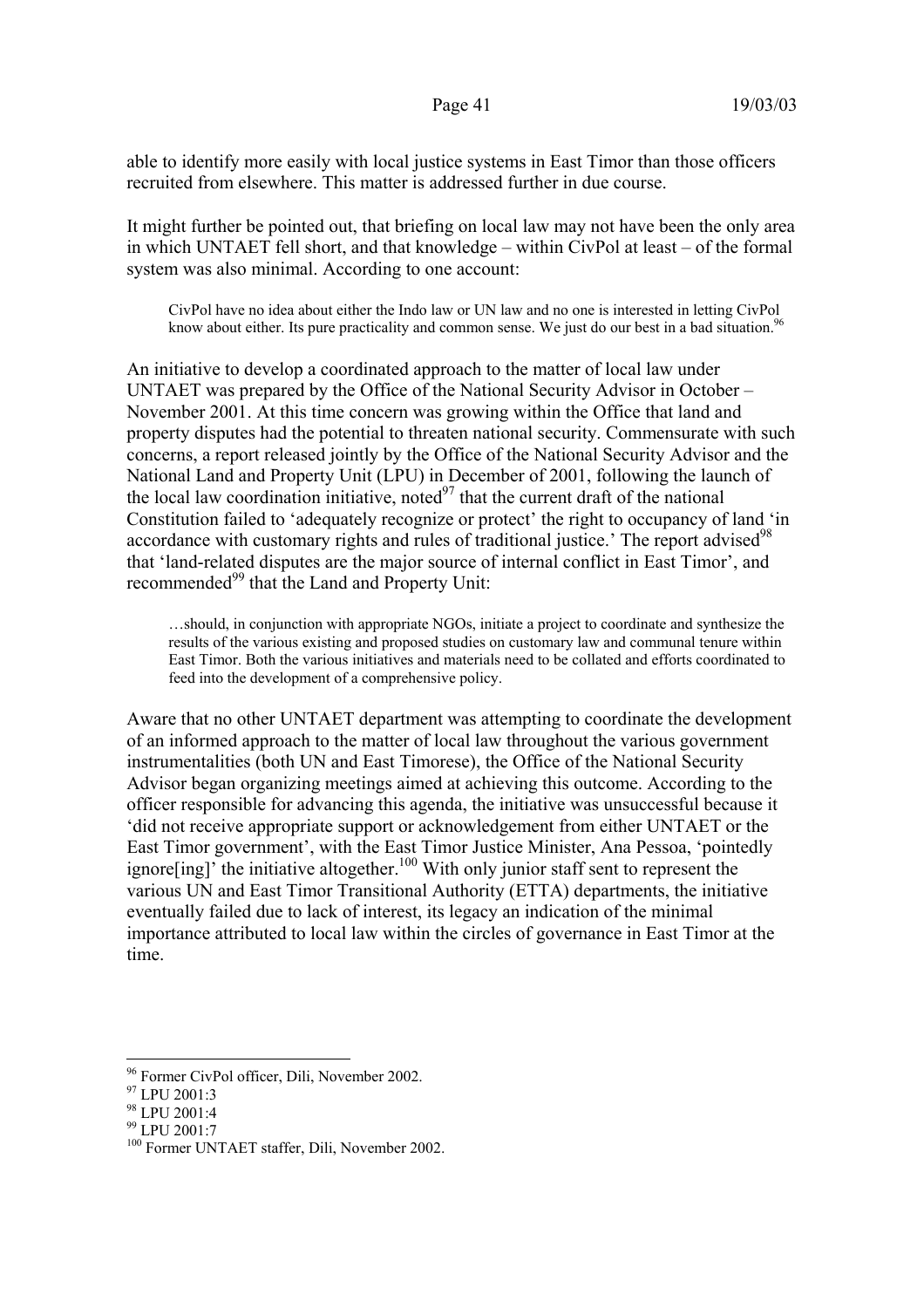# **Strategies and Experiences**

A number of factors, including personnel and resource shortages, coordination difficulties, the lack of a functioning formal justice system, the expectations of the East Timorese, and the established nature of local and resistance systems of administration, resulted - largely be default - in local justice and conflict resolution processes becoming integrated to varying levels into UNTAET operations at the very beginning. Due to an absence of informed policy formulation and the failure of the UN administration to provide consistent strategic guidance to staff, approaches and strategies relating to the interface between local and formal justice were subject to variation over time and within particular areas of operation. Mindful of this variance and investigating it where appropriate, it is possible to identify a number of significant factors that characterized the approach of UN instrumentalities to the interface between local and formal justice during UNTAET. It is appropriate for these to be explored in relation to key areas of UN operation in which the interface between formal and local conflict resolution and legal processes featured prominently, specifically the areas of Policing and Justice, Land and Property, and Reconciliation.

### *Policing and Judiciary*

This area relates generally to the wider area of policing and justice. Although CivPol – as the public front of the formal justice system - was often the first point of contact for conflicts and crimes that entered the formal system, other UN staff including Field Officers and Human Rights Officers may also have facilitated the entry of a crime into the formal system.

A preliminary point to note in relation to the policing environment in East Timor, is that East Timorese in most cases will not deny a crime they have committed. In fact, one officer<sup>101</sup> even found that in the interests of protecting other persons, innocent parties would often be willing to admit guilt as well. To avoid being misled, therefore, by those inclined towards wrongful confessions, investigations would sometimes have to be made to establish who is innocent, as well as who is actually guilty. The same officer pointed out that effective investigation of crimes and conflicts in East Timor, means hearing the complete history of the underlying dispute, which may go back generations.

Those who served as CivPol officers often $102$  tend to believe that either because of the close nature of the social environment in which they worked, or because of the excellent rapport they established with the communities with whom they worked (or both), they were privy to information concerning the great majority of crimes and disputes that arose. Information from villagers, however, suggests that CivPol may have been notified of a minority of disputes that occurred, partly through the capacity of local systems to deal with most issues themselves, and partly – particularly in remoter areas - through the scarcity of CivPol officers on the ground. As suggested earlier, the lingering distrust of

 $101$  CivPol commander who served in Oecusse, Dili, November 2002.<br> $102$  A Thai CivPol regional commander believed otherwise, however, thinking that the cases that made it to the formal system would number in the minority.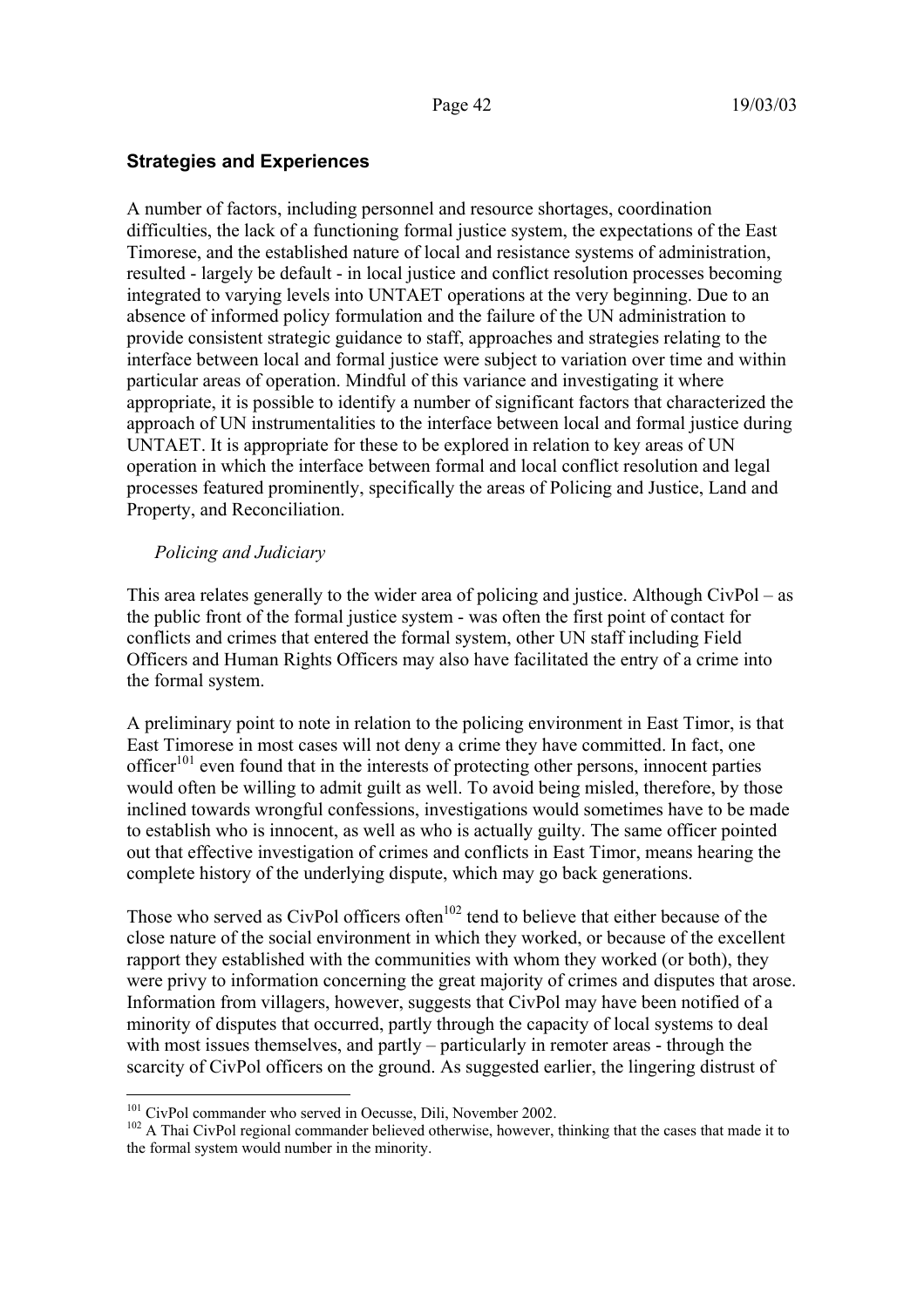the Indonesian policing and judicial environment would not have helped engender trust in the new UN system. With respect to the later point, a UN judge, has outlined<sup>103</sup> elements of the Indonesian system as it was described to him:

There was no lawyer in the district. There were no Timorese judges or public prosecutor[s] in the Oecusse district court or public prosecutors office from among the local population. The judge and public prosecutors were all Indonesian citizens<sup>104</sup>, generally corrupt and alien to the local people.

Additionally, several accounts from CivPol officers suggest that the authority of CivPol to arrest people where necessary was misunderstood by some East Timorese as a predisposition towards arresting people at will – again perhaps, a further legacy of the Indonesian days. Even an officer who considered himself to have developed excellent terms with the local community, found eventually that he would turn up to a village for a routine call, only to find that everyone had fled out of fear of arrest<sup>105</sup>. The same officer found that on occasions where arrests were made, widespread outbreaks of crying could occur as arrested suspects were led away, indicating that the punishment of the jail sentence may remain remote from popular East Timorese conception of justice<sup>106</sup>.

Notwithstanding indications that aspects of the formal justice system remain inappropriate to East Timorese perceptions of their justice needs, there is broad acceptance of the role of the formal system in murder cases that is said to date back to Portuguese times, and it is believed that CivPol would have always known about killings that occurred in the community because *someone* (generally a family member) would have informed them. It should be noted that even now, however, elders speak about murder cases as matters that can – when necessary – be resolved using local law in accordance with well established principles. It is known, in this respect, that compensation and reconciliation procedures were well advanced in relation to a massacre that occurred in September 1999 in Tumin in the district of Oecusse, until intervention occurred from the UNTAET Judicial Affairs and Human Rights staff $107$ .

Finally, it was observed by several of our informants that East Timor's rate of reported crime is low for the region<sup>108</sup>. A contributing factor to this is likely to be the extent to which local law remains utilized as a primary measure.

### *Utilizing local law*

As has been examined in relation to the period in which the CNRT was performing – with varying degrees of effectiveness – as a de facto administration in East Timor, UNTAET was faced from the very beginning with compelling reasons for the utilization of local law, and was aware that directing justice and conflict resolution matters to a non-

<sup>&</sup>lt;sup>103</sup> Judge, written communication, November 2002.

<sup>&</sup>lt;sup>104</sup> Technically, of course, everyone was an Indonesian citizen at this time. This is taken to mean that the judicial staff came from outside East Timor.<br><sup>105</sup> CivPol Commander, Dili, November 2002.

<sup>&</sup>lt;sup>106</sup> Not altogether without a place, however, for a variety of reason.<br><sup>107</sup> Former UN judge, written correspondence, November 2002.<br><sup>108</sup> This observation was made by a CivPol district police commander, and a former UN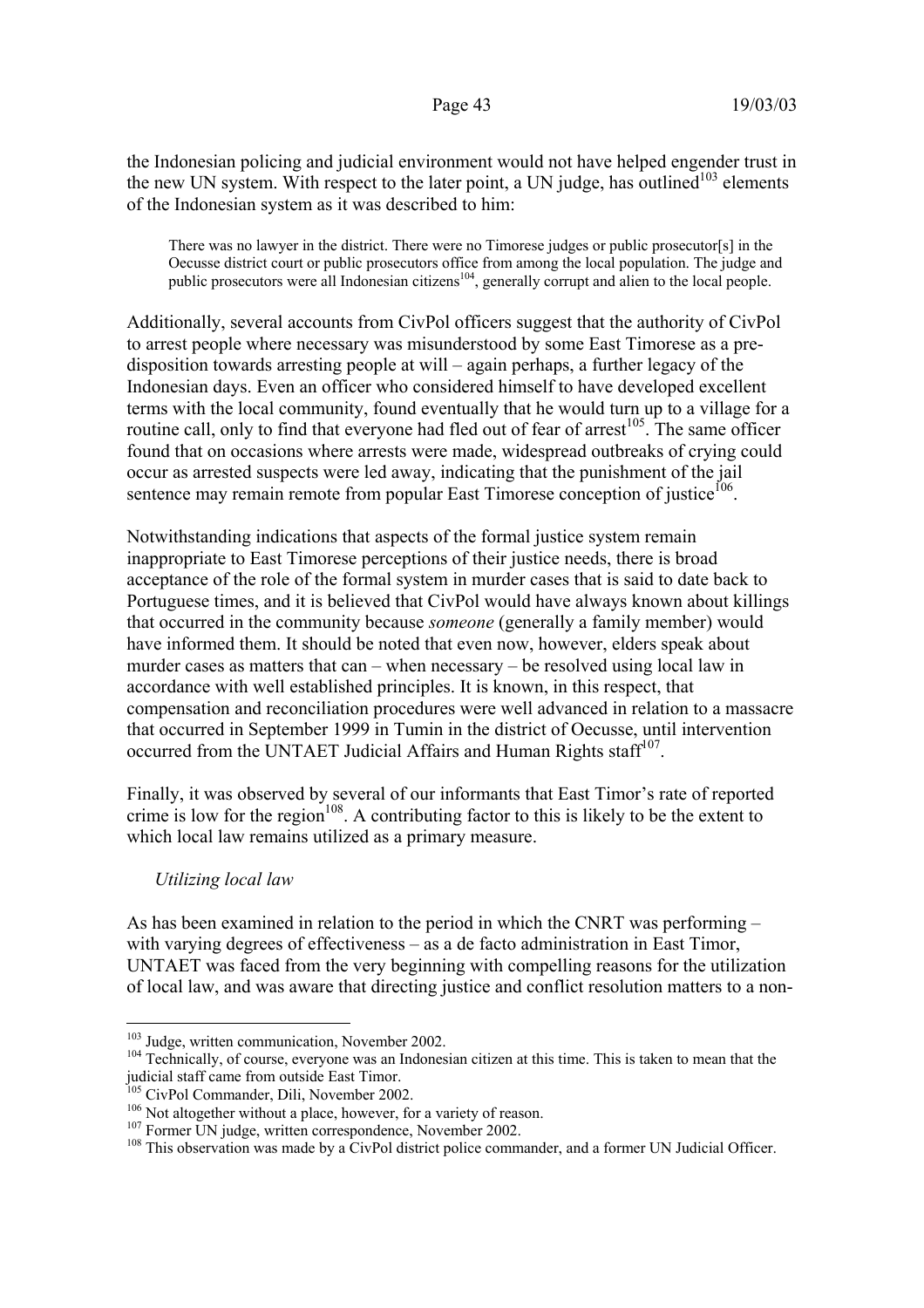existent judicial process would delay reconciliation between parties and threaten the peace:

Limited Resources and non-existence of legal and judicial infrastructure greatly influenced [the] UN to accept customary processes to give immediate decisions in land disputes having law and order implications and speedy resolution of petty offences to make social reconciliation a success<sup>109</sup>.

To permit the utilization of local law for the resolution of 'minor crimes' and land disputes with 'law and order implications', one of the major - and few - guidelines to emanate from the justice department on local law matters was issued early in the life of the transitional administration (in 2000) to be effective only until the 'establishment of functional district courts'.

In the absence of guidelines concerning *how to go about* utilizing the local law systems, there are indications, of variations in approach, interpretation and procedure prevailing in relation to the interface between formal law and local law systems, with some idiosyncratic strategies being adopted on occasion. In this respect it might be observed that while Timor is an island of significant cultural diversity, the UN itself is arguably a far more culturally diverse organization, with member states varying considerably in their institutional approach to matters ranging from the right of individuals to consume alcohol to the role of religion in politics and justice or the right of the state to practice capital punishment. Given this reality, it should not be surprising to find variation in approach to local justice, or in fact any range of matters $110$ .

In the course of the research, for example, a District Administrator, commented that in his experience, Asians had been more 'accommodating of customary law than the New Zealand and Australian police officers...', and were also less 'culturally insensitive'<sup>111</sup>. To illustrate his point the administrator referred specifically to a case where the Deputy Special Representative to the Secretary General had prevented a local reconciliation ceremony involving a militia leader to occur, through declaring that Serious Crimes would arrest the militia leader were he to return to East Timor. On the basis of his experience with CivPol and UN staff from a variety of cultural backgrounds, this administrator believed that someone from a country similar to East Timor would have understood the need for the local ceremony to proceed, to allow the matter to be resolved within an appropriate time frame in accordance with the wishes of the community. While UN policy may have interfered in this instance, given the profile of the case in question, the example still provides an indication of the variability of response to local law – based on cultural factors - that were identified by East Timorese in the course of the transitional administration.

Once conflicts or crimes were reported to, or otherwise came to the attention of CivPol or other UN staff (remembering that in all probability many crimes *did not* come to the

 $109$  Ibid.

<sup>&</sup>lt;sup>110</sup> According to an East Timorese interpreter who worked for CivPol in 2000, for example, debate concerning how a crime should be investigated was common amongst officers of different nationality.

 $111$  District Administrator, November 2002.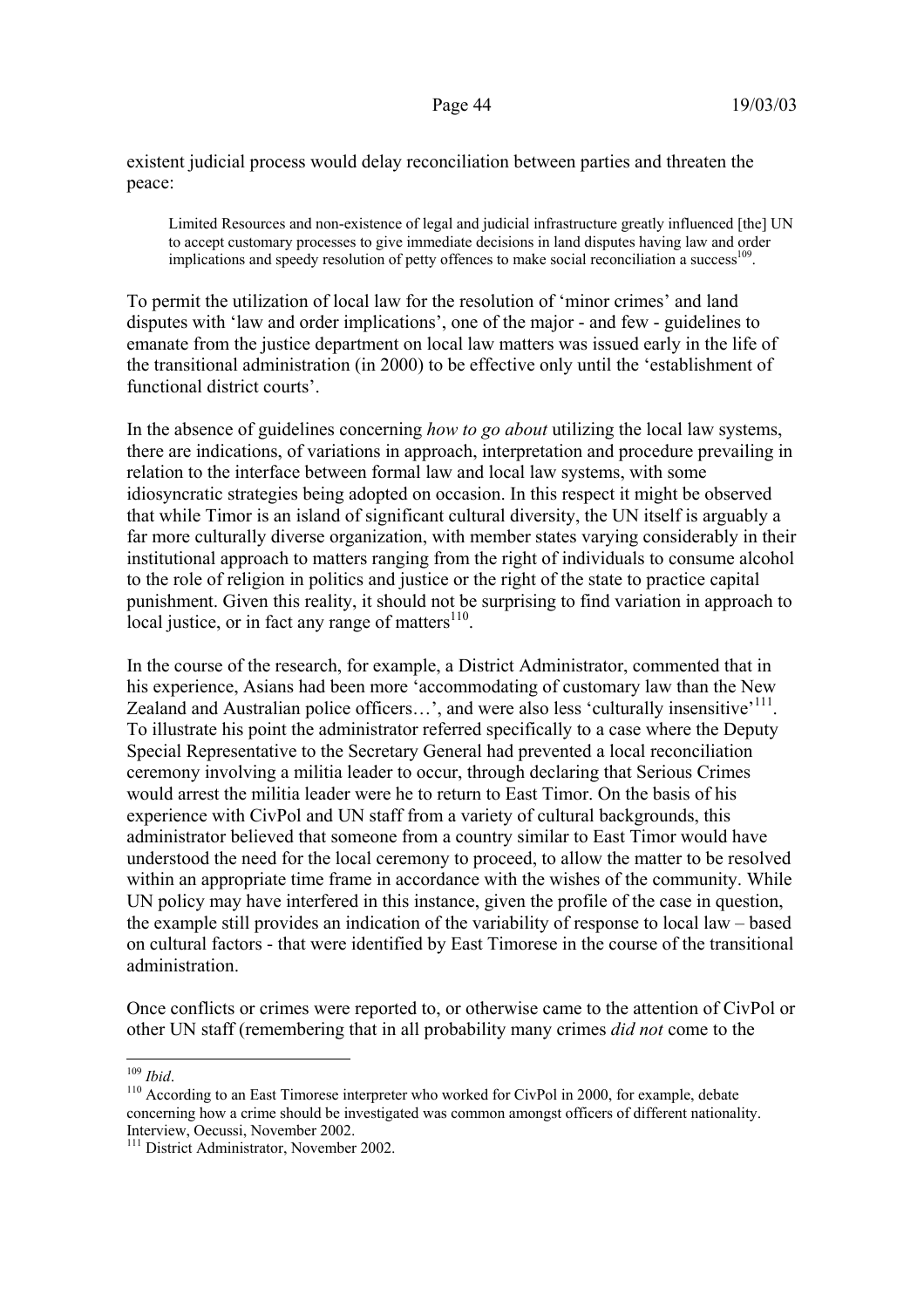attention of the authorities), CivPol would be faced with deciding what to do with them in a resource constricted environment. The accounts the research team have been provided with concerning how CivPol officers and Judicial Affairs staff went about this, fall into the categories of the *ad hoc* and the *formal*. While the *ad hoc* procedures were developed through trial and error in the course of on ground experience, the *formal* procedures were the product of conscious design. Examples of each are provided below:

### *Ad hoc procedures*

One instance of an ad hoc approach developed and practiced in accordance with consistent and defined principles by *one individual*<sup>112</sup> serves as a first example. The CivPol officer who developed and practiced this particular procedure prefaces its description with some comments on the latitude permitted by the UN to the individual CivPol officer:

CivPol were 'permitted' to do just about anything to resolve matters. The UN's 'expectation' was very grey. My experience is that the UN wouldn't have known or cared how this was done. In practice, a whole spectrum of resolution methods were utilized from a warning, though to traditional resolution, to arrest and detention for matters that went to a court process.

The procedure itself, 'formulated at the local level 100% by experience [with] no input from local people or the UN', is described as follows<sup>113</sup>:

Matters were prioritized. My personal policy as a CivPol was that there were three kinds of matters.

Firstly, anything serious enough (eg. Murder, rape, assault leading to serious injuries) or if a suspect had been dealt with traditionally previously and re-offended, was automatically out of bounds for being dealt with in the traditional way. Suspects were arrested and dealt with by the courts, irrespective of the views of the community.

Secondly, there were less serious crimes (eg. theft, minor assault) where *I* was prepared for the community to resolve it traditionally, *but* the complainant, victim or the wider community refused to deal with it and demanded the matter go to court. This was a difficult situation and could often be negotiated down into the third category. However, to satisfy the expectations of the community, on occasions, these matters went to court as well.

Thirdly, less serious crimes where I was prepared for the community to resolve it traditionally and they were happy to do so….[This category included several cases]… where wives reported domestic abuse but then agreed to traditional resolution with the village chiefs, representatives of both the husband's and the wife's family, and CivPol present at a formal meeting. Obviously, community pressure was placed on the wife to agree to this method of resolution. Also, as a practical measure, the wife often could not afford to have her husband locked up because she needed a means of support for herself and her children. While not satisfactory, this was the only way to deal with this in the circumstances.

 $\overline{a}$ <sup>112</sup> Australian CivPol Officer who served in Oecusse and in Baucau, written correspondence, November 2002.

<sup>&</sup>lt;sup>113</sup> Note that the officer would not approve local law 'where the facts were an issue'. Such a situation would require a court process.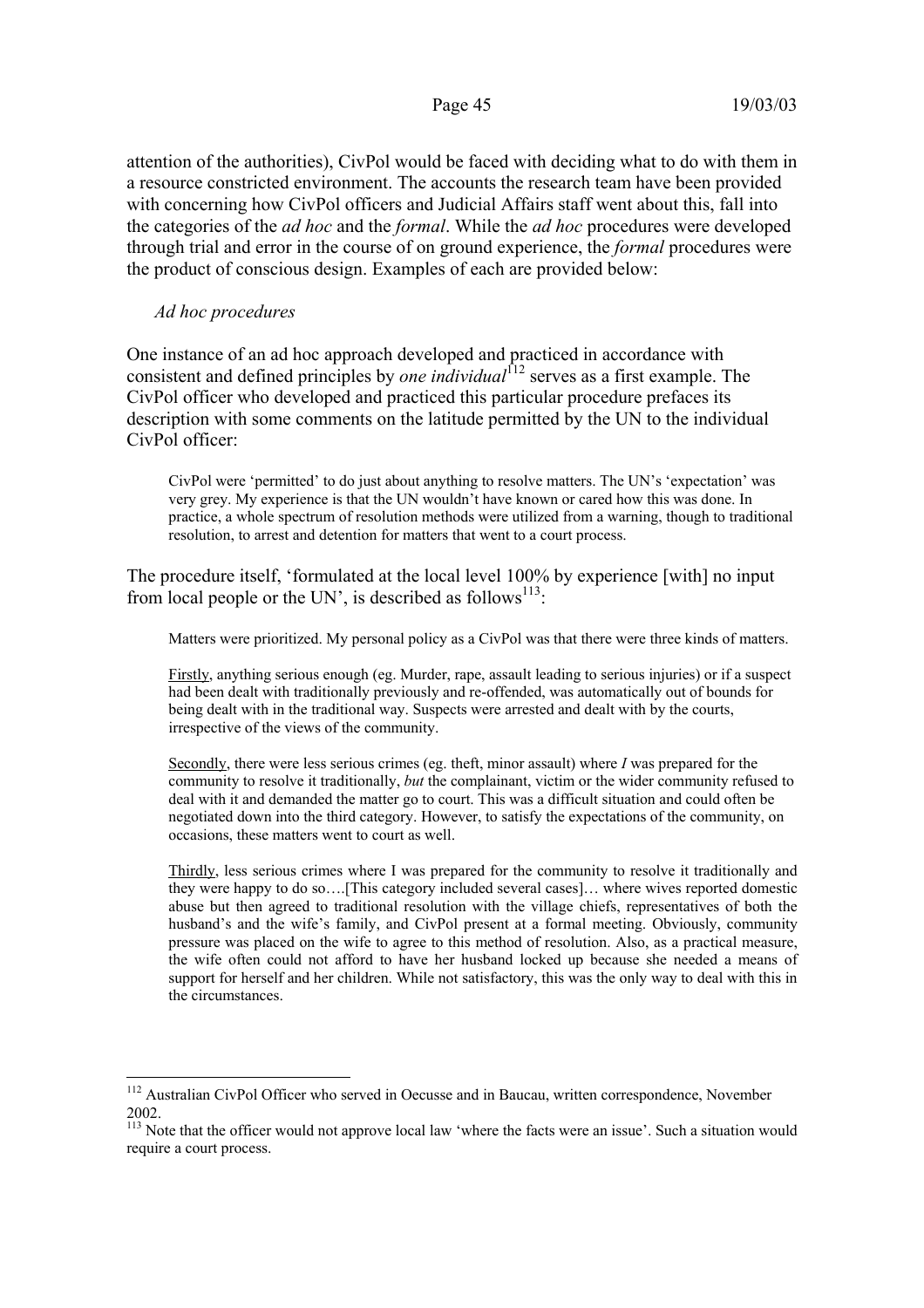The officer who developed and applied this system estimates that some form of 'traditional resolution or another' was applied in two thirds of all cases. With respect to the general suitability of outcome, he made the following remarks:

In general, I think most Timorese saw the sense in it. Which is not to say some were not extremely upset when I refused to let a matter be dealt with traditionally, or tried to negotiate a matter into a traditional resolution, when they wanted someone arrested.

The following procedure was developed by an Australian CivPol Officer*<sup>114</sup>*, who adapted his system from the South Australian Juvenile Justice code, integral to which is an informal cautioning system for application in relation to minor assaults and first offences. The officer took a keen interest in the local justice systems of that area in which he was stationed. He negotiated his system with the village chiefs where he worked, and attempted to encourage the use of it more widely. The following outline of the system he developed is drawn from a report he submitted to the Community Policing Unit headquarters in  $Dili<sup>115</sup>$ :

…It should be noticed that all case studies relate to the offence of 'minor' assault, as members at this police station have yet to resolve any other type of offence through usage of, 'traditional justice'.

For Vemasse police to suggest or allow traditional justice as an outcome for certain offences, an informal policy or criteria must be considered.

These 'criteria' are guidelines only, in making that decision, with flexibility determined by the characteristics of each relevant offence.

The informal criteria are;

- The offence is of a minor nature, such as a simple assault with no permanent injuries to the victim(s) or a 'minor' theft without violence, and;
- The victim(s) requests traditional justice as a method of resolving the incident; and;
- No coercion, threat or violence is used by any person to encourage the victim(s) to suggest or accept traditional justice, and;
- The suspect(s) admit committing the offence, and;
- The suspect(s) have little or no previous criminal history for the same or similar offence, and;
- The victim(s) and suspect(s) consent to making a written agreement providing details of the resolution to the incident, and;
- Police believe that traditional justice is the appropriate resolution for this incident.

Vemasse police also ensure the involvement of an independent third person, such as a non-related village chief, in the traditional justice decision, to witness and mediate the proceedings.

Other criteria would be considered if relevant.

While no uniform approach was ever developed under UNTAET, the officer received approval to use the system himself by the Timorese district prosecutor in Baucau. While retaining final control of whether or not local justice could be applied to cases (depending on the 'seriousness' of the offence), the district prosecutor approved of police officers

<sup>&</sup>lt;sup>114</sup> Based on unpublished reports and correspondence produced by the officer relating to his experience, and on a telephone interview, December 2002.

 $115$  Dated  $18<sup>th</sup>$  February 2001.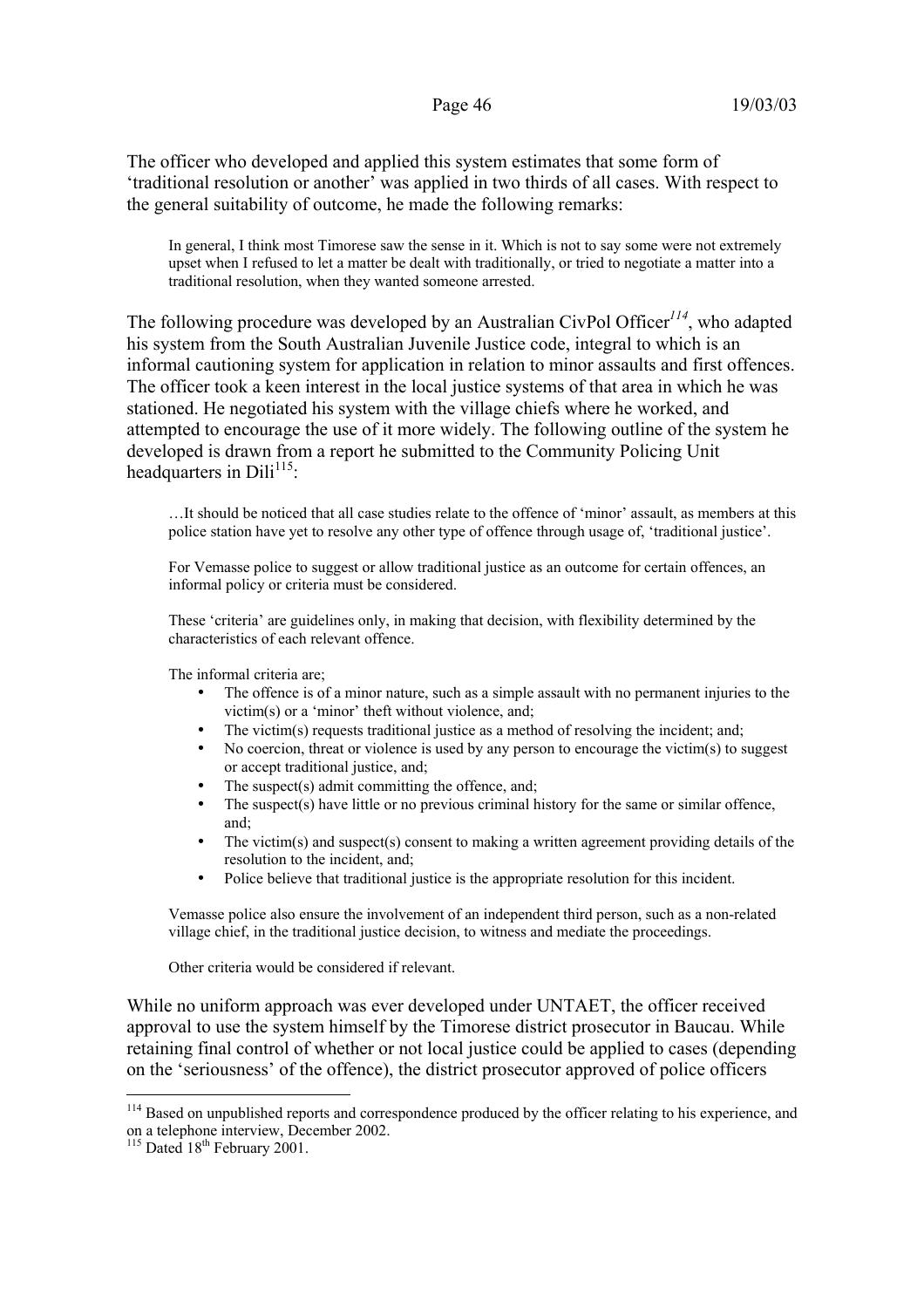'accepting or initiating' local justice resolutions in accordance with the framework outlined above, and 'advised that he would rarely initiate prosecution against an offender, where the matter had been resolved by traditional justice'. Furthermore, the district prosecutor, required that all instances of the application of local justice were documented and filed, in order to prevent criminal investigations from occurring into matters that had already been settled locally, and the possibility that individuals might be penalised by the formal system when they had already paid compensation for their actions and reconciled with the parties involved. Of further note, and, consistent with the procedure referred to in the former example, is that individuals would become ineligible for local justice where it was known that local justice had failed to reform their behaviour in the past<sup>116</sup>. Under suitable circumstances his system may have been adopted more widely. In the event, while the system was also adopted by one of the officer' colleagues, this colleague was relocated after one and a half months at his post, and the Filipino CivPol who eventually replaced him received no formal instructions to perpetuate the system he had  $developed<sup>117</sup>$ .

A final point of interest relates to the officer's own philosophical outlook on the role of local law in a world where the abuse of any justice system is a possibility:

In my opinion, traditional justice has a 'place' in East Timorese society, as long as it is utilised impartially, with common sense and not as a means to 'prevent more paperwork'. This system of law is not too dissimilar from that used by police in remote areas of Australia, where they are required to 'juggle', the various statutes and common law, with Aboriginal law. This system of justice is open to abuse and corruption, but then so too is statute law under given circumstances.

### *The Oecusse Diversionary Justice program*

 $\overline{a}$ 

Notwithstanding the general difficulty of obtaining guidance from UNTAET headquarters, an experiment initiated by the UN district administration in Oecusse demonstrates that dialogue with Dili was not a total impossibility. This was the case with the Oecusse Diversionary Justice Program (ODJP), which was given 'conditional and partial' approved by the Deputy Special Representative of the Secretary General of the United Nations (DSRSG) for use for a limited period<sup>118</sup>. The Oecusse district administration developed the ODJP, which incorporated elements of local law, modified where 'found inconsistent with human rights norms [especially in relation to women and minority groups], or unreasonable [or] disproportionate in the facts and circumstances of a given case<sup>'119</sup>. The ODJP was partly inspired by a New Zealand 'diversionary justice system' designed to divert proceedings and punishments for minor crimes away from the mainstream criminal justice system. Of note in relation to the New Zealand model is the

<sup>&</sup>lt;sup>116</sup> This is not to imply, however, that formal justice and the prison system are necessarily more effective at discouraging re-offence than local systems (although they may be). Many Timorese, however, think that allowing offenders to go to prison instead of reconciling in accordance with local law is an easy way out.<br><sup>117</sup> Although he *did* instruct them in what he had been doing.<br><sup>118</sup> The researchers have received unconfirmed re

program provided to the researchers by the former UN Judicial Officer, and from a former CivPol officer, November 2002.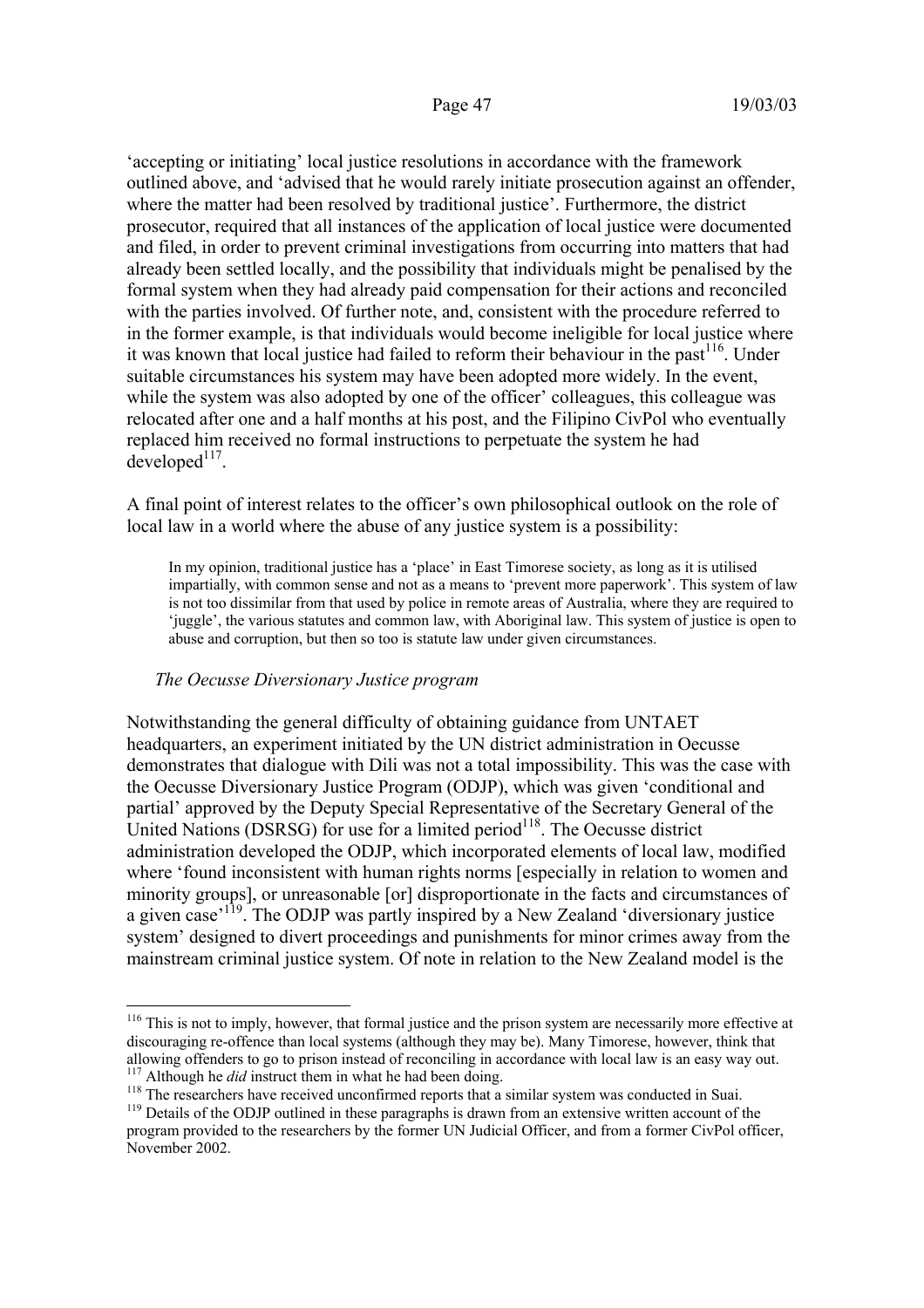emphasis it places on retribution to the community, in the form of community service work.

The ODJP was seen as a means of facilitating 'immediate decisions in land disputes having law and order implications and speedy resolution of petty offences to make social reconciliation a success'. It was deemed suitable for the resolution of crimes and disputes of the following nature:

- theft
- minor assaults
- attempted assault
- …'certain offences committed during the pre and post consultation time … [were considered on the basis of the circumstances surrounding them]. But not the offense of murder, rape, or serious bodily injury…Those serious offences were to be tried by law courts under formal justice system'
- land disputes

The process through which crimes would be diverted to the ODJP began with CivPol, who were responsible for identifying 'appropriate cases during [the] investigation stage', and 'conducting a preliminary mediation between the offender, suspect and the community leaders to [determine their willingness] to take recourse to the [ODJP] system.' The diversionary program was then applied in accordance with the following procedures and conditions:

### Salient features of the system

- a) The victim was required to give a written consent to settle the case through the process. Once agreed to, the victim alone would not be in a position to prevent the process from continuing except in exceptional circumstances.
- b) The suspect was also required to give a written consent to the process.
- c) The suspect had to confess his guilt and express sincere remorse for his action. The suspect must make a confessional statement regarding his other criminal activity so that the process may be considered for those also. If previous crimes are not confessed and detected by an investigation latter on, then the process for these cases may not be considered.
- d) The village chief must agree to the process on behalf of the local community.
- e) The offender must agree to and complete the punitive measures decided in the process.
- f) If those conditions were not satisfied CIVPOL would proceed with criminal prosecution according to UNTAET regulation.
- g) Decision handed down in the process was final, and
- h) the punitive measures available in the process was compensation to the victim and/or community service.

The ODJP was used to settle twenty-three land disputes and three criminal offences. While the ODJP incorporated elements of local justice systems, notably the involvement of local elders, it varied significantly from local justice systems in several important respects, beyond the limitation of its applicability to minor crimes only. Firstly, it varied from local compensatory norms in placing an emphasis on restorative labor in place of an exchange of cattle or other material wealth. Accordingly a person guilty of burning a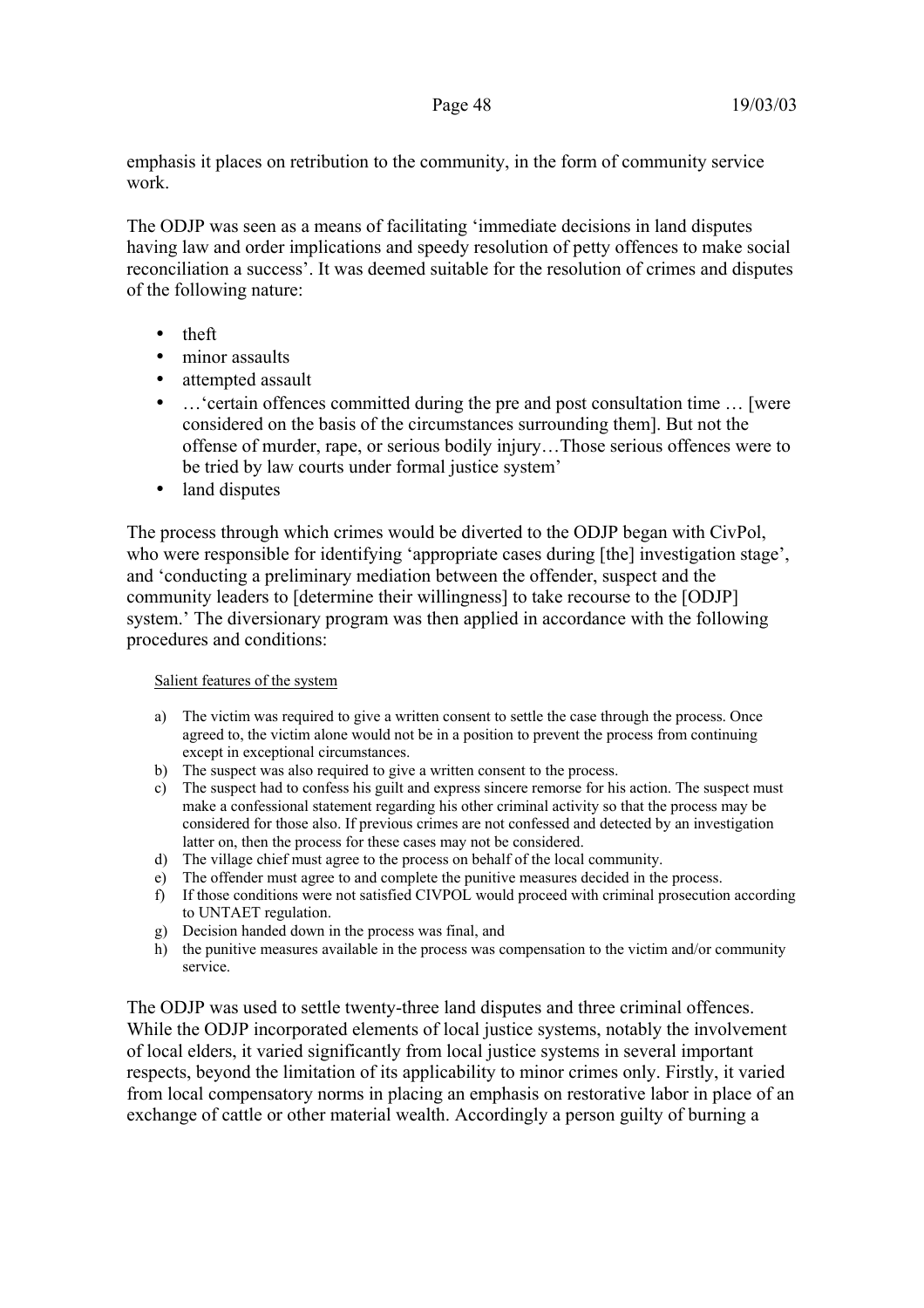house would be required to assist in rebuilding a house, and a person guilty of slaughtering animals would be required to assist in raising animals.

A further variation from the norms of local justice was the exclusion of the consumption of *tuasabu* (local distilled palm wine) from the reconciliation ceremony, a deviation from established practice which the researchers believe may prove to be temporary:

In [the] customary system apart from compensating the victim [the] accused had to arrange a feast, and share [*tuasabu*] with the victim and all persons participating in the process. We considered the [*tuasabu*] unhygienic and such approval would encourage alcoholism in the rural areas. We wanted to stop this practice and ultimately succeeded in abolishing [it]. This element of the process was abolished with the active cooperation of the community leaders.

During the time the ODJP was operational, Oecusse had not one or two, but three realms of justice operating. Firstly the realm of local laws, secondly the diversionary justice hybrid system, and thirdly the formal system for matters which could not be resolved within the other two. The Oecusse diversion system, like the earlier cases, is an example of the exercise of personal and collective initiative, where an attempt was made to develop a consistent and formalized routine for managing justice issues in a resource constricted environment with a strong traditional of utilizing local law. While the formal justice system may have improved little since 2000, the UN emphasis now favors the use of it, and a regulation circulated in April 2002 requires that once crimes and disputes have entered the formal system, they should remain there<sup>120</sup>. In addition to compromising the 'speedy resolution' of disputes, there are indications that a degree of confusion prevails in the community at present concerning the role of local law and its legitimacy in the eyes of the authorities $^{121}$ .

### *Justice and Human Rights*

In the policing and justice strategies that have been examined, serious crimes (including murders, rapes and serious assaults) would be diverted to the formal system and lesser crimes to local law. Concern has been expressed by some UN staff, however, that domestic violence has rarely been responded to appropriately in the course of the CivPol policing experience.

An account related by a UN Field Officer<sup>122</sup> demonstrates the extent of the challenge ahead for the Timorese in dealing with this problem, in its description of a male dominated meeting held to discuss the murder of a woman who was beaten to death on the head with a stone. Upon the Field Officer asking the meeting what they intended to do about the incident and the potential for its re-occurrence, a senior man addressed the meeting with the following words:

Haven't I told you many times that we don't use sticks and stones, only our fists?

 $120$  CivPol district commander. Dili. November 2002.

<sup>&</sup>lt;sup>121</sup> Ibid. This officer claims that local leaders are often asking him what they may and may not ask their people to do.

 $122$  UN field officer, telephone interview, November 2002.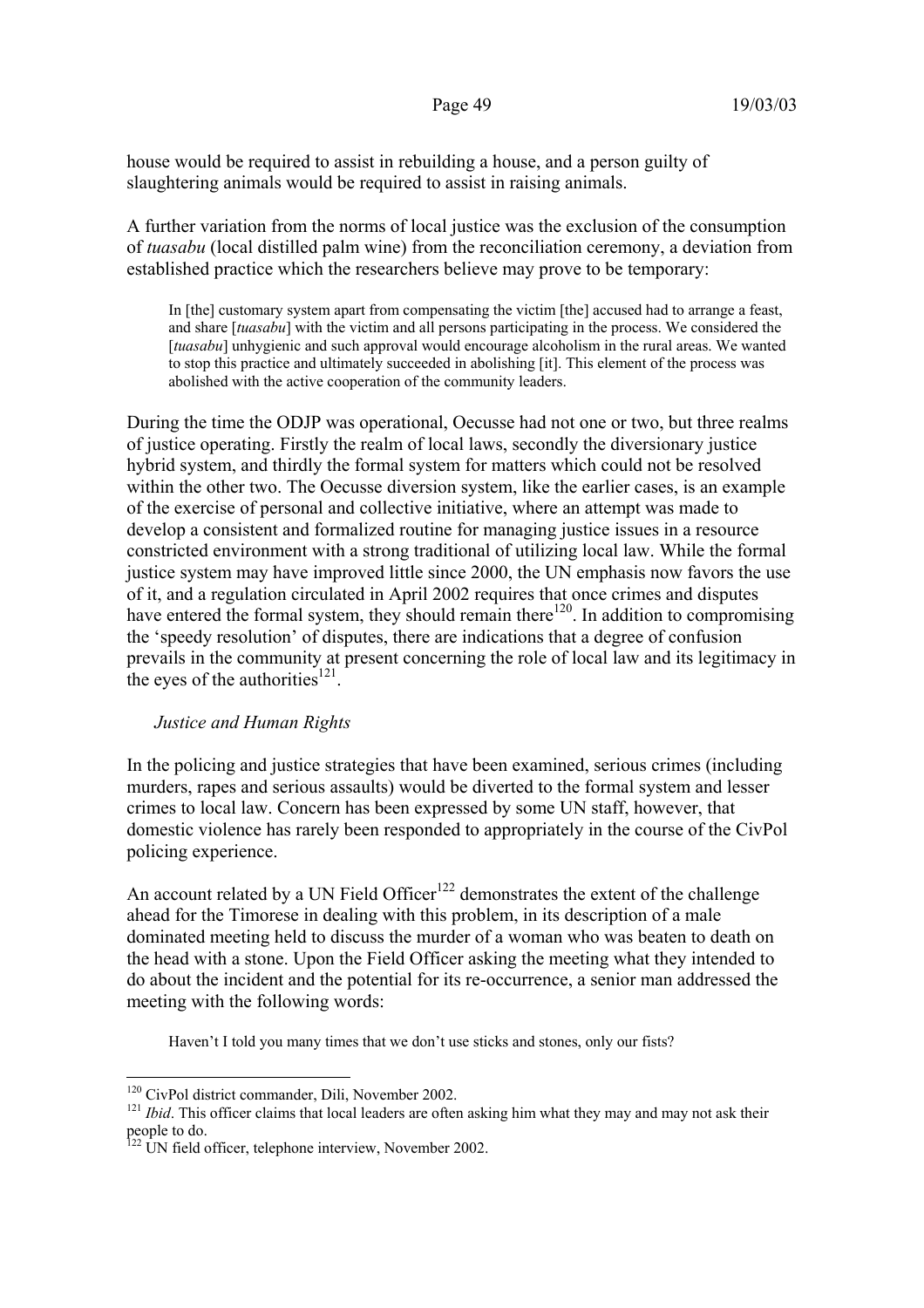The fact remains however, that domestic violence is a sensitive matter. A widely held view (which can be found also amongst members of women's groups and NGOs) holds that the full force of the formal justice system is rarely desired in domestic violence situations, due to the possibility that such action could worsen relations further and lead to the woman losing income, her husband or both. Highlighting further the delicacy of this issue, a senior UN Human Rights officer related an account of a committed UN worker in the Vulnerable Persons Unit (VPU), who was pro-active in pursuing the organizational agenda in the district in which they were posted. So dedicated was this officer in ensuring that domestic violence offenders were detained, however, that women stopped reporting further cases. A better informed approach with appropriate guildelines could have avoided this, as it turns out that what many women want is for their husband to receive a warning from police after committing acts of domestic violence.

What unfolded was an approach that lacked consistency. A UN Field Officer, who was also district Gender Focal Point, has provided the following account of experience in the field:

There were no guidelines…Specifically there were no guidelines with respect to CivPol and domestic violence, so these things had to be developed case by case…I worked case by case with CivPol when women wanted me. It was completely hopeless. There was no coordination and it was quite upsetting. When CivPol attended CivPol callouts, traditional chiefs would sort it out - [using their] traditional mediation role - and CivPol would leave. I have no information about how well this [mediation] worked.

A further area that could have benefited from a unified approach and from clear operational guidelines is that of sorcery, as it has also presented challenges in the course of the East Timor transitional justice experience. In Timorese societies sorcery is a great fear. Youth, tertiary education, mobile phone ownership and employment in progressive human rights NGOs provide no guarantee that an individual will not see magic to represent the same level of danger that an octogenarian shaman from a remote hamlet might consider it:

Customary law should be integrated into state law, however things should be changed including the increased involvement of women in the community…Black magic [however,] is bad, and therefore the customary law sanctions against black magic should remain the same.

Mearns<sup>123</sup> refers to an incident where an international policeman was approached by a villager whose daughter was being accused of sorcery. Having no guidance about what to do in such circumstances, the officer advised the man to settle the matter traditionally. The man returned several days later and admitted to having killed the man who made the accusations.

In the absence of any special instructions about how to deal with sorcery related accusations, it is reasonable to assume that an officer will fall back on his or her cultural background and personal/professional experience. In an account from an Australian

<sup>&</sup>lt;sup>123</sup> Mearns 2001, p.20.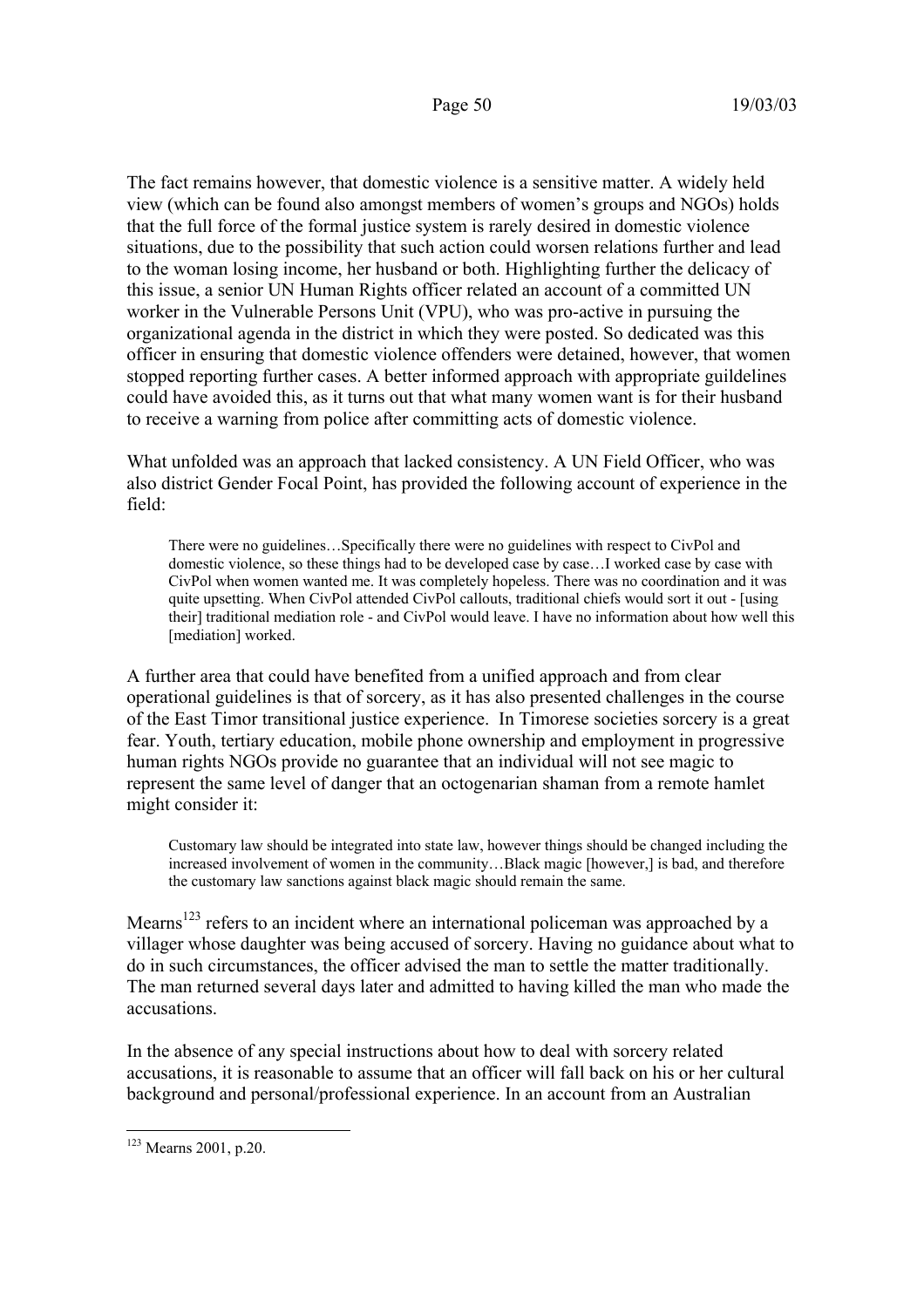Civpol officer<sup>124</sup>, the latter was asked by village elders to play the role of an independent mediator in the resolution of sorcery accusations. In response to the death of an infant, the child's father (A) accused another man (B) of 'sucking the soul' of the child, and of also attempting to kill him (A) using magic. B, a well known magician and the owner of a special tree root that enabled him to make his magic stronger, rejected the allegation that he had cast a spell on the child, but admitted that he was sharpening his machete in preparation for killing A in response to the accusation. Other villagers claimed that while B was innocent of killing the child, he (B) was now casting spells against A in response to the accusation. It was said that B had recently clubbed and burnt a dog to enhance his magic, and sent another dog to bite A, who was now feeling ill as a consequence. In the negotiated settlement to the dispute, the magic tree roots were burnt by the CivPol officer (as an independent outsider) at the request of all villagers (including B), and this was followed by a reconciliation of both parties to the dispute, after which the matter was considered settled.

As a sociological phenomenon, accusations against sorcerers are a well known feature of subsistence societies, often as explanation for the deaths of family members from diseases. Again, providing CivPol officers with basic information relating to sorcery beliefs and accusations could make significant differences to outcomes, through increasing the possibility of settlement processes such as that outlined above.

Notwithstanding the mechanisms developed and applied - at both ad hoc and formal level - to determine which cases should be referred to the courts and which to the village, there are cases of individuals being subjected to both systems. This will remain a possibility for as long as prosecutors have the power to pursue the official system regardless of local justice settlements. While it may be appropriate on occasions, there are also likely to be occasions when it is inappropriate. We learnt about a case where considerable confusion prevailed over which alternative was appropriate.

In March 2002, an act of domestic violence occurred in Oecusse enclave. The perpetrator of the domestic violence was then beaten up by the victims' two brothers. This was followed by a reconciliation process in accordance with local justice principles, and attended by CivPol representatives. Shortly afterwards, in April 2002, the three men involved in the fight (the husband and the two brothers of the victim) were taken before the district judge, who decided to place them all on remand for thirty days, while an investigation was undertaken into the events. While the Oecusse court opened in June 2000, there is still no prison there. Therefore, the prisoners had to be transported to the capital to be put on remand in Becora jail in Dili. Due to a long history of administrative delays, transport between Oecusse and Dili was extremely difficult. So not only were the families of the prisoners unable to reach Dili for visits, but for transport and other reasons it was three months (three times the legal remand period) before the inmates could be returned to Oecusse to face trial. Finally returning to Oecusse court several months after East Timor had become an independent nation, and after living together in the same cell for the entire period of their incarceration, the inmates were then told by the judge that on

<sup>&</sup>lt;sup>124</sup> Australian Civpol Officer, written correspondence, November 2002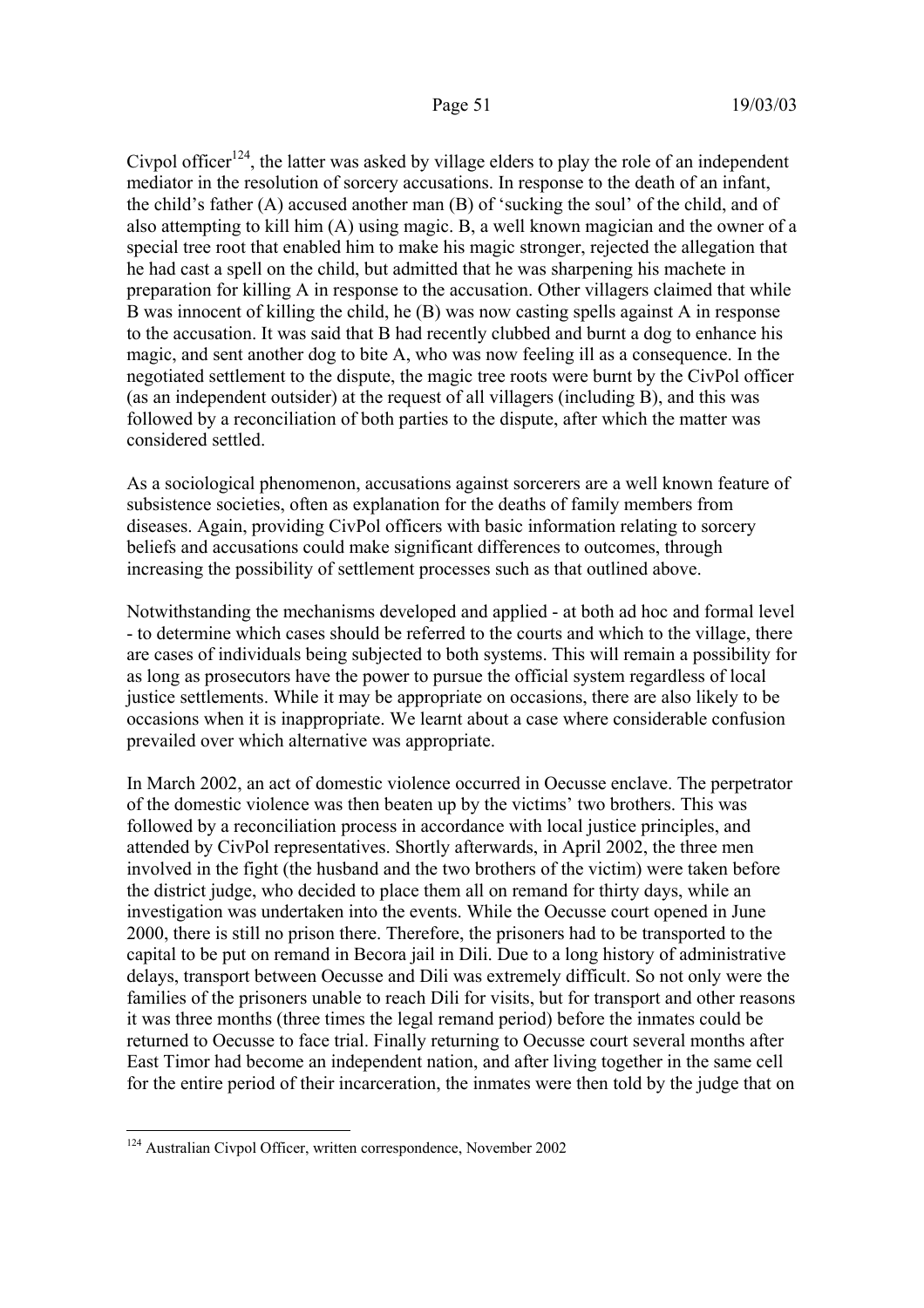second thoughts, the local reconciliation process they had undertaken prior to their arrest was satisfactory and appropriate after all, and they could all go free.

It might be recalled that a guideline passed in April 2002 requires theoretically that matters passed to the formal system must stay in the formal system, and may no longer be diverted back to local justice systems in accordance with the kinds of procedures outlined earlier. While there are indications that increased numbers of crimes are being reported to the formal justice authorities, there is little sign that the inefficiencies and logistical difficulties associated with the formal justice system are abating, suggesting that the kind of dysfunctional scenario outlined in the previous paragraph may become more common in the future. Regardless of the merits of formal justice over local justice systems, the desirability of any approach to justice which risks delaying reconciliation between conflicting parties has to be questioned, particularly in a post conflict environment.

### *Land and Property Issues*

In relation to local law and land and property matters under UNTAET, a number of points are of note, several of which have already been touched on. Firstly, there was concern about the potential for unresolved land and property disputes to cause conflict in the absence of a functional formal justice system and/or Land Tribunal. The Land and Property Unit of UNTAET promoted therefore the use of local law in the resolution of disputes as an emergency measure. On the ground, for example, the understanding of a UN Judicial Affairs Officer concerning the boundaries of his ability to utilize local law for land disputes is expressed as follows:

UNTAET Land and Property Unit recognized utilization of traditional law (*adat*) and customary mechanism[s] to make urgent and [unifying] settlement of land disputes provided there was an apprehension of breach of peace and the customary law did not conflict [with] any provision of any UN regulation. Such settlements were temporary in nature and did not give or recognize title in land. It only recognized lawful possession and the right to use land until appropriate land law was enacted and  $[a/\text{the}]$  Land Tribunal was constituted to give authoritative decisions on such disputes.<sup>125</sup>

Secondly, the longer-term utility of local law as an appropriate means of resolving land and property disputes on an ongoing basis was recognized and promoted by the UN Land and Property Unit, one of the few organs within UNTAET which took local law matters seriously. Accordingly, in its endeavors to establish procedures for the resolution of land disputes, the Land and Property Unit 'promoted the idea that all customary channels be addressed first<sup>'126</sup> before the Land and Property office could be approached in relation to a dispute. Ultimately, the attempts by the Land and Property Unit to ensure the establishment of a Land Tribunal or some other instrumentality to facilitate the resolution of land disputes - within which such principles might have been enshrined, never reached fruition. As described by du Plessis '…in spite of continual pleas for urgent implementation of a mechanism to deal with the land issue [including proposals for a Land Tribunal or some other dispute resolution system], the East Timor Transitional

 $125$  UN Judicial officer, written correspondence, November 2002.<br> $126$  From interview with senior UN Land and Property officer. Darwin, December 2002.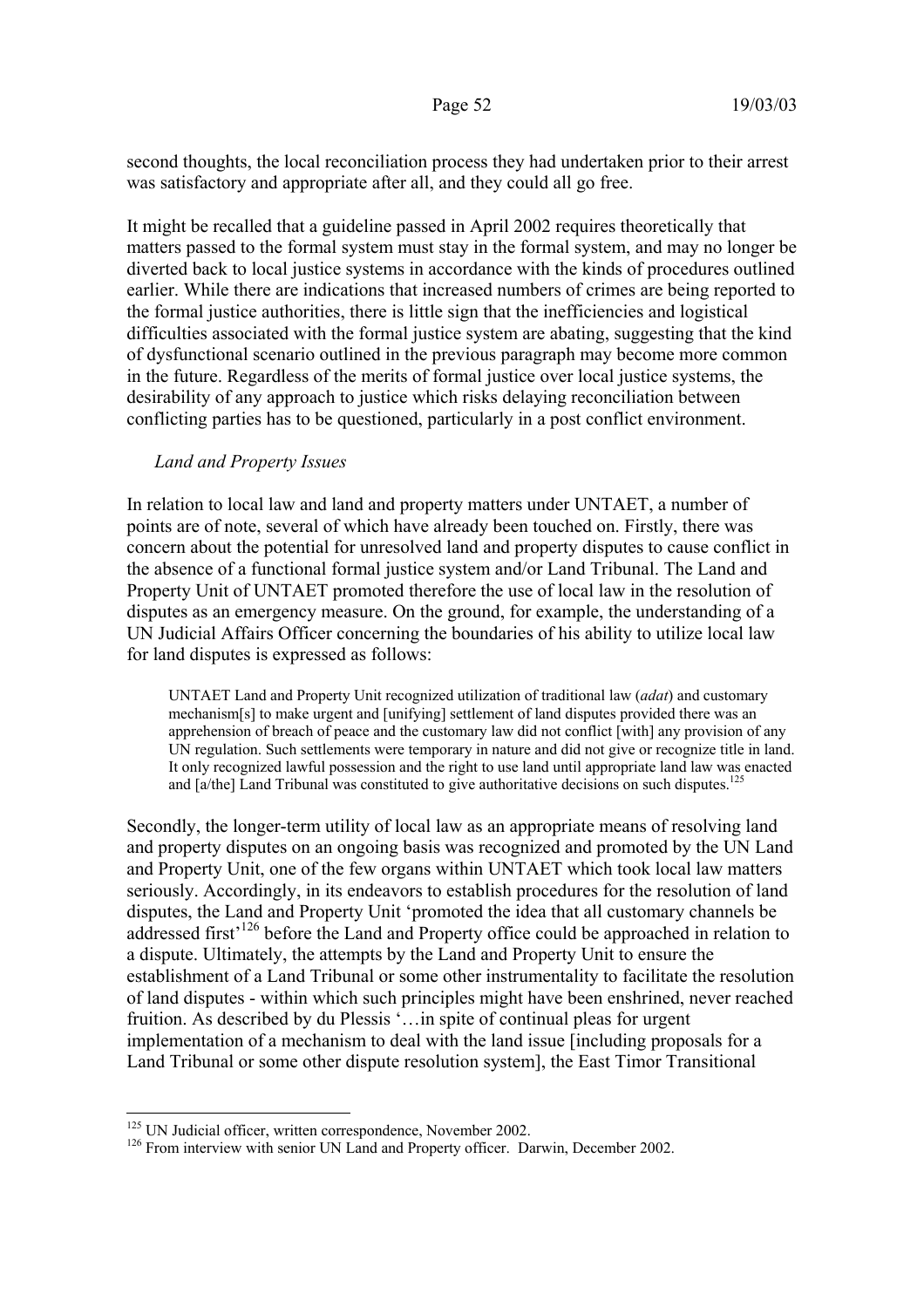Administration, which included senior East Timorese leadership, repeatedly declined to approve the proposals<sup>,127</sup>

It might be observed - in accordance with principles discussed earlier - that the strategy of directing land disputes to local law processes in the first instance, is consistent with the Timorese philosophy of taking conflicts from one authority to another in ascending order, until eventually they reach either the *liurai* or the government. Accordingly, had a Land Tribunal been established which operated in this fashion, it may well have functioned in accordance with the expectations of the Timorese. The absence of a land tribunal, however, has not prevented other organs of the administrative apparatus from fulfilling the same role.

An important area of concern that has been identified in relation to Land and Property matters relates to instances where the state itself is a party to a land dispute, and where no procedures exist to ensure that the acquisition of land for state purposes occurs fairly and transparently. Elderton<sup>128</sup> refers to an incident whereby a block of land near Metinaro (East of Dili) was compulsorily acquired by the new East Timor Defense Forces (FDTL) as a training ground. While the block itself had been gazetted for government agricultural use during the Indonesian times; (a) compensation payments to the local landowners remained outstanding and; (b) the military training area that was being developed extended beyond the agricultural block, and no negotiation process had transpired in which this expansion had been agreed to. Information from elsewhere suggests that prior to work on the development commencing; the local land owners had been approached by the FDTL commander directly, but had felt in no position to bargain with the nations' armed forces. Eventually, once work commenced, the land owners began opposing the development, halting work until a partial solution had been arrived at. Elderton<sup>129</sup> uses the example to illustrate that 'there was a lack of appreciation by representatives of both UNTAET and FDTL of the role of the 'state' land agency [the Land and Property Unit] in the land acquisition process, and there was no mechanism in place to ensure that customary owners would be effectively represented in dealings regarding their lands.'

### *Reconciliation*

In the course of discussing the events immediately following the violence of 1999, the role of local conflict resolution and justice systems in facilitating the re-integration of former militia members into society has been discussed. As with the justice system, a formal mechanism for reconciliation was also established by UNTAET, under which Regulation No. 2001/10 *On the Establishment of a Commission for Reception, Truth and Reconciliation (TRC) in East Timor* (UNTAET 2001) was passed on 13 July 2001. With

 $127$  Jean du Plessis (forthcoming 2003) Slow Start on a long journey. Land Restitution Issues in East Timor 1999-2001. Scott Leckie (ed) *Housing and Property Restitution. A Comparative International Legal Study*. Transnational Publishers, New York.

 $128$  Elderton, Cath (2002) 'East Timor – Land Issues and Independence', paper prepared for the conference symposium *Transforming Land Conflict*, FAO/USP/RICS Foundation South Pacific Land Tenure, 10-12 April, p. 14, accessed at http://www.usp.ac.fj/landmgmt/SYMPOSIUM.<br><sup>129</sup> Elderton 2002, p.14.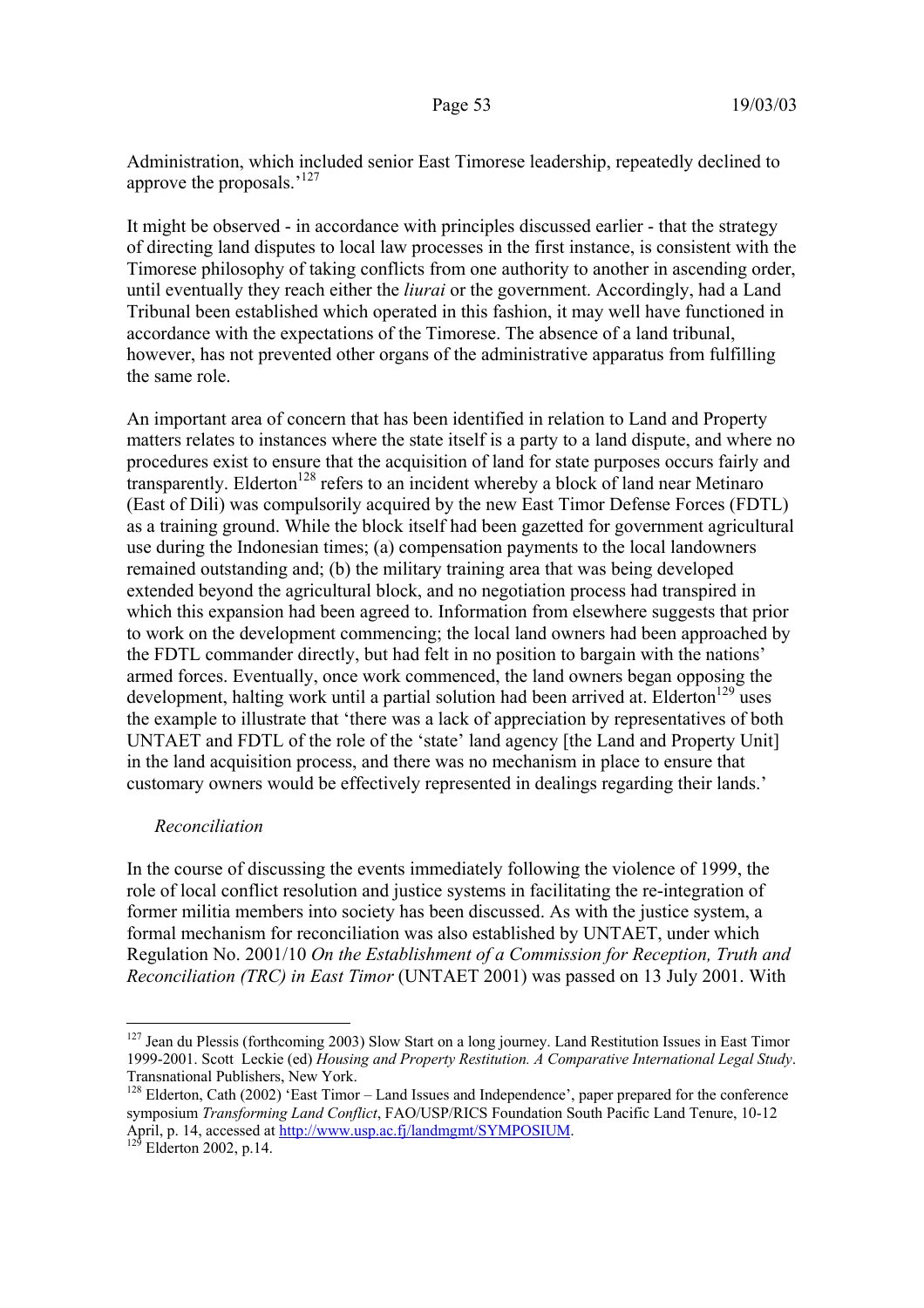a proposed donor-provided budget of US  $$3.8$  million<sup>130</sup>, the TRC was established for an initial period of two years. It was determined that the TRC be composed of between five and seven National Commissioners, to be appointed by a Panel chaired by the SRSG (or his representative) and including members appointed by a wide range of political parties and civil society organizations. In turn, these National Commissioners were required to advise the SRSG on the appointment of a further twenty-five to thirty Regional Commissioners, whose duties would include facilitating Community Reconciliation Agreements (CRA) in the districts. The specific 'objectives and functions' of the TRC were outlined as follows:<sup>131</sup>

- a) inquiring into *human rights violations* that have taken place in the context of the *political conflicts in East Timor*;
- b) establishing the truth regarding past *human rights violations*;
- c) reporting the nature of the *human rights violations* that have occurred and identifying the factors that may have led to such violations;
- d) identifying practices and policies, whether of State or non-state actors which need to be addressed to prevent future recurrences of *human rights violations*;
- e) the referral of *human rights violations to the Office of the General Prosecutor* with recommendations for the prosecution of offences where appropriate;
- f) assisting in restoring the human dignity of *victims*;
- g) promoting reconciliation;
- h) supporting the reception and reintegration of individuals who have caused harm to their communities through the commission of minor criminal offences and other harmful acts through the facilitation of community based mechanisms for reconciliation; and
- i) the promotion of human rights.

To assist in the pursuit of its investigations, the TRC was granted wide ranging powers, including the power to undertake search and seizure operations and the ability to organize victim and witness protection.

In relation to local justice matters, the CRA process is of particular interest. Under the TRC regulations, perpetrators of non-serious crimes are eligible to participate in community reconciliation processes under certain conditions. These include the submission to the TRC of a written statement containing (among other things) 'an admission of responsibility' for their crimes, a voluntary request to participate in a Community Reconciliation Process' (CRP), and 'a renunciation of the use of violence to achieve political ends'. Where accepted for the CRA process, an offender is brought before a hearing presided over by a panel composed of a Regional Commissioner (as Chair) and between two and four community representatives. At this hearing, presentations are made by the offender, victims of the offender, and other community members with further information. The CRP panel then determines an appropriate 'act of reconciliation', which could involve (Section 27.7) '(a) community service, (b) reparation; (c) public apology; and/or other act of contrition.' Non-compliance with this 'act of reconciliation' makes the offender liable to a fine of up to US\$3000, up to a years imprisonment, or both.

<sup>&</sup>lt;sup>130</sup> Accessed at http://www.easttimor-reconciliation.org/justicesystem.htm.<br><sup>131</sup> UNTAET 2001: Section 3.1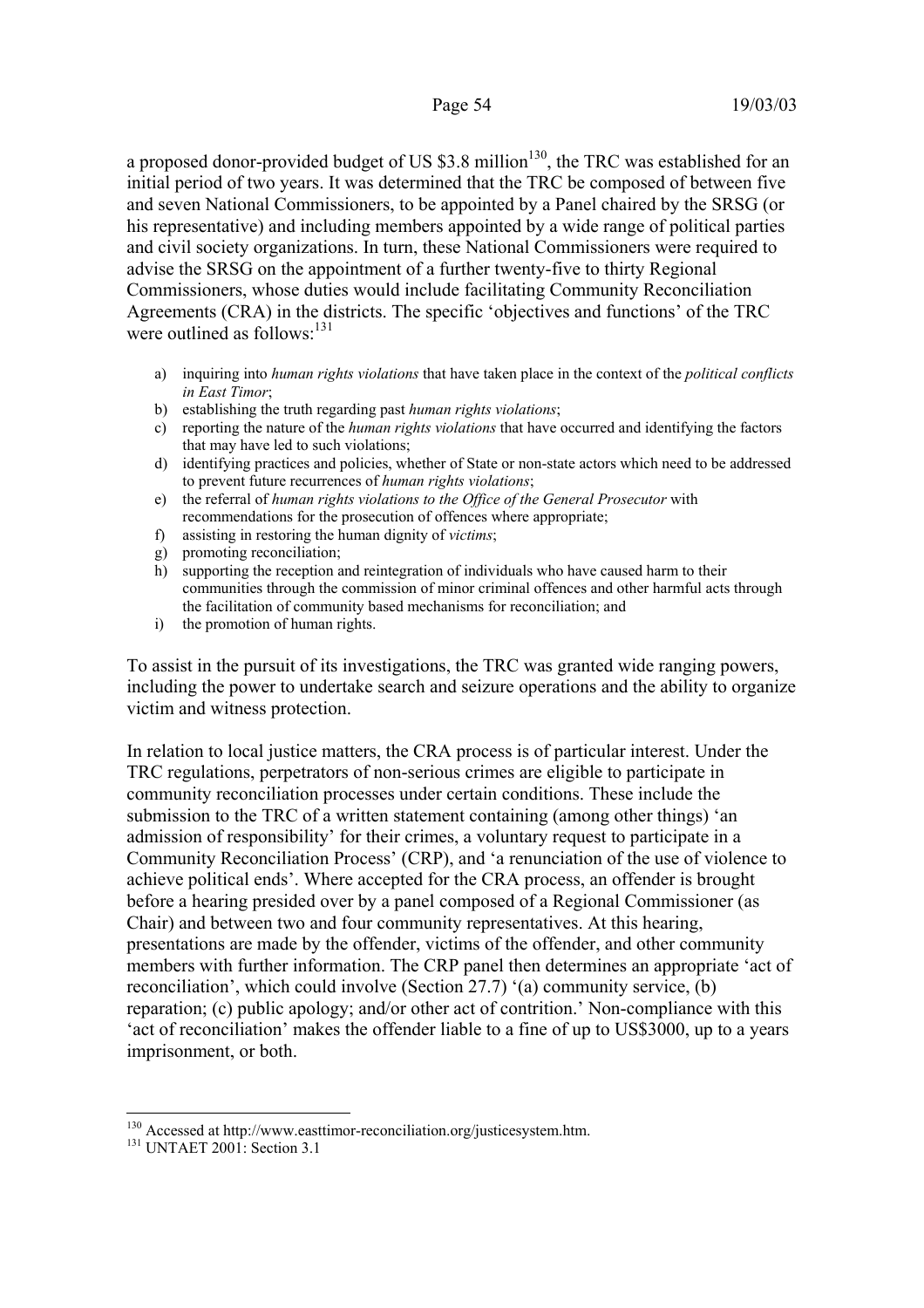Unlike local reconciliation processes, Regulation 2001/10 places limitations on the types of offences which the CRP is authorized to deal with, requiring (Section 27.5) that:

…where, during the CRP hearing, credible evidence is given of [an offender's] commission of a serious criminal offence, the CRP Panel shall make a record of such evidence, refer the evidence to the Office of the general Prosecutor and adjourn the Community Reconciliation Process.

Under Regulation 2001/10 (Schedule 1), the CRP process is deemed suitable for reconciliation in relation to matters 'such as theft, minor assault, arson (other than that resulting in death or injury), the killing of livestock or destruction of crops'. The Regulation requires, however, that under 'no circumstances, shall a *serious criminal offence*<sup>132</sup> be dealt with in a Community Reconciliation Process.'

With the requirement that women have a prominent presence on the CRP panels, and the inability of the Panels to hear serious crimes - and thus make their own decisions about which matters to deal with locally and which to defer to higher authorities - the CRP process differs significantly from what local Timorese authorities might devise for themselves. While the limited jurisdiction of the CRP panels may not be appropriate to the present reconciliation needs of the East Timorese community as perceived from some perspectives (as addressed in the next section of this chapter), the process appears to be delivering effective results within the parameters it has been allowed.<sup>133</sup>

With respect to the actual process. TRC officials provide a day of training to CRP panels. who then organize proceedings themselves. Local or customary practices influence the ceremonies in significant ways, including the wearing of traditional dress and the utilization of the *biti boot*, or big mat. Although the composition of the CRP panels is influenced by international conceptions of appropriate gender balance, reports indicate that local ritual, administrative and religious figures attend and participate in the reconciliation ceremonies, vesting legitimacy in proceedings in local terms. Furthermore, perhaps for reasons relating to the cultural phenomenon of the role of outsiders in Timorese society, or simply because of the desire for international recognition of the importance of the Timorese reconciliation process in a less arcane sense, the official legitimization of proceedings by UNTAET is believed to be important.

Despite the extent to which the CRP process has been guided by official legislation, concern prevails amongst international human rights officials that CRP panels have often responded inappropriately to the crimes that have come before them<sup>134</sup>. In this respect, an instance has been recorded where an offender was required to rebuilt a wall *together* with the victim. However, regardless of how unusual reconciliation penalties might appear

<sup>&</sup>lt;sup>132</sup> As outlined under UNTAET Regulation No.2000/11 On the Organization of Courts in East Timor (UNTAET 2000a), and UNTAET Regulation No.2000/15 On the Establishment of Panels with Exclusive Jurisdiction over Serious Criminal Offences (UNTAET 2000b) the term *serious criminal offence* refers to acts of genocide, war crimes, crimes against humanity [including extermination, enslavement, enforced disappearance], murder, sexual offences and torture.<br><sup>133</sup> Timorese member of the TRC; Expatriate staffer on the TRC. Dili, November 2002.

 $134$  Based on an interview with an expatriate justice monitoring official conducted during November 2002.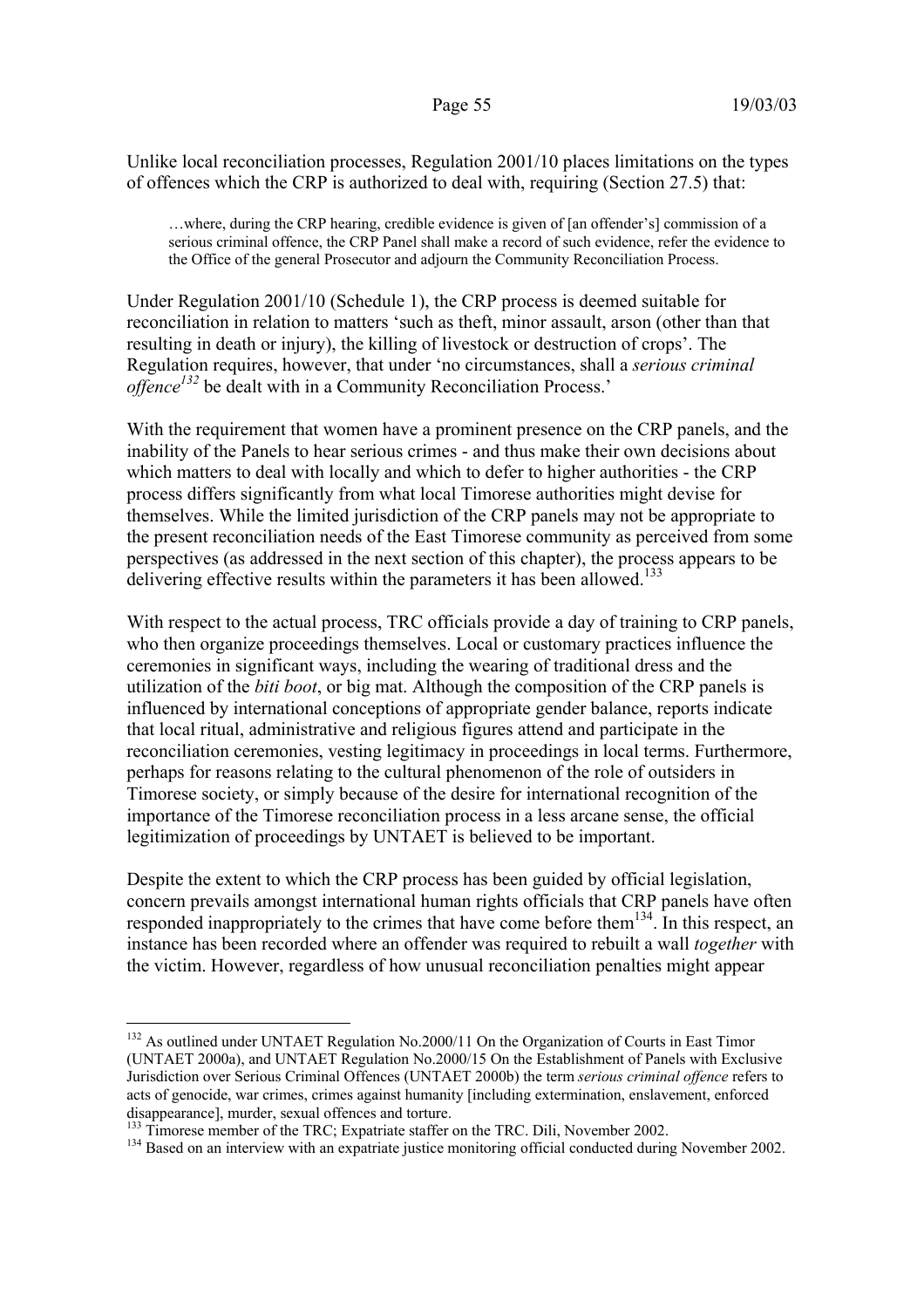through the international human rights eye-glass, whether or not they are effective at producing reconciliation in the local context remains an important performance indicator.

Notwithstanding the benefits of CRP (including the official legitimization aspect), there are several comments regarding the broader UNTAET-established reconciliation agenda that should be made, based on observations made by Timorese consulted in the course of the research process. Firstly, as related earlier, the East Timorese began organizing their own reconciliation processes as people began returning to their villages following the violence of September 1999. There is every indication that local justice and conflict resolution processes could have dealt adequately with reconciliation in relation to crimes such as minor assault, arson, and damage to livestock and crops. Furthermore there are senior member of the rural East Timorese community who believe that local reconciliation processes remain capable of dealing with far more *serious* crimes as well, and that the broader process of reconciliation would have progressed far faster had local ritual and administrative leaders been free to determine which crimes should be dealt with locally, and which crimes should be deferred to the courts.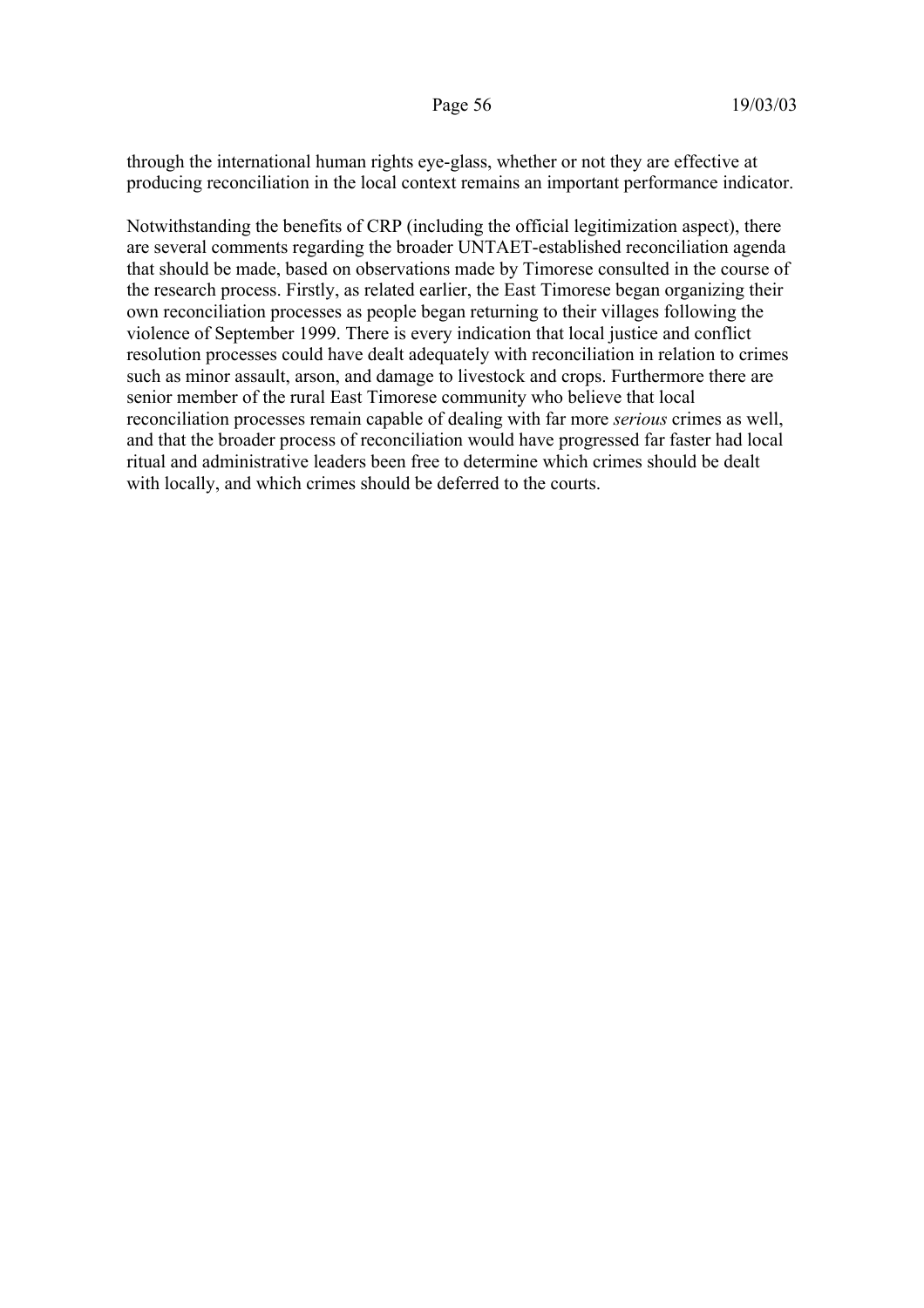# **Timorese Strategies**

# **Dispute Resolution**

Amongst the present Timorese leadership two views on local justice prevail. Some politicians support a role for local justice systems, as their outlook and actions are determined to a large extent by the local paradigm. The conservatism of this group received popular recognition in the Constituent Assembly elections. A second group of influential government politicians and opposition members returned from a quarter of a century in exile to assume power under the UN transitional administration. This second group seem to have no association with the local systems, and it is they who have the greatest influence over government business. For members of this diaspora, local justice is either irrelevant or it represents a direct threat to their newly gained power:

There are traditional customs, not traditional laws…Maybe in 10-20 years we have knowledge of customary law, but not now. The first step is to assert government ownership and control over state land. The state has to have the right to exist. $135$ 

Other than the leadership, a small educated elite is beginning to introduce new perceptions of justice to the Timorese community, and several women's activists interviewed stronlgy favoured local law being phased out in favor of the formal justice system.<sup>136</sup> Yet, the daily lives of the majority of the population are determined through the 'traditional' system. For them local justice has a legitimate and important role in maintaining the social order, even beyond its capacity to provide timely and cheap outcomes relative to what the courts can deliver. Not surprisingly, therefore, it is common to hear criticisms from East Timorese concerning the limited extent to which UNTAET formally recognized the validity of local justice in the wider justice arena. An East Timorese lawyer working with *Yayasan Hak* (Organization for Rights) in Dili, provided some well considered thoughts the matter from an informed perspective $137$ :

If people are to own the law, even in a transitional context, then they must feel that it recognizes their own customs. It makes sense to put customary law together with state law…UNTAET adopted Indonesian laws and this did not come from the people. It was top down. It came without policies concerning how to apply it.

…and on the broader importance of respecting Timorese customs:

The UN have a mandate to provide stability, but they should not just impose these human rights laws from New York and Geneva. People felt strange having these laws imposed. The UN should have consulted with the communities to ask the leaders what ideas they had about implementing UN laws. With UNTAET, people thought that everything came from just Sergio de Mello. It was not good that CNRT gave up their power to UNTAET. Why did they have to do this?

<sup>&</sup>lt;sup>135</sup> Government minister, Dili, November 2002.<br><sup>136</sup> Two of the women's activists who were interviewed during November 2002 were of this view. One was from Dili and the other from Baucau. Their views contrasted with the views of women's activists from more rural areas.

<sup>&</sup>lt;sup>137</sup> East Timorese lawyer, Dili, November 2002.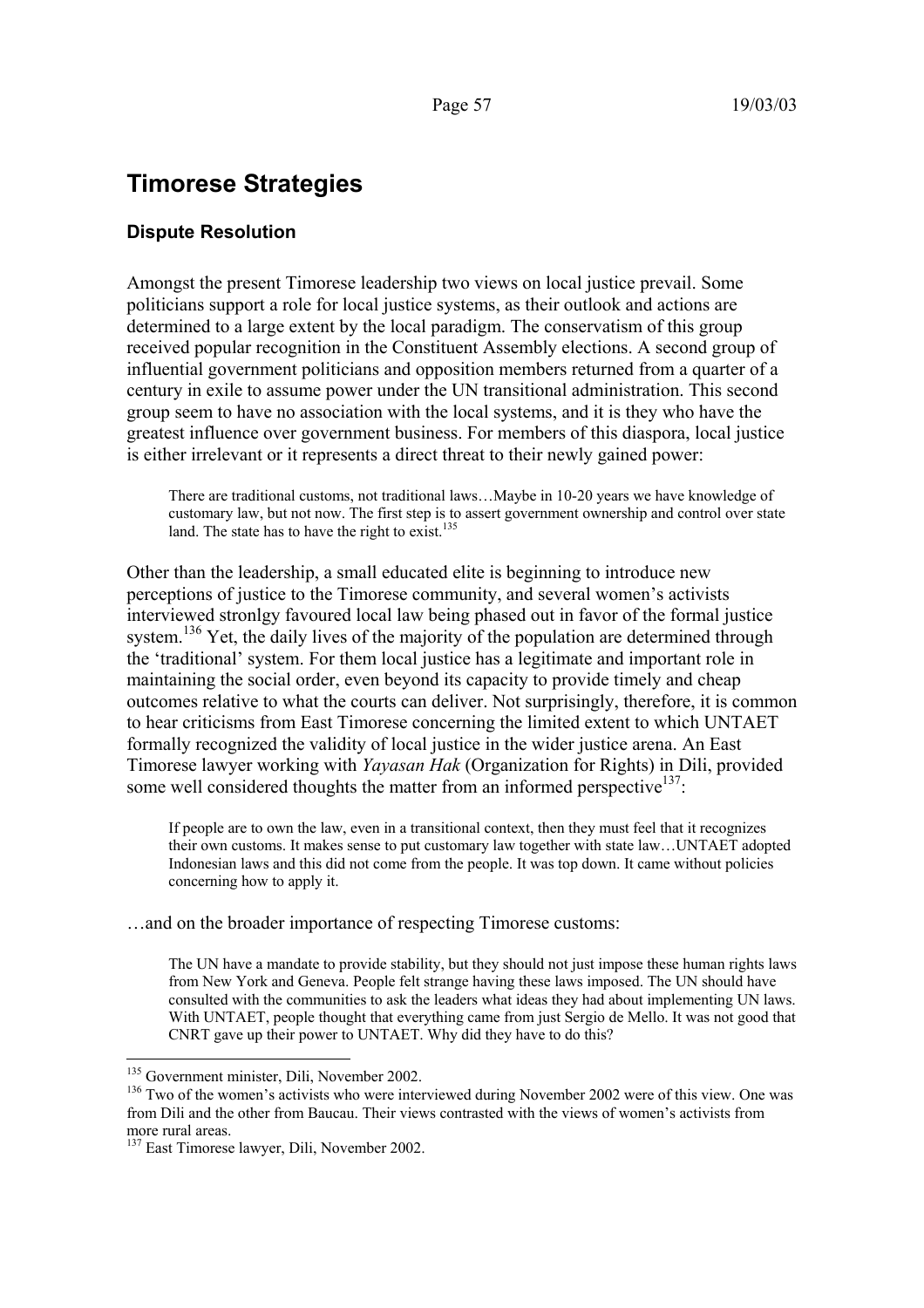Despite such misgivings, the fact remains that the presence of CivPol was widely appreciated throughout the course of the transitional administration, because of the perceived security threat. Timorese perceptions of Timorese police officers, who were employed and trained by the international administration, varies. A number of senior community leaders have commented on the youth of many of the new recruits to the new East Timorese police service, claiming that many of the new officers must have been recruited from Junior High School. Given the limited employment opportunities in East Timor, a considerable degree of resentment prevails over this perceived preference of younger recruits over older recruits (in their late twenties, for example). Furthermore upon the completion of their training, new officers are being posted to their home subdistricts. Because they are an integral part of the social systems here, an overlap between local and formal justice systems continues at this level.<sup>138</sup> Elsewhere, other newly appointed Timorese officials are also incorporating the local system.<sup>139</sup> An East Timorese Public Prosecutor calls victims and perpetrators into the same room, and endeavors to negotiate a suitable outcome for both parties through exercising a local-system or traditional mediation role. And while such a strategy may appear outrageous from an international human rights perspective, there is much to suggest that it remains an appropriate strategy in terms of the prevailing expectations of the East Timorese.

Similarly, a senior *lian nain* employed by the Timorese public service to coordinate one of the sub-districts in the district of Aileu, is consulted in relation to all crimes and disputes unable to be solved within the hamlets and villages of his sub-district. With the exceptions of murder, the rape of a minor, or a very big land dispute, he believed there was no need to defer any matter to a higher authority. For the overwhelming majority of cases, this sub-district coordinator and local law authority – in accordance with his dual capacities - allows villagers to choose between local justice and an official mechanism for the resolution of their disputes. According to him, eighty percent choose local law. Furthermore, the official mechanism in this instance consists of a mediation (and compensation negotiation) meeting in the sub-district coordinators office followed by a reconciliation ceremony back in the hamlet, indicating that even the official mechanism is heavily influenced by local justice norms and expectations<sup>140</sup>.

An account of a land dispute in Oecusse<sup> $141$ </sup> indicates the kind of expectations that can prevail in relation to the resolution of a dispute between two villages over tenure of one rice field. This particular dispute developed in early 2002, although its origins date back decades to when the village chief of one of the villages permitted the second village

 $138$  It is notable in this respect (according to a government minister interviewed in Dili in November 2002), that consideration of local justice remains totally absent from the present and proposed judicial and police training curriculums.<br><sup>139</sup> Human Rights Officer, Dili, November 2002.

 $140$  According to the Official, a court solution would only be contemplated in the unlikely instance that all sub-district and local mechanisms failed. However, individuals would be entitled to take maters to court at an earlier stage if that is what they wanted. Sub district coordinator, Aileu, November 2002. 141 Village chief, District Administrator, local priest, Oecussi, November 2002.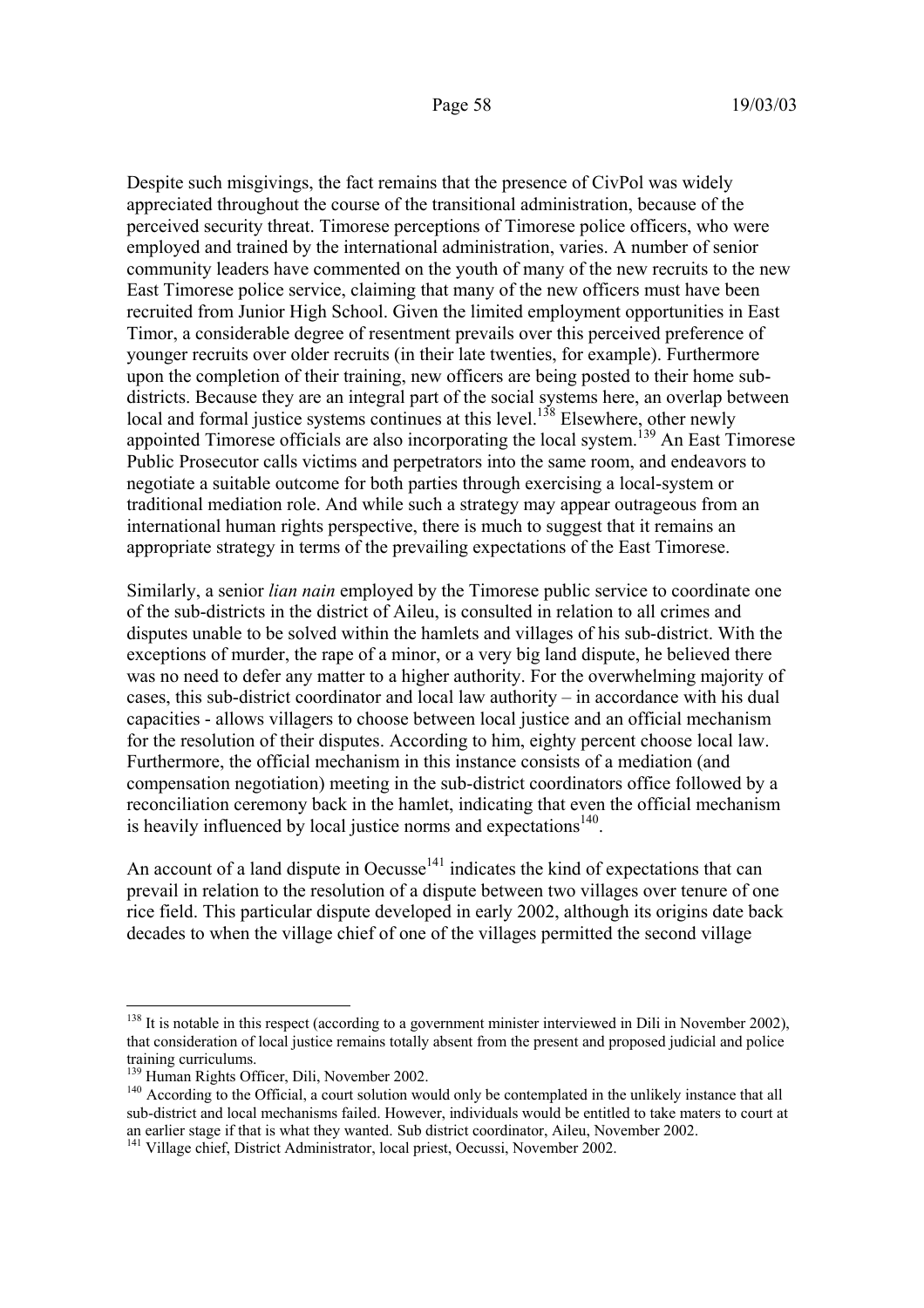access to  $\text{land}^{142}$ . The matter has now passed beyond the capacity of the two village chiefs to resolve, and an initial attempt at outside mediation has failed<sup> $143$ </sup>. In earlier times it is conceivable that the dispute could have led to conflict, had it not been resolved by the *liurai* of the region<sup>144</sup>. The case is presently going to court, and the views of one of the parties to the dispute concerning acceptable potential resolutions are of interest. Firstly, one village chief says he would not agree to any decision which gave all of the land to the other village. Secondly, he says he would be satisfied with splitting the land in half (a solution being proposed by the District Administrator<sup>145</sup>). Thirdly, he would be satisfied with giving all of the land to the state, if this was the only means of preventing all of it from going to the other village. The expectation of this village chief therefore, is that (a) a solution will be mediated to this dispute by someone with authority beyond the village-level, and (b) the solution will ensure that this chief's village does not lose relative to the other village. And according to a long term observers of such disputes in  $T$ imor<sup>146</sup>, the threat of a lose-lose scenario is the most effective means of ensuring eventual agreement between the villages on a fifty-fifty settlement.

The dispute referred to above is not vet settled, but in general terms it is clear that any individual able to successfully threaten such a lose-lose scenario would have to be respected by both parties, like the regional *liurai*, or as someone who in other local respects has senior authority over land and other matters. The Timorese often comment that things will go well when government works together with 'traditional' law. As examined earlier, one way the Timorese seem to be advancing this agenda is by appointing individuals to the official administrative system consistent with their status in local authority structures. More broadly, in terms of the methodologies employed within these institutions, it is conceivable for the future that local systems and expectations may influence the nature of the formal administrative and judicial systems more strongly than formal administrative and judicial ideals will influence the way conflicts and justice are addressed.

# **Perceptions**

 $\overline{a}$ 

The population itself often plays a strong hand in determining when to try and resolve matters within their local justice systems, and when to direct them to the formal justice system. Amongst those interviewed, there was general agreement that victims of crime had the right to approach the formal system if they wished, although because of the desire to avoid shaming an offender *too much* and risk jeopardizing eventual reconciliation (as

 $142$  According to the village chief, the people from the other village were newcomers, and were only able to establish their village with his permission.

<sup>&</sup>lt;sup>143</sup> This involved a large meeting attended by representatives from UNTAET, CivPol, TPLS (Timor Lorosae Police Service), the District Administrator and the District Land and Property Officer.<br><sup>144</sup> Who according to local accounts, may well have claimed the disputed land as his own. Evidently the

current king would also have this option available.

<sup>&</sup>lt;sup>145</sup> This is said to have been a common solution to land disputes during both Portuguese times and Indonesian times as well.

<sup>146</sup> Local (expatriate) Clergyman, Oecussi, November 2002.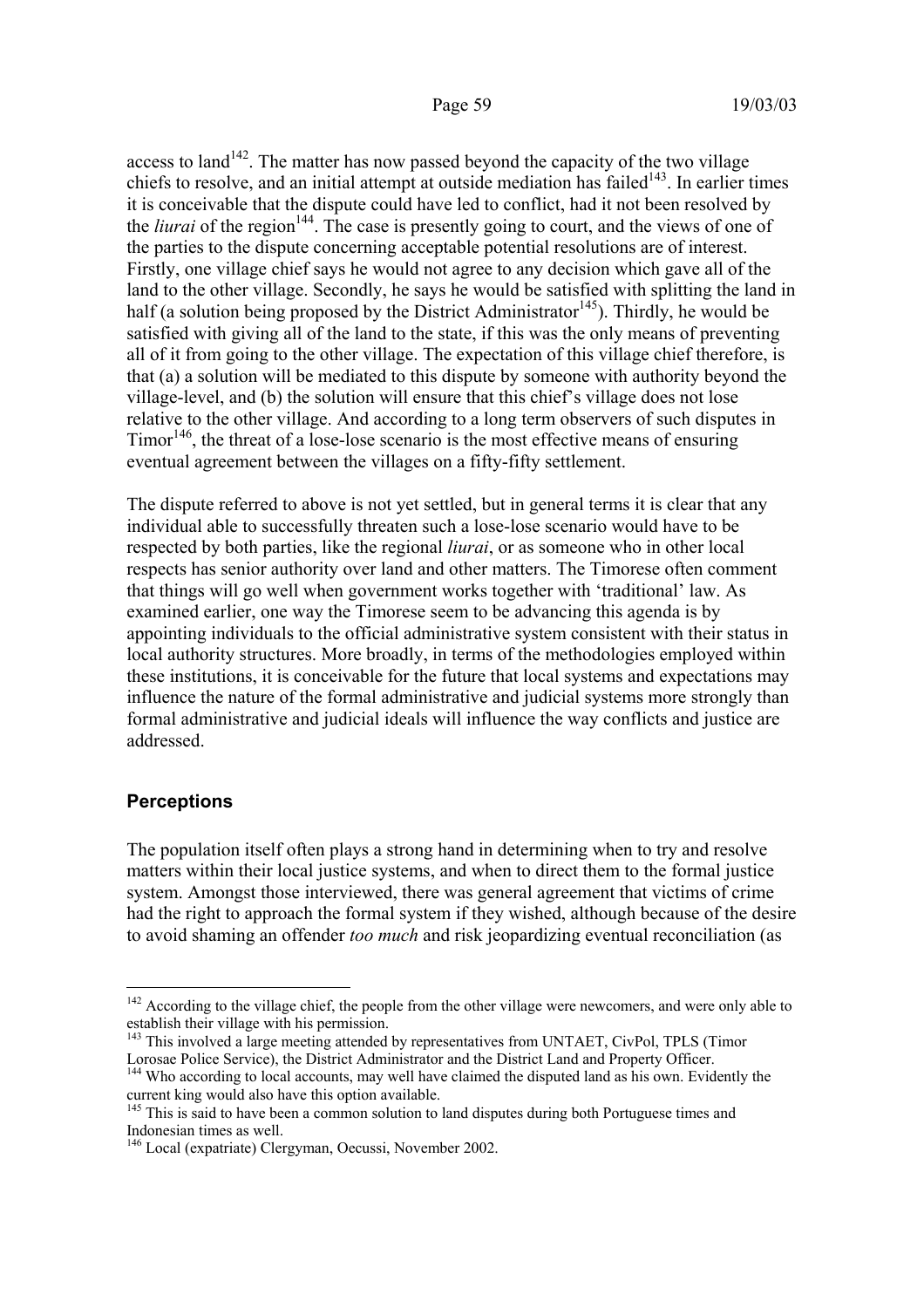in domestic violence cases) it is likely that the social context in which offences occur plays a role in influencing victims to remain within local systems.

Notwithstanding the above, the pattern in East Timorese societies of taking disputes from one authority to another – through the various levels of the hamelt and village administrative structures - indicates a highly developed dispute resolution framework that could have been formally integrated into a transitional justice system and which could be integrated into a future East Timorese justice system.

Some respondents suggested that local justice systems remain capable of reconciling murder cases in the event this is necessary. In relation to this capacity, community leaders were critical that while no *serious crimes* case had been taken to court yet, community members were prevented from advancing their own reconciliation agenda with former militia members, due to UN policy. An announcement by a senior UN administrator in 2001 that certain returning militia members returning from West Timor would be arrested was considered responsible for slowing down the return of significant numbers of other refugees. One senior community leader commented that:

…it was very strange for UNTAET to force people to implement something against culture…Reconciliation should have occurred through customary law…UNTAET did have some good ideas…[however]…the problem with UNTAET on justice is that UNTAET wants major criminals to go to jail, but who will feed them? Only…crimes [like] mass murder should go to the courts.

The concept of imprisonment is perceived in different ways by the local population. Beyond the question of the economic viability of a prison system in East Timor in the long term, there is evidence suggesting that the prospect of a prison sentence is likely to appeal differently according to individual circumstance. While accounts of villagers deserting their hamlets upon the approach of police officers out of fear of incarceration represent one part of the story, errant youths who see prison as a means of avoiding compensation payments for their actions represent another.

Recently, a young man in Oecussi was brought before a meeting of traditional leaders for getting a young woman pregnant and not wanting to marry her. When asked to pay one traditional necklace of US \$100 in value, the man refused, saying he did not want to pay and would prefer to go to jail. Other accounts confirm the view that jail is seen by many as 'an easy way out'. Imprisonment is an opportunity to eat, sleep and avoid paying compensation. The possibility that increasing numbers of young men may be sent to prison has clear dangers, particularly where they are incarcerated before they have reconciled with their victims, and therefore may not be in a position to freely return home upon the completion of their sentences. An undesirable trend would involve significant numbers of such individuals making contact in prison and, upon being released with few relevant skills into an economically depressed post-conflict urban environment, turning to crime for survival.

From an international human rights standpoint, Timorese local law approaches to sexual crimes are found deficient. There is little awareness of rape as it is conceptualized from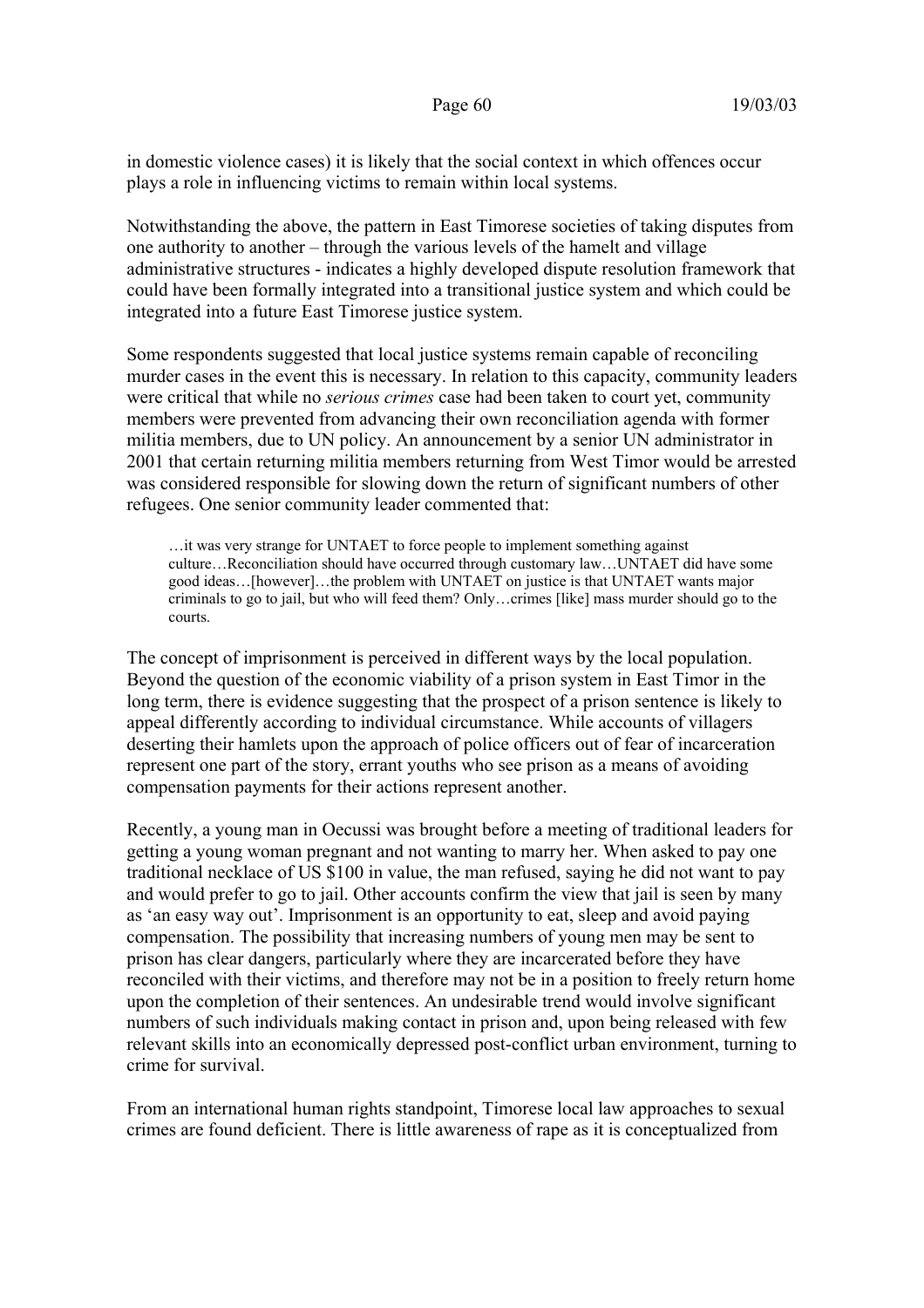the international viewpoint, and little distinction between rape and adultery. Under the powerful beam of the modern human rights spotlight, the compensation negotiations associated with the resolution of rape (and adultery) cases make the crime itself appear like a property offence and women appear as cattle. Particularly in the village environment of rural East Timor however, the re-establishment of the flow of values and the importance of social reconciliation retain high priority. Many rape cases that are reported to the police turn out to be consensual arrangements. A common motive for reporting such acts as rape is said to be the reneging by the man on a promise to marry that was made to the woman prior to sex. This social offence is considered of sufficient importance to take to the official authorities, whereas violent rape may not be.

Increasing reports of 'rape' appear the result of human rights publicity that has occurred since the beginning of the UN presence in East Timor. According to a women's activist in Baucau $^{147}$ .

Now we have experience that rape is bad...Before it was not seen this way, payment and marriage straight away.

Yet while some women's activists lobby for sexual crimes and domestic violence to be reported to the formal authorities, this approach is not universal. One young Timorese Human Rights Official in a less urbanized district, was inclined to view the situation in more considered terms, with regard to the extent to which a dispute or crime in the village can become 'everybody's problem', and one not necessary suited to a resolution through formal processes. She and the other members of *Centro Feto* (Center for Women) are less concerned with replacing local justice with formal justice than with organizing education campaigns in the villages on issues such as rape, domestic violence and marriage. The group were also concerned with lobbying for compensation paid in relation to sexual crimes, domestic violence or other offences (including offences against children) to be paid directly to the victims instead of to the families. The emphasis of the group is on 'finding good solutions for women' and the group has recently organized the construction of a Safe House for women seeking sanctuary from domestic violence<sup>148</sup>.

Of further significance is the view of this women's activists and Human Rights worker that the formal system does not necessarily offer the best solution for women, because 'in the courts, a suspect can be a winner and the victim a loser', and it is therefore 'wrong to think that a court solution will mean there will not remain a problem in the community.'

There are indications that flow on effects from the bride-price system have the potential to occasionally threaten the psychological wellbeing of children. An account was related<sup>149</sup> concerning several children reclaimed from their mother after their father was killed by militia. The father had not yet paid the bride-price for his wife at the time of his death, so the adoptive parents of the mother reclaimed the children in what may be seen

<sup>&</sup>lt;sup>147</sup> OMT member, Baucau, November 2002.

 $148$  This Safe House is attached to the local Police Station and was opened in February 2002. Up until November 2002 it had been used by four women for an average of two days each.

<sup>149</sup> *Centro Feto* staff, November 2002.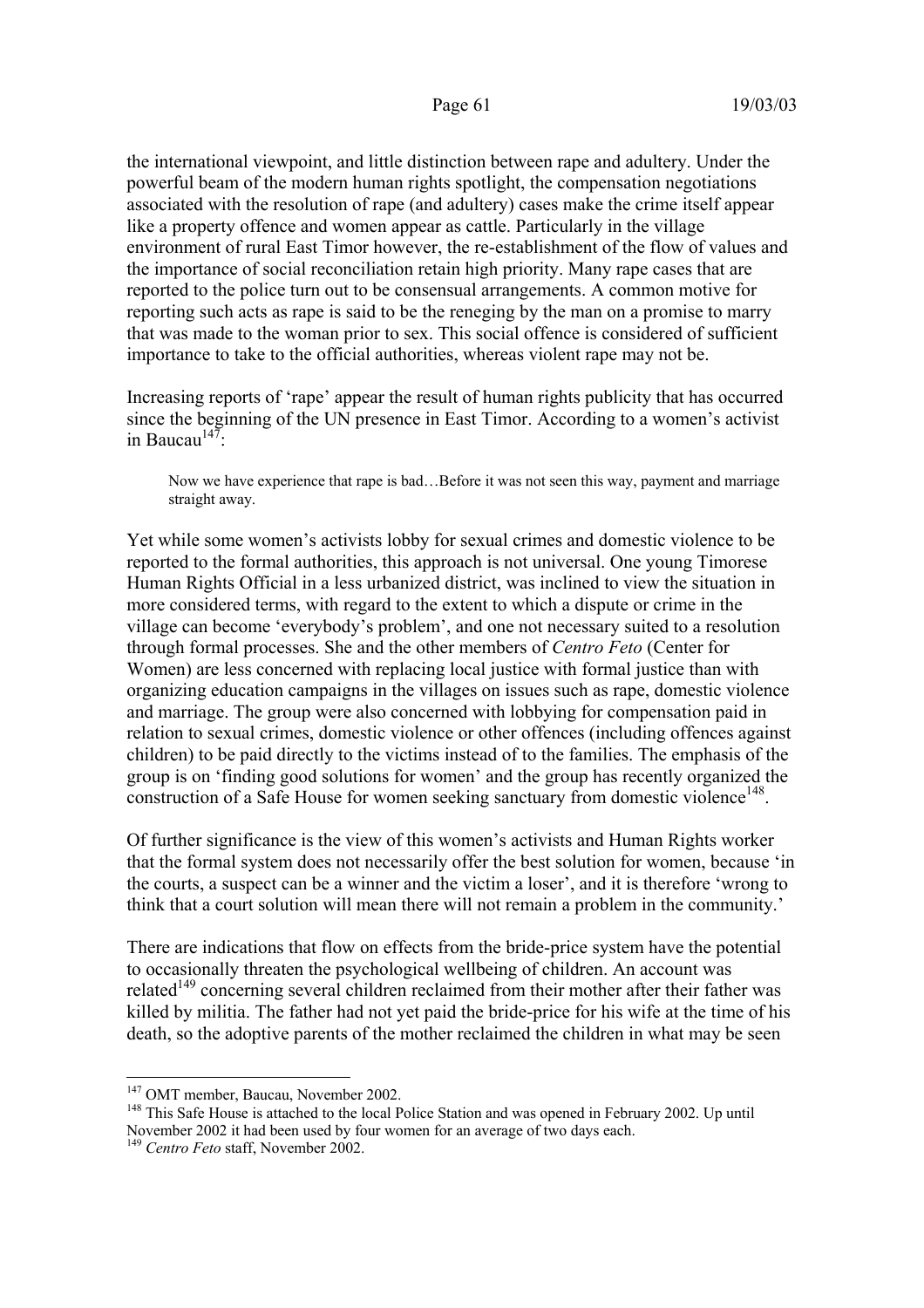as an act of value transfer, creating considerable stress in the process. What is less clear is whether any formal justice mechanism could have produced a permanent resolution in this instance through means other than negotiation, given prevailing expectations. As things transpired, the women's organization *Centro Feto* mediated a solution that involved finding a way for the bride-price to be paid.

No other issues relating to vulnerable groups emerged as significant on the ground. The standing vis-à-vis local law of individuals who migrated from one part of Timor to another is that such an individual would be treated equally with other villagers, but that they would be expected to abide by the local law of their adoptive home. The researchers received information from several locations<sup>150</sup> indicating that in the past, in the absence of mental health facilities, individuals who were mad and dangerous had been killed to protect other members of society. The impression of the researchers is that such killings are extremely rare.

 $\overline{a}$ <sup>150</sup> Oecusse and Dili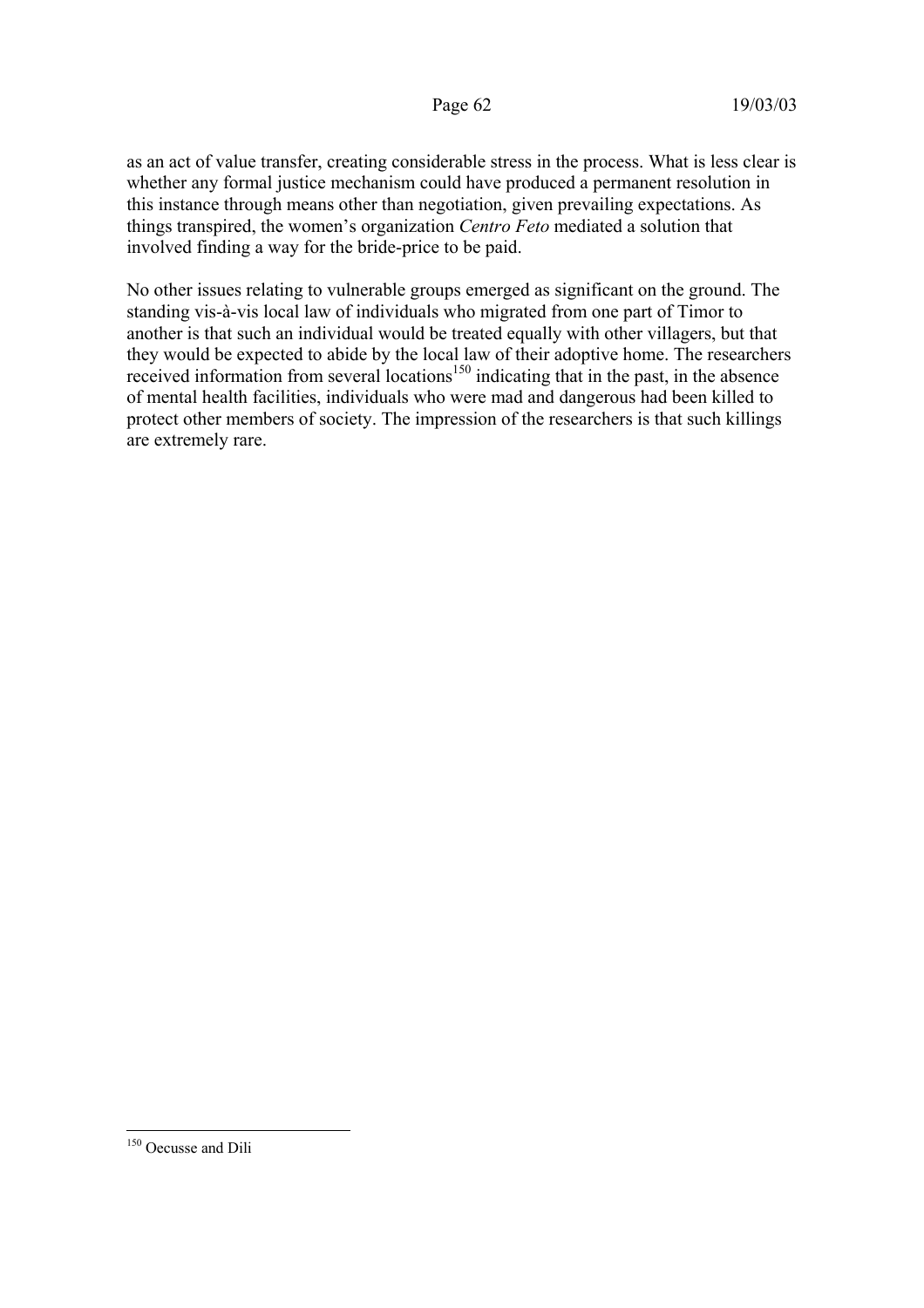# **Discussion**

# **Contrasting Concepts**

A significant contrast prevails between the concepts of local and modern law. Firstly, there are different perceptions regarding what constitutes a crime and what actions have the potential to create conflicts. The traditional classification system places violence into a value category, which is opposed to fertility. Without violence, there is no fertility; hence violence becomes part of the recreation of life. While under the Indonesian law domestic violence was a private issue, international human rights place violence against another person in the realm of a criminal act. It has to be pursued legally and is not tolerable<sup>151</sup>

Western law is divided in criminal and civil law. Theft and violence against a person are in the same category of violations; both are criminal acts.The local East Timorese law draws different distinctions. While violence is hardly ever pursued in the local justice system (unless it leads to the death of a person), theft is a serious crime. On the other hand, what the western system classifies as civil law (divorces, marriages and so forth), are important cases in traditional society, yet they would be treated no different from a theft. In fact, such matters are considered more life-threatening to a Timorese community than violence.

In western criminal law, the perpetrator is accused by the state, and the prosecuter acts on behalf of the population. Here the victim becomes a pure witness. In the local law, however, offenses are a matter between the families involved (except for theft of public goods). The victim is on one side of the conflict and expects to be reimbursed.

The modern system focuses on the western idea of human rights and on the individual as 'the measure of all things'. The individual is the value in itself. In the 'traditional' society, the concept of the individual plays a minor role. It is, instead, constitued of several values that were brought together (through the marriage exchange goods).<sup>152</sup> Local justice emphasises the re-establishment of the flow of these values in accordance to the socio-cosmic structures. This shows the interrelation between local justice and the local social system and how in western law goods and persons are distinguished, whereas in the 'traditional' law they are constituted of the same values.

Another difference is that the modern law is written, in comparison to an order that is based on the word of the ancestors, written by history. The latter requires experts who have the knowledge of the word and know social relations better than anyone else. Such an expert will best accommodate the needs of the state-less society: his decisions can be

<sup>&</sup>lt;sup>151</sup> Except for specifically defined scenarios, such as war or personal defense.<br><sup>152</sup> See Louis Dumont (1980) *Homo Hierarchicus. The Caste System and its Implications*, University of Chicago Press, Chicago, p.261.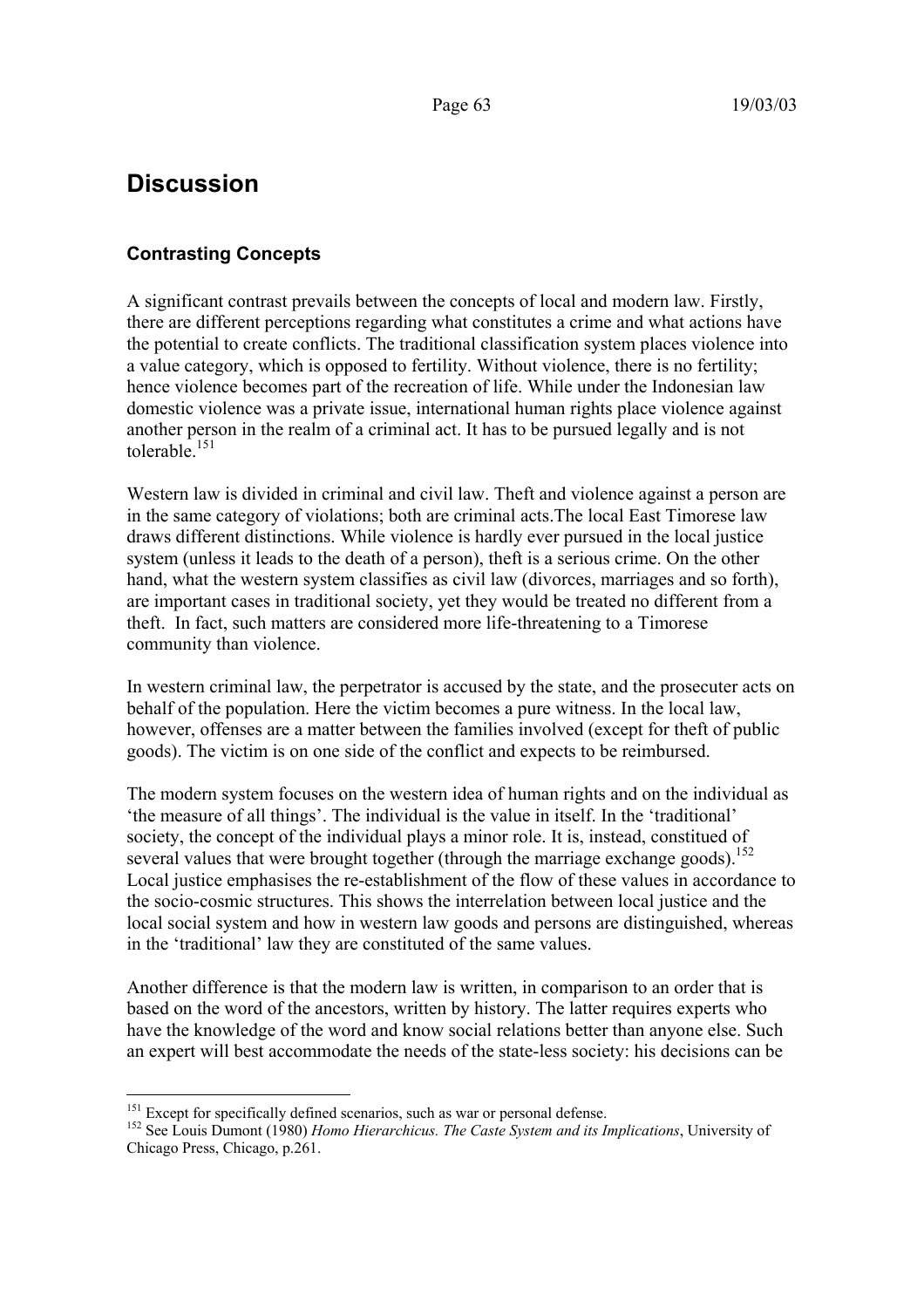adapted to social changes, as the version of history is flexible. This is important in an ever-changing social context. The western judge is unrelated to his clients and only interprets what has been written.

Other conceptual differences occur in regard to judgment and punishment. Official judgements are not necessarily locally legitimate. Deriving from the fact that the 'wrong' person might have made the judgement, that the process is alien and that the punishment does not deliver the desired result, a judgement might not be acknowledged by the community. On top of that, if reconciliation is not conducted, a matter with which official justice does not concern itself (it does not care about the social impact of a trial), then a conflict is everything but settled.

Detention as a form of punishment is a strange concept from the local point of view. The perpetrator receives a place to live and is served food without working for it. The general perception seems that a detainee becomes 'fat', which normally is a privilege of the rich. Here, in the eyes of the locals, the cosmos is turned upside down. Further, a conflict or crime does not merely involve the individual, but more than one family. If the individual perpetrator is taken to prison, the families - equally wound up in the social tensions – remain with the seemingly unsolved problem.

In some cases, perpetrators prefer the jail, because it prevents them from having to pay compensation. Yet, for the community this can have serious consequences. Especially in cases of serious crimes, the non-compensation of the victim is a problem. The valuereplacement after a crime is most important in order to re-establish the socio-cosmic order.

The local punishment emphasises the shaming of the perpetrator. Whereas for a western person, being subjected to detention introduces a huge shame factor, this strange punishment may not necessarily be considered shameful by a local villager, and therefore may not have the same deterrent effect. What shames a person is culturally relative.

In the scenario of an international intervention, none of the two parties necessarily understands the difference in concepts. The local population struggles to understand modern law out of their paradigm, while the internaitonals do not see the nature and relevance of the local system. From both perspectives, the other 'foreign' system looks rather small and insignificant. The majority of the population hardly makes any distinction between the government and the legal system. In their perception it is all the same, contrasting with the local way of life.

What is even more of a concern is that the national elite often acts in accordance with the local paradigm, while being located in modern state institutions. Some of the leading figures in the country either adhere to the local paradigm themselves, or abuse its structure for power-purposes. The former case occurs, for example, when the head of the army attempts to acquire land for the Defense Force, relying on his status as a powerful warrior (see above). Yet such acts are normal in the eyes of the people, they just confirm his social status.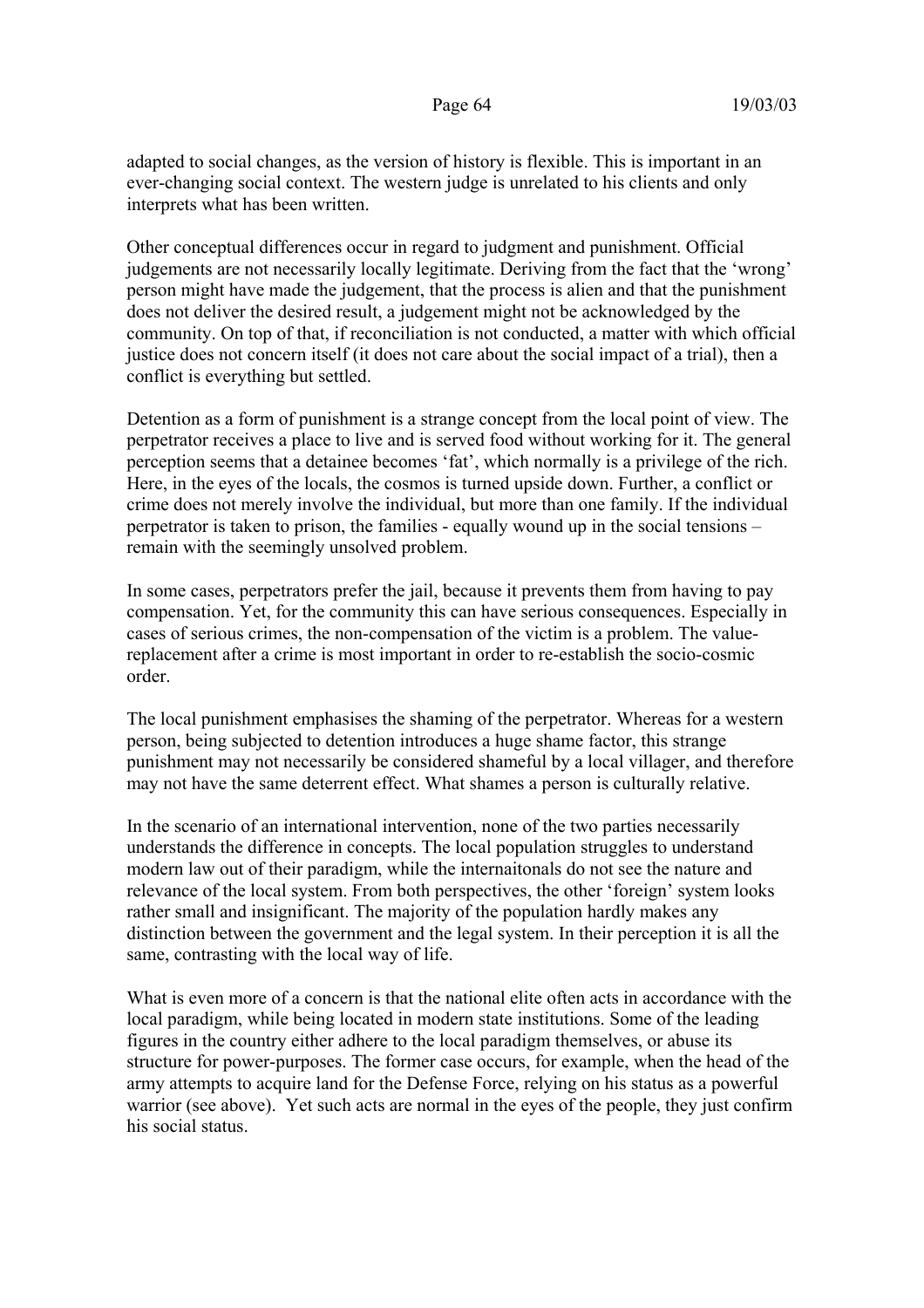As we can see, local law differs from western law not only with respect to specific points, but in fundamental aspects. The clash is not just of legal systems but of paradigms. Notions of human rights, for example, or the conceptual separation of goods and persons, are intrinsic to western understanding and to the fundamental principles of western society. Local legal mechanisms are closely connected to the entire social system. If these mechanisms are jettisoned and replaced by a legal system that has nothing to do with the social context, fundamental paradigmatic problems are faced in the understanding and application of this law in its new setting. While conflict resolution in traditional Timorese society continuously reaffirms the social system, the implementation of western conflict resolution is disconnected from it. The infant rule of law system in East Timor has fallen so far from social and conceptual realities that people are being put on trial for acts they never realised were criminal, and before the basic concepts of the new legal system have even begun to permeate the social fabric. 'It was very strange that UNTAET forced people to implement something against their culture<sup>5153</sup>

If laws are to function, they should not be alien to a community. Particularly following times of social upheaval, familiar institutions represent a link with normality. The enforcement of a justice system that is unrelated to broader social expectations and realities, by contrast, may contribute to the development of tensions in fragile postconflict environments.

The international community is only at an early stage in learning how to build judicial systems. And the design of these justice systems is so far only reflecting western concepts of justice, crime and conflict. Many of these concepts may be irrelevant to the needs and understandings of the societies most in need of peacekeeping intervention and transitional administration.

# **In Practice**

Because the set-up of the official judiciary took so long, villagers started to 'reinvent their law'154 or revert to the CNRT presence. Some informants claim that the preference for traditional law under the transitional administration was even stronger than under the Indonesian government. People did not feel there was any rule of law, and at the same time, UNTAET officials claim that no conflict matters came near them.<sup>155</sup> UNTAET ignored the social realities on the ground and failed to recognize the need to generate policies and provide guidance to field staff. As a consequence, both the Timorese and UN personnel were left to work it out for themselves. The regime of ad hoc strategic development and application that occurred as a result of UNTAET's policy failings resulted in inconsistency and confusion on the ground.

The weak judiciary UNTAET has established, does not contribute to a resolution of the paradigmatic conflicts of the two law system. Quite the opposite. In practice people have

<sup>&</sup>lt;sup>153</sup> District Administrator, November 2002.<br><sup>154</sup> As it happenend in Manapa, Bobonaro District, 2000.<br><sup>155</sup> Former UNTAET official, November 2002.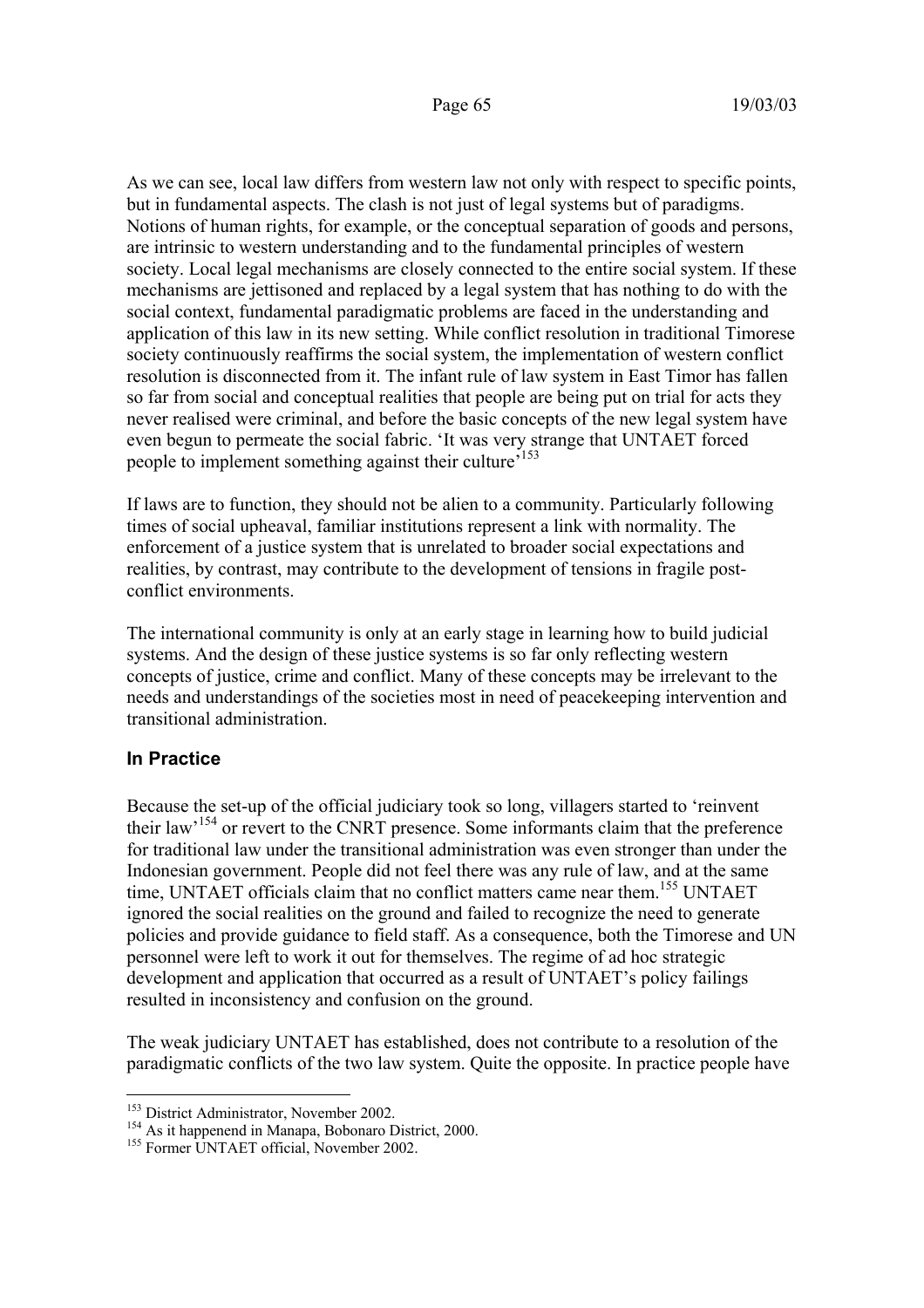the 'worst of both worlds'156. The dysfunctional official system does not provide a positive influence for transformation of the local system and promotes the search for an alternative system – local justice. It therefore reverses the progress of slowly socializing people towards a new system. The view that 'if you cannot build something properly, don't do it'157 becomes of particular relevance now that the international community is slowly leaving East Timor after only three years of deployment. The question now arises concerning who will support the strengthening of the official system? UNTAET was preoccupied with establishing a western legal system without regard to their limitations of time and resources.

The grassroots have a clear preference for what is familiar to them. Only in two scenarios has help from official law been chosen by communities: a) murders, and b) in cases where women and youth already know about the formal justice system and human rights, and perceive advantages to be associated with the formal justice system. The vast majority of other cases are dealt with on the spot. This is consistent with the general perception that the official judiciary costs too much and takes too long, and judgements and punishments are often not satisfying. Additionally, the official system has not developed to the point where it can guarantee environmental protection. Also, bribery is not possible in 'traditional' law, but it was associated closely with the justice system during Indonesian times and appears to be making a resurgence in the new state. Yet, some people claim that official law is seen as more precise and not discriminatory.

While the newly established justice sector is rarely encountered by the population and therefore has no relevance for them – the new police force is present at the grassroots. However, the process through which the police force was established is attracting criticism, and there are indications that the force is developing into the worst case scenario of a politicized security organization<sup>158</sup>. In the event this trend continues, the development of trust between the police force as an institution and the Timorese population will clearly be jeopardized.

This trend is occuring at the same time as international police slowly start leaving the districts after having made minimal impact by many accounts. Many of the police officers were too culturally different to be able to appreciate community issues. They also had no guidelines on how to interface with local justice, and thus reacted to the situation in different ways. In this ad hoc environment minor crimes sometimes reached court while major crimes were addressed using local justice.

Furthermore, many of the new Timorese police officers lack legitimacy amongst the population due to their youth. Deployed to their home communities, they will always be part of the social system. Additionally, their actions are sometimes seen as political, as they are classified as the 'government'. No distinction between law enforcement and

<sup>&</sup>lt;sup>156</sup> UNMISET Human Rights Officer, Interview November 2002.

<sup>&</sup>lt;sup>157</sup> UNMISET Human Rights Officer, November 2002.<br><sup>158</sup> See for example '500 Eks Frente Klandestin-Falintil direkrut jadi PNTL', *Suara Timor Lorosae*, 23 September 2002, p.1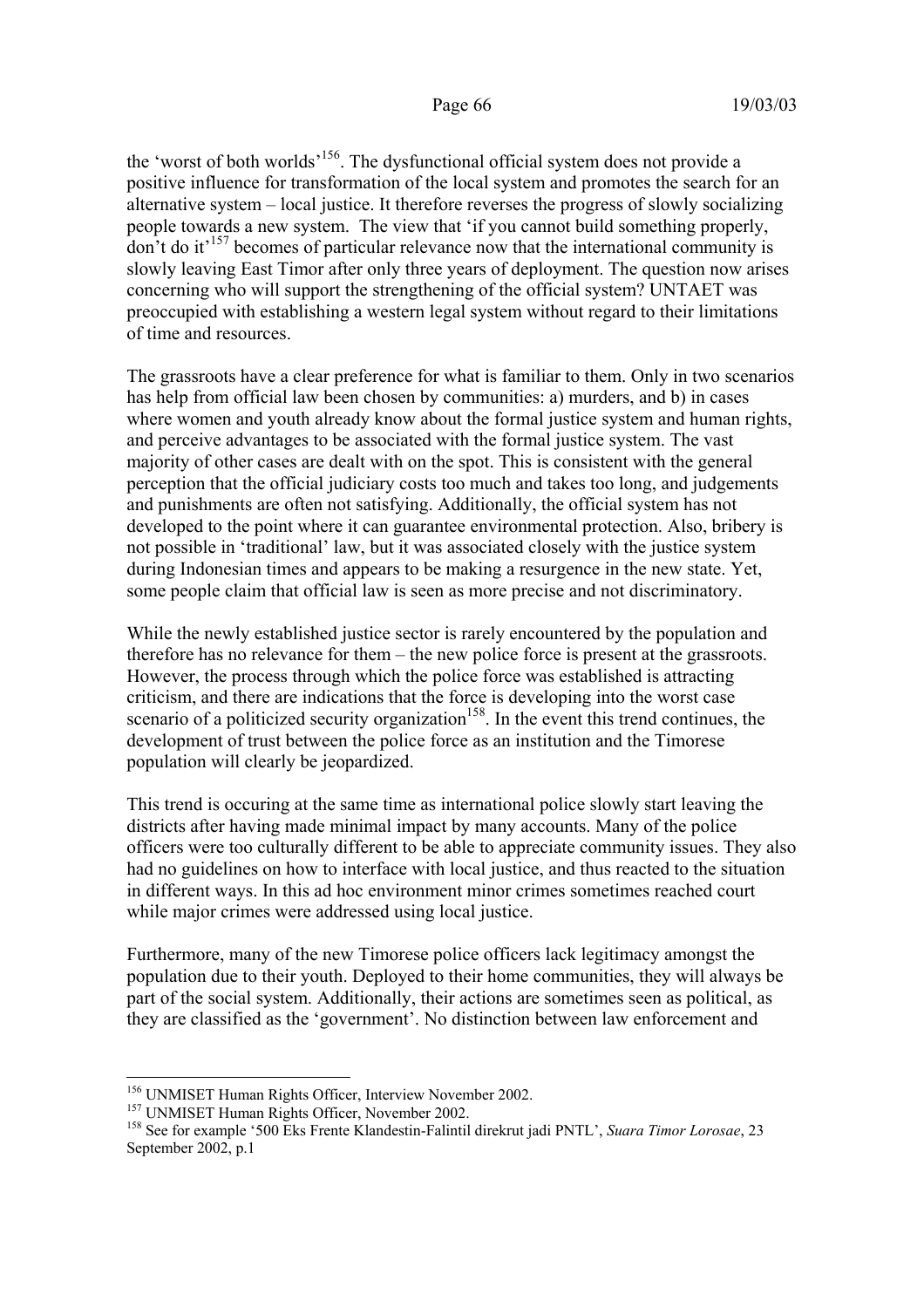government is made in local concepts. Villagers mostly make use of the police if they are not satisfied with 'traditional' solutions, or if police supports them against their opponent.

Numerous studies are now investigating the matter of local law and official judiciary, including policing. The problem of late assessments seems symptomatic. The discussions about the interplay of traditional and official justice should have begun at the time the mission was deployed. Then the results of early assessments could have been integrated into the initial set-up of the justice system. Now, however, a Timorese government is established, which is heavily influenced by the Diaspora, and some factions of the governmental party are condemning all efforts to integrate local concepts of justice.<sup>159</sup> The reasons for this relate less to the efficiency or legitimacy of the justice system, as to social and historical factors. International efforts are now are coming late in the day and a problem exists that did not previously prevail: if policy-making is to be influenced in independent Timor, then dynamics of national politics will have to be taken into account. This hurdle is likely to represent as significant a challenge as the actual question of if and how to integrate local justice into the national system.

## **Different Models**

 $\overline{a}$ 

Three different suggestions arose in the course of our interviews concerning how to deal with the interface between formal justice and local systems.

### Total Abolishment of the local system

Many women and human rights groups and some internationals favour the abolition of local legal systems altogether. The argument for this approach is that in some cases it contradicts international Human Rights standards. They suggest that no official entity (local police for example) should ever use 'traditional' law, to set a good example. Timorese officials and international representatives should not be seen at local reconciliation meetings, even as witnesses – as this only lends legitimacy to the local process and confuses the population with respect to the distinction between 'local' and 'official' systems.

Given that concepts of justice in traditional societies are inter-related with the broader social paradigm, the entire social structure would have to be transformed in order for an imposed western-style justice system to assume full legitimacy. Implementing this approach in a traditional society would amount to a comprehensive social engineering venture probably involving a medium to long-term commitment to the economic and industrial development of the country. The researchers are of the view that where the resources and capacity to do this are unavailable, it is not a strategy that should be attempted

<sup>159</sup> See for example Timor Post 'We can't tolerate this form of slavery' says Da Silva. In: *Timor Post* 14 November 2001.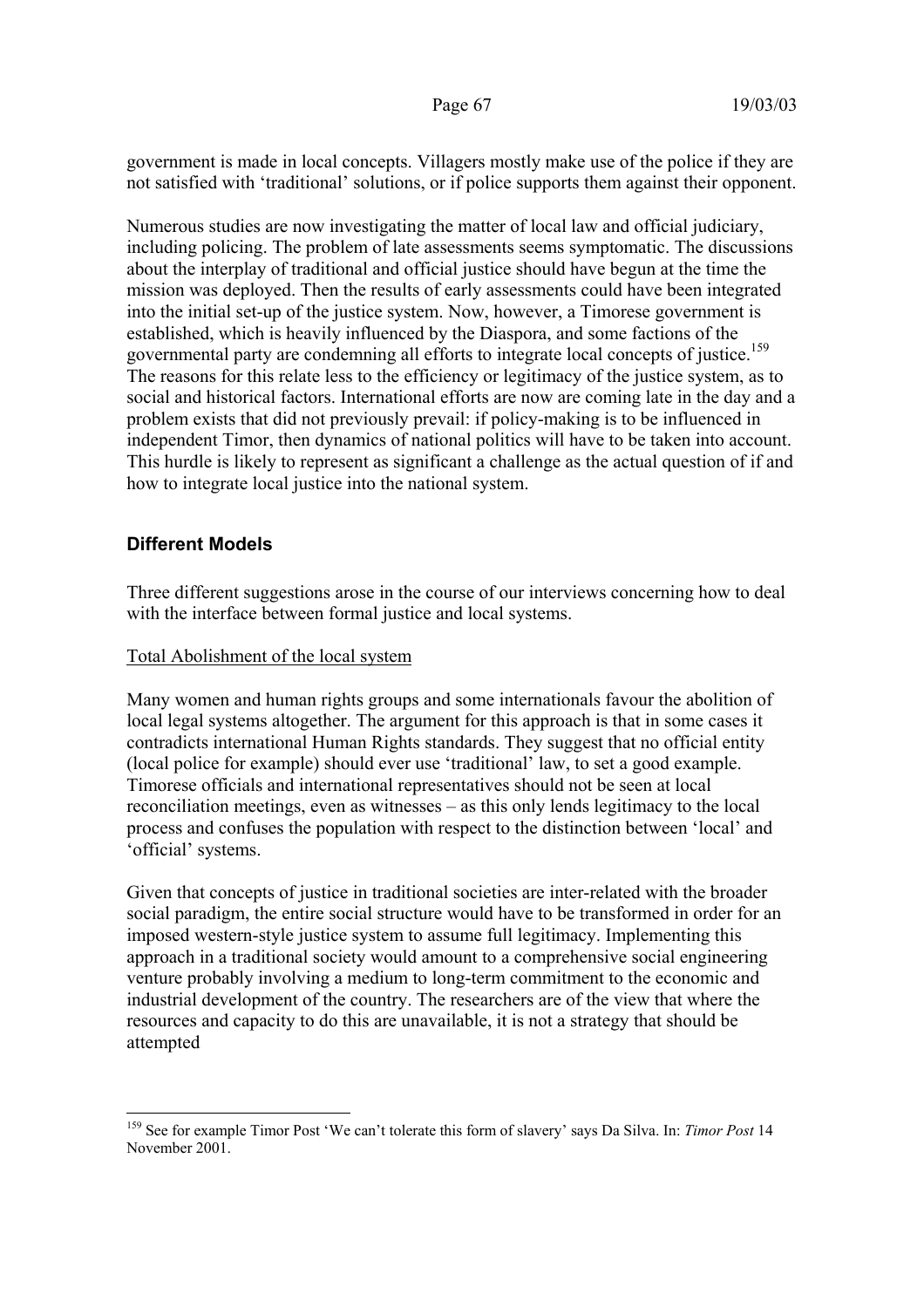### Integration of local into written law

Some Timorese lawyers made the point that some features of customary law should be intergrated into the written law. These might include environmental protection regulations that integrate local law mechanism, or the requirement that courts preside over the negotiation and determination of compensation agreements on a routine and formal basis. This model means basically the abolition of local mechanisms, while elements of the 'traditional' systems are included in the official law. Such a strategy would be likely to increase the legitimacy of the official law in the eyes of the population. Studies would need to be conducted to identify features of the local law suitable for integration into the official law.

## Transitional Application of local system

The majority of people interviewed made the case that international administrators should base the justice system on customary law. This model would have local legitimacy, and it would fit within the financial and broader capacity of a mission. The official judiciary in Timor has clearly proven its limits. Reliance on other systems was unavoidable. Only for serious crimes should an official system be in place and only those features of the local system that contradict international standards of human rights should be abolished.

We note that the search for a middle ground between human rights and local justice is a problem being encountered beyond the shores of Timor and one unlikely to be solved within the space of a 2 year field operation. Furthermore, the international human rights perspective in some cases overlooks the appropriateness of many aspects of local justice systems in a place like East Timor, and also those aspects which may be progressive even in an international context. The emphasis of the Timorese on promoting reconciliation between parties and on rehabilitating offenders back into the community, for example, is an approach that has failed to receive the recognition it deserves. A system that delivers reconciliation and rehabilitation has much merit, especially in a nation where much of the population is young and where the economy is subsistence. In addition, post-conflict scenarios are times when societies require stability, a condition that is likely to be supported by a societies own traditional systems. To leave people between two ways of doing things is unlikely to promote social stability.

Therefore this model supports the application of local law in the transitional period, while an official system is created and an educational agenda advanced. This provides societies with the opportunity – over the long term – to transform into state-societies and adopt state institutions.

It is up to mission planners which model to apply, depending on the main objectives of a mission. It is important, however, that planners take into account the strength and existence of local systems. Furthermore, budget and time-frame limitations are an important consideration, and planning should take into account all the challenges and consequences of an approach. For reasons demonstrated by the East Timor experience, working with local systems is the only viable option in a short-term operation. A long-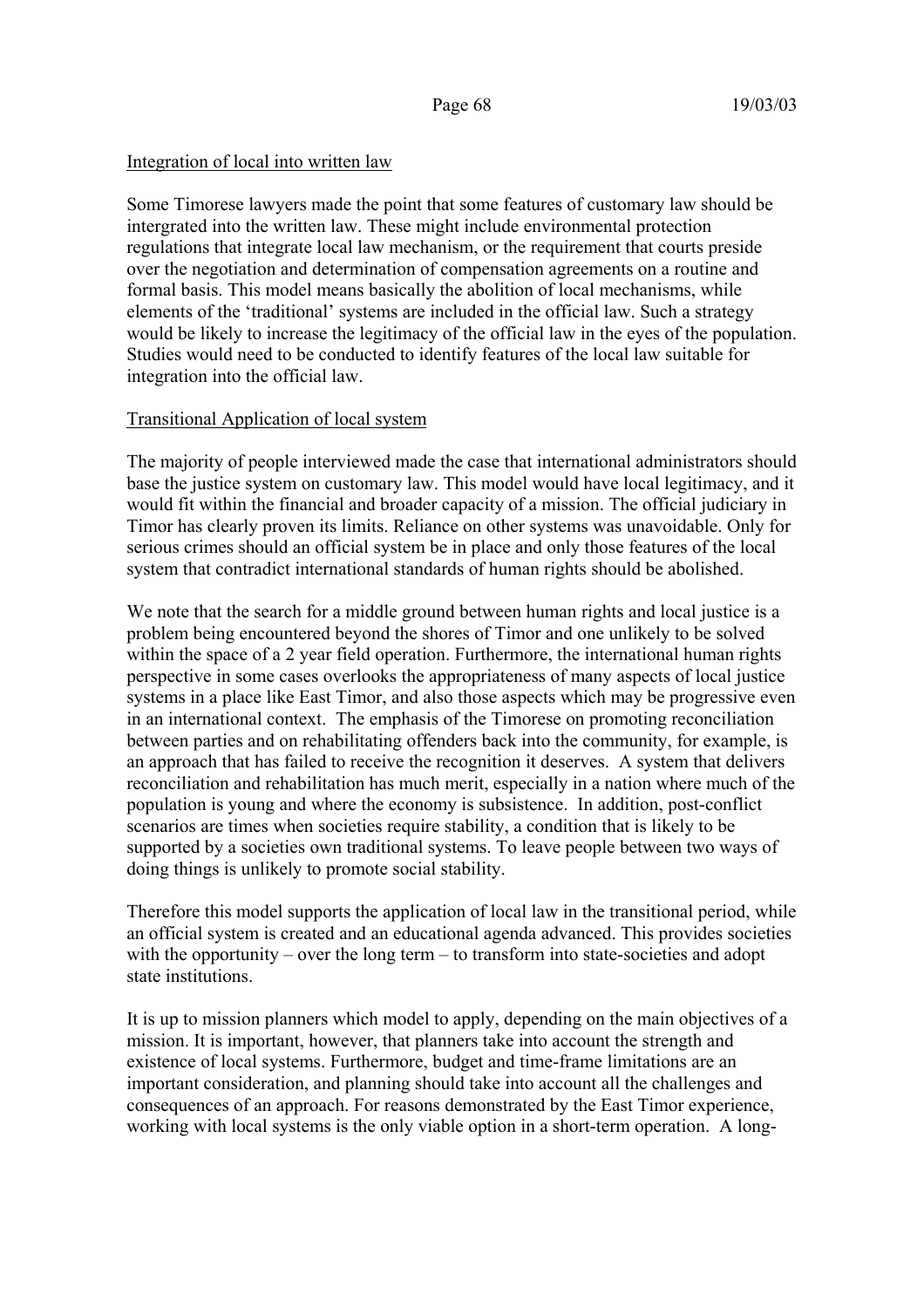term strategy, however, may present the opportunity to work towards the development of an official judiciary, provided that the broader social context (including educational and economic opportunities) can be developed to the point that an official judiciary becomes of relevance to the population.

A fundamental tension in a peacekeeping operation of this nature is between accepting local justice systems that have legitimacy amongst the local population but are deficient in international human rights terms, and imposing an alien justice system on the missionrecipient population that will only function after prolonged and intensive social engineering. The latter alternative, again, is only a realistic option in the event that planners are prepared to make a far greater commitment in terms of time and resources than occurred in relation to East Timor.

An important question barely addressed in this report, is how to open the door - in the course of a peacekeeping operation - for 'traditional' societies to develop into statesocieties. It is a question of great relevance throughout the broader realm of social development policy-making. Although western nations, the 'Asian tigers' and certain states elsewhere have successfully transcended the conceptual, political and economic margins characteristic of 'traditional' societies, many other states find that their capacity to modernize is limited by economic stagnation, ethnic competition, population expansion, educational shortcomings and a whole host of other handicaps. Overshadowed by such factors, a path to the kinds of social changes that will support an official justice system and greater regard for human rights is not always clear. Although space limitations prevent advanced consideration of such matters in this report, any analysis of this nature should begin with the assertion that an international intervener should acknowledge the strength of local social structures.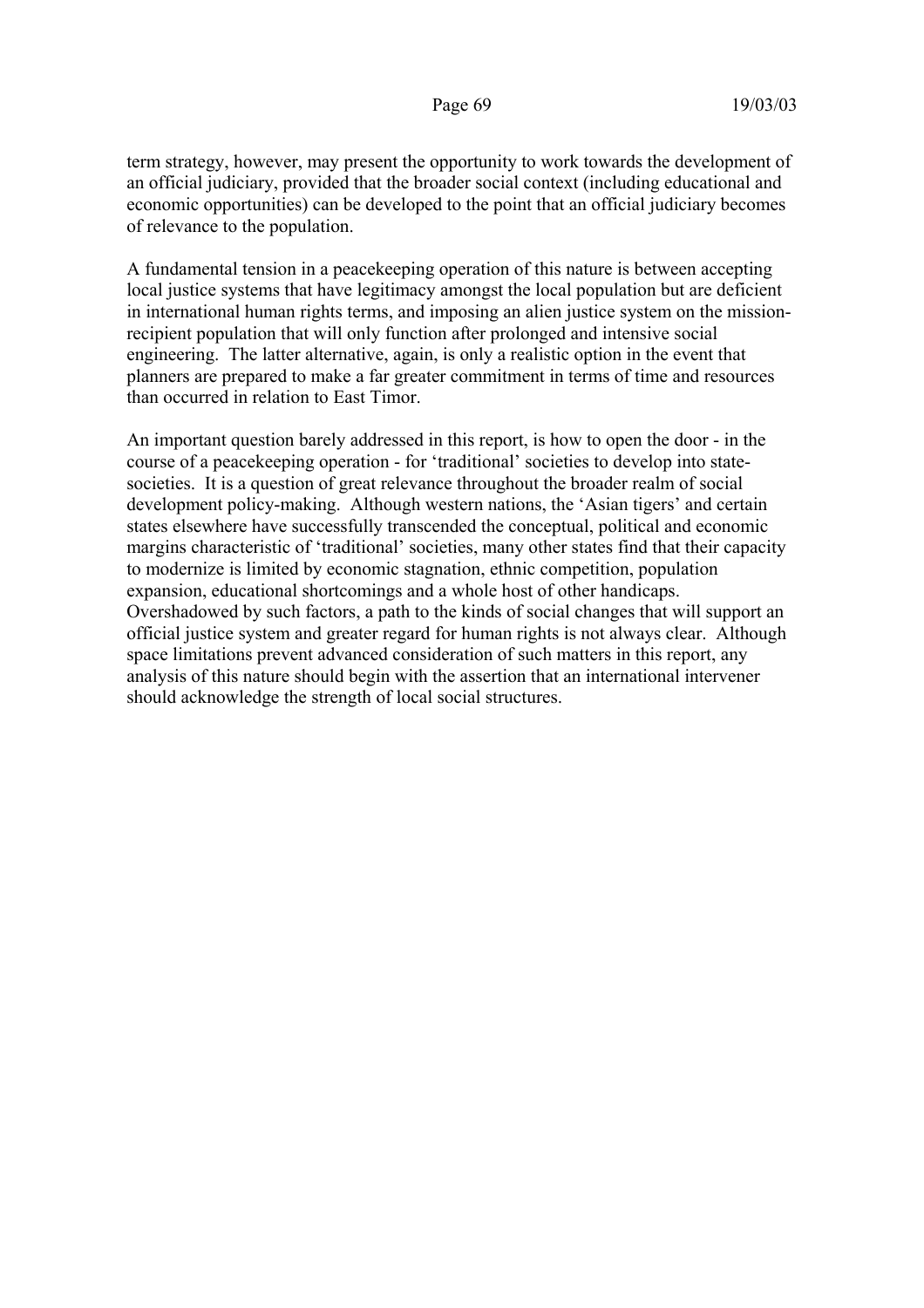# **General recommendations**

# Local Knowledge

- Early deployment of anthropologists, social researchers and regional specialists to assess local situation and integrate local knowledge into operational planning process.
- Develop understanding of the local system in order to be able to anticipate potential conflict points with modern justice system and decide how to deal with these.

## Assessment, and Mission Planning

- Clearly define the objectives of the mission and know what the budget and other capacity limitations are
- Determine the extent to which it is *possible*, *necessary* and *appropriate* to modify local systems, bearing in mind social realities, the available resources, and the proposed time-frame of the mission, as well as the human rights situation.
- Take into account the need for the system to be sustainable beyond the international intervention. Important factors in this regard may include the political will to continue rule of law operations, budgetary limitations and local legitimacy
- Review the consequences of attempting to establish a full rule of law system, including the possible consequences of *failure* in this venture.
- In respect to all the above points, work in consultation with a representative section of the national community to as great an extent as possible (clearly difficult prior to employment).

### Policy Development

- Policy development at all levels should include broad local participation and be informed by anthropological and social research.
- In accordance with mission objectives, develop clear and consistent policies for interfacing with local law systems at key levels of the mission such as justice, land and property and reconciliation. In particular, these policies would specify when local justice should be used, and when formal justice should be used.
- Develop and disseminate operational strategies for field personnel in all relevant areas of operation to ensure that field operations function in a consistent manner.
- With respect to policing operations, the development of strategies and procedures should take into account the cultural specifics of the operational environment, informed by the above points. It is likely, for example, that procedures would be developed in relation to such matters as domestic violence and sorcery allegations where appropriate.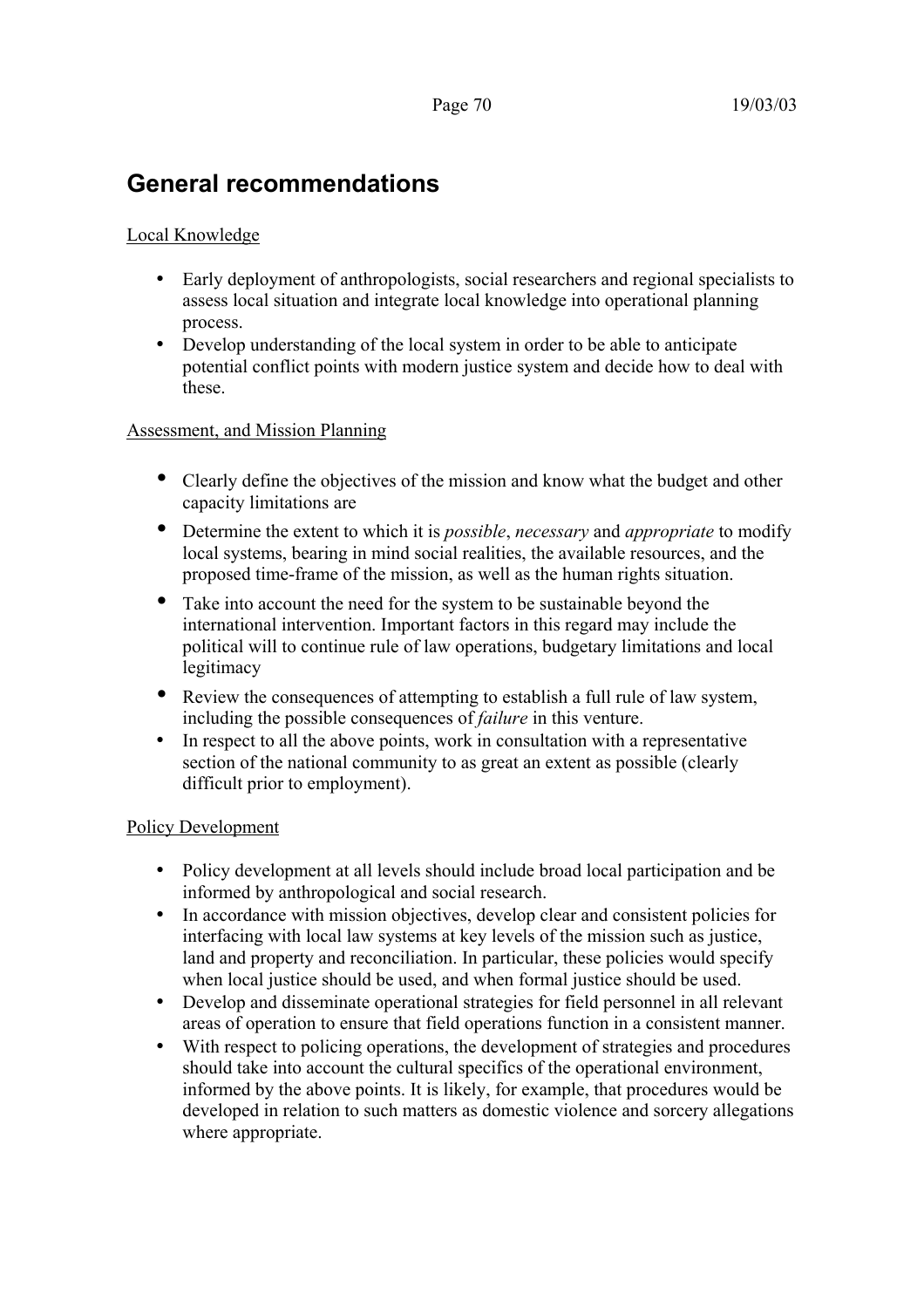# Education,Training, and Communication

- All UN field staff should attend training sessions designed to inform them about the social environment in which they are operating. Training should provide (a) a general overview of the background and culture of the mission-recipient country, and (b) specific information relevant to the professional activities of the personnel concerned.
- An education campaign should be launched to inform members of the missionrecipient country about the nature of the justice mechanisms developed. This education should ensure that rural and remote areas are covered as well as urban areas. Nationals who have been involved in the development of justice objectives and policies may be the appropriate people to inform their communities about the policy developments.

# **Other**

- Placement of UN field staff, including CivPol officers, should be for a minimum of 6 months.
- To as great an extent as possible, staff should be remain in the same posting to maximize the development of relations with community members.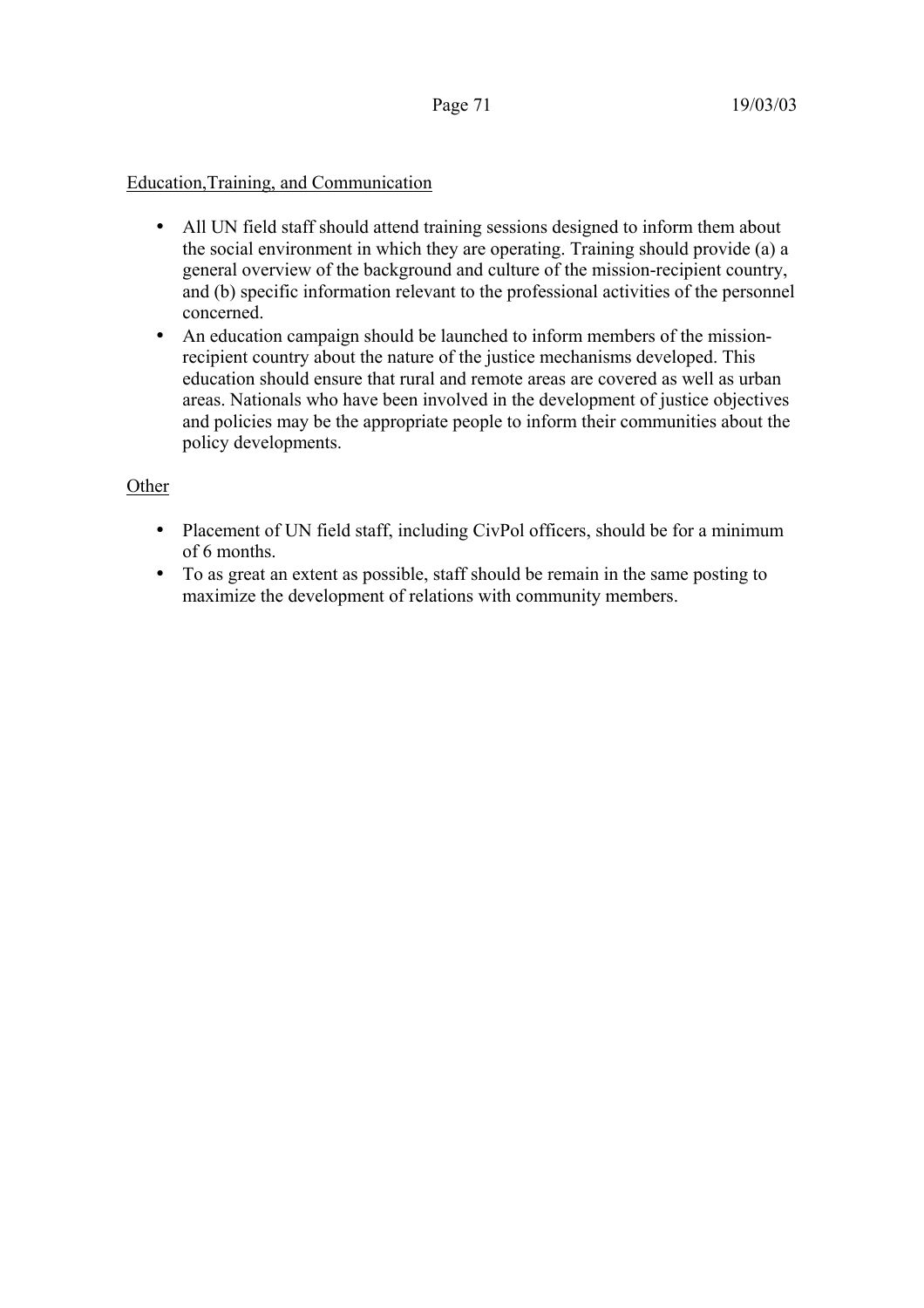# **Glossary**

*Adat* (Indonesian) Traditional customs *Aldeia* (Port.) Hamlet in the transitional period; name given by the clandestine structure immediately after the ballot. *Ano sobo* (Macassae) 'Master of the voice', local authority involved in conflict resolution *Bei* (Kemaq, Bunaq) Ritual leader *Biti Boot* (Tetum) Big woven mat *Belak* (Kemaq) Necklace, given as marriage exchange good *Camat* (Indonesian) Sub-district coordinator *Dato* (Indonesian) Term for different kinds of power positions. Mostly used in Portuguese times for village or hamlet chiefs. *Gase ubun* (Kemaq) local authority involved in conflict resolution *Gi matas* (Bunaq) below the *helper'* of the authorities in conflict resolution *Gongiri* (Bunaq) colloqial expression for gase ubun *Himagomon* (Bunaq) local leader *Kabauk* (Atoni) head-dress *Kuku nain* (Mambai) ritual leader *Lian nain* (Mambai) <sup>'master</sup> of the words', involved in conflict resolution *Lia oli* (Macassai) 'big council' *Liurai* (Tetum) Chief of a kingdom or village. *Lisan* (Tetum) customs *Maromak* (Tetum) God *Meo* (Atoni) Former warrior *Morador* (Port.) Helper in conflict resolution *Naizuf mnas* (Atoni) Ritual authority *Naizuf* (Atoni) Authority in conflict resolution *Nurep* (Nucleos Representatives) (Port.) Village leader in the clandestine structure. *Poe aluk* (Atoni) Small bag for food distribution *Posto* (Port.) Sub-district in the Portuguese administrative structure and in the current transitional structure. *Selcom* (Port.) Hamlet leader in the clandestine structure. *Suco* (Port.) Village in Portuguese administrative structure; also in the current transitional administrative structure. *Tobe* (Atoni) **Authority** for land issues *Tuak* (Indonesian) alcoholic beverage *Tuasabu* (Atoni) dito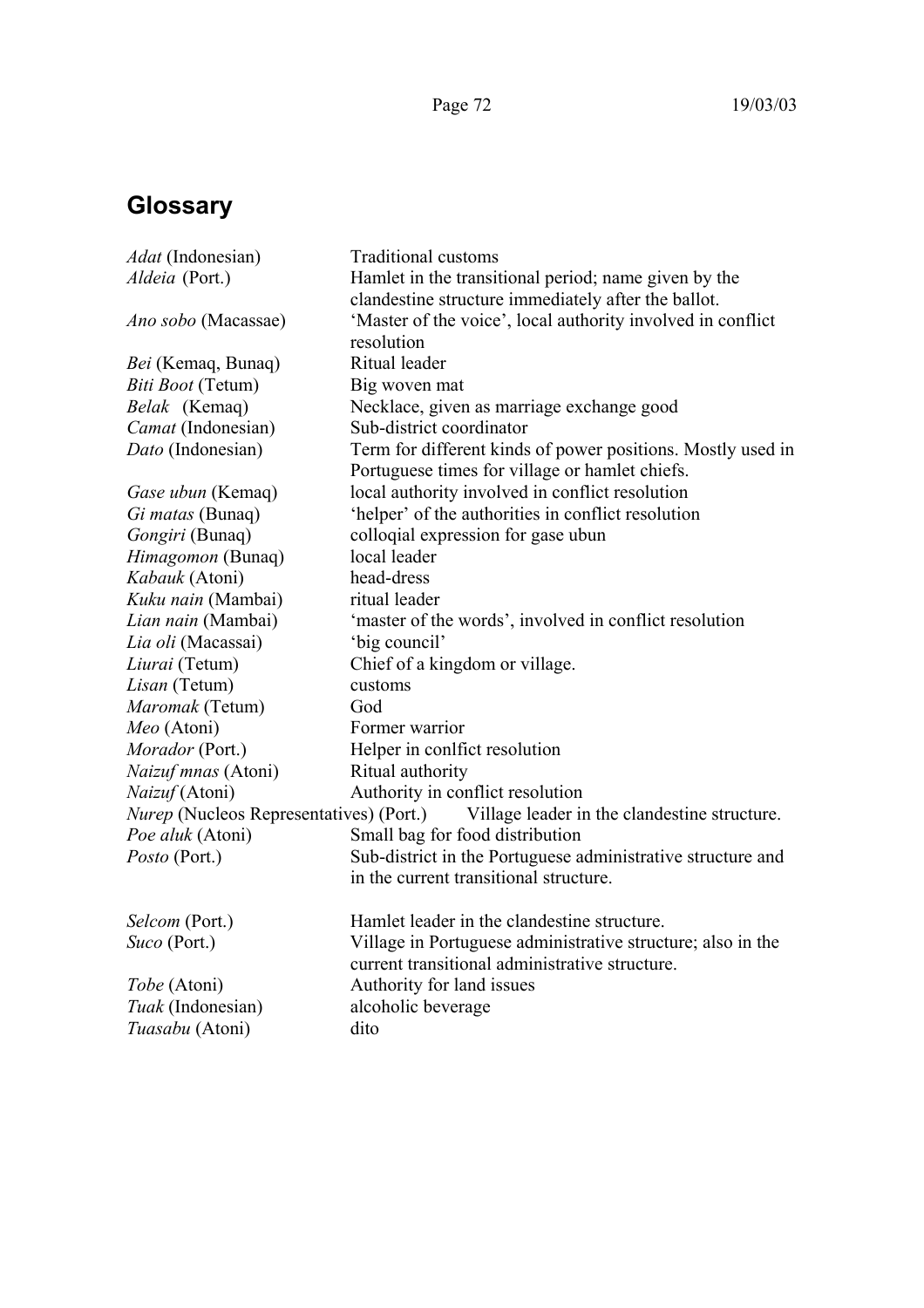## **Bibliography**

Babo Soares, Dionisio (1999) *A Brief Overview of the Role of Customary Law in East Timor*, a paper presented at a symposium on East Timor, Indonesia and the Region organized and sponsored by Universidade Nova de Lisboa, Portugal.

Babo Soares, Dionisio (2001) 'Nahe Biti: The Philosophy and Process of Grassroots reconciliation (and Justice) in East Timor', Paper prepared for the conference *Road to Reconciliation*, 11-12 April 2001, Bergen, Norway.

Barraud, Barraud and Daniel de Coppet, André Iteanu and Raymond Jamous (1984) Des relations et des morts. Etudes de quatre société vues sous l'angle des échange. In: Jean-Claude Galey (ed) *Différence, valeurs, hiérarchie. Textes offerts à Louis Dumont*. EHESS, Paris.

Berlie, Jean A. (2000)'A Concise Legal History of East Timor'. *Studies in Languages and Cultures of East Timor*. Academy of East Timor Studies, University of Sydney, p. 143.

Clamagirand, Brigitte (1982) *Marobo. Une société ema de Timor*. Langues et Civilisations de l'Asie du Sud-Est et du Monde Insulindien No.12, CNRS, Paris.

Diaz, Antonio (1999) Le mouvement indépendantiste de Timor Oriental. *Lettre de l'afrase*, no.49.

Dumont, Louis (1980) *Homo Hierarchicus. The Caste System and its Implications*, University of Chicago Press, Chicago.

Elderton, Cath (2002) 'East Timor – Land Issues and Independence', paper prepared for the conference symposium *Transforming Land Conflict*, FAO/USP/RICS Foundation South Pacific Land Tenure, 10-12 April, accessed at http://www.usp.ac.fj/landmgmt/SYMPOSIUM.

Fitzpatrick, Daniel (2002) *Land Claims in Eats Timor*. Asia Pacific Press, Australian National Univeristy, Canberra.

Foreman, Shepard (1980) 'Descent, Alliance, and Exchange Ideology among the Makassae of East Timor', In: Jim Fox (ed) *Flow of Life. Essays on Eastern Indonesia*, Harvard University Press, Cambridge pp.152- 77.

Friedberg, Claudine (1980) Boiled Woman and Broiled Man. Myhts and Agricultural Rituals of the Bunaq of Central Timor . In: Jim Fox (ed) *Flow of Life. Essays on Eastern Indonesia*, Harvard University Press, Cambridge, pp. 266-289.

Fox, James J. (1996) 'The Transformation of Progenitor. Lines of Origin: Patterns of Precedence in Eastern Indonesia,' In: James J. Fox and Clifford Sather (eds.) *Origins, Ancestry and Alliance. Explorations in Austronesian Ethnography*. The Australian National University, Canberra.

Hicks, David (1988) *Tetum Ghosts and Kin,* Waveland Press, Illinois.

Joliffe, Jill 'Police open fire as riots and arson grip East Timor', *The Age*, 5 Dec. 2002.

Linton, Suzannah (2001) Rising from the ashes: the creation of a viable criminal system in East Timor. 25 *Melbourne University Law Review* 5, accessed at http://www.austlii.edu.au/au/journals/MULR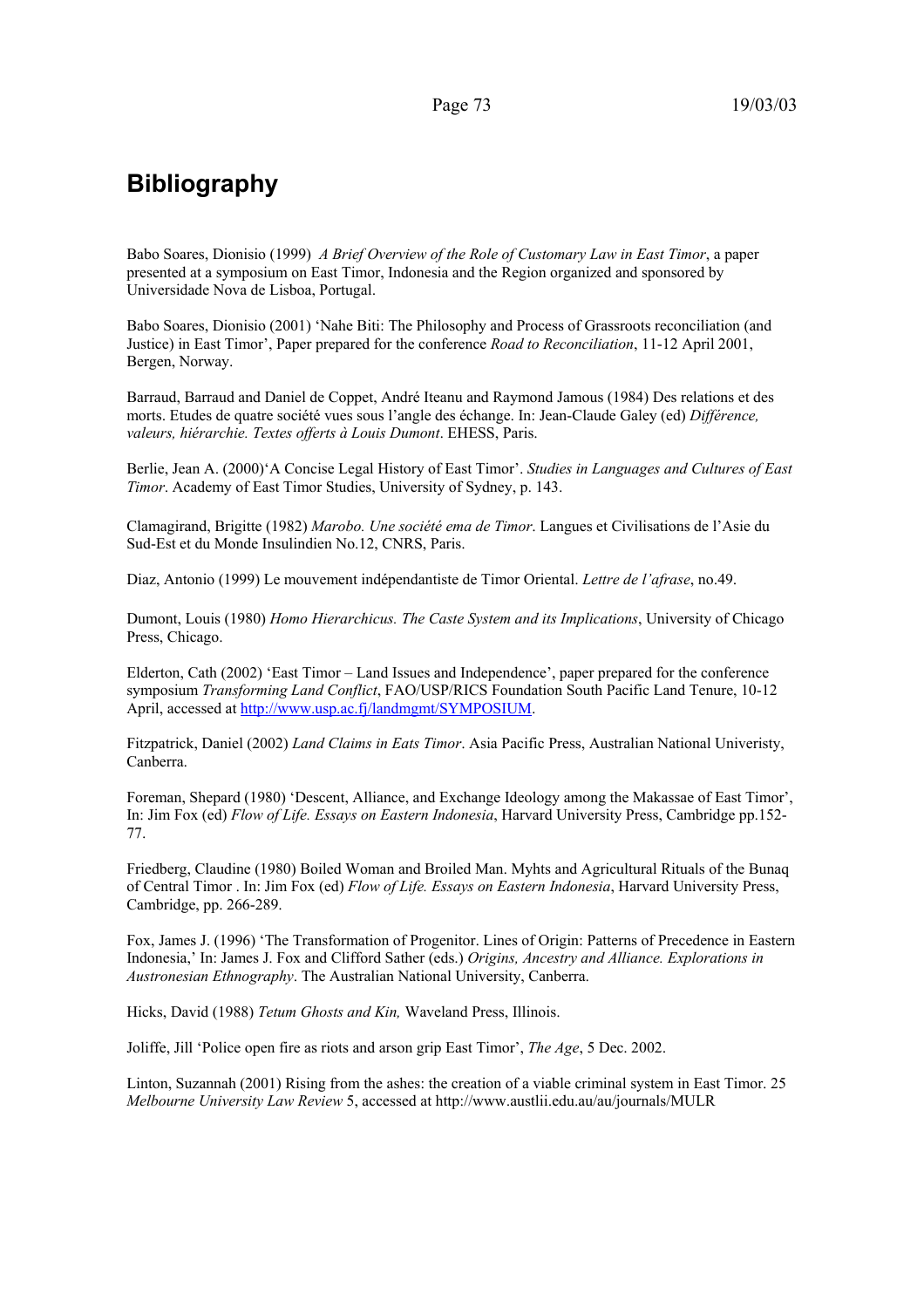Lundry, Chris (2002) Indigenous Justice and the Rule of Law in East Timor. Lisan, the United Nations, and the Reintegration of Militia members, paper presented at the nineteenth annual University of California, Berkeley *Southeast Asia Conference, Local Knowledge and Global Forces in Southeast Asia*, February 8-9.

John Mackinlay and Jarat Chopra, 'Second Generation Multinational Operations,' *The Washington Quarterly*, Vol. 15, No. 3, Summer 1992, pp. 113-131

Mauss, Marcel (1950) Essai sur le Don. Forme archaïque de l'Echange. In: *Sociologie and Anthropologie precede d'une Introduction à l'oevre de Marcal Mauss par Claude Lévi-Strauss*. Presses Universitaires de France, Paris.

Mearns, Davids (Dec. 2001) *Variations on a theme: Coalitions of Authority in East Timor. A Report on the Local and National Justice Systems as a basis for Dispute Resolution*. Report prepared for Australian Legal Resources International.

National Land and Property Office (through and in cooperation with the Office of the National Security Advisor). 2001. *Issue Paper (3): Land and Property Chaos and Implications for National Security*. Unpublished discussion paper.

Ospina, Sofi and Tanja Hohe (2001) Traditional Power Structures and the Community Empowerment and Local Governance Project (CEP) in East Timor. Final Report, prepared for the World Bank / UNTAET, Dili.

Plessis, Jean du (forthcoming 2003) Slow Start on a long journey. Land Restitution Issues in East Timor 1999-2001. Scott Leckie (ed) *Housing and Property Restitution. A Comparative International Legal Study*. Transnational Publishers, New York.

Plunkett, Mark (1998) Re-establishing Law and Order in Peace-maintanance, In: Jarat Chopra (ed) *The Politics of Peace-Maintanance*, Lynne Rienner, Colorado and London, pp 61-79.

Plunkett, Mark (2001), *Re-establishing the Rule of Law in Peace Operations - the East Timorese Experience*. Paper presented at the Politics, Crime and Criminal Justice conference (the 15<sup>th</sup> International Conference of the International Society for the Reform of Criminal Law), held in Canberra from  $26<sup>th</sup> - 30<sup>th</sup>$ August, 2001.

Pritchard, Sarah (2001) 'United Nations involvement in post-conflict reconstruction efforts: new and continuing challenges in the case of East Timor,' In: *UNSW Law Journal*, Volume 24(1).

Smit, Pieter 'We can't tolerate this form of slavery' says Da Silva. In: *Timor Post* 14 November 2001.

STL '500 Eks Frente Klandestin-Falintil direkrut jadi PNTL', *Suara Timor Lorosae*, 23 September 2002, p.1

Strohmeyer, Hansjoerg. 2001, Policing the Peace: Post-conflict judicial system reconstruction in East Timor. In: *UNSW Law Journal*, Vol. 24(1).

Strohmeyer, Hansjoerg (2001) 'Collapse and reconstruction of a judicial system' *American Journal of International Law* Jan, 95:1, pp. 46

Timor Loro Sa'e Census and Statistics Office. 2001. *Survey of Sucos 2001 – Preliminary results*. ETTA: Dili.

Traube, Elisabeth (1986) *Cosmology and Social Life. Ritual Exchange among the Mambai of East Timor*, University of Chicago Press, Chicago and London.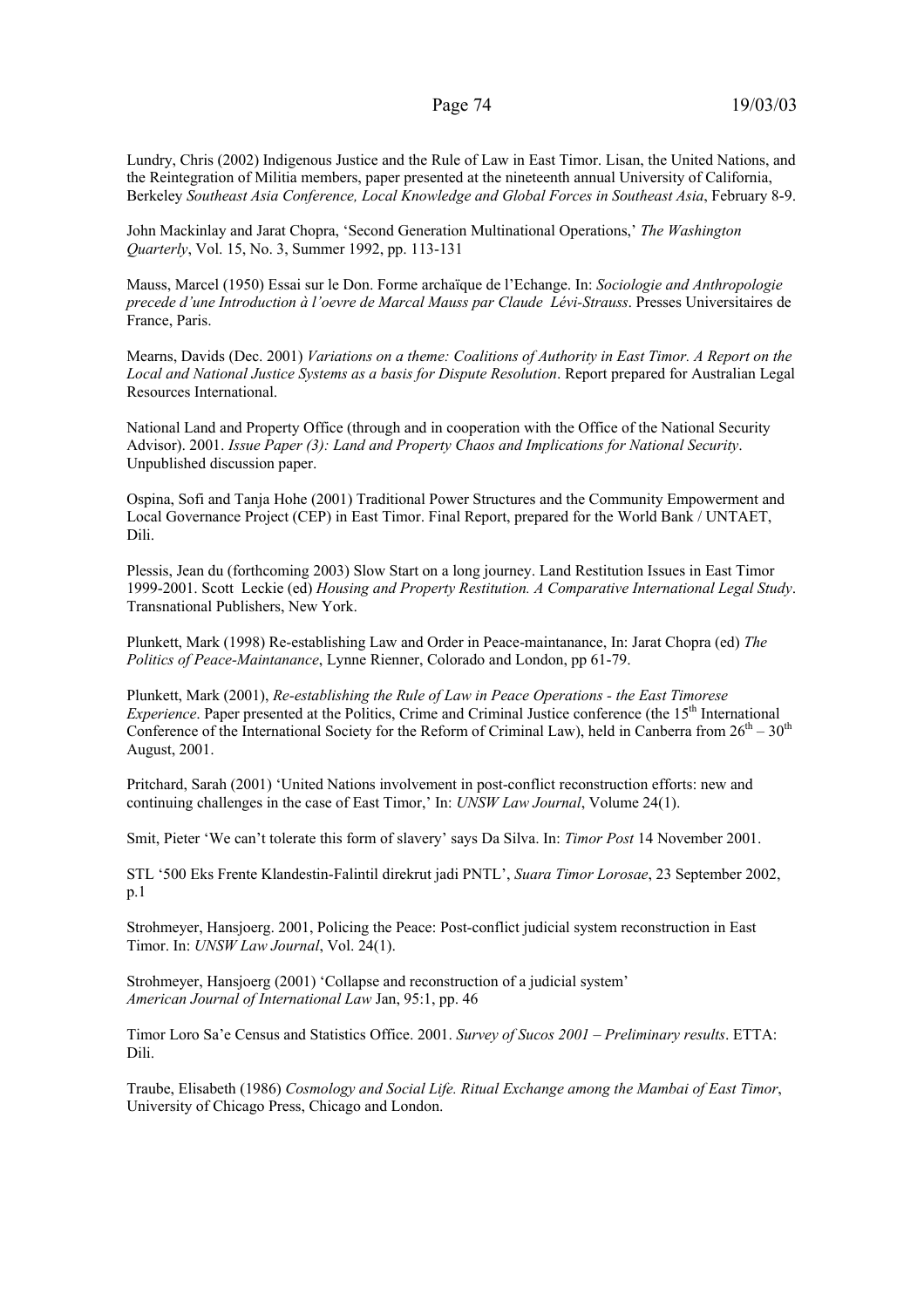Transparency International. 2001. *Corruption Perception Index 2001*, accessed at http://www.transparency.org

Transparency International. 2002. *Corruption Perception Index 2002*, accessed at http://www.transparency.org

Walsh, Pat. 1999. From Opposition to Proposition: The National Council of Timorese Resistance in Transition, Australian Council of Overseas Aid: Canberra. accessed at http://www.acfoa.asn.au/advocacy & policy/east\_timor/cnrt.PDF

Wouden, F.A.E. van (1935) *Sociale structuurtypen in de Groote Oost*. Leiden: J.Ginsberg.